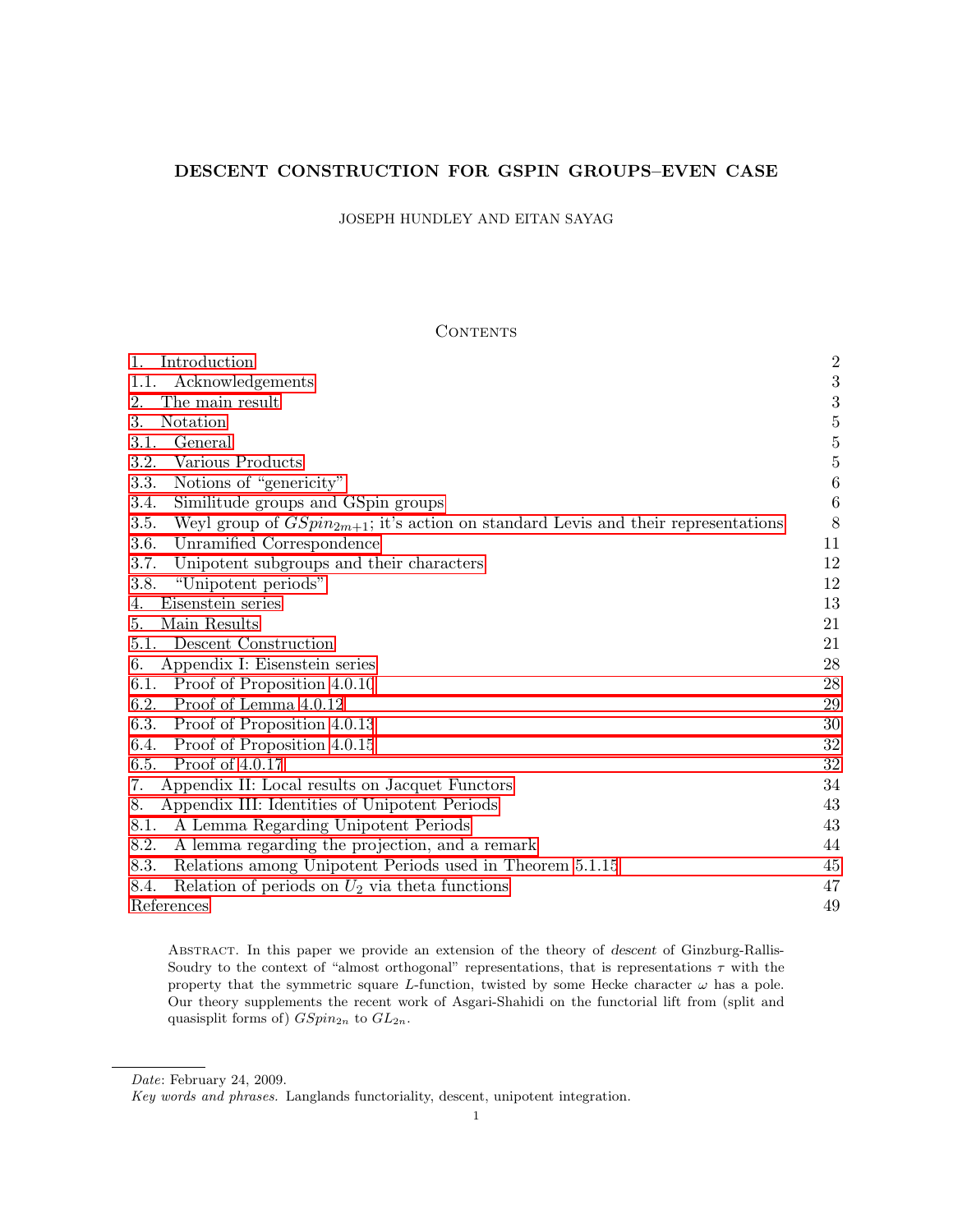#### 1. INTRODUCTION

<span id="page-1-0"></span>The theory of descent for symplectic cuspidal representations of the general linear group  $GL_{2n}(\mathbb{A})$ was developed in a sequence of remarkable works [\[GRS1\]](#page-49-0)-[\[GRS5\]](#page-49-1). In these works the authors constructed in an explicit way a space  $\sigma(\pi)$  of cuspidal automorphic functions on  $SO_{2n+1}(\mathbb{A})$  which weakly lifts to a cuspidal self-dual representation  $\pi$  of  $GL_{2n}(\mathbb{A})$  with the property that  $L(\pi, \wedge^2, s)$ has a pole at  $s = 1$ . In [\[C-K-PS-S2\]](#page-49-2) the method the of converse theorem is used to show the existence of a weak functorial lift from generic cuspidal automorphic representations of classical groups to automorphic representations of the general linear group. The combination of these methods allows the authors of [\[GRS4\]](#page-49-3) to describe the image of the functorial lift of [\[C-K-PS-S1\]](#page-49-4).

Thus, the conjunction of the descent method with the method of the converse theorem provides a very detailed description of the image of functoriality corresponding to the standard embedding of  ${}^L G \to GL_N(\mathbb{C})$  with G a classical group. For an excellent survey we refer the reader to [\[So1\]](#page-50-0).

Recently, Asgari and Shahidi proved in [\[Asg-Sha1\]](#page-48-1) the existence of weak functorial lift from GSpin groups to the general linear group. Later, in the special case of  $GSp(4)$  they were able to show in [\[Asg-Sha2\]](#page-48-2) that this weak functorial lift is in fact strong in an appropriate sense.

In this paper we extend the descent method of Ginzburg, Rallis, and Soudry to GSpin groups. As a bonus, for  $n \geq 2$  we can provide a "lower bound" on the image of the functorial lift from any quasisplit form of  $GSpin_{2n}$  to  $GL_{2n}$  constructed by Asgari and Shahidi.

Let us briefly review the method. For simplicity of the exposition we assume that we are trying to construct a descent for a cuspidal representation,  $\tau$ .

We first relate the property of essential self-duality to the existence of a pole of an L-function of  $\tau$ , and then construct an Eisenstein series with the L-function appearing in the constant term. In fact there are two possibilities for what the L-function is, and hence two possibilities for the structure of the Eisenstein series, and we only consider one in these notes. Our Eisenstein series will be defined on the group  $GSpin_{4n+1}$  induced from a Levi M isomorphic to  $GL_{2n} \times GL_1$ . Now a pole of the relevant L-function allows us to construct a residue representation  $\mathcal{E}_{-1}(\tau,\omega)$  of  $GSpin_{4n+1}(\mathbb{A})$ . Next, we give an embedding of each quasisplit form of  $GSpin_{2n}$  into  $GSpin_{4n+1}$ , and construct, using formation of a Fourier coefficient, a space of functions on this subgroup of  $GSpin_{4n+1}$ .

Now, quasisplit forms of  $GSpin<sub>2n</sub>$  are in natural one-to-one correspondence with quadratic characters  $\chi : \mathbb{A}^\times/F^\times \to \pm 1$ . To discern the form of  $GSpin_{2n}$  to which a given representation  $\tau$  will descend, we observe that  $\tau \cong \tilde{\tau} \otimes \omega$  implies  $\omega_{\tau}^2 = \omega^{2n}$ . Here  $\omega_{\tau}$  denotes the central character of  $\tau$ . Hence  $\omega_{\tau}/\omega^n$  is some quadratic character  $\chi$ .

Let  $DC^{\chi}_{\omega}(\tau)$  denote the space of functions constructed on the quasisplit form of  $GSpin_{2n}$  corresponding to the character  $\chi$ , which we denote  $GSpin_{2n}^{\chi}$ . Then we prove that  $DC_{\omega}^{\chi}(\tau)$  is zero, except when  $\chi$  is the quadratic character obtained from  $\tau$  and  $\omega$ , in which case it is nonzero, and all of the functions in it are cuspidal. It follows that it decomposes as a direct sum of irreducible automorphic cuspidal representations of  $GSpin_{2n}^{\chi}$ . We then show that each of these irreducible constituents lifts weakly to  $\tau$  by the functorial lifting associated to the map

$$
L(GSpin_{2n+1}^{\chi}) = GSO_{2n}(\mathbb{C}) \rtimes \mathrm{Gal}(E/F) \to GL_{2n}(\mathbb{C}) = {}^{L}GL_{2n}.
$$

sending the nontrivial element of  $Gal(E/F)$  to

$$
\begin{pmatrix} I_{n-1} & & & \\ & 1 & & \\ & & 1 & \\ & & & I_{n-1} \end{pmatrix}.
$$

(Here E is the quadratic extension of F corresponding to  $\chi$ .) In fact in these notes the representation  $\tau$  may be an isobaric sum of several cuspidal representations  $\tau_1, \ldots, \tau_r$ . The main differences are that the residue is a multi-residue, and the notation is more complicated.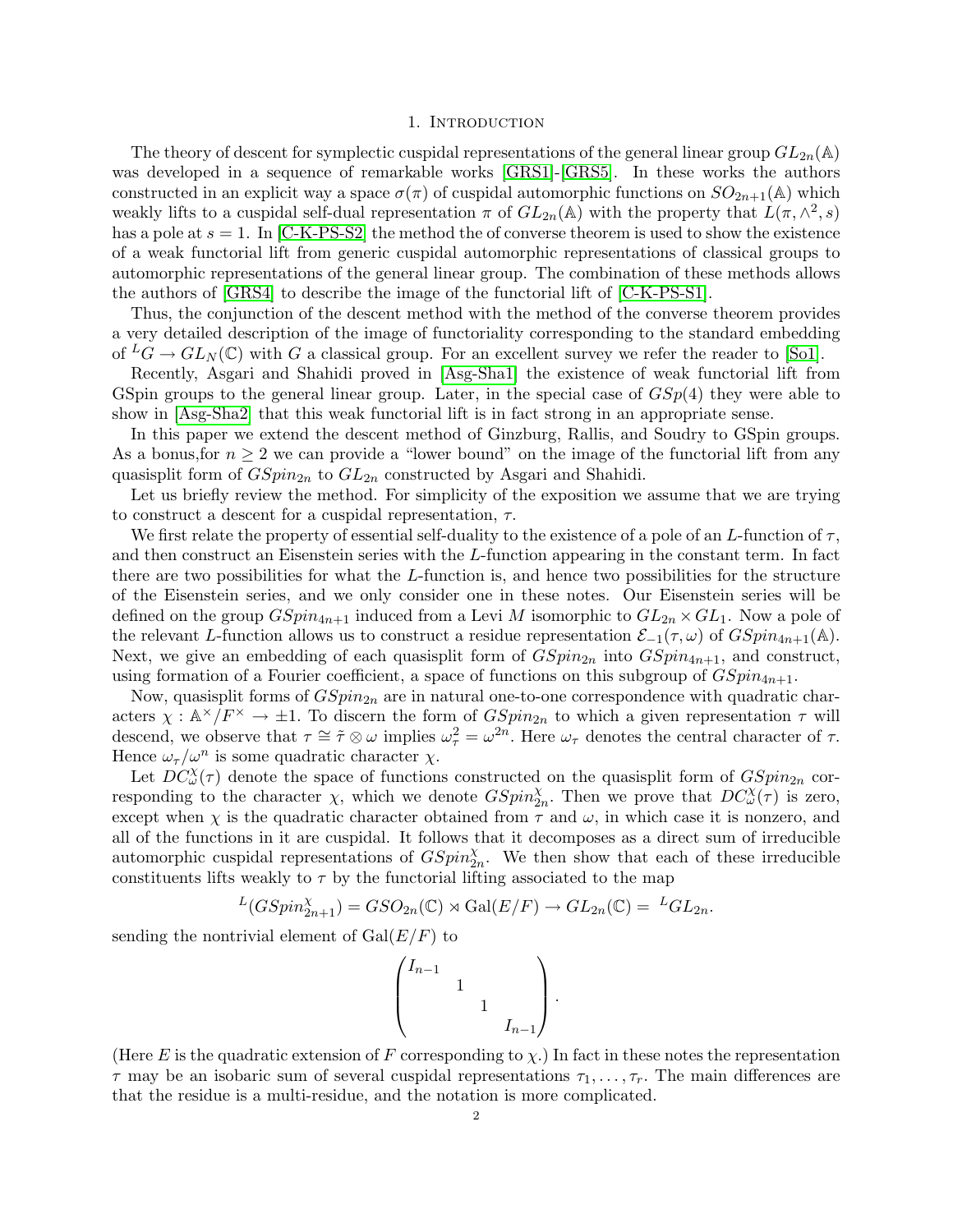<span id="page-2-0"></span>1.1. Acknowledgements. The authors wish to thank the following people for helpful conversations: Dubravka Ban, William Banks, Daniel Bump, Wee Teck Gan, Hervé Jacquet, Erez Lapid, Omer Offen, Yiannis Sakellaridis, Gordan Savin, Freydoon Shahidi, and Christian Zorn. In addition, we wish to thank Mahdi Asgari, Jim Cogdell, Anantharam Raghuram and Freydoon Shahidi for their interest, which stimulated the work.

Without David Ginzburg and David Soudry's many careful and patient explanations of the "classical" case–  $\omega = 1$ – this work would not have been completed. It is important to point out that not all of the arguments shown to us have appeared in print. We mention in particular the computation of Jacquet modules in Appendix II, and the nonvanishing argument in Appendix III. Nevertheless, in each case the specialization of our arguments to the case  $\omega = 1$  may be correctly attributed to Ginzburg, Rallis, Soudry (with any errors or stylistic blemishes introduced being our own responsibility).

This work was undertaken while both authors were in Bonn at the Hausdorff Research Institute for Mathematics, in connection with a series of lectures of Professor Soudry's. They wish to thank the Hausdorff Institute and Michael Rapoport for the opportunity. Finally, the second author wishes to thank Prof. Erez Lapid for many enlightening discussions on the subject matter of these notes.

#### 2. The main result

<span id="page-2-1"></span>Let 
$$
G = GSpin_{2n}
$$
 and let  $H = GL_{2n}$ . Consider the inclusion

$$
{}^L G = {}^L (GSpin_{2n}) = GSO_{2n}(\mathbb{C}) \hookrightarrow GL_{2n}(\mathbb{C}) = {}^L GL_{2n} = {}^L H.
$$

We denote this map r. Also, if  $\pi \cong \otimes_v' \pi_v$  is an automorphic representation of a group  $G'(\mathbb{A})$ , where A is the ring of adeles of a number field  $F$ , then the semisimple conjugacy class in the  $L$ -group  ${}^L G'$  associated to the local representation  $\pi_v$  at an unramified place v will be denoted  $t_{\pi_v}$ . We say that an automorphic representation  $\sigma$  of  $G(\mathbb{A})$  is a weak lift of the automorphic representation  $\tau$ of  $H(\mathbb{A})$  if for almost all places,  $r(t_{\sigma_v}) \subset t_{\tau_v}$ .

To formulate our main result we introduce the notion of  $\eta$ -orthogonal representations. Let  $\tau$  be an irreducible automorphic cuspidal representation of  $GL_{2n}$ . Suppose that  $\tau$  is essentially self-dual, i.e. that the contragredient  $\tilde{\tau}$  of  $\tau$  is isomorphic to  $\tau \otimes \eta$  for some Hecke character  $\eta$ . It follows from [\[Ja-Sh2\]](#page-49-5) (see remark (4.11) pp. 553-54) that  $L(s, \tau \times \tau \otimes \eta)$  has a simple pole at  $s = 1$ . Now,  $L(s, \tau \times \tau \otimes \eta)$  is the Langlands L function of the representation  $\tau \boxtimes \eta$  (exterior tensor product) of the group  $GL_{2n}(\mathbb{A}) \times GL_1(\mathbb{A})$  associated to the representation of the L group  $GL_{2n}(\mathbb{C}) \times GL_1(\mathbb{C})$ (finite Galois form) on  $M_{2n\times 2n}(\mathbb{C})$  in which  $GL_{2n}(\mathbb{C})$  acts by  $g \cdot X = gX^{-t}g$  and  $GL_1(\mathbb{C})$  acts by scalar multiplication. But this representation is reducible, decomposing into the subspaces of skew-symmetric and symmetric matrices. We denote the associated L functions  $L(s, \tau, \wedge^2 \times \eta)$ and  $L(s, \tau, sym^2 \times \eta)$  respectively. The local factors at finite ramified places may be defined using thelocal Langlands classification ( $[L2], [H-T], [Henn1]$  $[L2], [H-T], [Henn1]$  $[L2], [H-T], [Henn1]$  $[L2], [H-T], [Henn1]$  $[L2], [H-T], [Henn1]$ ) and the definition of an Artin L function attached to a finite dimensional representation of the Weil group [\[Tate1\]](#page-50-2), or they may be defined as in [\[Sha2\]](#page-50-3). By [\[Henn2\]](#page-49-8) these two definitions agree. Then we have

$$
L(s, \tau \times \tau \otimes \eta) = L(s, \tau, \wedge^2 \times \eta)L(s, \tau, sym^2 \times \eta).
$$

As both of the L functions on the right-hand side are obtainable via the Langlands-Shahidi method, neither may vanish at  $s = 1$  (see [\[Gel-Sha\]](#page-49-9) §2.6 p. 84). Thus, exactly one of these two L functions has a simple pole at  $s = 1$  while the other is holomorphic and nonvanishing. Similarly, if  $\tilde{\tau}$  is not isomorphic to  $\tau \otimes \eta$  then they are both holomorphic at  $s = 1$ . (This requires the extension of  $[Ja-Sh2]$  remark  $(4.11)$  to *completed L* functions- i.e., the statement that none of the local L functions has a pole at  $s = 1$ . The requisite facts about local L functions are well-known and a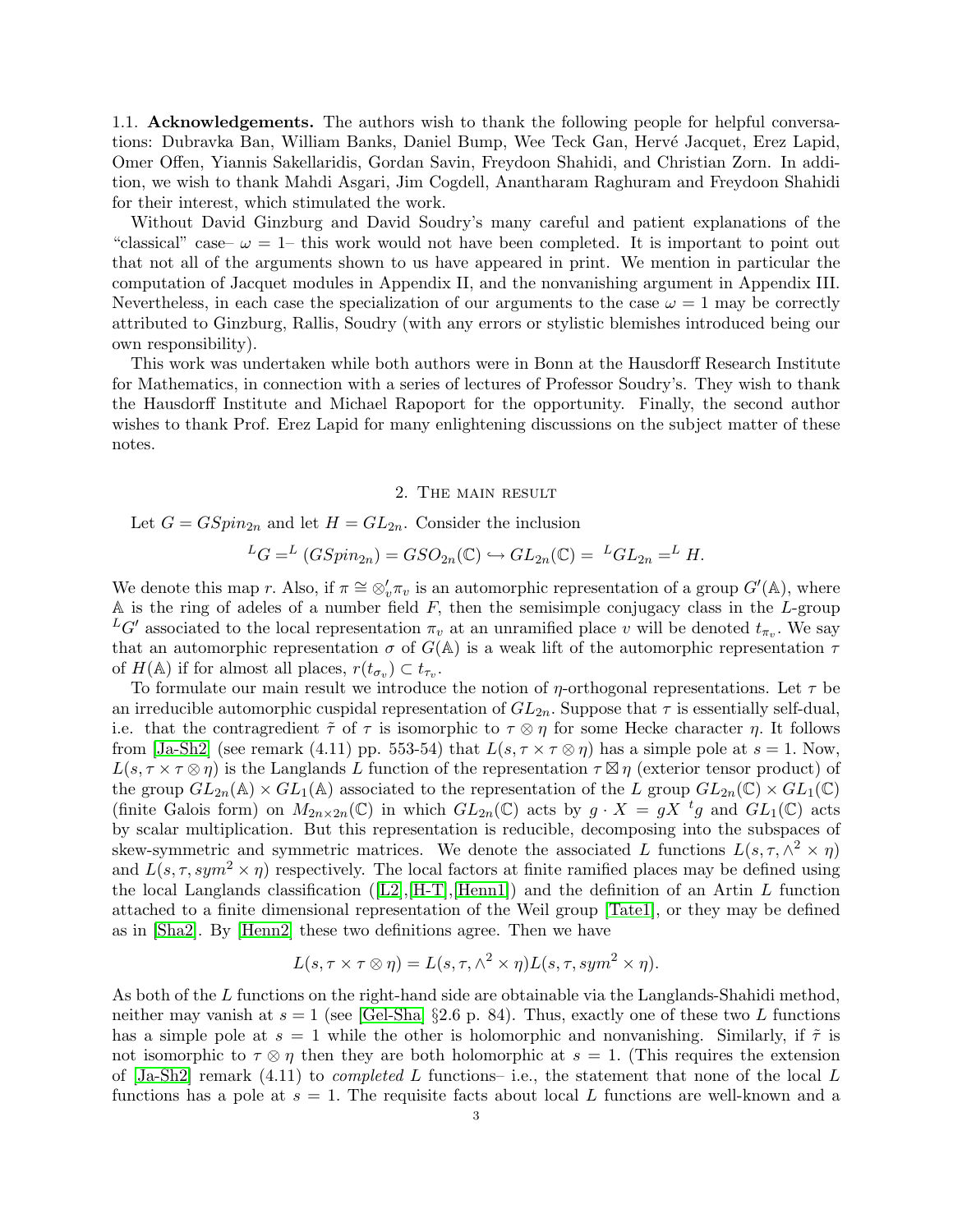proof is reviewed at the end of Theorem [4.0.4.](#page-13-0)) One may prove the second assertion using results of Langlands via the method explained on p. 840 of [\[Kim1\]](#page-49-10).

We will say that  $\tau$  is  $\eta$ -symplectic in case  $L(s, \tau, \wedge^2 \times \eta)$  has a pole at  $s = 1$  and  $\eta$ -orthogonal otherwise. We also define "almost symplectic" to mean " $\eta$ -symplectic for some  $\eta$ ," and "almost orthogonal" similarly.

- **Remarks 2.0.1.** (1) There is another natural notion of "orthogonal/symplectic representation." Specifically, one could say that an automorphic representation is orthogonal/symplectic if the space it acts on supports an invariant symmetric/skew-symmetric form. The two notions appear to be related, but do not coincide. See [\[PraRam\]](#page-50-4).
	- (2) There is a third approach to defining a local factor for  $L(s, \tau, \wedge^2 \times \eta)$ , which is to apply the "gcd" construction described in  $[Gel-Sha]$  section I.1.6, p. 17, to the integrals in  $[Ja-Sh1]$ . As far as we know this is not written down anywhere.
	- (3) An integral representation for  $L(s, \tau, sym^2)$  was given in [\[BG\]](#page-48-3). The problem of extending this to  $L(s, \tau, sym^2 \times \eta)$  has been considered by Banks [\[Banks1,](#page-48-4) [Banks2\]](#page-48-5). Nontrivial technical difficulties arise, particularly in the case we consider, when  $\tau$  is defined on  $GL_{2n}$  [\[Banks3\]](#page-48-6).
	- (4) Let AS denote the functorial lift constructed in [\[Asg-Sha1\]](#page-48-1). It is shown in [\[Asg-Sha1\]](#page-48-1) that  $AS(\pi)$  is nearly equivalent to  $AS(\pi) \otimes \omega_{\pi}$ , where  $\omega_{\pi}$  denotes the central character of the representation  $\pi$ . (Of course, this means that they are the same space of functions when  $AS(\pi)$  is cuspidal.) Thus, in practice it turns out to make sense to use  $\eta = \omega^{-1}(=\bar{\omega})$ .

<span id="page-3-1"></span>By proposition 2 of [\[L3\]](#page-50-5), every irreducible automorphic representation of  $GL_n(\mathbb{A})$  is isomorphic to a subquotient of  $Ind_{P(\mathbb{A})}^{\widetilde{GL}_n(\mathbb{A})}\tau_1|\det_1|^{s_1}\otimes\cdots\otimes\tau_r|\det_r|^{s_r}$  for some real numbers  $s_1,\ldots s_r$  and irreducible unitary automorphic cuspidal representations  $\tau_1, \ldots, \tau_r$  of  $GL_{n_1}(\mathbb{A}), \ldots, GL_{n_r}(\mathbb{A})$  respectively, such that  $n_1 + \cdots + n_r = n$ . Here P is the standard parabolic of  $GL_n$  corresponding to the ordered partition  $(n_1, \ldots, n_r)$  of n. In the case when  $s_i = 0$  for all i, this induced representation is irreducible. (This follows from the irreducibility of all the local induced representations, which is Theorem 3.2 of [\[Ja\]](#page-49-12).) Also, the representations obtained by numbering a given set of cuspidal representations in different ways are isomorphic. (This follows from the fact that the standard intertwining operator between them does not vanish, which follows from [\[MW1\]](#page-50-6), II.1.8 (meromorphically continued in  $IV.1.9(e)$ , and  $IV.1.10(b)$ . In IV.3.12 these elements are combined to prove that the intertwining operator does not have a pole. The proof that it does not have a zero is an easy adaptation.) Furthermore, if two such induced representations are isomorphic, then they are obtained from two numberings of the same set of cuspidal representations([\[Ja-Sh3\]](#page-49-13), Theorem 4.4, p.809). An irreducible unitary representation  $\tau$  of  $GL_n(\mathbb{A})$  which is obtained from irreducible unitary cuspidal representations  $\tau_1, \ldots, \tau_r$  in this manner is sometimes called the *isobaric sum* of the cuspidals, and denoted  $\tau_1 \boxplus \cdots \boxplus \tau_r$ . (A more general notion of "isobaric representation" was introduced in [\[L4\]](#page-50-7), but we don't need it.)

<span id="page-3-0"></span>**Theorem 2.1.** For  $r \in \mathbb{N}$ , take  $\tau_1, \ldots, \tau_r$  to be irreducible unitary automorphic cuspidal representations of  $GL_{2n_1}(\mathbb{A}), \ldots, GL_{2n_r}(\mathbb{A}),$  respectively, and let  $\tau = \tau_1 \boxplus \cdots \boxplus \tau_r$ . Let  $n = n_1 + \cdots + n_r$ , and assume that  $n \geq 2$ . Let  $\omega$  denote a Hecke character, which is not the square of another Hecke character. Suppose that

- $\tau_i$  is  $\omega^{-1}$ -orthogonal for each i, and
- $\tau_i \cong \tau_j \Rightarrow i = j$ .

For each i, let  $\chi_i = \omega_{\tau_i}/\omega^{n_i}$  (which is quadratic), and let  $\chi = \prod_{i=1}^r \chi_i$ . Then there exists an irreducible generic cuspidal automorphic representation  $\sigma$  of  $GSpin_{2n}^{\chi^{2}(-1)}$  such that

- $\bullet$   $\sigma$  weakly lifts to  $\tau$ , and
- the central character  $\omega_{\sigma}$  of  $\sigma$  is  $\omega$ .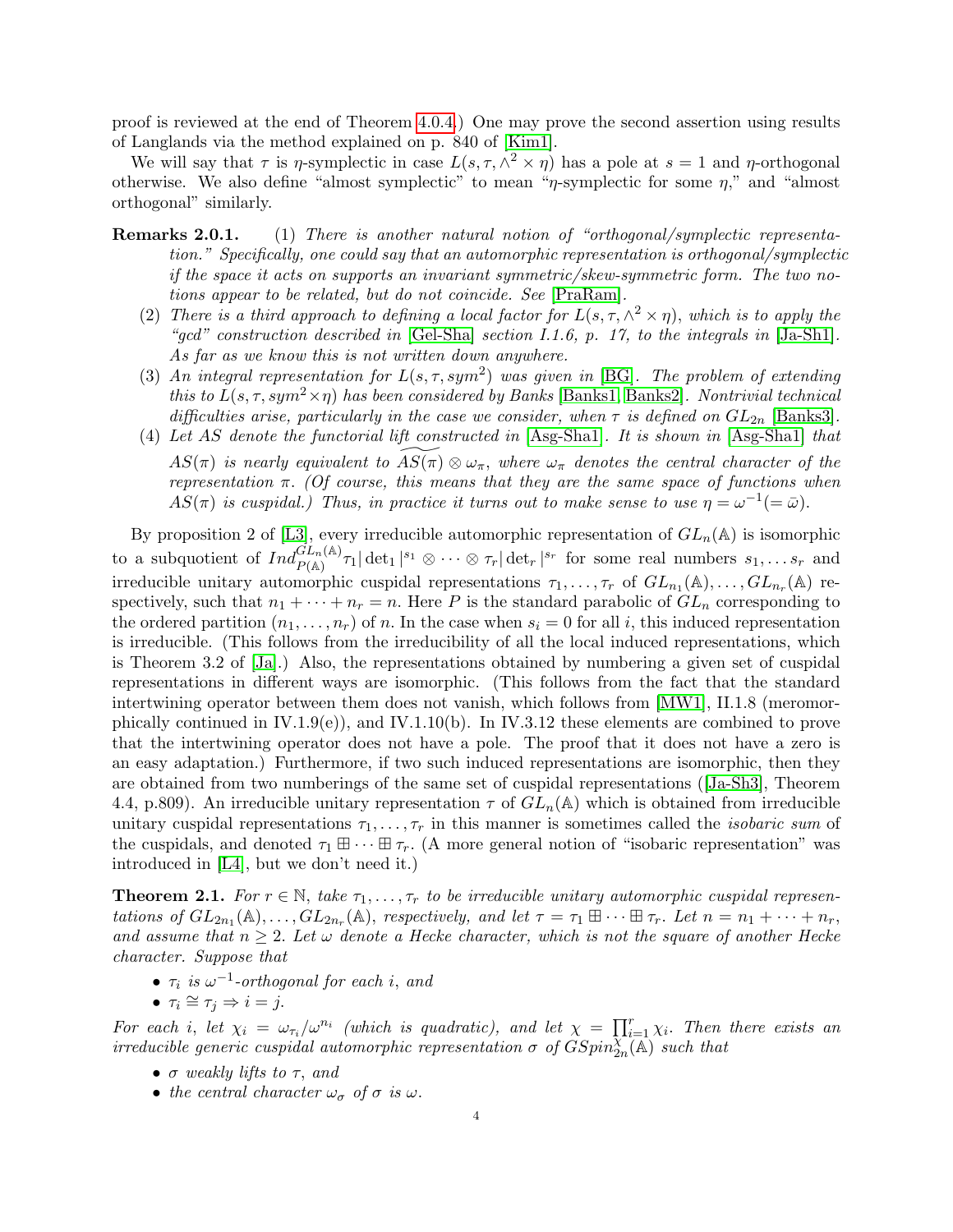**Remark 2.0.2.** As was helpfully explained to us by H. Jacquet, the  $n = 1$  case of our theorem follows from earlier work of Labesse-Langlands [\[L-L\]](#page-50-8). See also [\[Kaz\]](#page-49-14). Indeed, when  $n = 1$ , the function  $L(s, \tau, \text{sym}^2 \times \omega^{-1})$  has a pole iff  $\chi$  is nontrivial, because  $L(s, \tau, \wedge^2 \times \omega^{-1}) = L(s, \chi)$ . In this case the representation  $\tau$  that we consider is a cuspidal automorphic representation of  $GL(2, \mathbb{A})$ . It is known that in this case  $\tilde{\tau} = \tau \otimes \omega_{\tau}^{-1}$  (see, e.g., [?], Theorem 3.3.5, p. 305). It follows that our original L-function on  $\tau$  is, in this case, equivalent to requiring that  $\tau = \tau \otimes \chi$  for some nontrivial quadratic character  $\tau$ . The automorphic representation obtained from the descent construction in this case is simply a character of  $\operatorname{Res}^E_F GL_1(\mathbb{A})$ , where E is the quadratic extension of F corresponding to  $\chi$ . Thus, we have recovered proposition 6.5, p. 771 of [\[L-L\]](#page-50-8).

**Corollary 2.2.** The image of the functorial lift AS described in Theorem 1.1 (p. 140) of  $[\text{Ass-Shal}]$ contains the set of all representations  $\tau_1 \boxplus \cdots \boxplus \tau_r$  such that

- $\tau_i \cong \tau_j \Rightarrow i = j$ ,
- there is a Hecke character  $\omega$  such that  $\tau_i$  is  $\omega^{-1}$  orthogonal for each i.

### 3. NOTATION

<span id="page-4-1"></span><span id="page-4-0"></span>3.1. General. Throughout most of the paper,  $F$  will denote a number field. In Appendix II, it will be a non-Archimedean local field of characteristic zero.

We denote by  $J$  the matrix, of any size, with ones on the diagonal running from upper right to lower left, and by J' the matrix  $\begin{pmatrix} 0 & J \end{pmatrix}$  of any even size. We also employ the notation  ${}^t g$  for the transpose of g and  $_{t}g$  for the "other transpose" J <sup>t</sup>gJ. We employ the shorthand  $G(F \backslash \mathbb{A}) =$  $G(F)\backslash G(\mathbb{A})$ , where G is any F-group.

We denote the Weyl group of the reductive group G by  $W_G$  or by W, when the meaning is clear from context.

If  $\pi$  is an automorphic or local representation, then  $\tilde{\pi}$  is the contragredient, and  $\omega_{\pi}$  the central character.

<span id="page-4-2"></span>3.2. Various Products. Most tensor products will be denoted  $\otimes$ . However  $\boxtimes$  will sometimes be used to distinguish the "outer" tensor product from the "inner" tensor products and "twisting." Let us recall these notions.

If  $(\pi_1, V_1)$  and  $(\pi_2, V_2)$  are representations of groups  $G_1$  and  $G_2$ , then one may consider the representation of  $G_1 \times G_2$  on  $V_1 \otimes V_2$  given on pure tensors by

$$
(\pi_1 \otimes \pi_2)(g_1, g_2)v_1 \otimes v_2 = \pi_1(g_1)v_1 \otimes \pi_2(g_2)v_2.
$$

If  $(\pi_1, V_1)$  and  $(\pi_2, V_2)$  happen to be two representations of the same group G, then this construction yields a representation of  $G \times G$ . The space  $V_1 \otimes V_2$  also supports a natural "tensor product" representation" of the group  $G$  itself with the action given on pure tensors by

$$
(\pi_1 \otimes \pi_2)(g)v_1 \otimes v_2 = \pi_1(g)v_1 \otimes \pi_2(g)v_2.
$$

The representation of  $G \times G$  on  $V_1 \otimes V_2$  is sometimes called the outer tensor product and denoted  $\boxtimes$  to avoid ambiguity.

Adding to the mix, the twist of a representation  $\pi$  of  $GL_n(\mathbb{A})$  by a Hecke character  $\chi$  is often denoted  $\pi \otimes \chi$ . In terms of the constructions above, it is the inner tensor product of  $\pi$  and the representation of  $GL_n(\mathbb{A})$  obtained by composing  $\chi$  with det. We shall keep to this notation. We shall also need to consider the (outer) tensor product representation of  $GL_n(\mathbb{A}) \times GL_1(\mathbb{A})$ , for which we employ  $\boxtimes$ .

Let us mention that  $\boxtimes$  will not be used in the sense of [\[L4\]](#page-50-7).

In addition to  $\otimes$  and  $\boxtimes$ , we use  $\boxplus$  for "isobaric sum" as described above. We use  $\times$  for Cartesian product of sets, groups, etc., and in the notation for various L functions (e.g.,  $sym^2 \times \omega^{-1}$ ).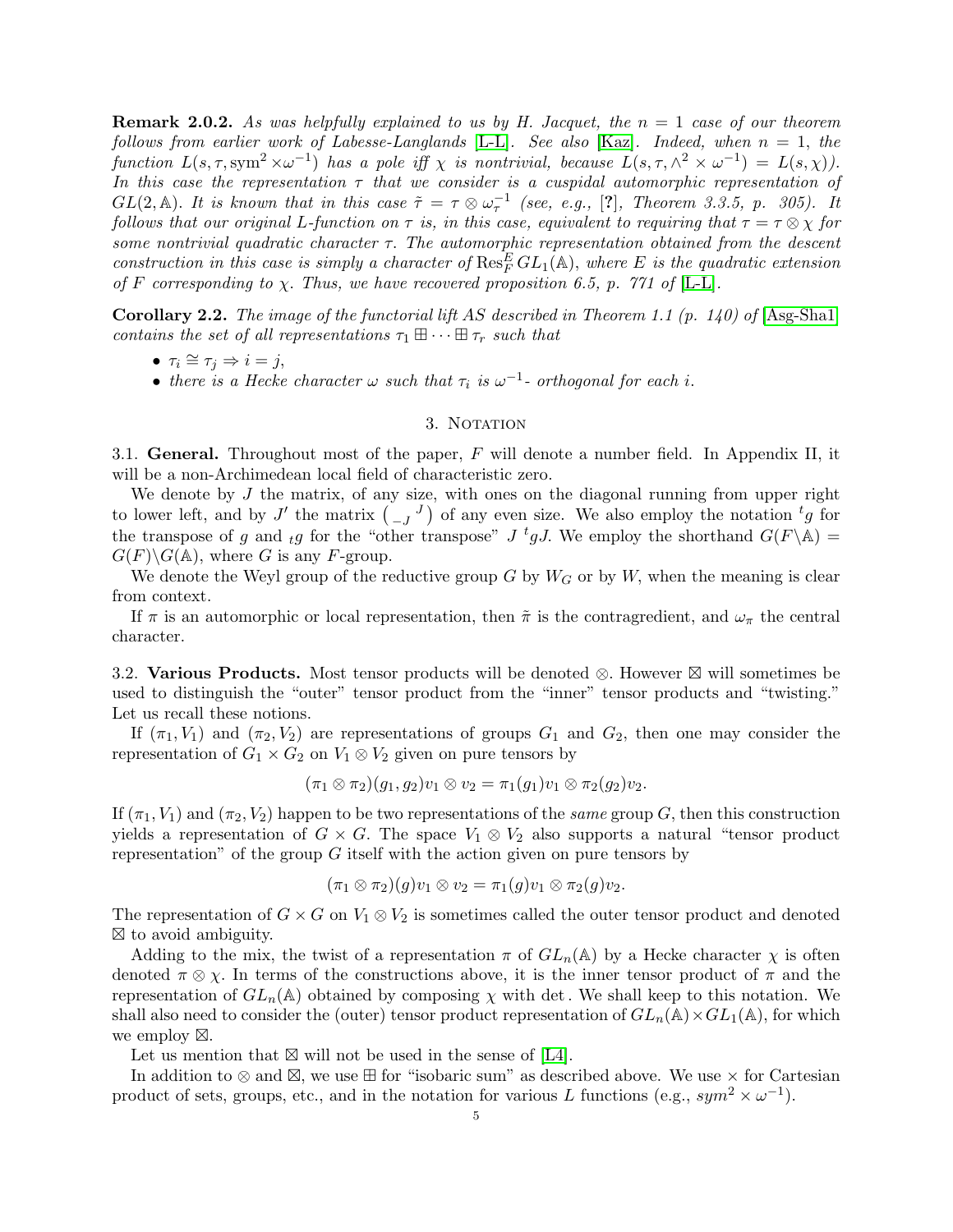<span id="page-5-0"></span>3.3. Notions of "genericity". Let G be a quasisplit reductive group over the number field  $F$ , and  $U_{\text{max}}$  a maximal unipotent subgroup. First let  $\psi_v$  be a generic character (cf. [\[Kim2\]](#page-49-15), p. 147, and also [\[Sha1\]](#page-50-9), p.304) of  $U_{\text{max}}(F_v)$  for some place v of F, and  $(\pi_v, V)$  a representation of  $G(F_v)$ . We say that  $\pi_v$  is  $\psi_v$ -generic if it supports a nontrivial  $\psi_v$ -Whittaker functional (i.e., a  $U_{\text{max}}(F_v)$ ) equivariant linear map  $V \to \mathbb{C}_{\psi_v}$ , which is continuous in an appropriate topology, see [\[Sha1\]](#page-50-9), p. 304. Here  $\mathbb{C}_{\psi_v}$  denotes the one-dimensional  $U_{\text{max}}(F_v)$ -module with action via the character  $\psi_v$ . Now let  $\psi = \prod_v \psi_v$  and  $\pi \cong \otimes_v' \pi_v$  be a character of  $U_{\text{max}}(F \backslash \mathbb{A})$  and an automorphic representation of  $G(\mathbb{A})$  respectively.

Ignoring topological considerations, it is easy to see that the space  $\text{Hom}_{U_{\text{max}}(\mathbb{A})}(V_{\pi}, \mathbb{C}_{\psi})$  is nontrivial iff each of the spaces  $\text{Hom}_{U_{\text{max}}(F_v)}(V_{\pi_v}, \mathbb{C}_{\psi_v})$  is. However, it turns out that the more important issue is not whether there exists *some* nontrivial  $\psi$ -Whittaker functional, but whether the specific  $\psi$ -Whittaker functional given by

$$
\varphi \mapsto \int_{U_{\max}(F \backslash \mathbb{A})} \varphi(u)\overline{\psi}(u) \ du
$$

is nonvanishing. We refer to this Whittaker functional as the  $\psi$ -Whittaker *integral*. (See [\[Gel-So\]](#page-49-16) for an example where the Whittaker integral vanishes, but a nonzero Whittaker functional exists.)

We would like to take this opportunity to draw attention to the subtle fact that there are two slightly different notions of global genericity for automorphic representations in common usage. The first states that a representation is globally  $\psi$ -generic if it supports a nonzero  $\psi$ -Whittaker integral. The second– which was the notion originally introduced in [\[PS\]](#page-50-10)– requires that a cuspidal representation be *orthogonal to the kernel* of the  $\psi$ -Whittaker integral in  $L^2_{\text{cusp}}(G(F \backslash \mathbb{A}))$ , in order to be called "generic." Clearly, the latter condition implies the former (except for the zero representation).

A nice feature of the stronger formulation is that the condition defines a subspace of  $L^2_{\text{cusp}}(G(F\backslash\mathbb{A})),$ which one may term the  $\psi$ -generic spectrum. Furthermore, this subspace satisfies multiplicity one, even if  $L^2_{\text{cusp}}(G(F\backslash\mathbb{A}))$  does not. (Cf. [\[PS\]](#page-50-10)) A nice feature of the weaker formulation is that it does not rely on the  $L^2$ -pairing, and hence no technicalities arise in applying the notion to non-cuspidal forms and representations.

Throughout most of this paper, we shall say that a representation "is  $\psi$ -generic" if it supports a nonzero  $\psi$ -Whittaker integral, and "is generic" if it satisfies this condition for some  $\psi$ . We shall say that a cuspidal representation is "in the  $\psi$ -generic spectrum" if it is orthogonal to the kernel of the  $\psi$ -Whittaker integral.

Let  $P_0 = N_G(U_{\text{max}})$ . If  $P_0(F_v)$  permutes the characters of  $U(F_v)$  transitively, then we may refer to a representation as "generic" or "non-generic" without reference to a specific  $\psi_v$ , and without ambiguity. The same applies to both notions of global genericity, in the case when  $P_0(F)$  permutes the characters of  $U_{\text{max}}(F \backslash \mathbb{A})$  transitively. This condition is satisfied by  $GL_n$  and  $GSpin_{2n+1}$ , but not by  $GSpin_{2n}$ .

<span id="page-5-1"></span>3.4. Similitude groups and GSpin groups. We first define the similitude orthogonal and symplectic groups to be

$$
GO_m = \{ g \in GL_m : gJ^t g = \lambda(g)J \text{ for some } \lambda(g) \in \mathbb{G}_m \},
$$
  

$$
GSp_{2n} = \{ g \in GL_{2n} : gJ'^t g = \lambda(g)J' \text{ for some } \lambda(g) \in \mathbb{G}_m \}.
$$

For each of these groups the map  $g \mapsto \lambda(g)$  is a rational character called the similitude factor. If m is odd then  $GO_m$  is in fact isomorphic to  $SO_m \times GL_1$ . This case will play no further role. The group  $GO_{2n}$  is disconnected; indeed the subgroup generated by  $SO_{2n}$  and  $\left\{ \left(\begin{smallmatrix} \lambda I_n& \ A_n& \end{smallmatrix}\right) : \lambda \in \mathbb{G}_m \right\}$  is a connected index two subgroup, which we denote  $GSO_{2n}$ .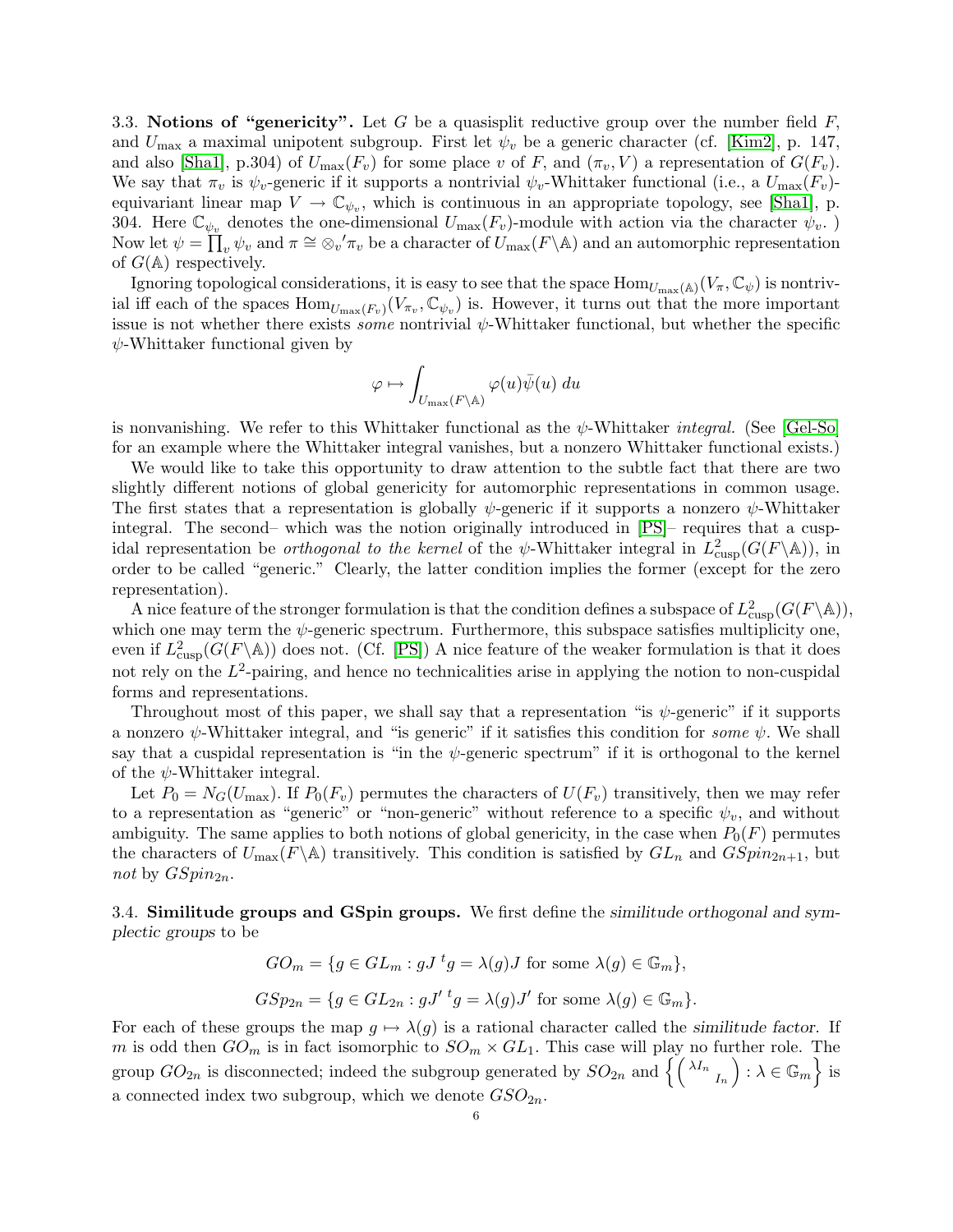We shall now define GSpin groups as the groups whose duals are the similitude classical groups  $GSp_{2n}(\mathbb{C}), GSO_{2n}(\mathbb{C}).$  Thus we write down the based root data, but employ notation appropriate to the application in which what we write down will arise as the dual of something.

The groups  $GSp_{2n}$  and  $GSO_{2n}$  share a maximal torus, consisting of matrices of the form

$$
diag(t_1,\ldots,t_n,\lambda t_n^{-1},\ldots,\lambda t_1^{-1}).
$$

The coordinates used just above correspond to a choice of Z-bases for the lattices of characters and cocharacters. For  $i = 1$  to n, let  $e_i^*$  denote the character that sends this torus element to  $t_i$  for  $i = 1$ to n and  $e_0^*$  being the map that sends it to the similitude factor,  $\lambda$ . Let  $\{e_i : i = 0 \text{ to } n\}$  denote the dual basis for the cocharacter lattice. Let  $X^{\vee}$  denote the character lattice and X the cocharacter lattice. Each similitude classical group has a Borel subgroup equal to the set of upper triangular matrices which are in it. In each case we employ this choice of Borel, and let ∆<sup>∨</sup> denote the set of simple roots and  $\Delta$  the set of simple coroots. Then we easily compute that for  $GSp_{2n}$ 

$$
\Delta^{\vee} = \{e_i^* - e_{i+1}^*, i = 1 \text{ to } n-1\} \cup \{2e_n^* - e_0^*\}.
$$
  

$$
\Delta = \{e_i - e_{i+1}, i = 1 \text{ to } n-1\} \cup \{e_n\}.
$$

and for  $GSO_{2n}$ 

$$
\Delta^{\vee} = \{e_i^* - e_{i+1}^*, i = 1 \text{ to } n-1\} \cup \{e_{n-1}^* + e_n^* - e_0^*\}.
$$
  

$$
\Delta = \{e_i - e_{i+1}, i = 1 \text{ to } n-1\} \cup \{e_{n-1} + e_n\}.
$$

We now define  $GSpin_{2n+1}$  to be the F-split connected reductive algebraic group having based root datum dual to that of  $GSp_{2n}$ , and  $GSpin_{2n}$  to be the one having based root datum dual to that of  $GSO_{2n}$ . We have here used the fact that F-split connected reductive algebraic groups are classified by based root data, for which see p.274 of [\[Spr\]](#page-50-11).

By the classification results in Chapter 16 of [\[Spr\]](#page-50-11) (especially 16.3.2, 16.3.3 16.4.2), one finds that  $GSpin_{2n+1}$  is in fact the unique *quasisplit* F-group having based root datum dual to that of  $GSp_{2n}$ , and that there is a 1-1 correspondence between quasisplit F groups G such that  ${}^L G^0 = GSO_{2n}(\mathbb{C})$ and homomorphisms from  $Gal(\overline{F}/F)$  to the group of automorphisms of the lattice  $X(T)$  which preserve the set  $\Delta$  of simple roots. This group has two elements: the identity and and element which reverses the roots  $e_{n-1} - e_n$  and  $e_{n-1} + e_n$  while fixing the other simple roots. The effect of this automorphism on the Z-bases  $\{e_i: 0 \le i \le n\}$ , and  $\{e_i^*: 0 \le i \le n\}$  is as follows:

$$
e_i \mapsto \begin{cases} e_i & i \neq 0, n \\ -e_n & i = n \\ e_0 + e_n & i = 0 \end{cases} \qquad e_i^* \mapsto \begin{cases} e_i^* & i \neq n \\ e_0^* - e_n^* & i = n \end{cases}
$$

It follows that the lattices of F-rational characters and cocharacters are spanned by

$$
\{e_i: 0 < i < n\} \cup \{2e_0 + e_n\}, \quad \text{and} \quad \{e_i: 0 \le i < n\},
$$

respectively.

By class field theory homomorphisms from  $Gal(\overline{F}/F)$  to a group with two elements are in oneto-one correspondence with quadratic characters  $\chi : \mathbb{A}_F^{\times}$  $E/F^{\times} \rightarrow {\pm 1}$ . We denote the F-group corresponding to the character  $\chi$  by  $GSpin_{2n}^{\chi}$ . The F-group corresponding to the trivial character is the unique split F-group having the specified root datum, and is also denoted simply by  $GSpin_{2n}$ . To save space, the group  $GSpin_m$  will usually be denoted by  $G_m$ , and  $GSpin_{2n}^{\chi}$  by  $G_2^{\chi}$ 

 $_{2n}^{\chi}.$ Observe that in either the odd or even case  $e_0^*$  is a generator for the lattice of cocharacters of the center of  $G_m$ .

Because we define  $G_m$  in the manner we do, it comes equipped with a choice of Borel subgroup and maximal torus, as do various reductive subgroups we shall consider below. In each case, we denote the Borel subgroup of the reductive group G by  $B(G)$ , and the maximal torus by  $T(G)$ .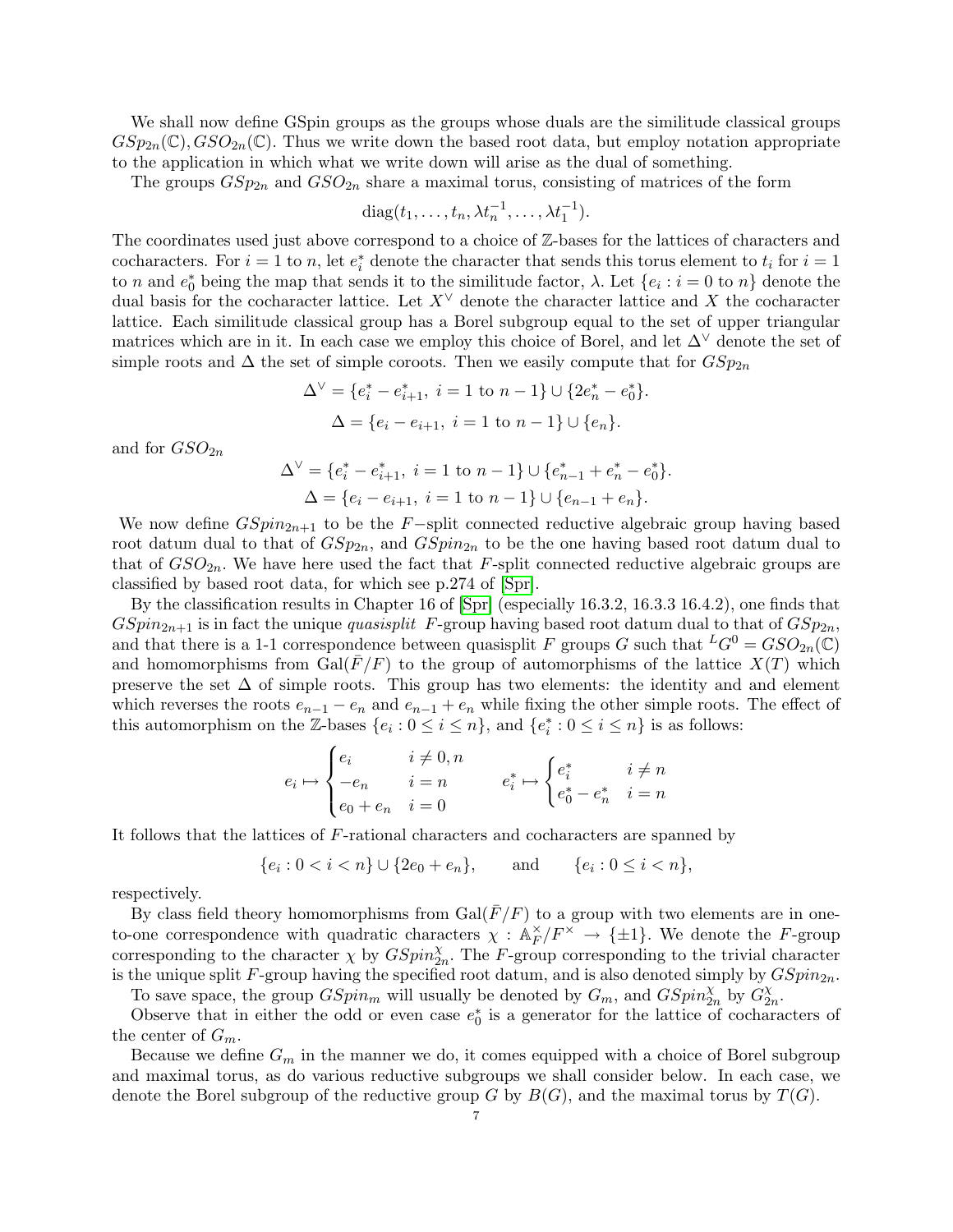A straightforward adaptation of the proof of Theorem 16.3.2 of [\[Spr\]](#page-50-11) shows that there exist surjections  $G_m \to SO_m$  defined over F. We fix one such and denote it pr. We require that pr is such that  $pr(B(G_m))$  consists of upper triangular matrices.

An alternative description of the same group as a quotient of  $Spin_m \times GL_1$  is given in [\[Asg\]](#page-48-0). Proposition 2.4 on p. 678 of [\[Asg\]](#page-48-0) shows that the two definitions are equivalent.

For those familiar with the construction of  $Spin<sub>m</sub>$  as a subgroup of the multiplicative group of a Clifford algebra, we remark that there is a third construction of  $GSpin_m$  as the slightly larger group obtained by including the nonzero scalars in the Clifford algebra as well. In this guise, it is sometimes referred to as the "Clifford group." (See, e.g., [\[I\]](#page-49-17) p.999.) This description will not play a role for us.

We will construct an Eisenstein series on  $G_{2m+1}$  induced from a standard parabolic  $P = MU$ such that M is isomorphic to  $GL_m \times GL_1$ . There is a unique such parabolic. We shall refer to this parabolic as the "Siegel."

- <span id="page-7-1"></span>**Remark 3.4.1.** • We can identify the based root datum of the Levi M with that of  $GL_m \times GL_1$ in such a fashion that  $e_0$  corresponds to  $GL_1$  and does not appear at all in  $GL_m$ . We can then identify M itself with  $GL_m \times GL_1$  via a particular choice of isomorphism which is compatible this and with the usual usage of  $e_i, e_i^*$  for characters, cocharacters of the standard torus of  $GL_m$ .
	- Having made this identification, a Levi  $M'$  which is contained in M will be identified with  $GL_1 \times GL_{m_1} \times \ldots GL_{m_k}$ , (for some  $m_1, \ldots, m_k \in \mathbb{N}$  that add up to m) in the natural way:  $GL_1$  is identified with the  $GL_1$  factor of M, and then  $GL_{m_1} \times \ldots GL_{m_k}$  is identified with the subgroup of M corresponding to block diagonal elements with the specified block sizes, in the specified order.
	- The lattice of rational characters of M is spanned by the maps  $(g, \alpha) \mapsto \alpha$  and  $(g, \alpha) \mapsto \det g$ . Restriction defines an embedding  $X(M) \to X(T(G_{2m+1}))$ , which sends these maps to  $e_0$  and  $(e_1 + \cdots + e_m)$ , respectively. By abuse of notation, we shall refer to the rational character of M corresponding to  $e_0$  as  $e_0$  as well.
	- The modulus of P is  $(g, \alpha) \to \det g^m$ .

We also fix a maximal compact subgroup  $K_m$  of  $G_m(\mathbb{A})$ . Any which satisfies the conditions required in [\[MW1\]](#page-50-6) (see pages 1 and 4) will do.

# <span id="page-7-0"></span>3.5. Weyl group of  $GSpin_{2m+1}$ ; it's action on standard Levis and their representations.

**Lemma 3.5.1.** The Weyl group of  $G_m$  is canonically identified with that of  $SO_m$ .

*Proof.* For this lemma only, let T denote the torus of  $SO_m$  and T that of  $G_m$ . Then the following diagram commutes:



Both horizontal arrows are inclusions and both vertical arrows are pr.

One easily checks that every element of the Weyl group of  $SO_{2n+1}$  is represented by a matrix of the form  $w = \det w_0 w_0$ , where  $w_0$  is a permutation matrix. We denote the permutation associated to  $w_0$  also by  $w_0$ . The set of permutations  $w_0$  obtained is precisely the set of permutations  $w_0 \in \mathfrak{S}_{2n}$ satisfying,  $w_0(2n + 2 - i) = 2n + 2 - w_0(i)$  It is well known that the Weyl group of  $SO_{2n+1}$  (or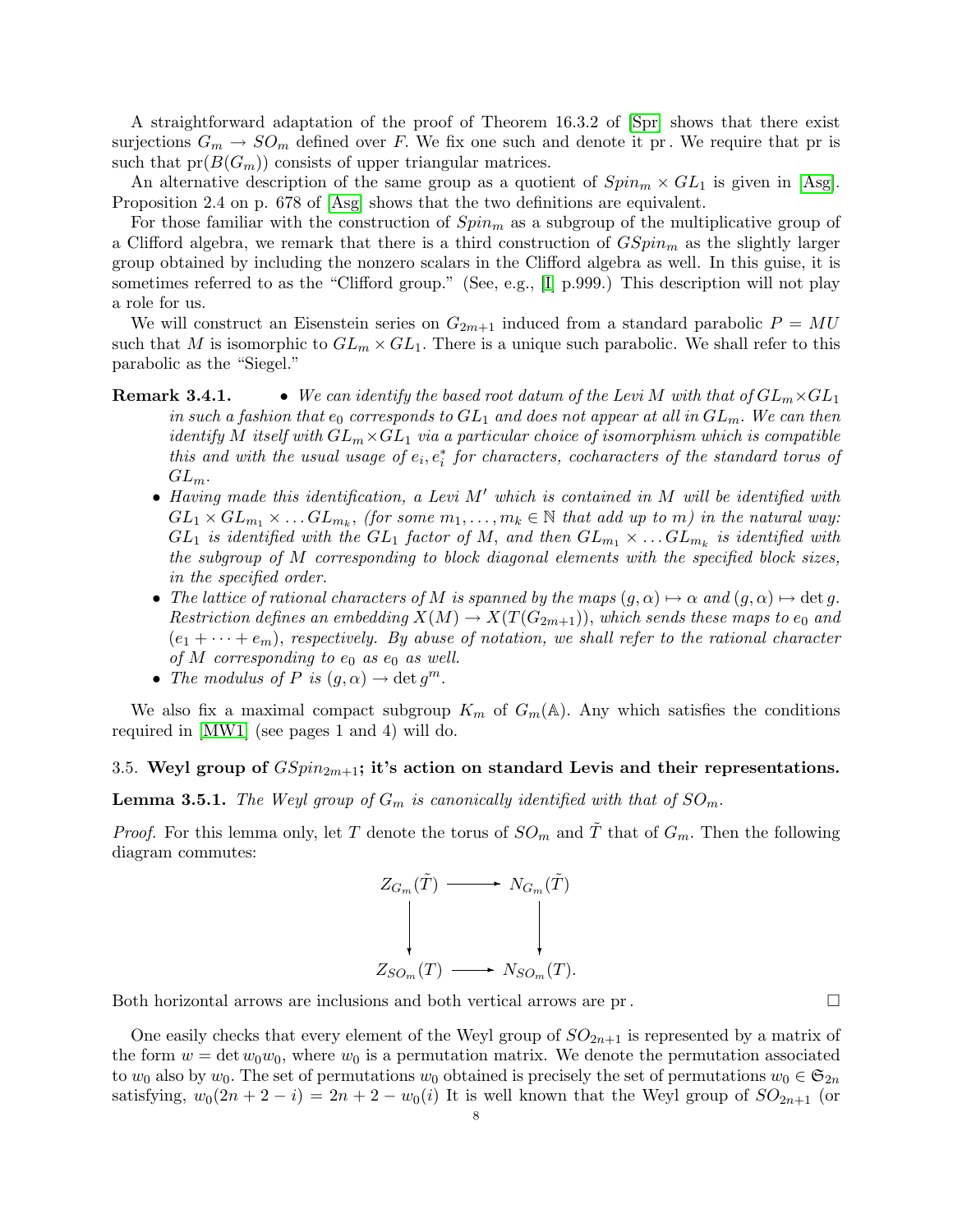$G_{2n+1}$ ) is isomorphic to  $\mathfrak{S}_n \rtimes {\pm 1}^n$ . To fix a concrete isomorphism, we identify  $p \in \mathfrak{S}_n$  with an  $n \times n$  matrix in the usual way, and then with

$$
\begin{pmatrix} p \\ 1 \\ t^{p-1} \end{pmatrix} \in SO_{2n}.
$$

We identify  $\underline{\epsilon} = (\epsilon_1, \ldots, \epsilon_n) \in {\pm 1}^n$  with the permutation p of  $\{1, \ldots, 2n+1\}$  such that

$$
p(i) = \begin{cases} i & \text{if } \epsilon_i = 1, \\ 2n + 2 - i & \text{if } \epsilon_i = -1. \end{cases}
$$

We then identify  $(p, \underline{\epsilon}) \in \mathfrak{S}_n \times {\{\pm 1\}}^n$  (direct product of sets) with  $p \cdot \underline{\epsilon} \in W_{SO_{2n+1}}$ .

With this identification made, (3.5.2)

<span id="page-8-0"></span>
$$
(p,\underline{\epsilon})\cdot \begin{pmatrix} t_1 & & & & & \\ & \ddots & & & & \\ & & t_n & & & \\ & & & 1 & & \\ & & & & & t_n^{-1} \\ & & & & & & & t_1^{-1} \\ & & & & & & & t_1^{-1} \end{pmatrix}\cdot (p,\underline{\epsilon})^{-1}= \begin{pmatrix} t_{p^{-1}(1)}^{\epsilon_{p^{-1}(1)}} & & & & & & \\ & \ddots & & & & & & \\ & & t_{p^{-1}(n)}^{\epsilon_{p^{-1}(n)}} & & & & \\ & & & & & & & t_{p^{-1}(n)}^{-\epsilon_{p^{-1}(n)}} \\ & & & & & & & t_{p^{-1}(1)}^{-\epsilon_{p^{-1}(1)}} \end{pmatrix}
$$

.

<span id="page-8-1"></span>**Lemma 3.5.3.** Let  $(p, \underline{\epsilon}) \in \mathfrak{S}_n \rtimes {\{\pm 1\}}^{n-1}$  be idenified with an element of  $W_{SO_{2m}} = W_{G_{2m}}$  as above. Then the action on the character and cocharacter lattices of  $G_{2m}$  is given as follows:

$$
(p, \underline{\epsilon}) \cdot e_i = \begin{cases} e_{p(i)} & i > 0, \epsilon_{p(i)} = 1, \\ -e_{p(i)} & i > 0, \epsilon_{p(i)} = -1, \\ e_0 + \sum_{\epsilon_{p(i)} = -1} e_{p(i)} & i = 0. \end{cases}
$$

$$
(p, \underline{\epsilon}) \cdot e_i^* = \begin{cases} e_{p(i)}^* & i > 0, \epsilon_{p(i)} = 1, \\ e_0^* - e_{p(i)}^* & i > 0, \epsilon_{p(i)} = -1, \\ e_0^* & i = 0. \end{cases}
$$

**Remark 3.5.4.** Much of this can be deduced from [\(3.5.2\)](#page-8-0), keeping in mind that  $w \in W_G$  acts on cocharacters by  $(w \cdot \varphi)(t) = w\varphi(t)w^{-1}$  and on characters by  $(w \cdot \chi)(t) = \chi(w^{-1}tw)$ . However, it is more convenient to give a different proof.

*Proof.* Let  $\alpha_i = e_i - e_{i+1}$ ,  $i = 1$  to  $n-1$  and  $\alpha_n = e_n$ . Let  $s_i$  denote the elementary reflection in  $W_{G_{2n}}$  corresponding to  $\alpha_i$ . Then it is easily verified that  $s_1, \ldots, s_{n-1}$  generate a group isomorphic to  $\mathfrak{S}_n$  which acts on  $\{e_1,\ldots,e_n\} \in X(T)$  and  $\{e_1^*,\ldots,e_n^*\} \in X^{\vee}(T)$  by permuting the indices and acts trivially on  $e_0$  and  $e_0^*$ . Also

$$
s_n \cdot e_i = \begin{cases} e_i & i \neq n, 0 \\ e_0 + e_n & i = 0 \\ -e_n & i = n \end{cases}
$$

$$
s_n \cdot e_i^* = \begin{cases} e_i^* & i \neq n \\ e_0^* - e_n^* & i = n \end{cases}
$$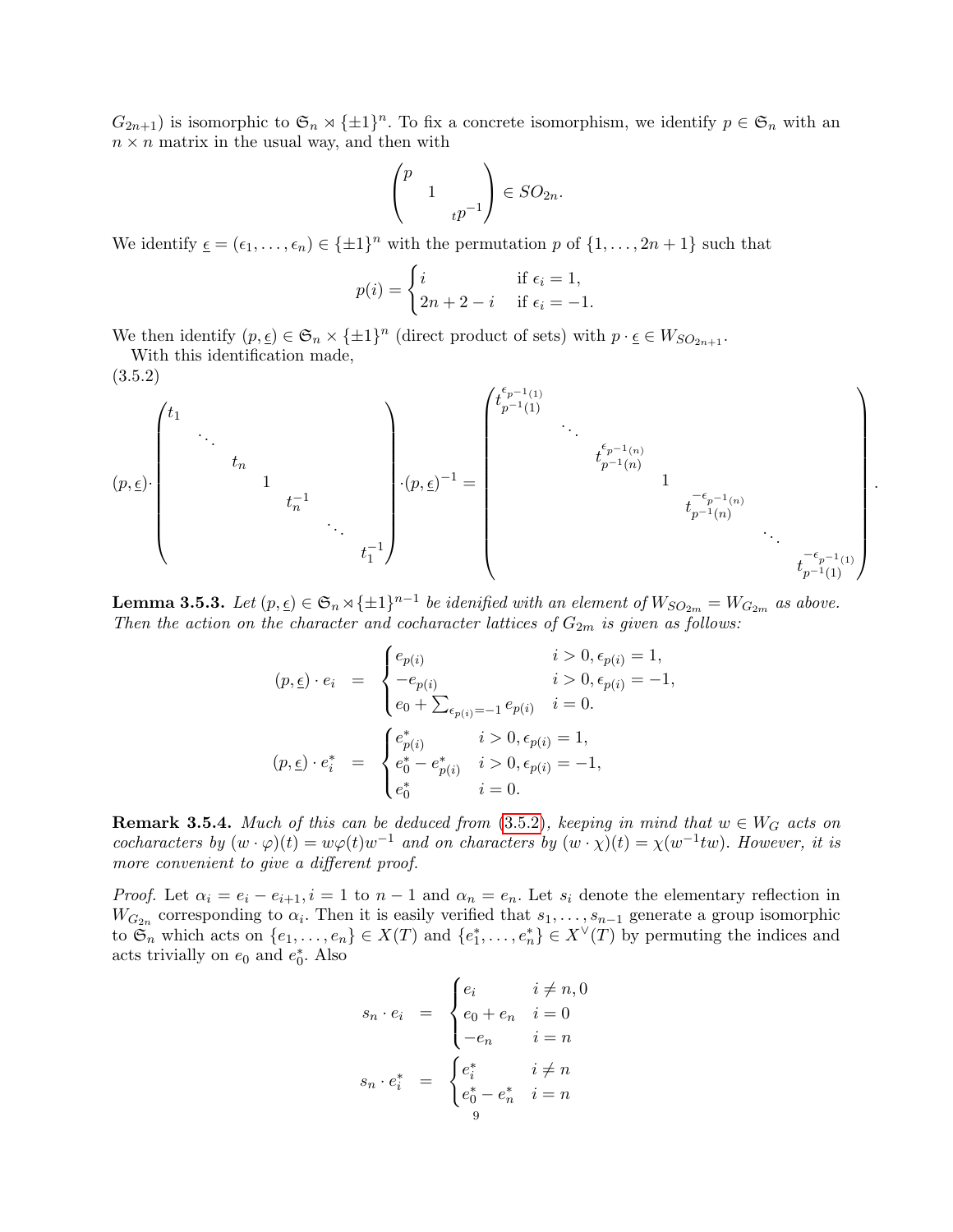If  $\epsilon \in {\pm 1}^{n-1}$  is such that  $\#\{i : \epsilon_i = -1\} = 1$ , then  $\epsilon$  is conjugate to  $s_n$  by an element of the subgroup isomorphic to  $\mathfrak{S}_n$  generated by  $s_1, \ldots, s_{n-1}$ . An arbitrary element of  $\{\pm 1\}^{n-1}$  is a product of elements of this form, so one is able to deduce the assertion for general  $(p, \underline{\epsilon})$ .

Observe that the  $\mathfrak{S}_n$  factor in the semidirect product is precisely the Weyl group of the Siegel Levi.

In the study of intertwining operators and Eisenstein series (e.g., section [4](#page-12-0) below), one encounters a certain subset of the Weyl group associated to a standard Levi, M. Specifically,

$$
W(M) := \left\{ w \in W_{G_{2n+1}} \mid \begin{array}{c} w \text{ is of minimal length in } w \cdot W_M \\ w M w^{-1} \text{ is a standard Levi of } G_{2n+1} \end{array} \right\}
$$

.

For our purposes, it is enough to consider the case when  $M$  is a subgroup of the Siegel Levi. In this case it is isomorphic to  $GL_{m_1} \times \cdots \times GL_{m_r} \times GL_1$  for some integers  $m_1, \ldots, m_r$  which add up to n, and we shall only need to consider the case when  $m_i$  is even for each i. (This, of course, forces  $n$  to be even as well.)

<span id="page-9-1"></span>**Lemma 3.5.5.** For each  $w \in W(M)$  with M as above, there exist a permutation  $p \in \mathfrak{S}_r$  and and element  $\underline{\epsilon} \in {\pm 1}^r$  such that, if  $m \in M = (g, \alpha)$  with  $\alpha \in GL_1$  and

$$
g = \begin{pmatrix} g_1 & & \\ & \ddots & \\ & & g_r \end{pmatrix} \in GL_n,
$$

then

$$
wmw^{-1} = (g', \alpha \cdot \prod_{\epsilon_i = -1} \det g_i) \quad g' = \begin{pmatrix} g'_1 & & \\ & \ddots & \\ & & g'_r \end{pmatrix},
$$

where

$$
g_i' \approx \begin{cases} g_{p^{-1}(i)} & \text{if } \epsilon_{p^{-1}(i)} = 1, \\ \, t g_{p^{-1}(i)}^{-1} & \text{if } \epsilon_{p^{-1}(i)} = -1. \end{cases}
$$

Here  $\approx$  has been used to denote equality up to an inner automorphism. The map  $(p, \epsilon) \mapsto w$  is a bijection between  $W(M)$  and  $\mathfrak{S}_r \times {\pm 1}^r$ . (Direct product of sets:  $W(M)$  is not, in general, a group.)

*Proof.* Since  $wMw^{-1}$  is a standard Levi which does not contain any short roots, it is again contained in the Siegel Levi.

The Levi M determines an equivalence relation  $\sim$  on the set of indices,  $\{1,\ldots,n\}$  defined by the condition that  $i \sim i+1$  iff  $e_i - e_{i+1}$  is an root of M. When viewed as elements of  $\mathfrak{S}_n \rtimes {\pm 1}^{n-1}$ , the elements of  $W(M)$  are those pairs  $(p, \underline{\epsilon})$  such that  $i \sim i+1 \Rightarrow p(i+1) = p(i)+1$ , and  $i \sim j \Rightarrow \epsilon_i = \epsilon_j$ . This gives the identification with  $\mathfrak{S}_r \times {\{\pm 1\}}^r$ .

It is clear that the precise value of  $g_i'$  is determined only up to conjugacy by an element of the torus (because we do not specify a particular representative for our Weyl group element). By Theorem 16.3.2 of [\[Spr\]](#page-50-11), it may be discerned, to this level of precision, by looking at the effect of w on the based root datum of M. The result now follows from Lemma [3.5.3.](#page-8-1)

<span id="page-9-0"></span>**Corollary 3.5.6.** Let  $w \in W(M)$  be associated to  $(p, \underline{\epsilon}) \in \mathfrak{S}_r \times \{\pm 1\}^r$  as above. Let  $\tau_1, \ldots, \tau_r$  be irreducible cuspidal representations of  $GL_{m_1}(\mathbb{A}), \ldots, GL_{m_r}(\mathbb{A}),$  respectively, and let  $\omega$  be a Hecke character. Then our identification of M with  $GL_{m_1} \times \cdots \times GL_{m_r} \times GL_1$  determines an identification of  $\bigotimes_{i=1}^r \tau_i \boxtimes \omega$  with a representation of  $M(\mathbb{A})$ . Let  $M' = wMw^{-1}$ . Then M' is also identified, via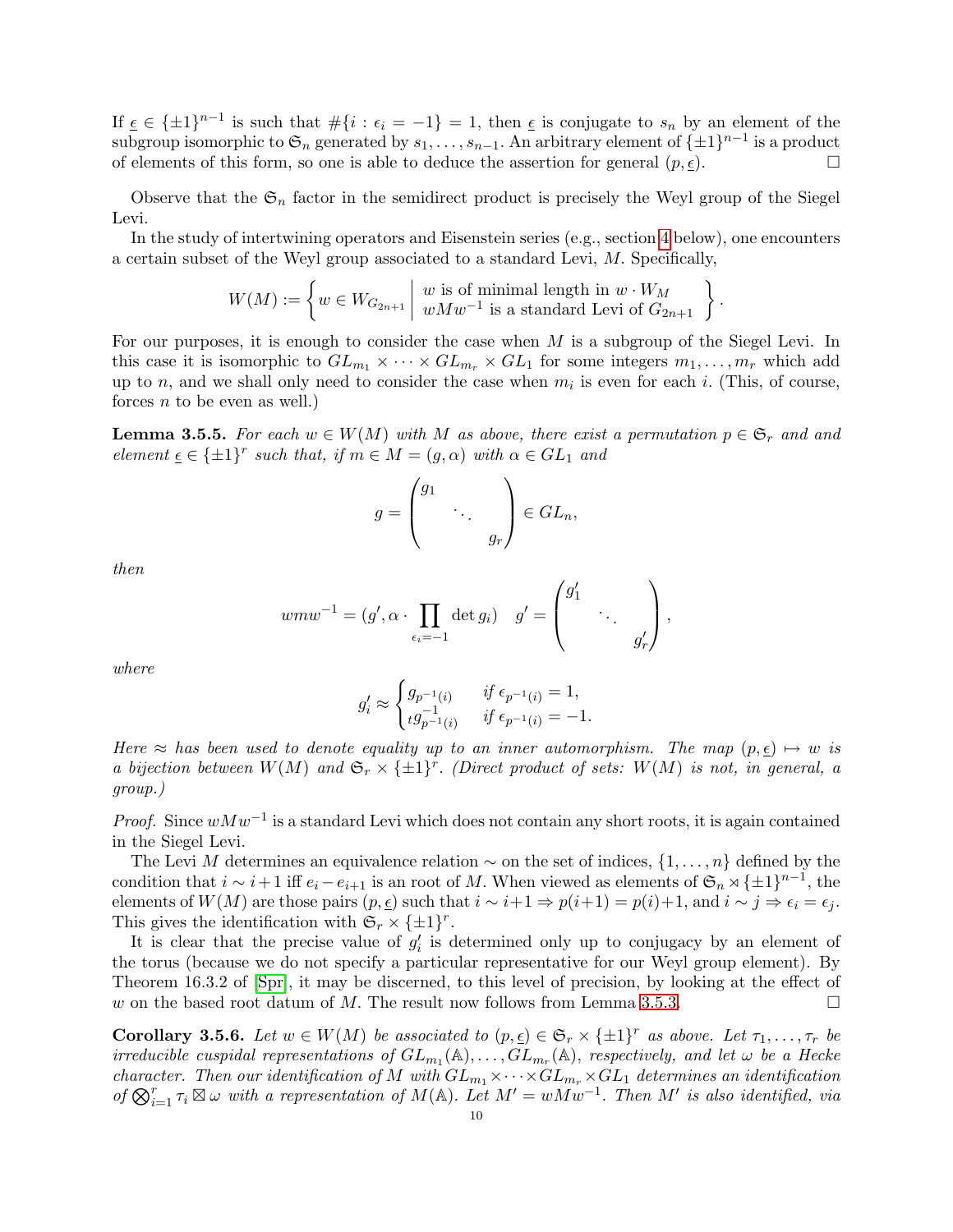[3.4.1](#page-7-1) with  $GL_{m_{p^{-1}(1)}} \times \cdots \times GL_{m_{p^{-1}(r)}} \times GL_1$ , and we have

$$
\bigotimes_{i=1}^r \tau_i \boxtimes \omega \circ Ad(w^{-1}) = \bigotimes_{i=1}^r \tau_i' \boxtimes \omega,
$$

where

$$
\tau_i' = \begin{cases} \tau_{p^{-1}(i)} & \text{if } \epsilon_{p^{-1}(i)} = 1, \\ \tilde{\tau}_{p^{-1}(i)} \otimes \omega & \text{if } \epsilon_{p^{-1}(i)} = -1. \end{cases}
$$

*Proof.* The contragredient  $\tilde{\tau}_i$  of  $\tau_i$  may be realized as an action on the same space of functions as  $\tau_i$ via  $g \cdot \varphi(g_1) = \varphi(g_1 \tildot g^{-1})$ . This follows from strong multiplicity one and the analogous statement for local representations, for which see [\[GK75\]](#page-49-18) page 96, or [\[BZ1\]](#page-48-7) page 57. Combining this fact with the Lemma, we obtain the Corollary.

# <span id="page-10-0"></span>3.6. Unramified Correspondence.

<span id="page-10-2"></span>**Lemma 3.6.1.** Suppose that  $\tau \cong \otimes_v' \tau_v$  is an  $\omega^{-1}$ -orthogonal irreducible cuspidal automorphic representation of  $GL_{2n}(\mathbb{A})$ . Let v be a place such that  $\tau_v$  is unramified. Let  $t_{\tau,v}$  denote the semisimple conjugacy class in  $GL_{2n}(\mathbb{C})$  associated to  $\tau_v$ . Let  $r: GO_{2n}(\mathbb{C}) \to GL_{2n}(\mathbb{C})$  be the natural inclusion. Then  $t_{\tau,v}$  contains elements of the image of r.

*Proof.* For convenience in the application, we take  $GL_{2n}$  to be identified with a subgroup of the Levi of the Siegel parabolic as in section [3.4.](#page-5-1) Since  $\tau_v$  is both unramified and generic, it is isomorphic to  $\text{Ind}_{B(GL_{2n}(F_v)}^{GL_{2n}(F_v)}\mu$  for some unramified character  $\mu$  of the maximal torus  $T(GL_{2n})(F_v)$  such that this induced representation is irreducible. (See [\[Car\]](#page-48-8), section 4, [\[Z\]](#page-51-0) Theorem 8.1, p. 195.) Let  $\mu_i = \mu \circ e_i^*$ .

Since  $\tau \simeq \tilde{\tau} \otimes \omega$ , it follows that  $\tau_v \simeq \tilde{\tau}_v \otimes \omega_v$  and from this we deduce that  $\{\mu_i : 1 \leq i \leq 2n\}$  and  $\{\mu_i^{-1} \omega : 1 \leq i \leq 2n\}$  are the same set. Hence  $\prod_{i=1}^{2n} \mu_i = \chi \omega^n$ , where  $\chi$  is quadratic.

Now, what we need to prove is the following: if S is a set of  $2n$  unramified characters of  $F_v$ , such that for each i there exists j such that  $\mu_i = \mu_j^{-1}\omega$ , then there is a permutation  $\sigma : \{1, \ldots, 2n\} \to$  $\{1,\ldots,2n\}$  such that  $\mu_{\sigma(i)} = \omega \mu_{2n-\sigma(i)}^{-1}$  for  $i = 1$  to  $n-1$ . This we prove by induction on n. If  $n = 1$ , there is nothing to be proved.

If  $n > 1$  it is sufficient to show that there exist  $i \neq j$  such that  $\mu_i = \mu_j^{-1} \omega$ . If there exists i such that  $\mu_i \neq \mu_i^{-1} \omega$  then this is clear. On the other hand, there are exactly two unramified characters  $\mu$  such that  $\mu = \mu^{-1}\omega$ .

Now, suppose that  $\mu_1, \ldots, \mu_{2n}$  have been renumbered according to  $\sigma$  as above. Then  $\mu_{n+1}\mu_n =$  $\omega_{\chi}$ . If  $\chi$  is trivial, it follows that  $\mu_i = \omega \mu_{2n-i}^{-1}$  for all i, and hence that the conjugacy class  $t_{\tau,v}$ contains elements of the maximal torus of  $GSO_{2n}(\mathbb{C})$ .

On the other hand, if  $\chi$  is nontrivial, then  $\mu_n \neq \omega \mu_{n+1}^{-1}$ , from which it follows that  $\mu_n^2 \mu_{n+1} = \omega$ and  $\mu_{n+1} = \chi \mu_n$ . It follows that  $t_{\tau,v}$  contains a diagonal element which is conjugate, in  $GL_{2n}(\mathbb{C}),$ to an element of the connected component of  $GO_{2n}(\mathbb{C})$  which does not contain the identity.

<span id="page-10-1"></span>**Corollary 3.6.2.** Suppose  $\tau = \tau_1 \boxplus \cdots \boxplus \tau_r$  with  $\tau_i$  an  $\omega^{-1}$ -orthogonal irreducible cuspidal automorphic representation of  $GL_{2n_i}(\mathbb{A})$ , for each i. Then the same conclusion holds.

Corollary-to-the-Proof 3.6.3. Let  $\tau$  be as in corollary [3.6.2,](#page-10-1) and let v be a place at which  $\tau$  and ω are unramified. Let η be one of the two unramified characters such that  $η<sup>2</sup> = ω<sub>v</sub>$ . Let  $χ<sub>un</sub>$  denote the unique nontrivial unramified quadratic character of  $F_v^{\times}$ . Then  $\tau_v \cong \text{Ind}_{B(GL_{2n})(F_v)}^{GL_{2n}(F_v)}\mu$  (normalized induction), for an unramified character  $\mu$  of the torus of  $GL_{2n}(F_v)$  which satisfies either

$$
\mu \circ e_{2n+1-i}^* = \omega_v \cdot (\mu \circ e_i^*)^{-1} \quad \forall i = 1 \text{ to } n,
$$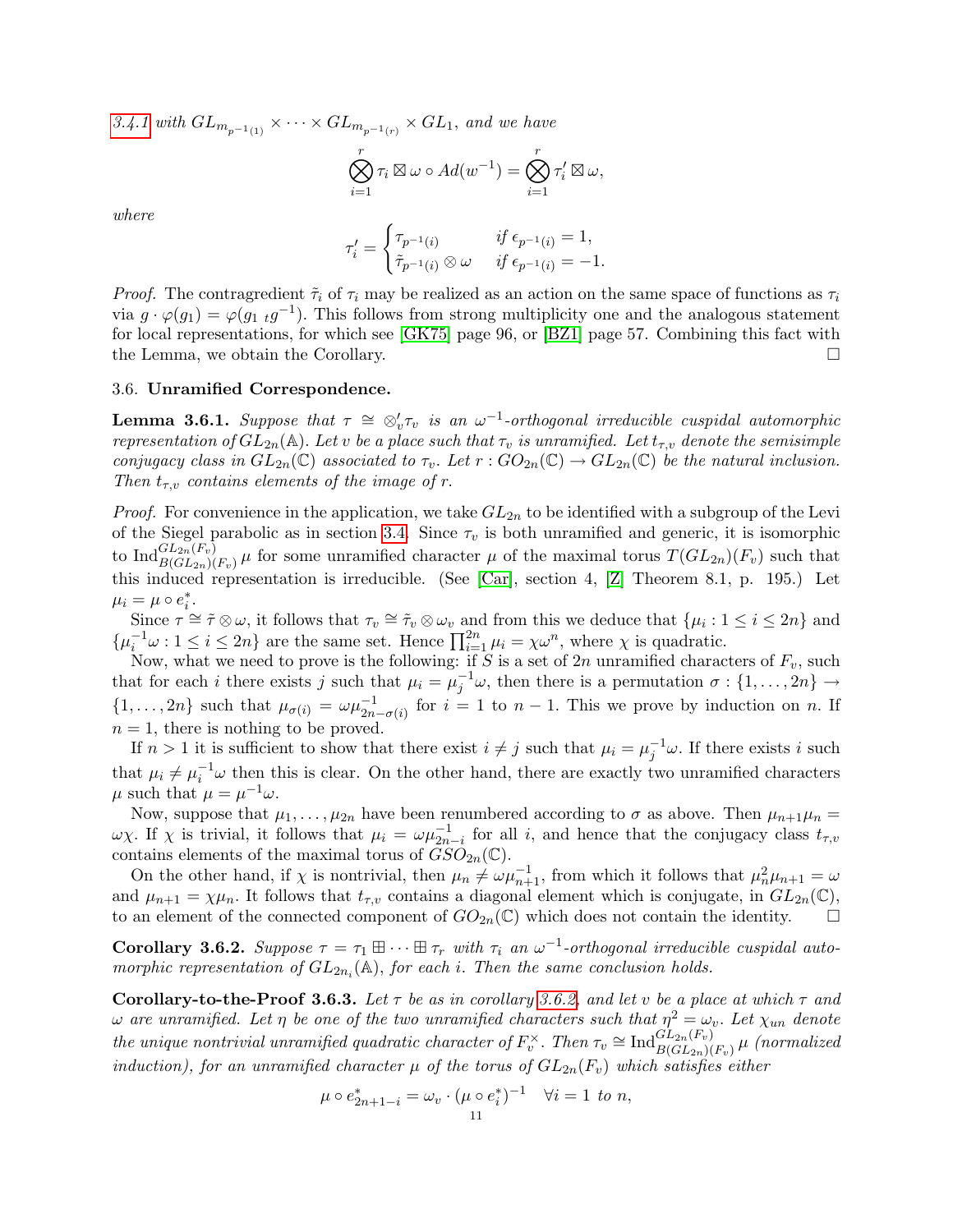or

$$
\mu \circ e_{2n+1-i}^* = \omega_v \cdot (\mu \circ e_i^*)^{-1}
$$
  $\forall i = 1 \text{ to } n-1$ ,  $\mu \circ e_n^* = \eta$ ,  $\mu \circ e_{n+1}^* = \chi_{un}\eta$ .

<span id="page-11-0"></span>3.7. Unipotent subgroups and their characters. The kernel of pr consists of semisimple elements. In particular, the number of unipotent elements of a fiber is zero or one, and it's one if and only if the element of  $SO_m$  is unipotent. In other words, pr yields a bijection of unipotent elements (indeed, an isomorphism of unipotent subvarieties), and we may specify unipotent elements or subgroups by their images under pr. This also defines coordinates for any unipotent element or subgroup, which we use when defining characters. Thus, we write  $u_{ij}$  for the i, j entry of pr(u).

Above we fixed a specific isomorphism of a subgroup of  $G_{2m}$  with  $GL_m$ . If u is a unipotent element of of this subgroup this identification with an  $m \times m$  matrix gives a second definition of  $u_{ij}$  This is not a problem, however, as the two definitions agree.

Most of the unipotent groups we consider are subgroups of the maximal unipotent of  $G_m$  consisting of elements u with  $pr(u)$  upper triangular. We denote this group  $U_{\text{max}}$ . A complete set of coordinates is  $\{u_{ij}: 1 \le i < j \le m - i\}$ . We denote the opposite maximal unipotent by  $U_{\text{max}}$ . It consists of all unipotent elements of  $G_m$  such that  $pr(u)$  is lower triangular.

We fix once and for all a character  $\psi_0$  of  $\mathbb{A}/F$ . We use this character together with the coordinates just above to specify characters of our unipotent subgroups.

When specifying subgroups of  $U_{\text{max}}$  and their characters, the restriction to  $\{(i, j) : 1 \leq i < j \leq j \leq n\}$  $m - i$  is implicit.

It will also sometimes be necessary to describe unipotent subgroups such that only a few of the entries in the corresponding elements of  $SO_m$  are nonzero. For this purpose we introduce the notation  $e'_{ij} = e_{ij} - e_{m+1-j,m+1-i}$ . One may check that for all  $i \neq j$  and  $a \in F$ , the matrix  $I + ae'_{ij}$ is an element of  $SO_m(F)$ .

<span id="page-11-1"></span>3.8. "Unipotent periods". We now introduce the framework within which, we believe, certain of the computations involved in the descent construction can be most easily understood.

Let G be a reductive algebraic group defined over a number field  $F$ . If U is a unipotent subgroup of G and  $\psi_U$  is a character of  $U(F \backslash \mathbb{A})$ , we define the unipotent period  $(U, \psi_U)$  associated to this pair to be given by the formula

$$
\varphi^{(U,\psi_U)}(g):=\int_{U(F\backslash \mathbb{A})}\varphi(ug)\psi_U(u)du.
$$

Clearly,  $\varphi$  must be restricted to a space of left  $U(F)$ -invariant functions such that the integral is defined (for example, because  $\varphi$  is smooth).

Let U denote the set of unipotent periods. For V a space of functions defined on  $G(A)$ , put

$$
\mathcal{U}^{\perp}(V) = \{ (U, \psi) \in \mathcal{U} : \varphi^{(U, \psi)} \equiv 0 \,\forall \varphi \in V \}.
$$

When V is the space of a representation  $\pi$  we will employ also the notation  $\mathcal{U}^{\perp}(\pi)$ . We also employ the notation  $(U, \psi) \perp V$  for  $(U, \psi) \in \mathcal{U}^{\perp}(V)$  and similarly  $(U, \psi) \perp \pi$ .

We also require a vocabulary to express relationships among unipotent periods. We shall say that

$$
(U, \psi_U) \in \langle (U_1, \psi_{U_1}), \dots, (U_n, \psi_{U_n}), \dots \rangle
$$

if  $V \perp (U_i, \psi_{U_i}) \forall i \Rightarrow V \perp (U, \psi_U)$ . Clearly, if  $(U_1, \psi_{U_1}) \in \langle (U_2, \psi_2), (U_3, \psi_3) \rangle$ , and  $(U_2, \psi_2) \in$  $\langle (U_4, \psi_4), (U_5, \psi_5) \rangle$  then  $(U_1, \psi_1) \in \langle (U_3, \psi_3), (U_4, \psi_4), (U_5, \psi_5) \rangle$ .

We also use notation  $(U_1, \psi_1)|(U_2, \psi_2)$ , or the language " $(U_1, \psi_1)$  divides  $(U_2, \psi_2)$ ," " $(U_2, \psi_2)$  is divisible by  $(U_1, \psi_1)$  " for  $(U_2, \psi_2) \in \langle (U_1, \psi_1) \rangle$ . Finally,  $(U_1, \psi_1) \sim (U_2, \psi_2)$  means  $(U_1, \psi_1)|(U_2, \psi_2)$ and  $(U_2, \psi_2)(U_1, \psi_1)$ . This is an equivalence relation and we shall refer to unipotent periods which are related in this way as "equivalent."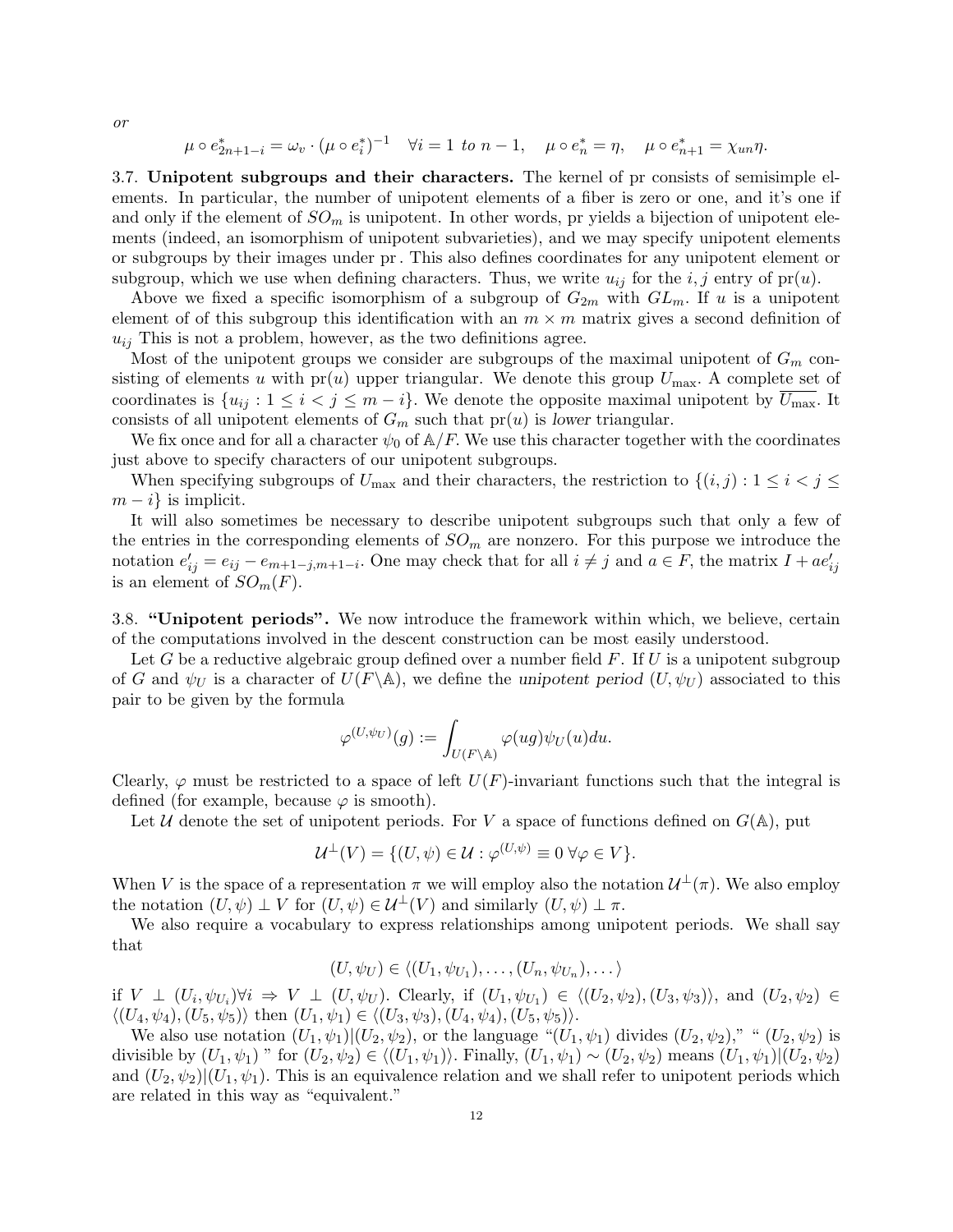It is sometimes possible to compose unipotent periods. Specifically, if  $f^{(U_1,\psi_1)}$  is left-invariant by  $U_2(F)$ , then one may consider  $(f^{(U_1,\psi_1)})^{(U_2,\psi_2)}$ . We denote the composite by  $(U_2,\psi_2) \circ (U_1,\psi_1)$ .

Now, suppose that  $U$  is the unipotent radical of a parabolic  $P$  of  $G$  with Levi  $M$ . The choice of  $\psi_0$  gives rise to an identification of the space of characters of  $U(F)\setminus U(A)$  with the F points of  $\overline{U}/(\overline{U},\overline{U})$  which is compatible with the action of  $M(F)$ . Here  $\overline{U}$  denotes the unipotent radical of the parabolic  $\overline{P}$  of G opposite to P. For  $\vartheta$  a character, let  $M^{\vartheta}$  denote the stabilizer of  $\vartheta$  (regarded as a point in  $\overline{U}/(\overline{U}, \overline{U})(F)$  in M. So  $M^{\vartheta}$  is an algebraic subgroup of M defined over F.

<span id="page-12-2"></span>**Definition 3.8.1.** Then we define  $FC^{\vartheta} : C^{\infty}(G(F \backslash \mathbb{A})) \to C^{\infty}(M^{\vartheta}(F \backslash \mathbb{A}))$  by

$$
FC^{\vartheta}(\varphi)(m) = \varphi^{(U,\vartheta)}(m) = \int_{U(F \backslash \mathbb{A})} \varphi(um)\vartheta(u) du.
$$

<span id="page-12-0"></span>This is certainly an  $M^{\vartheta}(\mathbb{A})$ -equivariant map.

# 4. Eisenstein series

The main purpose of this section is to construct, for each integer  $n \geq 2$  and Hecke character  $\omega$ , a map from the set of all isobaric representations  $\tau$  satisfying the hypotheses of theorem [2.1](#page-3-0) into the residual spectrum of  $G_{4n+1}$ . We use the same notation  $\mathcal{E}_{-1}(\tau,\omega)$  for all n. The construction is given by a multi-residue of an Eisenstein series in several complex variables, induced from the cuspidal representations  $\tau_1, \ldots, \tau_r$  used to form  $\tau$ . (Note that by [\[Ja-Sh3\]](#page-49-13), Theorem 4.4, p.809, this data is recoverable from  $\tau$ .)

Let  $\omega$  be a Hecke character. Let  $\tau_1, \ldots, \tau_r$  be a irreducible cuspidal automorphic representations of  $GL_{2n_1},\ldots, GL_{2n_r}$ , respectively.

For each i, let  $V_{\tau_i}$  denote the space of cuspforms on which  $\tau_i$  acts. Then pointwise multipication

$$
\varphi_1 \otimes \cdots \otimes \varphi_r \mapsto \prod_{i=1}^r \varphi_i
$$

extends to an isomorphism between the abstract tensor product  $\bigotimes_{i=1}^r V_{\tau_i}$  and the space of all functions

$$
\Phi(g_1,\ldots,g_r)=\sum_{i=1}^N c_i \prod_{j=1}^r \varphi_{i,j}(g_j) \quad c_i\in\mathbb{C}, \ \varphi_{i,j}\in V_{\tau_j} \ \forall i,j.
$$

(This is an elementary exercise.) We consider the representation  $\tau_1 \otimes \cdots \otimes \tau_r$  of  $GL_{2n_1} \times \cdots \times GL_{2n_r}$ , realized on this latter space, which we denote  $V_{\otimes \tau_i}$ .

Let  $n = n_1 + \cdots + n_r$ .

We will construct an Eisenstein series on  $G_{4n+1}$  induced from the subgroup  $P = MU$  of the Siegel parabolic such that  $M \cong GL_{2n_1} \times \cdots \times GL_{2n_r} \times GL_1$ . Let  $s_1, \ldots s_r$  be a complex variables. Using the identification of M with  $GL_{2n_1} \times \cdots \times GL_{2n_r} \times GL_1$  fixed in section [3.4](#page-5-1) above, we define an action of  $M(\mathbb{A})$  on the space of  $\tau_1 \otimes \cdots \otimes \tau_r$  by

(4.0.2) 
$$
(g_1,\ldots,g_r,\alpha)\cdot\prod_{j=1}^r\varphi_j(h_j)=\left(\prod_{j=1}^r\varphi(h_jg_j)|\det g_j|^{s_j}\right)\omega(\alpha).
$$

We denote this representation of  $M(\mathbb{A})$ , by  $(\bigotimes_{i=1}^r \tau_i \otimes |\det_i|^{s_i}) \boxtimes \omega$ .

To shorten the notation, we write  $g = (g_1, \ldots, g_r)$ . Then  $(4.0.2)$  may be shortened to

<span id="page-12-1"></span>
$$
\underline{g} \cdot \Phi(\underline{h}) = \Phi(\underline{h} \cdot \underline{g}) \left( \prod_{j=1}^r |\det g_j|^{s_j} \right) \omega(\alpha).
$$

We shall also employ the shorthand  $\underline{s} = (s_1, \ldots, s_r)$ , and  $\underline{\tau} = (\tau_1, \ldots, \tau_r)$ .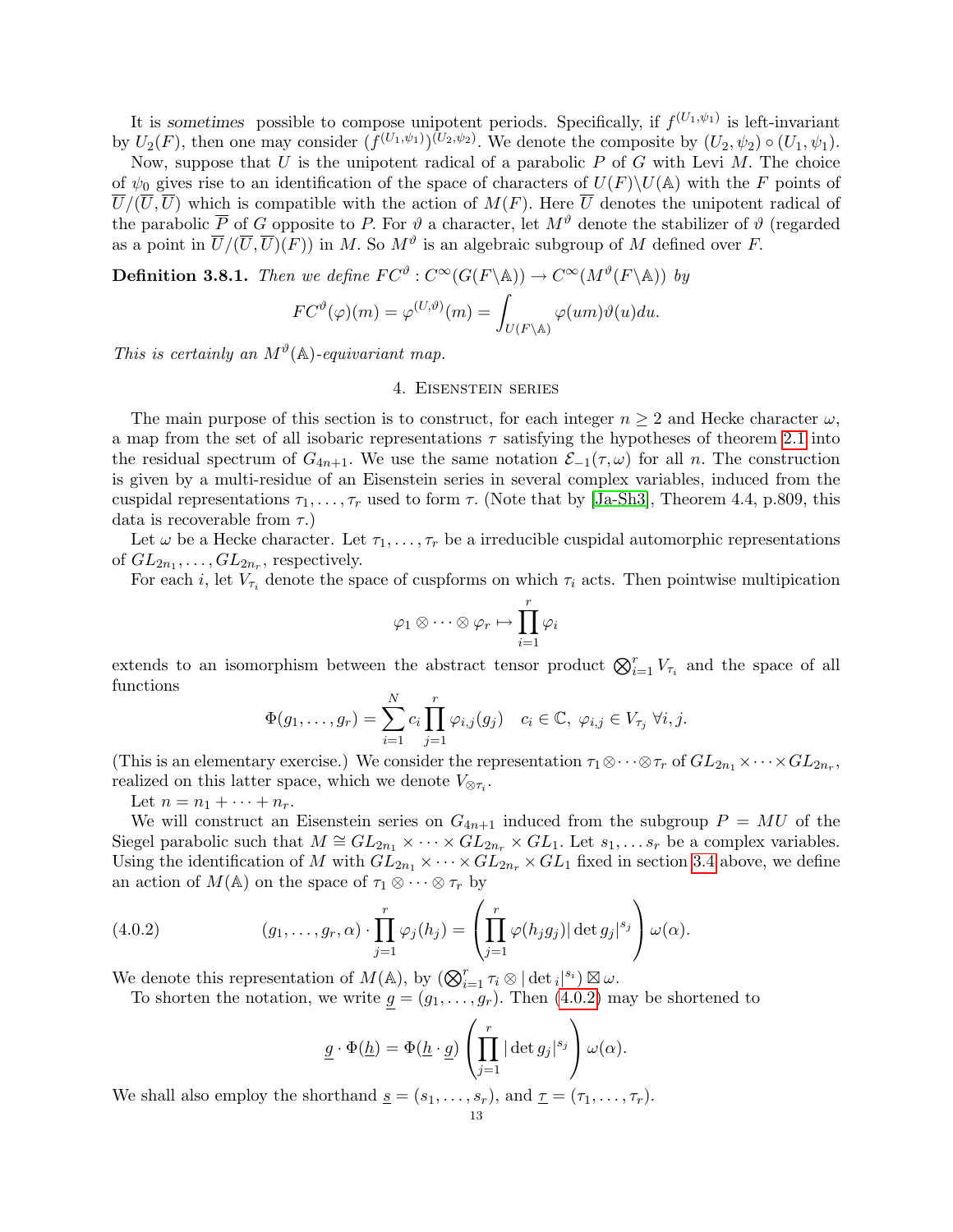For each <u>s</u> we have the induced representation  $\mathrm{Ind}_{P(\mathbb{A})}^{G_{4n+1}(\mathbb{A})}(\bigotimes_{i=1}^{r}\tau_{i}\otimes|\det_{i}|^{s_{i}})\boxtimes \omega$ , (normalized induction) of  $G_{4n+1}(\mathbb{A})$ . The standard realization of this representation is action by right translation on the space  $V^{(1)}(\underline{s}, \bigotimes_{i=1}^r \tau_i \boxtimes \omega)$  given by

$$
\left\{\tilde{F}: G_{4n+1}(\mathbb{A}) \to V_{\tau}, \text{ smooth }\left|\tilde{F}((g,\alpha)h)(g') = \tilde{F}(h)(g'g)\omega(\alpha)\prod_{i=1}^r |\det g_i|^{s_i+n+\sum_{j=i+1}^r n_i-\sum_{j=1}^{i-1} n_i}\right\}.
$$

(The factor

$$
\prod_{i=1}^{r} |\det g_i|^{n+\sum_{j=i+1}^{r} n_i - \sum_{j=1}^{i-1} n_i}
$$

is equal to  $|\delta_P|^{\frac{1}{2}}$ , and makes the induction normalized.) A second useful realization is action by right translation on

$$
V^{(2)}(\underline{s}, \bigotimes_{i=1}^r \tau_i \boxtimes \omega) = \left\{ f : G_{4n+1}(\mathbb{A}) \to \mathbb{C}, \Big| f(h) = \tilde{F}(h)(id), \tilde{F} \in V^{(1)}(\underline{s}, \underline{\tau}, \omega) \right\}.
$$

(Here id denotes the identity element of  $GL_{2n}(\mathbb{A})$ .)

These representations fit together into a fiber bundle over  $\mathbb{C}^r$ . So a section of this bundle is a function f defined on  $\mathbb{C}^r$  such that  $f(\underline{s}) \in V^{(i)}(\underline{s}, \bigotimes_{i=1}^r \tau_i \boxtimes \omega)$   $(i = 1 \text{ or } 2)$  for each  $\underline{s}$ . We shall only require the use of flat, K-finite sections, which are defined as follows. Take  $f_0 \in V^{(i)}(\underline{0}, \bigotimes_{i=1}^r \tau_i \boxtimes \omega)$ K-finite, and define  $f(s)(h)$  by

$$
f(\underline{s})(u(\underline{g}, \alpha)k) = f_0(u(\underline{g}, \alpha)k) \prod_{i=1}^r |\det g_i|^{s_i}
$$

for  $u \in U(\mathbb{A}), g \in GL_{2n_1}(\mathbb{A}) \times \cdots \times GL_{2n_r}(\mathbb{A}), \alpha \in \mathbb{A}^{\times}, k \in K$ . This is well defined. (I.e., although  $g_i$  is not uniquely determined in the decomposition,  $|\det g_i|$  is. Cf. the definition of  $m_P$  on p.7 of [\[MW1\]](#page-50-6).)

We begin with a flat  $K$  finite section of the bundle of representations realized on the spaces  $V^{(2)}(\underline{s}, \overline{\mathcal{Q}}_{i=1}^r \tau_i \boxtimes \omega).$ 

**Remark 4.0.3.** Clearly, the function f is determined by  $f(\underline{s}^*)$  for any choice of base point  $\underline{s}^*$ . In particular, any function of f may be regarded as a function of  $f_{\underline{s}^*} \in V^{(2)}(\underline{s}^*, \bigotimes_{i=1}^r \tau_i \boxtimes \omega)$ , for any particular value of  $\underline{s}^*$ . We have exploited this fact with  $\underline{s}^* = 0$  to streamline the definitions. A posteriori *it will become clear that the point*  $\underline{s}^* = \frac{1}{2}$  $\frac{\mathbf{1}}{\mathbf{2}}:=(\frac{1}{2},\ldots,\frac{1}{2}% ,\ldots,(\frac{1}{2},\ldots))$  $\frac{1}{2}$ ) is of particular importance, and we shall then switch to  $s^* = \frac{1}{2}$  $\frac{1}{2}$ .

For such  $f$  the sum

<span id="page-13-1"></span>
$$
E(f)(g)(\underline{s}) := \sum_{\gamma \in P(F) \backslash G(F)} f(\underline{s})(\gamma g)
$$

convergesfor all <u>s</u> such that  $\text{Re}(s_r)$ ,  $\text{Re}(s_i - s_{i+1}), i = 1$  to  $r - 1$  are all sufficiently large. ([\[MW1\]](#page-50-6),  $\S II.1.5, pp.85-86$ ). It has meromorphic continuation to  $\mathbb{C}^r$  ([\[MW1\]](#page-50-6)  $\S IV.1.8(a)$ , IV.1.9(c), p.140). These are our Eisenstein series. We collect some of their well-known properties in the following theorem.

<span id="page-13-0"></span>**Theorem 4.0.4.** (1) The function

(4.0.5) 
$$
\prod_{i \neq j} (s_i + s_j - 1) \prod_{i=1}^r (s_i - \frac{1}{2}) E(f)(g)(\underline{s})
$$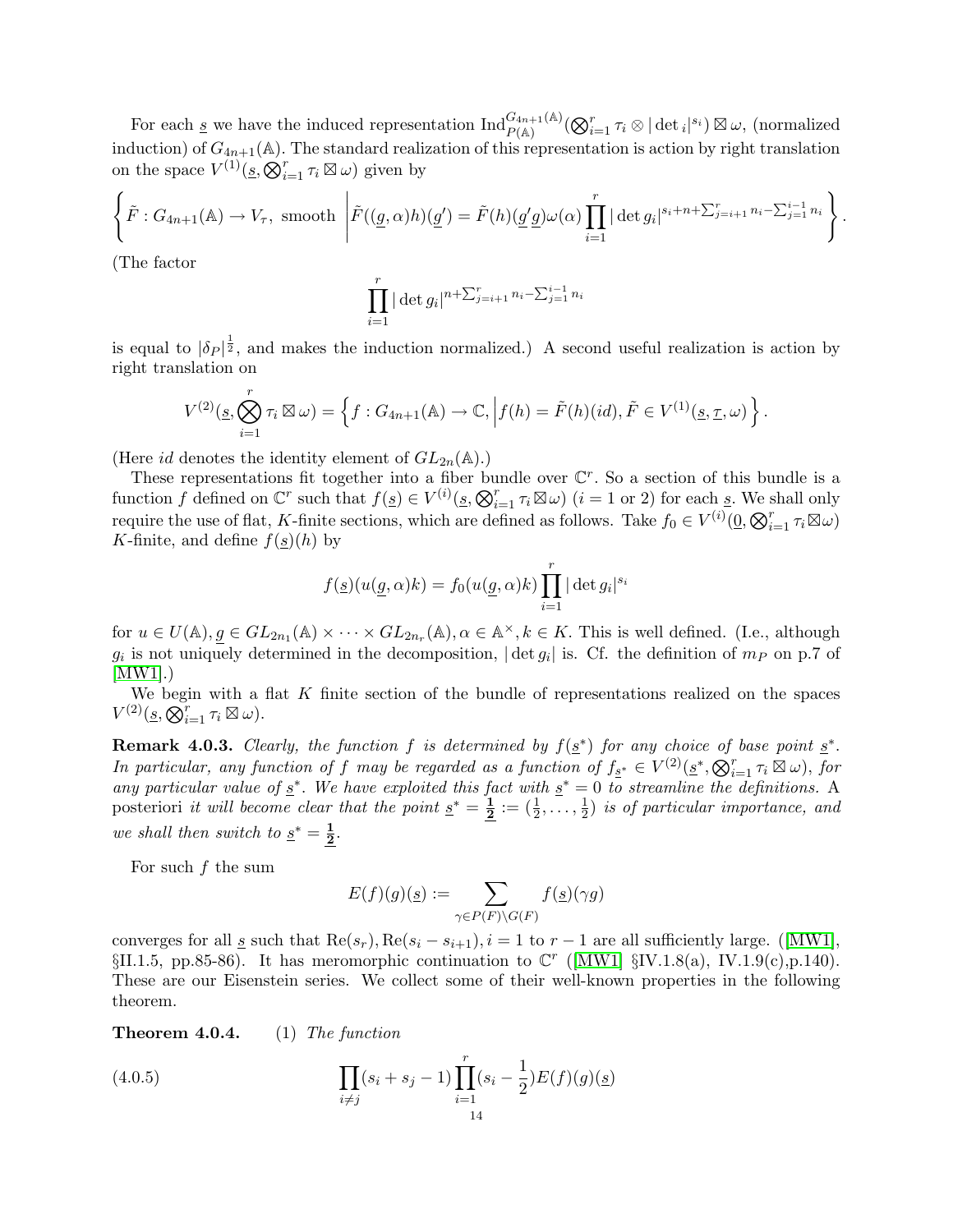is holomorphic at  $s=\frac{1}{2}$  $\frac{1}{2}$ . (More precisely, while  $E(f)(g)$  may have singularities, there is a holomorphic function defined on an open neighborhood of  $s = \frac{1}{2}$  $\frac{1}{2}$  which agrees with  $(4.0.7)$ on the complement of the hyperplanes  $s_i = \frac{1}{2}$  $\frac{1}{2}$ , and  $s_i + s_j = 1$ .)

<span id="page-14-3"></span>(2) The function [\(4.0.5\)](#page-13-1) remains holomorphic (in the same sense) when  $s_i + s_j - 1$  is omitted, provided  $\tau_i \not\cong \omega \otimes \tilde{\tau}_j$ . It remains holomorphic when  $s_i - \frac{1}{2}$  $\frac{1}{2}$  is omitted, provided  $\tau_i$  is not  $\omega^{-1}$ - orthogonal. Furthermore, each of these sufficient conditions is also necessary, in that the holomorphicity conclusion will fail, for some f and g, if any of the factors is omitted without the corresponding condition on  $\tau$  being satisfied. From this we deduce that if

(4.0.6) the representations  $\tau_1, \ldots, \tau_r$  are all distinct and  $\omega^{-1}$ -orthogonal,

<span id="page-14-1"></span><span id="page-14-0"></span>then the function

(4.0.7) 
$$
\prod_{i=1}^{r} (s_i - \frac{1}{2}) E(f)(g)(\underline{s})
$$

is holomorphic at  $s=\frac{1}{2}$  $\frac{1}{2}$  for all f, g and nonvanishing at  $s=\frac{1}{2}$  $\frac{1}{2}$  for some f, g.

- <span id="page-14-4"></span>(3) Let us now assume condition  $(4.0.6)$  holds, and regard f as a function of  $f_{\frac{1}{2}} \in V^{(2)}(\frac{1}{2})$  $\frac{1}{2}, \bigotimes_{i=1}^r \tau_i \boxtimes \omega$ ). Let  $E_{-1}(f_{\frac{1}{2}})(g)$  denote the value of the function [\(4.0.7\)](#page-14-0) at  $s = \frac{1}{2}$  $\frac{1}{2}$  (defined by analytic continuation). Then  $E_{-1}(f)$  is an  $L^2$  function for all  $f_{\frac{1}{2}} \in$  $V^{(2)}(\frac{1}{2})$  $\frac{1}{2}, \bigotimes_{i=1}^r \tau_i \boxtimes \omega$ ).
- <span id="page-14-2"></span>(4) The function  $E_{-1}$  is an intertwining operator from  $\text{Ind}_{P(\mathbb{A})}^{G_{4n+1}(\mathbb{A})}(\bigotimes_{i=1}^{r} \tau_i \otimes |\det_i|^{\frac{1}{2}}) \boxtimes \omega$  into the space of  $L^2$  automorphic forms.
- <span id="page-14-5"></span>(5) If  $\mathcal{E}_{-1}(\tau,\omega)$  is the image of  $E_{-1}$ , and  $\psi_{LW}$  is the character of  $U_{\text{max}}$  given by  $\psi_{LW}(u)$  $\psi_0(\sum_{i=1}^{2n-1} u_{i,i+1}), \text{ then } (U_{\text{max}}, \psi_{LW}) \notin \mathcal{U}^{\perp}(\mathcal{E}_{-1}(\tau, \omega)).$
- <span id="page-14-6"></span>(6) The space of functions  $\mathcal{E}_{-1}(\tau,\omega)$  does not depend on the order chosen on the cuspidal representations  $\tau_1, \ldots, \tau_r$ . Thus it is well-defined as a function of the isobaric representation τ.

<span id="page-14-7"></span> ${\bf Remark~4.0.8.}~~By~induction~in~stages,~the~induced~representation~\text{Ind}_{P(\mathbb{A})}^{G_{4n}(\mathbb{A})}(\bigotimes_{i=1}^{r}\tau_{i}\otimes|\det{}_{i}|^{\frac{1}{2}})\boxtimes\omega,$ which comes up in part [\(4\)](#page-14-2) of the theorem can also be written as  $\text{Ind}_{P_{\text{Sieg}}(\mathbb{A})}^{\tilde{G_{4n}}(\mathbb{A})} \tau \otimes |\det|^{\frac{1}{2}} \boxtimes \omega$ , where  $\tau = \tau_1 \boxplus \cdots \boxplus \tau_r$  as before, and  $P_{\text{Sieg}}$  is the Siegel parabolic. (Cf. section [2.](#page-3-1)) Here, we also exploit the identification of the Levi  $M_{\text{Sieg}}$  of  $P_{\text{Sieg}}$  with  $GL_{2n} \times GL_1$  fixed in [3.4.1.](#page-7-1)

Proof. We first review the standard arguments by which the presence or absence of a singularity of an Eisenstein series reduces to the presence or absence of a singularity of a relative rank one intertwining operator. To do so, we recall the set

$$
W(M) := \left\{ w \in W_{G_{4n+1}} \mid \begin{array}{c} w \text{ is of minimal length in } w \cdot W_M \\ w M w^{-1} \text{ is a standard Levi of } G_{4n+1} \end{array} \right\}
$$

.

It will be convenient and harmless to treat the elements of  $W(M)$  as though they were elements of  $G_{4n+1}(F)$ , rather than repeatedly choose representatives and remark the independence of the choice. For each  $w \in W(M)$ ,  $\underline{s} \in \mathbb{C}^r$ , we define  $P^w$  to be the standard parabolic with Levi  $wMw^{-1}$ . For <u>s</u> such that  $s_r$  and  $s_i - s_{i+1}$ ,  $i = 1$  to  $r - 1$  are all sufficiently large, the integral

$$
M(w, \underline{s})f(g) := \int_{U_{\max} \cap w \overline{U_{\max}}} w^{-1}(F \backslash \mathbb{A})} f(\underline{s})(w^{-1}ug) \, du
$$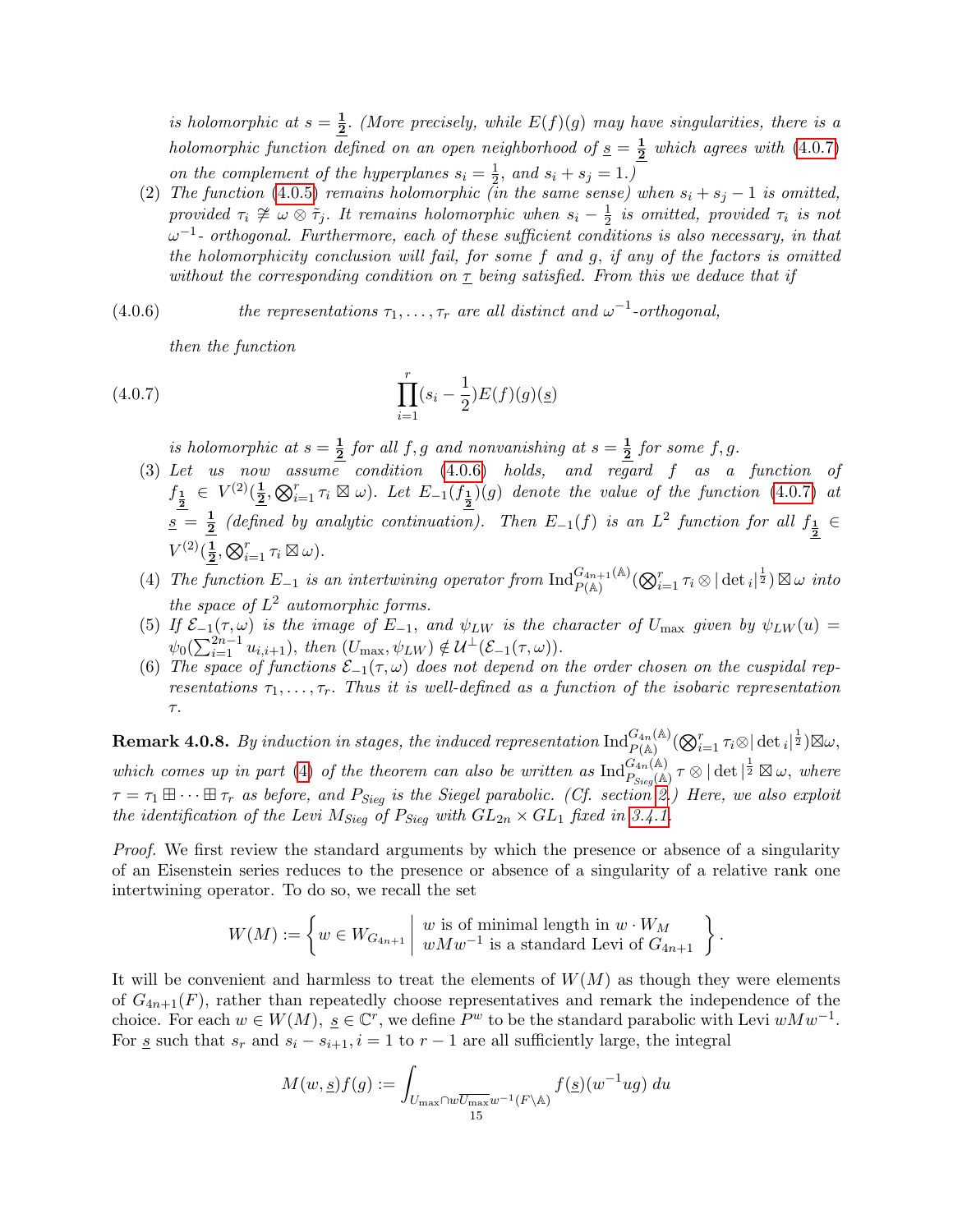converges([\[MW1\]](#page-50-6), II.1.6), defining an operator  $M(w, s)$  from  $V^{(2)}(s, \mathcal{Q}_{i=1}^r \tau_i \boxtimes \omega)$  to a space of functions which is easily verified to afford a realization of

$$
\operatorname{Ind}_{P^w(\mathbb{A})}^{G_{4n+1}(\mathbb{A})} \left( (\bigotimes_{i=1}^r \tau_i \otimes |\det_i|^{s_i}) \boxtimes \omega \right) \circ Ad(w^{-1}).
$$

Here,  $((\bigotimes_{i=1}^r \tau_i \otimes |\det_i|^{s_i}) \boxtimes \omega) \circ Ad(w^{-1}),$  denotes the representation of  $wMw^{-1}$  obtained by composing the representation  $(\bigotimes_{i=1}^r \tau_i \otimes |\det_i|^{s_i}) \boxtimes \omega$  of M with conjugation by  $w^{-1}$ . We denote this latter space of functions by  $V_w^{(2)}(\underline{s}, \bigotimes_{i=1}^r \tau_i \boxtimes \omega)$ . Then  $M(w, \underline{s})f(g)$  has meromorphic continuation to  $\mathbb{C}^r$ . (IV.1.8(b).)

It may be helpful also to review the sorts of singularities which Eisenstein series and intertwining operators have– lying along so-called "root hyperplanes." (cf. IV.1.6) We defer the notion of "root hyperplane" until later. For now, we allow arbitrary hyperplanes in  $\mathbb{C}^r$ , defined by equations of the form  $l(s) = c$ , with l a linear functional  $\mathbb{C}^r \to \mathbb{C}$  and c a constant. Then for any bounded open set  $U \subset \mathbb{C}^r$ , there exist a finite number of distinct hyperplanes  $H_1, \ldots, H_N$ , which "carry" the singularities of the Eisenstein series and intertwining operators in  $U$ , in the following sense. For each *i* fix  $l_i$ ,  $c_i$  such that  $H_i = \{ \underline{s} \in \mathbb{C}^r \mid l_i(\underline{s}) = c_i \}.$  Then for each *i* there is a non-negative integer  $\nu(H_i)$  such that

<span id="page-15-1"></span>(4.0.9) 
$$
\prod_{i=1}^{N} (l_i(\underline{s}) - c_i)^{\nu(H_i)} E(f)(g)(\underline{s})
$$

continues to a function holomorphic on all of U. Covering  $\mathbb{C}^r$  with bounded open sets and taking a union, we obtain an infinite, but *locally* finite, set of hyperplanes which carry all the singularities of the Eisenstein series and intertwining operators. The same hyperplane  $H$  will of course occur more than once. It is easily verified that the minimal exponent  $\nu(H)$  appearing in [\(4.0.9\)](#page-15-1) is the same each time. Thus we may speak of whether an Eisenstein series or intertwining operator does or does not have a pole along H, and of the order of the pole.

One may define "analytic/meromorphic continuation" for functions taking values in Fréchet spacesof locally  $L^2$  functions and the like ([\[MW1\]](#page-50-6) I.4.9, IV.1.3) of functions and operators. In this case, outside of the domain of convergence, one's functions are defined only up to  $L^2$  equivalence. However, in view of I.4.10, one has a unique smooth representative for the class. For us it will be more convenient simply to adopt the convention that when we say the Eisenstein series has a pole along  $H$ , we mean for some  $f, g$ .

Now let us state the relationship between poles of Eisenstein series and intertwining operators, which we prove in an appendix.

<span id="page-15-0"></span>**Proposition 4.0.10.** For  $f \in V^{(2)}(s, \bigotimes_{i=1}^{r} \tau_i \boxtimes \omega)$ , there exists  $g \in G_{4n+1}(\mathbb{A})$  such that  $E(f)(g)$ has a pole along H if and only if there exist  $w \in W(M)$ ,  $g' \in G_{4n+1}(\mathbb{A})$  such that  $M(w, \underline{s})f(g')$  has a pole along H.

The same construction can be performed with the Levi M replaced by  $wMw^{-1}$ , yielding an operator

$$
M_w(w', w \cdot \underline{s}) : V_w^{(2)}(\underline{s}, \bigotimes_{i=1}^r \tau_i \boxtimes \omega) \to V_{w'w}^{(2)}(\underline{s}, \bigotimes_{i=1}^r \tau_i \boxtimes \omega),
$$

for each  $w' \in W(wMw^{-1})$ . Furthermore, one has for all  $f, g$ , the equality of meromorphic functions

$$
M_w(w', w \cdot \underline{s}) \circ M(w, \underline{s}) f(g) = M(w'w, \underline{s}) f(g)
$$

 $([MW1], H.1.6, IV.4.1)$  $([MW1], H.1.6, IV.4.1)$  $([MW1], H.1.6, IV.4.1)$ . (For now, the reader may think of " $w \cdot s$ " simply as a notational contrivance. We shall give it a precise meaning below.)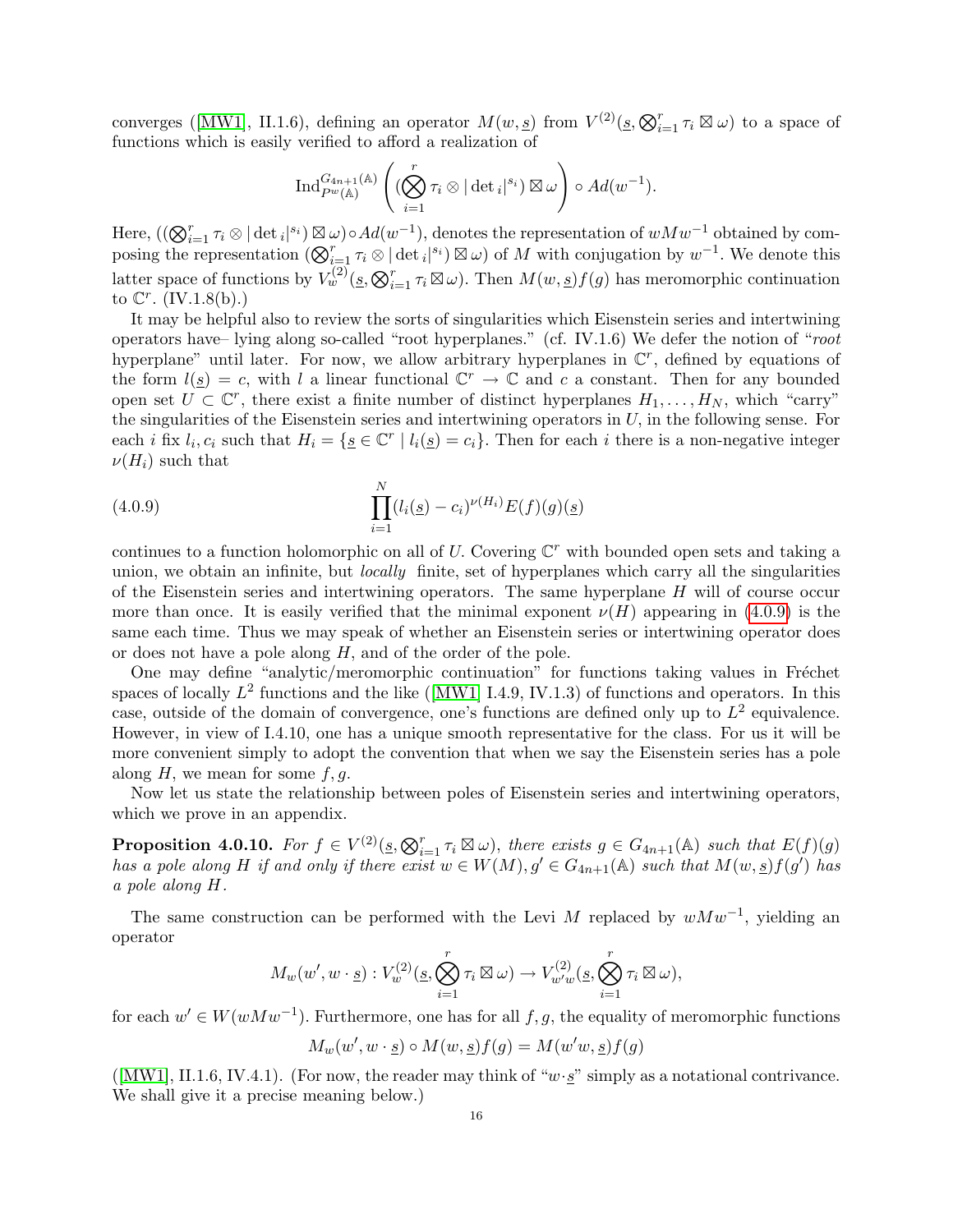Next we wish to describe the decomposition of  $w \in W(M)$  as a product of elementary symmetries, as in [\[MW1\]](#page-50-6) I.1.8. The lattice  $X(Z_M)$  of rational characters of the center of M has a unique basis  ${e_0, \varepsilon_1, \ldots, \varepsilon_r}$ , with the property that for each  $i = 1, \ldots, m$ , there exists  $j \in \{1, \ldots, r\}$  such that the restriction of  $e_i$  as in [3.4](#page-5-1) to  $Z_M$  is  $\varepsilon_i$ . The set of restrictions of positive roots of  $G_{4n+1}$  to  $Z_M$  is

$$
\{0\} \cup \{\varepsilon_i - \varepsilon_j : 1 \leq i < j \leq r\} \cup \{\varepsilon_i : 1 \leq i \leq r\} \cup \{\varepsilon_i + \varepsilon_j : 1 \leq i < j \leq r\} \cup \{2\varepsilon_i : 1 \leq i \leq r\}.
$$

We denote the set obtained by excluding zero by  $\Phi^+(Z_M)$ . For  $\alpha \in \Phi^+(Z_M)$ , and  $w \in W(M)$ , one may say "w $\alpha > 0$ " or "w $\alpha < 0$ " without ambiguity. We say an element of  $\Phi^+(Z_M)$  is indivisible if it is not of the form  $2\varepsilon_i$ .

Each element  $w \in W(M)$  can be decomposed as a product  $s_{\alpha_1} \dots s_{\alpha_\ell}$  of elementary symmetries as in [\[MW1\]](#page-50-6) I.1.8. The element  $s_{\alpha_\ell}$  will be in  $W(M)$ , while  $s_{\alpha_{\ell-1}}$  will be in  $W(s_{\alpha_\ell}Ms_{\alpha_\ell}^{-1})$  and so on. Each is labeled with the unique indivisible restricted root (for the operative Levi) which it reverses. That is  $\{\alpha \in \Phi^+(Z_M) : s_{\alpha_\ell} \alpha < 0\} = \{\alpha_\ell\}$ , or  $\{\alpha_\ell, 2\alpha_\ell\}$  and in the latter case  $\alpha_\ell = \varepsilon_r$ . (Cf. [\[MW1\]](#page-50-6) I.1.8.)

Let  $w = s_{\alpha_1} \dots s_{\alpha_\ell}$  be a minimal-length decomposition into elementary symmetries, and put  $w_i = s_{\alpha_{i+1}} \dots s_{\alpha_{\ell}}$ . Then

$$
\{\alpha \in \Phi^+(Z_M), \text{ indivisible } \mid w\alpha < 0\} = \{w_i^{-1}\alpha_i \mid 1 \le i \le \ell\}
$$

and  $\ell$  is the cardinality of this set (i.e., there is no repetition). Combining this discussion with that of the previous paragraphs, we obtain a decomposition of  $M(w, s)$  as a composite of intertwining operators  $M_{w_i}(s_{\alpha_i}, w_i \cdot \underline{s})$ , each corresponding naturally to one of the elements of  $\{\alpha \in \mathbb{R}^n\}$  $\Phi^+(Z_M)$ , indivisible  $|w\alpha| < 0$ .

Let det<sub>i</sub> denote the rational character  $(g, \alpha) \mapsto \det g_i$  of M. Then  $\{e_0, \det_1, \ldots, \det_r\}$  is a basis for the lattice  $X(M)$  of rational characters of M. Here, the character  $e_0$  of T introduced in [3.4](#page-5-1) has been identified with a character of M as in [3.4.1.](#page-7-1) Let  $\{e_0^*, \det_1^*, \ldots, \det_r^*\}$  be the dual basis of the dual lattice. Again,  $e_0^*$  is the same as in [3.4.](#page-5-1) Elements of  $X(M)$  may be paired with elements of  $X^{\vee}(T)$  defining a projection from  $X^{\vee}(T)$  onto the dual lattice. For each  $i = 1, \ldots m$ , there exists unique  $j \in \{1, \ldots, r\}$  such that  $e_i^*$  maps to det  $_j^*$ . If  $\alpha$  is a root, then the projection of the coroot  $\alpha^{\vee}$ to the dual lattice of  $X(M)$  depends only on the restriction of  $\alpha$  to  $Z_M$ , and the correspondence is as follows:

$$
0 \leftrightarrow 0,
$$
  
\n
$$
\varepsilon_i - \varepsilon_j \leftrightarrow \det_i^* - \det_j^*,
$$
  
\n
$$
\varepsilon_i + \varepsilon_j \leftrightarrow \det_i^* + \det_j^* - e_0^*,
$$
  
\n
$$
\varepsilon_i \leftrightarrow 2 \det_i^* - e_0^*
$$
  
\n
$$
2\varepsilon_i \leftrightarrow 2 \det_i^* - e_0^*.
$$

We denote the element corresponding to  $\alpha \in \Phi^+(Z_M)$  by  $\alpha^{\vee}$  (in agreement with [\[MW1\]](#page-50-6), I.1.11).

We may identify  $\underline{s} \in \mathbb{C}^r$  with

$$
\sum_{i=1}^r \det_i \otimes s_i \in X(M) \otimes_{\mathbb{Z}} \mathbb{C}.
$$

This is compatible with [\[MW1\]](#page-50-6), I.1.4. Restriction of functions gives a natural injective map  $X(M) \to X(T)$ , and hence  $X(M) \otimes_{\mathbb{Z}} \mathbb{C} \to X(T) \otimes_{\mathbb{Z}} \mathbb{C}$ , which we use to identify the first space with a subspace of the second. This gives the notation  $w \cdot \underline{s}$  a precise meaning, as an element of  $X(wMw^{-1})\otimes_{\mathbb{Z}}\mathbb{C}$ , which is compatible with the usage above. In addition, it gives a "meaning" to the set

$$
\{s_i - s_j\} \cup \{s_i + s_j\} \cup \{2s_i\},\
$$

of linear functionals on  $\mathbb{C}^r$ , identifying each with an element of  $\Phi^+(Z_M)$ . Formally,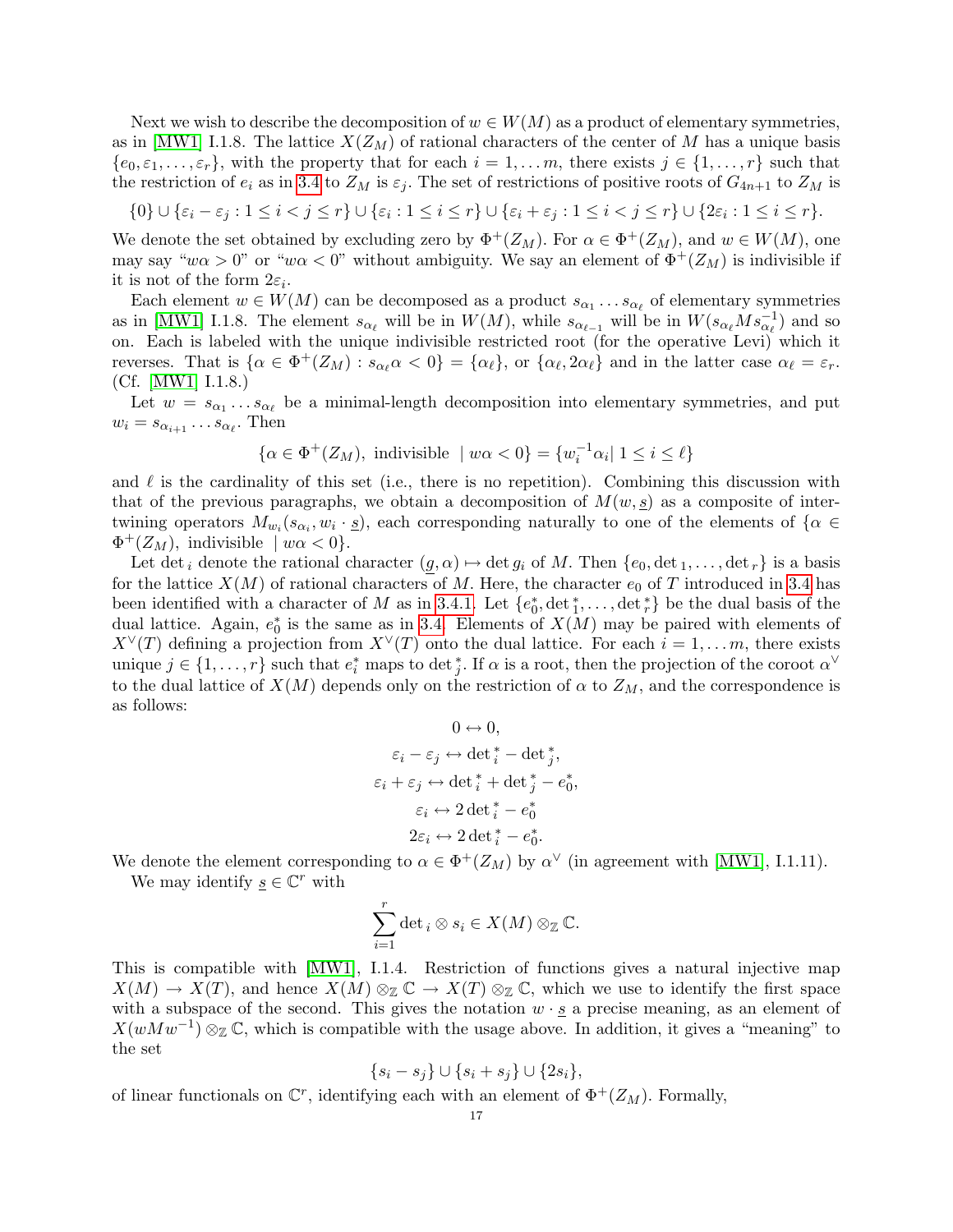**Definition 4.0.11.** A root hyperplane (relative to the Levi M) is a hyperplane of the form

$$
H = \{ s \in \mathbb{C}^r \mid \langle \alpha^\vee, \underline{s} \rangle = c \}
$$

for some  $\alpha \in \Phi^+(Z_M)$  which is indivisible, and some  $c \in \mathbb{C}$ . We say that the hyperplane H is associated to the root  $\alpha$ , which is uniquely determined.

The next main statement is

<span id="page-17-0"></span>**Lemma 4.0.12.** Let  $w = s_{\alpha_1} \ldots s_{\alpha_\ell}$  be any decomposition of minimal length, and for each i let  $w_i = s_{\alpha_{i+1}} \dots s_{\alpha_{\ell}}$ . Then the set of poles of  $M(w, \underline{s})$  is the disjoint union of the sets of poles of the operators  $M_{w_i}(s_{\alpha_i}, w_i \cdot \underline{s})$ . A pole of  $M(w, \underline{s})$  comes from  $M_{w_i}(s_{\alpha_i}, w_i \cdot \underline{s})$  if and only if it is associated to  $w_i^{-1}\alpha_i$ . Furthermore, if  $\{g \in \mathbb{C}^r | \langle \alpha^\vee, g \rangle = c\}$  is a pole of  $M(w, s)$ , then  $c \neq 0$ .

We now prove [\(1\)](#page-13-1). A root hyperplane passing through  $\frac{1}{2}$  is defined by an equation of one of three forms:  $s_i = \frac{1}{2}$  $\frac{1}{2}$ ,  $s_i + s_j = 1$ , or  $s_i - s_j = 0$ . The third kind can not support singularities of the Eisenstein series. The first two can, but by [\[MW1\]](#page-50-6)IV.1.11 (c), they will be without multiplicity, and so the factor of

$$
\prod_{i \neq j} (s_i + s_j - 1) \prod_{i=1}^r (s_i - \frac{1}{2})
$$

will take care of them.

The operators corresponding to elementary symmetries are called relative rank one because they could be defined without reference  $G_{4n+1}$ , considering M instead as a maximal Levi of another Levi subgroup  $M_{\alpha}$  of  $G_{4n+1}$ , having semisimple rank one greater than that of M. Furthermore, in a suitable sense, the relative rank one operator only "lives on one component of  $M_{\alpha}$ ," which will allow us to deduce the general case of  $(2)$  from the case  $r = 1$  and a similar fact about intertwining operators on  $GL_n$ . Let us make this more precise.

Fix  $\alpha \in \Phi^+(Z_M)$ . There is a minimal Levi subgroup  $M_\alpha$  of  $G_{4n+1}$  containing M such that  $\alpha$  is the restriction of a root of  $M_{\alpha}$ . (It is standard iff  $\alpha$  is the restriction of a simple root.) Fix  $w \in W(M)$ such that  $w\alpha < 0$ , and a decomposition  $w = s_{\alpha_1} \dots s_{\alpha_\ell}$  of w as into elementary symmetries, which is of minimal length. For some unique i, we have  $\alpha = w_i^{-1} \alpha_i$ , where  $w_i$  is as above. Then  $w_i M_\alpha w_i^{-1}$ is a standard Levi of  $G_{4n+1}$ . Different choices of decomposition give different (even conjugate) embeddings of the same reductive group into  $G_{4n+1}$  as a standard Levi.

If  $\alpha = \varepsilon_j - \varepsilon_k$ , or  $\varepsilon_j + \varepsilon_k$ , then  $M_{\alpha_i}$  is isomorphic to  $GL_{2(n_j+n_k)} \times \prod_{l \neq j,k} GL_{2n_l} \times GL_1$ . while if  $\alpha = \varepsilon_j$ , it is isomorphic to  $G_{4n_j+1} \times \prod_{k \neq j} GL_{2n_k}$ . Let G' denote  $GL_{2(n_j+n_k)}$  or  $G_{4n_j+1}$  as appropriate and let  $\iota$  be a choice of isomorphism with the "new" factor. Then  $\iota^{-1}(\iota(G') \cap P^{w_i})$  is a maximal parabolic subgroup  $P' = M'U'$  of G', and  $\sigma := (\bigotimes_{i=1}^r \tau \otimes \omega) \circ Ad(w_i) \circ \iota$ , is an irreducible unitary cuspidal automorphic representation of  $M'(\mathbb{A})$ . The map  $\iota$  also induces a linear projection

$$
\iota_*: X(w_i M w_i^{-1}) \otimes_{\mathbb{Z}} \mathbb{C} \to X(M') \otimes_{\mathbb{Z}} \mathbb{C}.
$$

(Recall that we have agreed to think of  $w_i \cdot \underline{s}$  as an element of the former space.)

Following, [\[MW1\]](#page-50-6) I.1.4, define  $m^{\mu}$  for  $m \in M'(\mathbb{A})$  and  $\mu$  in  $X(M') \otimes_{\mathbb{Z}} \mathbb{C}$ , by stipulating that  $m^{\mu} = |\chi(m)|^s$  if  $\mu = \chi \otimes s$  and  $m^{\mu_1 + \mu_2} = m^{\mu_1} m^{\mu_2}$ .

The set  $W'_{G}(M')$ , defined analogously to  $W(M)$  above, contains a unique nontrivial element. It is the elementary symmetry  $s_\beta$  associated to the restriction to  $Z_M'$  of any of the unique simple root of G' which is not a root of M'. The map  $\iota$  identifies  $s_{\beta}$  with  $s_{\alpha_i}$ .

For  $\mu \in X(M')\otimes_{\mathbb{Z}} \mathbb{C}$ , let  $V^{(1)}(\mu, \sigma)$  denote

$$
\{h: G'(\mathbb{A}) \to V_{\sigma}, \text{ smooth} \mid h(mg')(m') = h'(g')(m'm)m^{\mu+\rho_{P'}} \quad m, m' \in M'(\mathbb{A}), g' \in G'(\mathbb{A})\},\
$$

$$
V^{(2)}(\mu, \sigma) = \{h: G'(\mathbb{A}) \to \mathbb{C}, \text{ smooth} | h(g')(e) \in V^{(1)}(\mu, \sigma)\}.
$$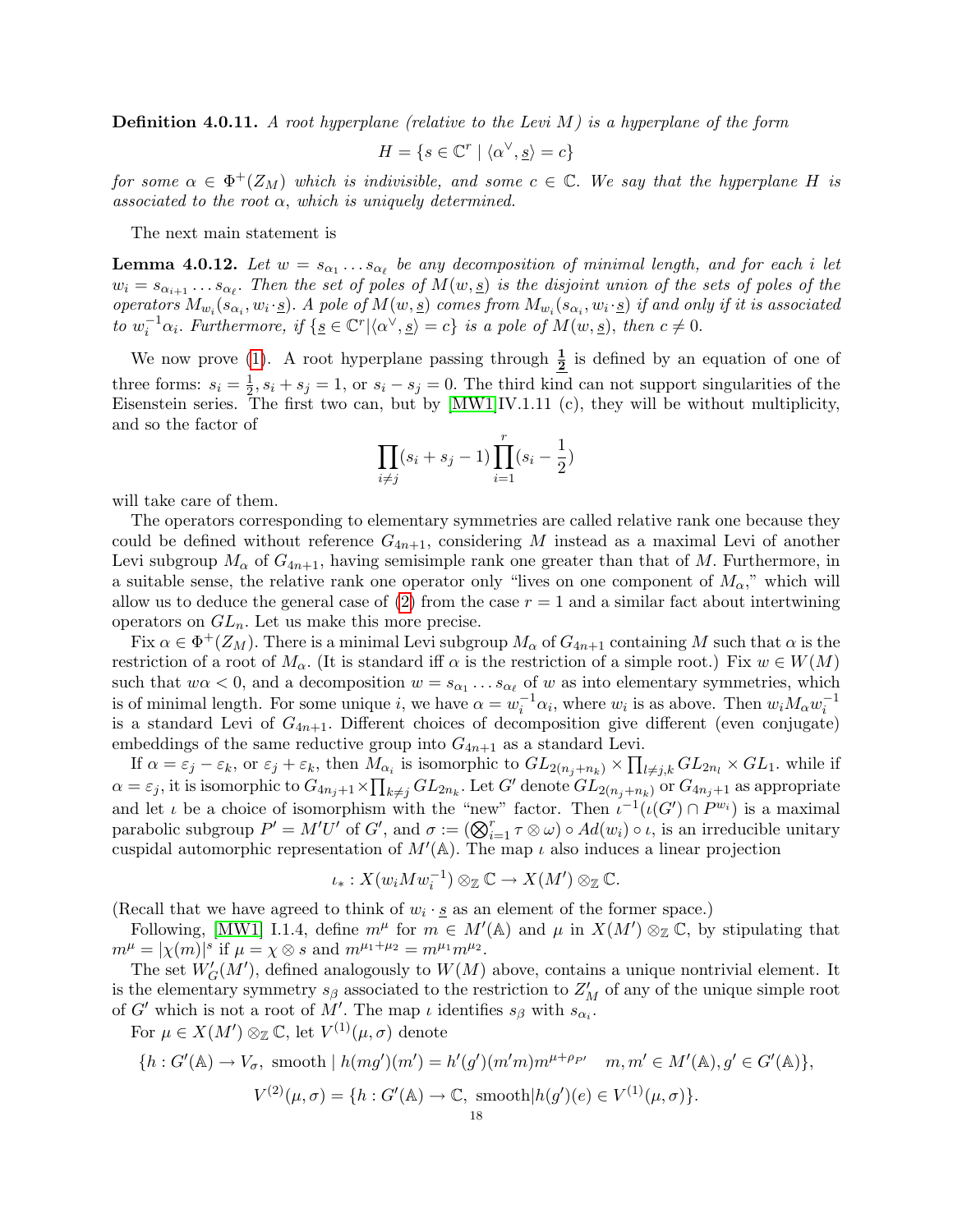There is a standard intertwining operator  $M(s_{\beta}, \mu) : V^{(2)}(\mu, \sigma) \to V^{(2)}_{s_{\beta}}(\mu, \sigma)$ . One has the identity

$$
M_{w_{i-1}}(s_{\alpha_i}, w_i \cdot \underline{s}) f(\iota(h)g) = M(s_{\beta}, \mu) f(\iota(h)g).
$$

That is, if  $p_q$  denotes the map

$$
V_{w_i}^{(2)}(\underline{s}, \bigotimes_{i=1}^r \tau_i \boxtimes \omega) \to V^{(2)}(\mu, \sigma)
$$

corresponding to evaluation at  $\iota(h)g$  for a fixed g, then, for all g, the following diagram commutes:

$$
V_{w_i}^{(2)}(s, \bigotimes_{i=1}^r \tau_i \boxtimes \omega) \longrightarrow W_{w_i(s_{\alpha_i}, w_i \cdot s)}^{M_{w_i}(s_{\alpha_i}, w_i \cdot s)} V_{w_{i-1}}^{(2)}(s, \bigotimes_{i=1}^r \tau_i \boxtimes \omega)
$$
  
\n
$$
V_{w_i}^{(2)}(\iota_*(w_i \cdot s + \rho_{P_{\alpha_i}}), \sigma) \xrightarrow{M(s_{\beta}, \iota_*(w_i \cdot s + \rho_{P_{\alpha_i}}))} V_{s_{\beta}}^{(2)}(\iota_*(w_i \cdot s + \rho_{P_{\alpha_i}}), \sigma).
$$

Hence  $M_{w_i}(s_{\alpha_i}, w_i \cdot \underline{s})$  has a pole along a root hyperplane associated to  $\alpha$  iff  $M(\iota_*(w_i \cdot s + \rho_{P_{\alpha_i}}), \sigma)$ does.

Since the set of poles of  $M_{w_i}(s_{\alpha_i}, w_i \cdot \underline{s})$  is equal to the set of poles of  $M(w, \underline{s})$  along hyperplanes associated to  $\alpha$ , it is independent of the choice of decomposition  $w = s_{\alpha_1} \dots s_{\alpha_\ell}$ . Hence, for each  $\alpha \in \Phi^+(Z_M)$ , we may use a decomposition tailored to that  $\alpha$ .

First suppose  $\alpha = \varepsilon_j - \varepsilon_k$ . One may choose a decomposition so that  $w_i$  corresponds to the permutation matrix in  $GL_{2n}$  (identified with a subgroup of the Siegel Levi) which moves the jth block of  $M$  up so that it is immediately after the *i*th, and otherwise preserves order. It is then easily verified that  $\sigma = \tau_i \otimes \tau_j$  and

$$
\begin{pmatrix} h_1 & \cdots & h_2 \end{pmatrix}^{l_*(w_i \cdot s) + \rho_{P_{\alpha_i}}} = |\det h_1|^{s_i + \kappa} |\det h_2|^{s_j + \kappa},
$$

where  $\kappa = \sum_{k>i, k\neq j} n_k - \sum_{k.$ 

Next suppose  $\alpha = 2\varepsilon_j$ . Then we choose a decomposition so that  $w_i$  is in the Weyl group of  $GL_{2n}$ , and moves the jth block to be last, otherwise preserving order. Then one easily verifies that  $\sigma$  is the representation  $\tau_j \boxtimes \omega$  of the Siegel Levi of  $G_{4n_j}$ , and that, for  $(g', \alpha)$  in the Siegel Levi of  $G_{4n_j}$ ,

$$
(g', \alpha)^{l * (w_i \cdot \underline{s} + \rho_{P_{\alpha_i}})} = |\det g'|^{s_j}.
$$

Finally, suppose  $\alpha = \varepsilon_i + \varepsilon_k$ . Then we choose a decomposition so that  $w_i$  that projects to a permutation matrix in  $SO_{4n+1}$  of the form

$$
\begin{pmatrix} I & & & \\ & & I & \\ & & I & \\ & & & 1 \end{pmatrix},
$$

with the off-diagonal blocks being  $2n_j \times 2n_j$ , and the first block being  $\sum_{k=1}^{i} 2n_k$ . We deduce from Corollary [3.5.6](#page-9-0) that  $\sigma = \tau_i \otimes (\tilde{\tau}_j \otimes \omega)$ , and from Lemma [3.5.5](#page-9-1) that

$$
\begin{pmatrix} h_1 & \cdots & h_2 \end{pmatrix}^{l_*(w_i \cdot s) + \rho_{P_{\alpha_i}}} = |\det h_1|^{s_i + \kappa} |\det h_2|^{-s_j + \kappa}
$$

,

where  $\kappa$  is as before.

<span id="page-18-0"></span>Thus [\(2\)](#page-14-3) follows from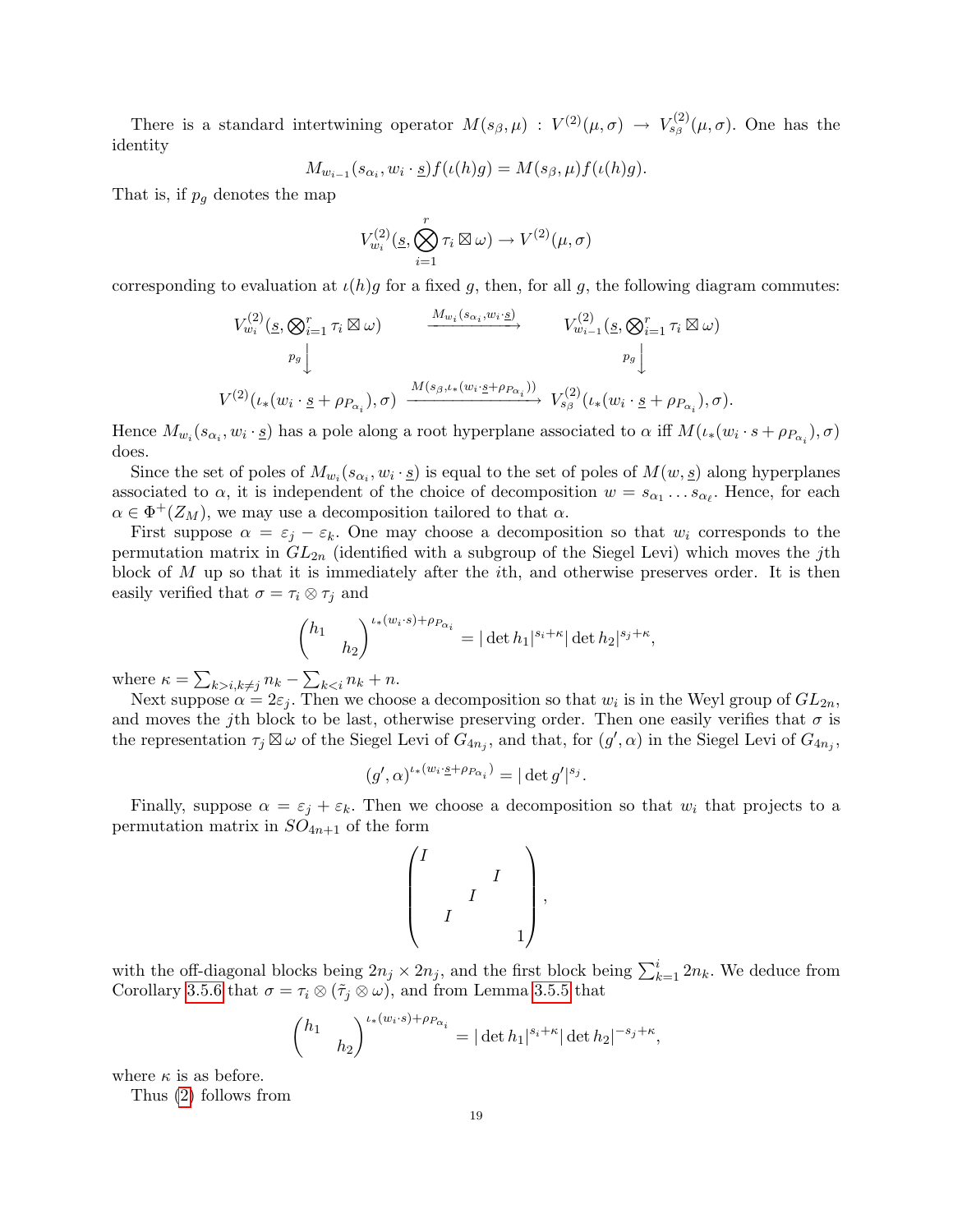**Proposition 4.0.13.** Let w denote the unique nontrivial element of  $W(M)$ , in the case when M is the Levi of the Siegel parabolic of  $G_{2m+1}$ . Let  $\tau$  be a cuspidal representation of  $GL_m$ . Then  $M(w, s) f(g)$  has a pole at  $s = \frac{1}{2}$  $\frac{1}{2}$  for some  $f \in \text{Ind}_{P(\mathbb{A})}^{G_{2m+1}(\mathbb{A})}(\tau \otimes |\det|^s) \boxtimes \omega$ , and  $g \in G_{2m+1}(\mathbb{A})$  if and only if  $\tau$  is  $\omega^{-1}$ -orthogonal

**Remarks 4.0.14.** Of course we are only interested in the case  $m = 2n$ . Furthermore, since we assume  $\omega$  is not the square of another Hecke character, it follows that  $\tau$  can be  $\omega^{-1}$ -orthogonal only if m is even. However, the proof of this proposition is "blind to" the parity of m.

<span id="page-19-0"></span>**Proposition 4.0.15.** Let P = MU be a maximal standard parabolic of  $GL_n$  such that M ≃  $GL_k \times GL_{n-k}$ . Let f be an element of  $\text{Ind}_{P(\mathbb{A})}^{GL_n(\mathbb{A})}(\tau_1 \otimes |\det|^{s_1}) \bigotimes (\tau_2 \otimes |\det|^{s_2})$ . Let w be the unique nontrivial element of W(M). Then  $M(w, s) f(g)$  is singular along the hyperplane  $s_1 - s_2 = 1$  for some f, g iff  $n = 2k$  and  $\tau_2 \cong \tau_1$ .

We defer the proofs to the appendix.

Now, we assume [\(4.0.6\)](#page-14-1) holds and prove the remaining part of the theorem. Let  $N(\underline{s}) = \prod_{i=1}^{r} (s_i -$ 1  $(\frac{1}{2})$ .

Item [\(3\)](#page-14-4) follows from [\[MW1\]](#page-50-6) I.4.11. The constant term of  $E(f)$  along a parabolic  $P' = M'U'$ has nontrivial cuspidal component iff M' is conjugate to M. (IV.1.9 (b)(ii)). For such  $P'$  it is equal to

$$
\sum_{w \in W(M), wMw^{-1} = M'} M(w, \underline{s}) f(g).
$$

Take  $w \in W(M)$ , such that  $wMw^{-1} = M'$ . If  $w \cdot \varepsilon_i > 0$  for some i, then  $M(w, \underline{s})f(g)$  does not have a pole at  $s_i - \frac{1}{2}$  $\frac{1}{2}$ , and hence  $N(\underline{s})M(w, \underline{s})f(g)$  vanishes at  $\frac{1}{2}$ . On the other hand, if  $w \cdot \varepsilon_i < 0$  for all i, then  $M(w, s) f(g)$  satisfies the criterion of I.4.11.

It follows from [\[MW1\]](#page-50-6) IV.1.9 (b)(i) applied to  $N(g)E(f)$  (which is valid by IV.1.9 (d)) that the residue is an automorphic form. To complete the proof of [\(4\)](#page-14-2), let  $\rho(g)$  denote right translation. It is clear that for values of s in the domain of convergence,  $N(s)E(\rho(g)f)(s) = N(s)\rho(g)(E(f)(s)).$ By uniqueness of analytic continuation, the equality also holds at values of s where both sides are defined by analytic continuation, including  $\frac{1}{2}$ . The action of the Lie algebra at the infinite places is handled similarly.

Next we consider the constant term of  $E(f)$  along the Siegel parabolic. By [\[MW1\]](#page-50-6) II.1.7(ii) it may be expressed in terms of  $GL_{2n}$  Eisenstein series, formed using the functions  $M(w, \underline{s})f$ , corresponding to those  $w \in W(M)$  such that  $w^{-1}(e_i - e_{i+1}) > 0$  for all i. (Note: we proved in Lemma [3.5.3](#page-8-1) that  $wMw^{-1}$  is contained in the Siegel Levi for every  $w \in W(M)$ .) When we pass to  $E_{-1}(f)$ , the term corresponding to w only survives if  $w \cdot \varepsilon_i < 0$  for all i. This condition picks out a unique element,  $w_0$ . It is the shortest element of  $W_{GL_{2n}} \cdot w_{\ell} \cdot W_{GL_{2n}}$ , where  $w_{\ell}$  is the longest element of  $W_{G_{4n+1}}$ , and we have identified  $GL_{2n}$  with a subgroup of the Siegel Levi as usual. Via corollary [3.5.6](#page-9-0) one finds that

$$
(\bigotimes_{i=1}^r \tau_i \boxtimes \omega) \circ Ad(w_0) = (\bigotimes_{i=1}^r (\tilde{\tau}_{r+1-i} \otimes \omega) \boxtimes \omega) = (\bigotimes_{i=1}^r \tau_{r+1-i} \boxtimes \omega).
$$

For  $f \in V^{(2)}(\bigotimes_{i=1}^r \tau_i \boxtimes \omega, \frac{1}{2}), M(w_0, \frac{1}{2})$  $\frac{1}{2}$ )  $f|_{GL_{2n}(\mathbb{A})}$  is an element of the analogue of  $V^{(2)}(\bigotimes_{i=1}^{r} \tau_i \boxtimes \omega, s)$ , for the induced representation

$$
\operatorname{Ind}_{\bar{P}^0(\mathbb{A})}^{GL_{2n}(\mathbb{A})}(\bigotimes \tau_{r+1-i} \otimes |\det_i|^{n-\frac{1}{2}}) = |\det|^{n-\frac{1}{2}} \otimes \tau
$$

of  $GL_{2n}$ . Here  $\bar{P}^0 = GL_{2n} \cap P^{w_0}$ , and  $\tau = \tau_1 \boxplus \cdots \boxplus \tau_r$ . Furthermore, since this representation is irreducible, it may be regarded as an arbitrary element. Also, we may regard this representation as induced from  $\tau_1, \ldots, \tau_r$  in the usual order. Let  $\overline{P}$  denote the relevant parabolic of  $GL_{2n}$ .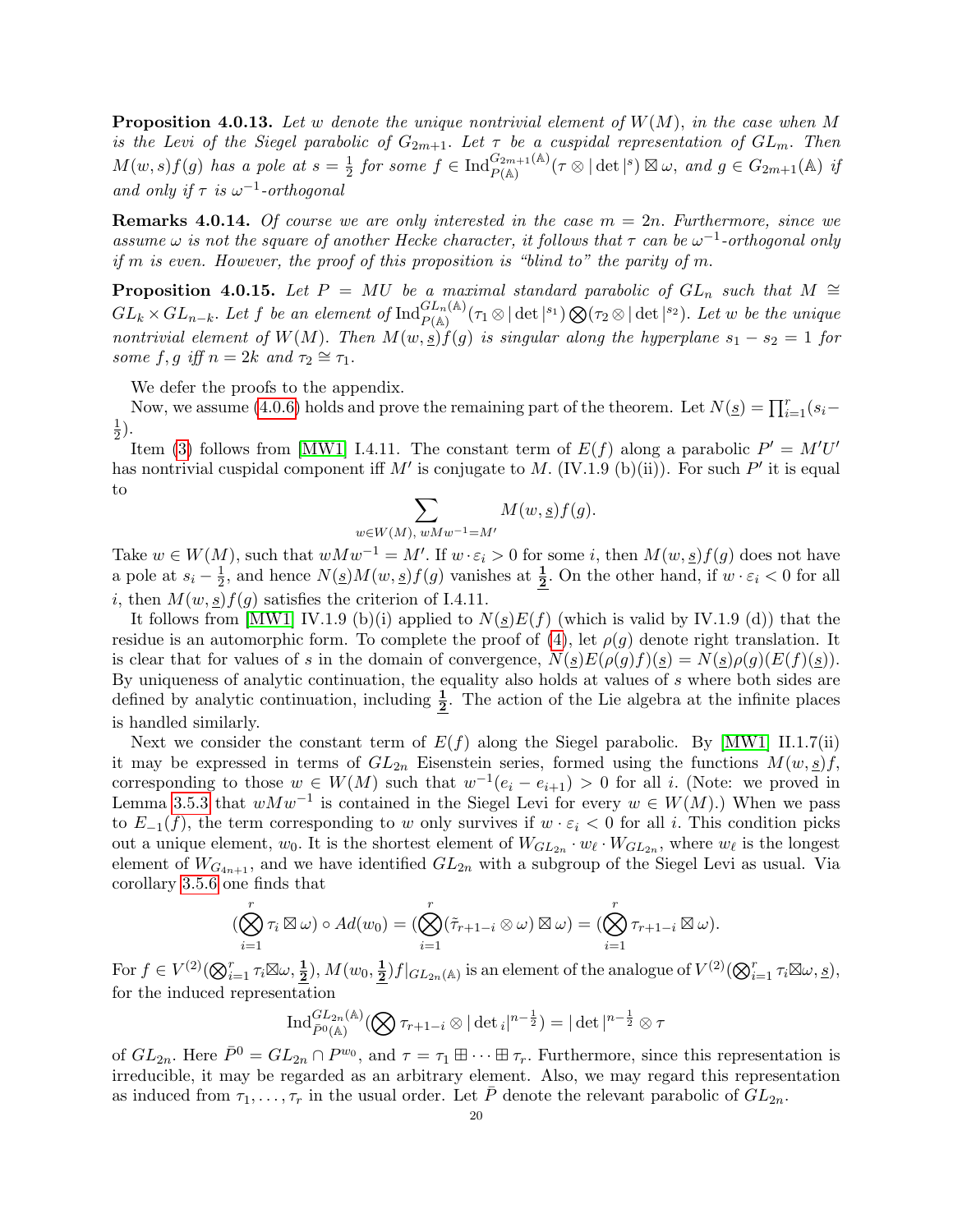The representation  $\tau$  sits inside a fiber bundle of induced representations  $\text{Ind}_{\bar{P}(\mathbb{A})}^{GL_{2n}(\mathbb{A})}(\bigotimes_{i=1}^{r}\tau_{i}\otimes$  $|\det_i|^{s_i}$ ). For a flat, K-finite section f let  $E^{GL_{2n}}(f)(g)(\underline{s})$  be the  $GL_{2n}$  Eisenstein series defined by

$$
\sum_{\bar{P}(F)\backslash GL_{2n}(F)} f(\underline{s})(\gamma g)
$$

when  $s_i - s_{i+1}$  is sufficiently large for each i, and by meromorphic continuation elsewhere.

Let  $U_{\text{max}}^{GL_{2n}}$  denote the usual maximal unipotent subgroup of  $GL_{2n}$ , consisting of all upper triangular unipotent matrices. Let  $\psi_W(u) = \psi_0(u_{1,2} + \cdots + u_{m-1,m})$  be the usual generic character.

To complete the proof of [\(5\)](#page-14-5), we must prove that

(4.0.16) 
$$
\int_{U_{\text{max}}^{GL_{2n}}(F \backslash \mathbb{A})} E^{GL_{2n}}(f)(ug)(\underline{0}) \psi_W(u) du \neq 0
$$

for some  $f \in \text{Ind}_{\bar{P}(\mathbb{A})}^{GL_{2n}(\mathbb{A})} \bigotimes_{i=1}^{r} \tau_{r+1-i}, g \in GL_{2n}(\mathbb{A}),$  i.e., that the space of  $GL_{2n}$  Eisenstein series  $E^{GL_{2n}}(f)$  is globally  $\psi_W$ -generic. Granted this, [\(5\)](#page-14-5) follows from [\[MW1\]](#page-50-6)II.1.7(ii) and the discussion just above.

The following proposition follows from work of Shahidi.

### <span id="page-20-2"></span>Proposition 4.0.17.

$$
\int_{U_{\max}^{GL_{2n}}(F\backslash\mathbb{A})} E^{GL_{2n}}(f)(ug)(g)\psi_W(u) du = \prod_{v\in S} W_v(g_v) \cdot \prod_{v\notin S} W_v^{\circ}(g_v) \cdot \prod_{i
$$

where, for each  $v, W_v$  is a Whittaker function in the  $\psi_{W,v}$ -Whittaker model of  ${\rm Ind}_{\bar{P}(F_v)}^{GL_{2n}(F_v)}(\bigotimes_{i=1}^r \tau_{i,v} \otimes$  $|\det_i|_v^{s_i}$ , S is a finite set of places, depending on f, outside of which  $\tau_v$  is unramified and  $W_v^{\circ}$  is the normalized spherical vector in the the  $\psi_{W,v}$ -Whittaker model of  $\text{Ind}_{\bar{P}(F_v)}^{GL_{2n}(F_v)}(\bigotimes_{i=1}^r \tau_{i,v} \otimes |\det_i|_v^{s_i})$ . A flat, K-finite section f may be chosen so that, for all  $v \in S$ , the function  $W_v$  is not identically zero at  $\underline{s} = \underline{0}.$ 

We briefly review the steps of the proof in the appendix.

It follows from [\[Ja-Sh3\]](#page-49-13) Propositions 3.3 and 3.6 that the product of partial L functions appearing in Proposition [4.0.17](#page-20-2) does not have a pole at  $s = 0$  provided the representations  $\tau_1, \ldots, \tau_r$  are distinct. This completes the proof of [\(5\)](#page-14-5).

Finally, [\(6\)](#page-14-6)follows from the functional equation of the Eisenstein series ( $[MW1]IV.1.10(a)$  $[MW1]IV.1.10(a)$ ), and the fact that  $\tau$  is equal to an irreducible full induced representation (as opposed to a constituent of a reducible one).  $\Box$ 

# 5. Main Results

<span id="page-20-1"></span><span id="page-20-0"></span>5.1. Descent Construction. In this section, we shall make use of remark [4.0.8,](#page-14-7) and regard  $\mathcal{E}_{-1}(\tau,\omega)$  as affording an automorphic realization of the representation induced from the representation  $\tau \otimes |\det|^{\frac{1}{2}} \boxtimes \omega$  of the Siegel Levi. Thus we may dispense with the smaller Levi denoted by  $P$  in the previous section, and in this section we denote the Siegel parabolic more briefly by  $P = MU$ .

Next we describe certain unipotent periods of  $G_{2m}$  which play a key role in the argument. For  $1 \leq \ell < m$ , let  $N_{\ell}$  be the subgroup of  $U_{\text{max}}$  defined by  $u_{ij} = 0$  for  $i > \ell$ . (Recall that according to the convention above, this refers only to those  $i, j$  with  $i < j \leq m - i$ .) This is the unipotent radical of a standard parabolic  $Q_\ell$  having Levi  $L_\ell$  isomorphic to  $GL_1^\ell \times G_{2m-2\ell}$ .

<span id="page-20-3"></span>Let  $\vartheta$  be a character of  $N_{\ell}$  then we may define

$$
DC^{\ell}(\tau, \omega, \vartheta) = FC^{\vartheta} \mathcal{E}_{-1}(\tau, \omega).
$$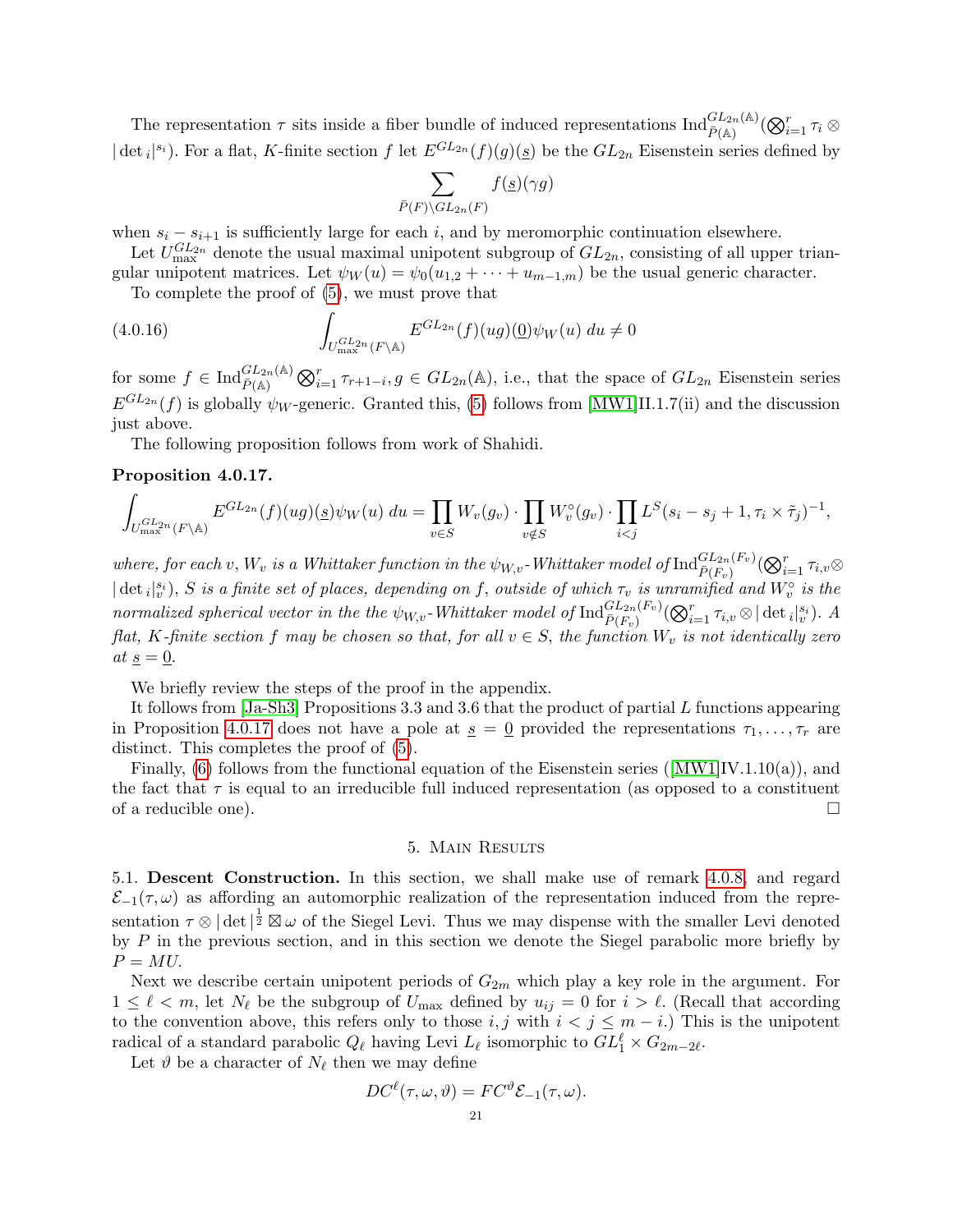**Theorem 5.1.1.** Let  $\omega$  be a Hecke character. Let  $\tau = \tau_1 \boxplus \cdots \boxplus \tau_r$  be an isobaric sum of  $\omega^{-1}$ orthogonal irreducible cuspidal automorphic representations  $\tau_1, \ldots, \tau_r$ , of  $GL_{2n_1}(\mathbb{A}), \ldots GL_{2n_r}(\mathbb{A}),$ respectively. If  $\ell > n$ , and  $\vartheta$  is in general position, then

$$
DC^{\ell}(\tau, \omega, \vartheta) = \{0\}.
$$

*Proof.* By Theorem [4.0.4,](#page-13-0) [\(3\)](#page-14-4) the representation  $\mathcal{E}_{-1}(\tau,\omega)$  decomposes discretely. Let  $\pi \cong \otimes_v' \pi_v$  be one of the irreducible components, and  $p_{\pi} : \mathcal{E}_{-1}(\tau, \omega) \to \pi$  the natural projection.

Fix a place  $v_0$  such which  $\tau_{v_0}$  and  $\pi_{v_0}$  are unramified. For any  $\xi^{v_0} \in \otimes'_{v \neq v_0} Ind_{P(F_v)}^{G_{4n}(F_v)} \tau_v \otimes |\det|_v^{\frac{1}{2}} \boxtimes$  $\omega_v$  we define a map

$$
i_{\xi^{v_0}}:Ind_{P(F_{v_0})}^{G_{4n}(F_{v_0})}\tau_{v_0}\otimes |\det|_{v_0}^{\frac{1}{2}}\boxtimes\omega_{v_0}\to Ind_{P(\mathbb{A})}^{G_{4n}(\mathbb{A})}\tau\otimes |\det|^\frac{1}{2}\boxtimes\omega
$$

by  $i_{\xi^{v_0}}(\xi_v) = \iota(\xi_{v_0} \otimes \xi^{v_0})$ , where  $\iota$  is an isomorphism of the restricted product  $\otimes'_v Ind_{P(F_v)}^{G_{4n}(F_v)} \tau_v \otimes$  $|\det|_{\tilde{v}}^{\frac{1}{2}} \boxtimes \omega_v$  with the global induced representation  $Ind_{P(\mathbb{A})}^{G_{4n}(\mathbb{A})}\tau \otimes |\det|^{\frac{1}{2}} \boxtimes \omega$ . Clearly

$$
\mathcal{E}_{-1}(\tau,\omega)=E_{-1}\circ\iota(\otimes'_v Ind_{P(F_v)}^{G_{4n}(F_v)}\tau_v\otimes|\det|_{\tilde{v}}^{\frac{1}{2}}\boxtimes\omega_v).
$$

For any decomposable vector  $\xi = \xi_{v_0} \otimes \xi^{v_0}$ ,

$$
p_{\pi} \circ E_{-1} \circ \iota(\xi) = p_{\pi} \circ E_{-1} \circ i_{\xi^{v_0}}(\xi_{v_0}).
$$

Thus,  $\pi_{v_0}$  is a quotient of  $Ind_{P(F_{v_0})}^{G_{4n}(F_{v_0})}$  ${}_{P(F_{v_0})}^{G_{4n}(F_{v_0})} \tau_{v_0} \otimes |\det|^{\frac{1}{2}}_{v_0} \boxtimes \omega_{v_0}$ , and hence (since we took  $v_0$  such that

 $\pi_{v_0}$  is unramified) it is isomorphic to the unramified constituent  ${}^{un}Ind_{P(F_{v_0})}^{G_{4n}(F_{v_0})}$  $\frac{G_{4n}(F_{v_0})}{P(F_{v_0})}\tau_{v_0}\otimes|\det|^{\frac{1}{2}}_{v_0}\boxtimes\omega_{v_0}.$ 

Denote the isomorphism of  $\pi$  with  $\otimes'_v \pi_v$  by the same symbol  $\iota$ . This time, fix  $\zeta^{v_0} \in \otimes'_{v \neq v_0} \pi_v$ , and define  $i_{\zeta^{v_0}}$  :<sup>un</sup>  $Ind_{P(F_{v_0})}^{G_{4n}(F_{v_0})}$  ${}_{P(F_{v_0})}^{G_{4n}(F_{v_0})} \tau_{v_0} \otimes |\det|^{\frac{1}{2}}_{v_0} \boxtimes \omega_{v_0} \to \pi$ . It follows easily from the definitions that

 $FC^\vartheta \circ i_{\zeta^{v_0}}$ 

factors through the Jacquet module  $\mathcal{J}_{N_{\ell},\vartheta}(n^{\text{G}_{4n}(F_{v_0})})$  $\frac{G_{4n}(F_{v_0})}{P(F_{v_0})}\tau_{v_0}\otimes|\det|^{\tfrac{1}{2}}_{v_0}\boxtimes\omega_{v_0}).$  Propositions [7.0.16](#page-36-0) and [7.0.18](#page-37-0) below each show that this Jacquet module vanishes at approximately half of all places. Inasmuch as vanishing at a single place would suffice to prove global vanishing, the result follows.  $\Box$ 

<span id="page-21-0"></span>A general character of  $N_{\ell}$  is of the form

$$
(5.1.2) \t\t \psi_0(c_1u_{1,2} + \cdots + c_{\ell-1}u_{\ell-1,\ell} + d_1u_{\ell,\ell+1} + \cdots + d_{4n+1-2\ell}u_{\ell,4n+1-\ell}).
$$

As described in section [3.8,](#page-11-1) the Levi  $L_\ell$  acts on the space of characters of  $N_\ell(F\backslash\mathbb{A})$ . In order to define embeddings of the various forms of  $G_{2n}$  into  $G_{4n+1}$ , we need to make this more explicit.

First, we fix a specific isomorphism of  $GL_1^{\ell} \times G_{4n-2\ell+1}$  with  $L_{\ell}$  as follows. As in section [3.4,](#page-5-1) let  $e_0, \ldots, e_{2n}$  and  $e_0^*, \ldots, e_{2n}^*$  denote the Z-bases of  $X(T(G_{4n+1}))$  and  $X^{\vee}(T(G_{4n+1}))$ , respectively. Let  $\hat{e}_0, \ldots \hat{e}_{2n-\ell}$ , and  $\hat{e}_0^*, \ldots, \hat{e}_{2n-\ell}^*$  denote the analogues for  $G_{4n-2\ell+1}$ . We identify  $(\alpha_1, \ldots, \alpha_\ell, \prod_{i=1}^{2n-\ell} \hat{e}_i^*(t_i)) \in GL_1^{\ell} \times T(G_{4n-2\ell+1})$  with  $\prod_{i=1}^{\ell} e_i^*(\alpha_i) \cdot \prod_{i=1}^{2n-\ell} e_{i+\ell}^*(t_i) \in T(G_{4n+1})$ . In addition, we require that  $g \in G_{4n-2\ell+1}$  be identified with an element of  $G_{4n+1}$  which projects to

$$
\begin{pmatrix} I_{\ell} & & \\ & \text{pr}(g) & \\ & & I_{\ell} \end{pmatrix} \in SO_{4n+1}.
$$

Together, these requirements determine a unique identification.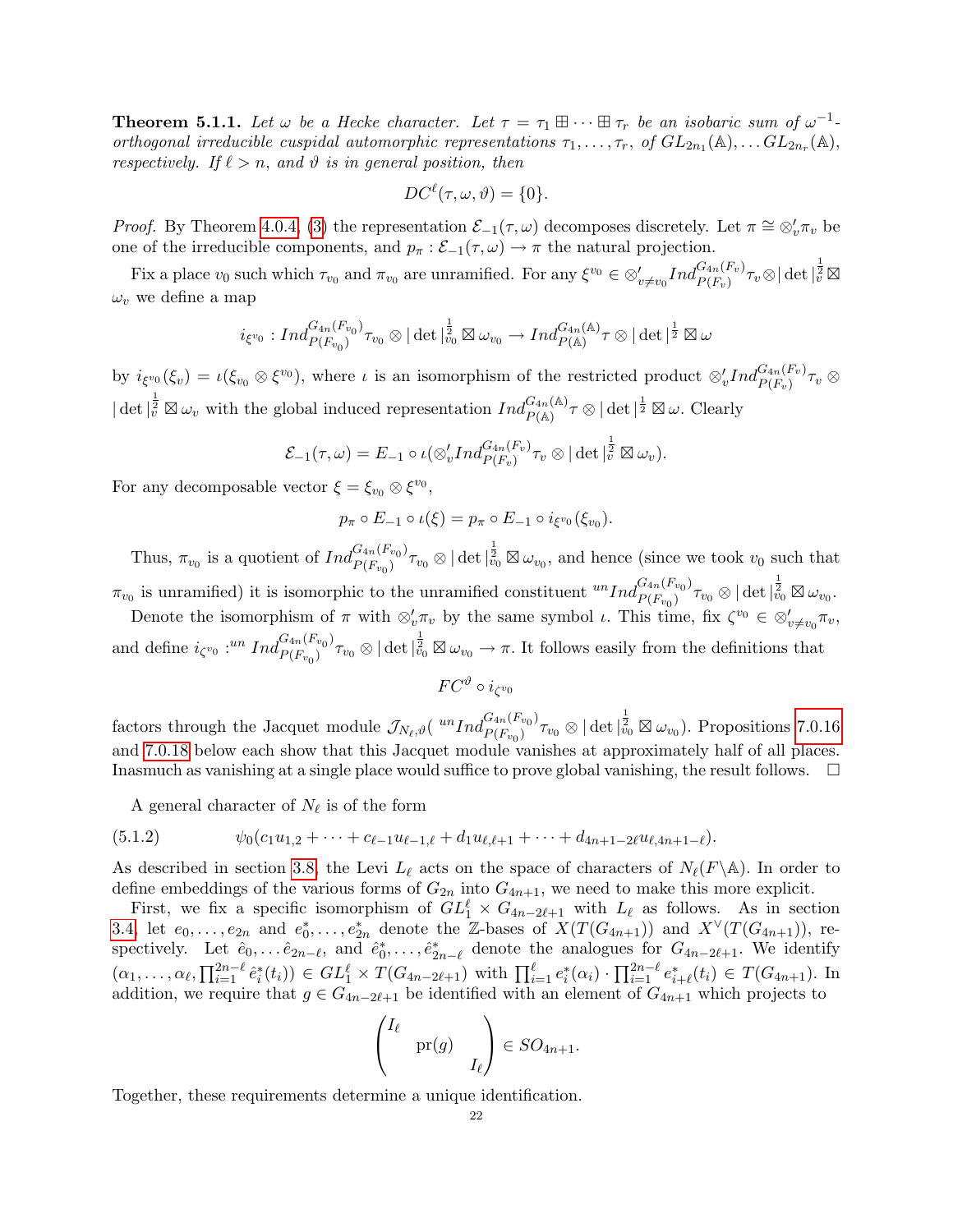Let <u>d</u> denote the column vector  ${}^t(d_1, \ldots, d_{4n+1-2\ell})$ . Suppose  $\vartheta(u)$  is the character of  $N_\ell$  given by  $(5.1.2)$ , and, for  $h \in L_{\ell}$ , let

<span id="page-22-4"></span>
$$
(5.1.3) \ h \cdot \vartheta(u) = \vartheta(h^{-1}uh) = \psi_0(h_{c_1u_{1,2}} + \cdots + h_{c_{\ell-1}u_{\ell-1,\ell}} + h_{d_1u_{\ell,\ell+1}} + \cdots + h_{d_{4n+1-2\ell}u_{\ell,4n+1-\ell}}).
$$

This is an action of  $L_\ell$  on the space of characters, and it is easily verified that for h identified with  $(\alpha_1, \ldots, \alpha_\ell, g)$ , with  $\alpha_1, \ldots, \alpha_\ell \in GL_1(F)$  and  $g \in G_{4n-2\ell+1}(F)$ , we have

$$
{}^{h}c_{i} = \frac{\alpha_{i+1}}{\alpha_{i}} \cdot c_{i}, i = 1, \ldots, \ell - 1, \text{ and } {}^{h}\underline{d} = \alpha_{\ell}^{-1} \cdot \text{pr}(g) \cdot \underline{d}.
$$

The above discussion amounts to an identification of the action of  $L_{\ell}(F)$  on the space of characters of  $N_{\ell}(F\backslash\mathbb{A})$  with a certain rational representation of  $L_{\ell}$  defined over F, consisting of the direct sum of  $\ell - 1$  one dimensional representations and a  $(4n - 2\ell + 1)$ -dimensional representation on which the  $G_{4n-2\ell+1}$  factor in  $L_\ell$  acts via its "standard" representation. We may consider this rational representation over any field. Over an algebraically closed field there is an open orbit, which consists of all those elements such that  $c_i \neq 0$  for all i and  ${}^t dJd \neq 0$ . Here, J is defined as in [3.1.](#page-4-1) Over a general field two such elements are in the same F-orbit iff the two values of  ${}^t dJd$  are in the same square class. Thus, this square class is an important invariant of the character  $\vartheta$ .

<span id="page-22-2"></span>**Definition 5.1.4.** Let  $\vartheta$  be the character of  $N_{\ell}(F\backslash\mathbb{A})$  given by

 $\vartheta(u) = \psi_0(c_1u_{1,2} + \cdots + c_{\ell-1}u_{\ell-1,\ell} + d_1u_{\ell,\ell+1} + \cdots + d_{4n+1-2\ell}u_{\ell,4n+1-\ell}).$ 

We denote the square class of <sup>t</sup>dJd by Invt( $\vartheta$ ). We say that  $\vartheta$  is in general position if  $c_i \neq 0$  for  $1 \leq i \leq \ell - 1$  and Invt $(\vartheta) \neq 0$ . We denote the square class consisting of the nonzero squares by  $\Box$ .

Clearly, a nonzero square class in F may also be used to determine a quasi-split form of  $G_{2n}$ . Indeed, the natural datum for determining a quasi-split group with G such that  ${}^L G^0 = GSO_{2n}(\mathbb{C})$ is a homomorphism  $Gal(\overline{F}/F) \to Aut(GSO_{2n}(\mathbb{C}))/ \text{Inn}(GSO_{2n}(\mathbb{C}))$ , which has two elements. Such homomorphisms are in one-to-one correspondence with quadratic characters by class field theory, and this has been exploited in defining  $G_2^{\chi}$  $\frac{\chi}{2n}$  above. But they are also in natural one-to-one correspondence with square classes in  $F^{\times}$ , and this parametrization will be more convenient for the next part of the discussion.

<span id="page-22-3"></span>**Definition 5.1.5.** Let a be a square class in  $F^{\times}$ . Let  $F(\sqrt{\frac{F(\frac{f}{f})}{F(\frac{f}{f})}})$  $\mathbf{\overline{a}})$  denote the smallest extension of F in **Definition 5.1.5.** Let  $\mathbf{a}$  be a square class in  $P$ . Let  $P(\sqrt{\mathbf{a}})$  denote the smallest extension of  $P$  in which the elements of  $\mathbf{a}$  are squares, and for  $a \in F^{\times}$ , let  $F(\sqrt{a}) = F(\sqrt{\{a\}})$ . Let  $G_{2n}^{\mathbf{a}}$ quasi-split form of  $G_{2n}$  such that the associated map  $Gal(\overline{F}/F) \to Aut(GSO_{2n}(\mathbb{C})) / \operatorname{Inn}(GSO_{2n}(\mathbb{C}))$ factors through  $Gal(F(\sqrt{\bf a})/F)$ .

**Remark 5.1.6.** Of course, if  $\mathbf{a} = \Box$ , then  $F(\sqrt{\mathbf{a}}) = F$  and  $G_{2n}^{\mathbf{a}}$  is just the split group  $G_{2n}$ .

- <span id="page-22-0"></span>**Lemma 5.1.7.** (1) If  $\vartheta$  is a character of  $N_\ell$  in general position, then the stabilizer  $L_\ell^{\vartheta}$  (cf.  $M^{\vartheta}$ in definition [3.8.1\)](#page-12-2) has two connected components
	- (2) The identity component  $(L^{\vartheta}_{\ell})^0$  is isomorphic over F to  $G_{4n-2\ell}^{\text{Invt}(\vartheta)}$  $_{4n-2\ell}$ .

<span id="page-22-1"></span>*Proof.* Identify  $(\alpha_1, \ldots, \alpha_\ell, g) \in GL_1^{\ell} \times G_{4n-2\ell+1}$  with an element of  $L_{\ell}$  as above.

The identity component of  $L^{\vartheta}_{\ell}$  consists of those  $(\alpha_1, \ldots, \alpha_{\ell}, g)$  such that  $\alpha_i = 1$  for all i and g fixes the vector in the standard representation obtained from  $\vartheta$ . The other consists of those such that  $\alpha_i = -1$  for all i, and g maps the vector in the standard representation obtained from  $\vartheta$  to its negative (which is the only scalar multiple of the same length). This proves [\(1\)](#page-22-0).

We turn to [\(2\)](#page-22-1). First suppose  $\text{Invt}(\vartheta) = \Box$  It suffices to consider the specific character  $\psi_{\ell}$  defined by

$$
\psi_{\ell}(u) = \psi_0(u_{12} + \cdots + u_{\ell-1,\ell} + u_{\ell,2n+1}).
$$

For this character, the column vector  $\underline{d}$  is  $v_1 :=^t (0, \ldots, 0, 1, 0, \ldots, 0)$ . It is easily checked that the stabilizer of this point in  $SO_{4n-2\ell+1}$  is isomorphic to the split form of  $SO_{4n-2\ell}$ . In addition, the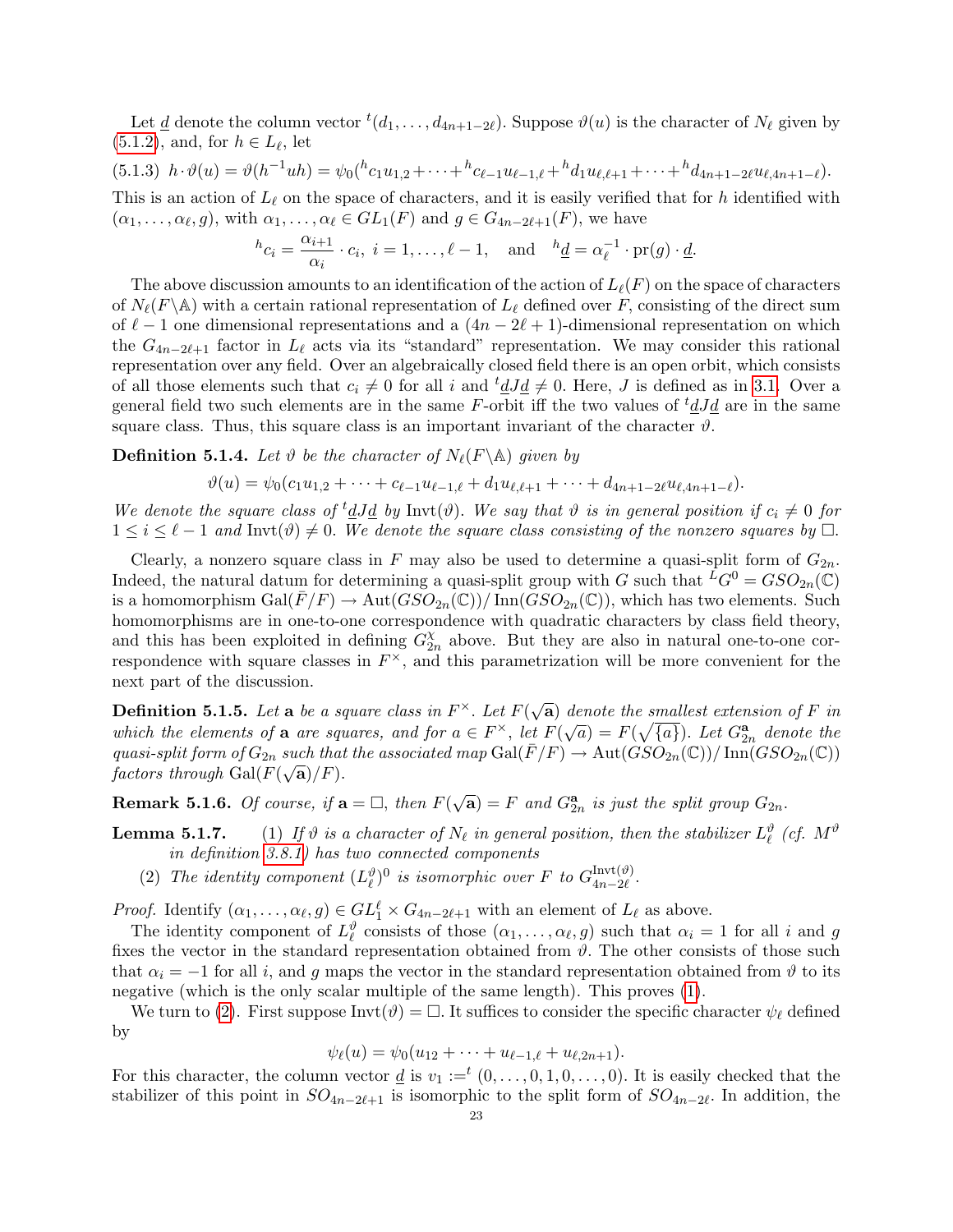stabilizer in  $G_{4n-2\ell+1}$  contains a split torus of rank  $2n - \ell + 1$ , and hence is a split group. An element of  $U_{\text{max}}$  fixes  $v_1$ , if and only if it satisfies  $u_{i,2n-\ell+1} = 0$  for  $i = 1$  to  $2n - \ell$ . From this we easily compute the based root datum of the stabilizer of  $v_1$  and find that it is the same as that of  $G_{4n-2\ell}$ .

To complete the proof of [\(2\)](#page-22-1), let a be a non-square in  $F^{\times}$ , and let  $v_a = (0, \ldots, 0, 1, 0, \frac{a}{2})$  $\frac{a}{2}, 0, \ldots, 0) \in$  $F^{4n-2\ell+1}$  (nonzero entries in positions  $2n-\ell$  and  $2n-\ell+2$  only). Let  $\psi_{\ell}^{a}$  be the character of  $N_{\ell}(F \backslash \mathbb{A})$  corresponding to  $c_i = 1 \forall i$  and  $\underline{d} = v_a$ . The stabilizers of  $\psi_{\ell}^a$  and  $\psi_{\ell}$  are conjugate over the  $\mu_{\ell}$  ( $\kappa$ ) corresponding to  $c_i = 1$  v and  $\underline{a} = v_a$ . The stabilizers of  $\psi_{\ell}$  and  $\psi_{\ell}$  are conjugate over the quadratic extension E of F obtained by adjoining a square root of a. Indeed, let  $\sqrt{a}$  be an e quadratic extension E or F obtaine<br>of E such that  $(\sqrt{a})^2 = a$ . Suppose

$$
\text{pr}(h_a) = \begin{pmatrix} \sqrt{a}^{-1} I_{2n-1} & & \\ & M_{\sqrt{a}} & \\ & & \sqrt{a} I_{2n-1} \end{pmatrix}, \text{ where } M_{\sqrt{a}} = \begin{pmatrix} -\frac{1}{2\sqrt{a}} & \sqrt{a}^{-1} & \sqrt{a}^{-1} \\ \frac{1}{2} & 0 & 1 \\ \frac{\sqrt{a}}{4} & \frac{\sqrt{a}}{2} & -\frac{\sqrt{a}}{2} \end{pmatrix}.
$$

Then  $h_a \cdot \psi_\ell = \psi_\ell^a$ . For each a, fix an element  $h_a$  as above for use throughout.

Clearly  $(L_{\ell}^{\psi_{\ell}^{a}})^{0} = h_{a}(L_{\ell}^{\psi_{\ell}})^{0}h_{a}^{-1}$ . The image of this group under pr is isomorphic over F to the non-split quasisplit form of  $SO_{4n-2\ell}$  corresponding the square class of a. It follows that  $(L_n^{\psi_\ell^a})^0$  is isomorphic over F to the non-split quasisplit form of  $G_{4n-2\ell}$  associated to the square class of a. □

In the course of the preceding proof, we have seen that it is enough to consider one conveniently chosen representative from each  $F$ -orbit of characters in general position. However, it is generally more convenient to make definitions for general  $a \in F^{\times}$  than it is to choose representatives for the square classes in  $F^{\times}$ .

<span id="page-23-1"></span>**Definition 5.1.8.** Take  $a \in F^{\times}$ , and let  $\psi_{\ell}^{a}$  be the character of  $N_{\ell}$  defined by

$$
\psi_{\ell}^a(u) = \psi_0(u_{12} + \cdots + u_{\ell-1,\ell} + u_{\ell,2n} + \frac{a}{2}u_{\ell,2n+2}).
$$

We also keep the notation

$$
\psi_{\ell}(u) = \psi_0(u_{12} + \cdots + u_{\ell-1,\ell} + u_{\ell,2n+1}).
$$

Then the orbit of  $\psi^a_\ell$  is determined by the square class of a. The character  $\psi_\ell$  is in the same orbit as  $\psi_{\ell}^1$ .

Note that for any given square class **a** we have many conjugate embeddings of  $G_{2n}^{\mathbf{a}}$  into  $G_{4n+1}$ : one for each element a of a.

<span id="page-23-5"></span>**Definition 5.1.9.** For each element a of  $F^{\times}$ , we let  $G_{2n}^a$  denote  $(L_n^{\psi_n^a})^0$ . It is a subgroup of  $G_{4n+1}$ , which is isomorphic over F to  $G_{2n}^{\{a\}}$  $\mathcal{L}_{2n}^{\{a\}}$ , where  $\{a\}$  is the square class of a.

<span id="page-23-4"></span><span id="page-23-0"></span>**Lemma 5.1.10.** Assume  $\{a\} \neq \Box$ . Then,

- (1) An element u of  $U_{\text{max}}$  is in  $G_{2n}^a$  iff it satisfies  $u_{ij} = 0$  for  $i \leq n$  or  $i = 2n$ , and  $u_{i,2n} =$  $-\frac{a}{2}$  $\frac{a}{2}u_{i,2n+2}$  for  $n < i < 2n$ . The set of such elements u is equal to  $h_a(U_{\max} \cap (L_n^{\psi_n})^0)h_a^{-1}$ , and is a maximal unipotent subgroup of  $G_{2n}^a$ .
- <span id="page-23-2"></span>(2) And element  $t = \prod_{i=0}^{2n} e_i^*(t_i)$  of  $T(G_{4n+1})$  is in  $G_{2n}^a$  iff it satisfies  $t_i = 1$  for  $0 < i \leq n$ , and  $i = 2n$ . The set of such t is a maximal F-split torus of  $G_{2n}^a$ .
- <span id="page-23-3"></span>(3) There is a maximal torus of  $G_{2n}^a$  which contains the above maximal F-split torus and is contained in the standard Levi of  $G_{4n+1}$  whose unique positive root is the short simple root  $e_n$ . Its set of F points is equal to

$$
\left\{ h_a t h_a^{-1} : t = \prod_{i=1}^{n-1} e_{n+i}^*(t_i) e_{2n}^*(x \cdot \bar{x}^{-1}) e_0^*(\bar{x}), t_1, \dots, t_{n-1} \in F^\times, x \in F(\sqrt{a})^\times \right\},\
$$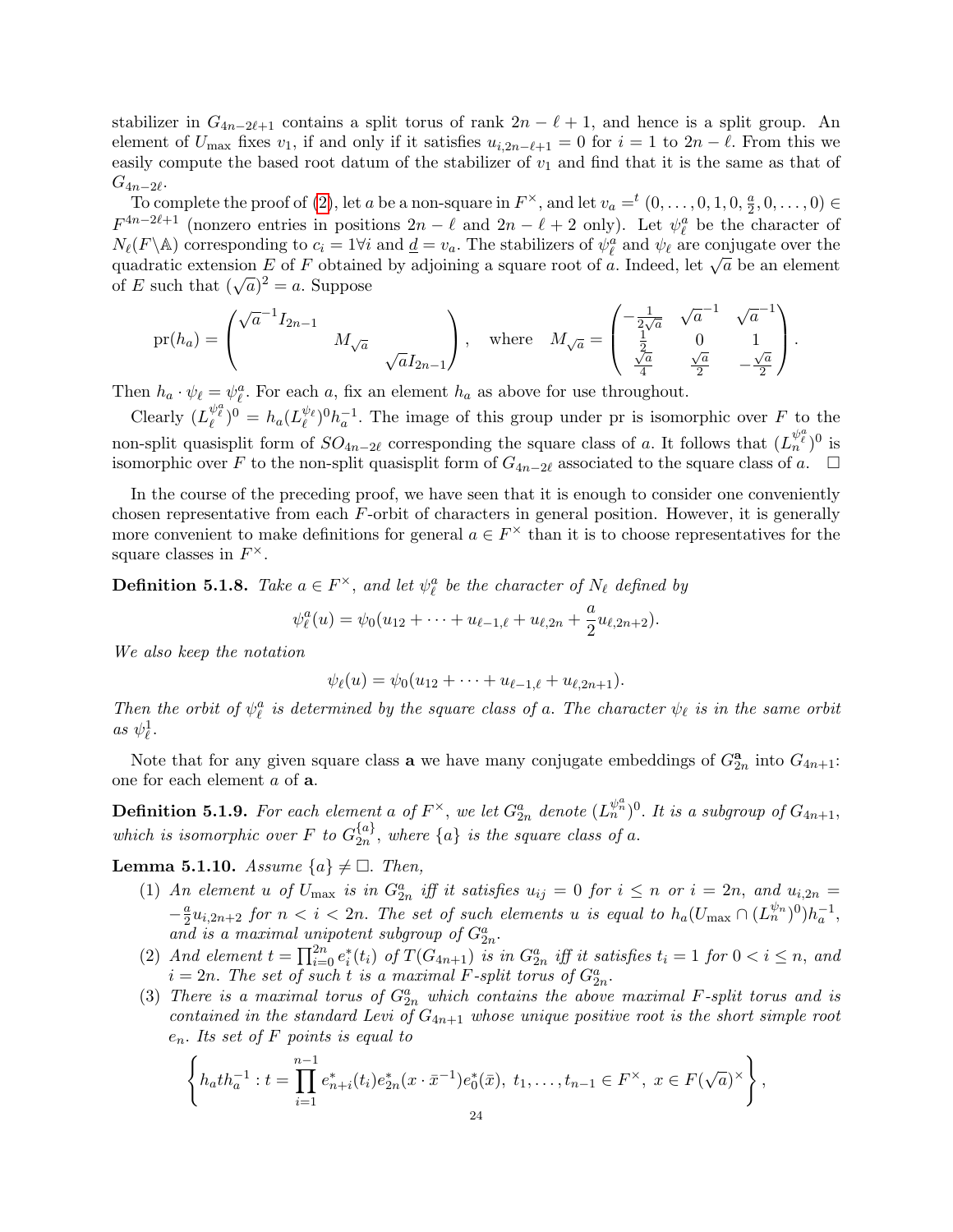where  $\bar{a}$  denotes the action of the nontrivial element of Gal( $F(\sqrt{a})/F$ ). If  $\{a\} = \Box$ , then [\(1\)](#page-23-0) remains true, while

$$
\left\{ h_a t h_a^{-1} : t = \prod_{i=0}^n e_{n+i}^*(t_i) \right\},\,
$$

is a maximal torus, and is  $F$ -split, since  $h_a$  has entries in  $F$ .

Remark 5.1.11. We may write an element of our maximal torus as

$$
\left\{ h_a \prod_{i=1}^{n-1} e_{n+i}^*(t_i) \cdot e_{2n}^*\left( (x + y\sqrt{a}) \cdot (x - y\sqrt{a})^{-1} \right) e_0(x - y\sqrt{a}) h_a^{-1} : t_i \in F, x, y \in F, x^2 - ay^2 \neq 0 \right\},\
$$

regardless of  $\{a\}$ .

*Proof.* Item [\(1\)](#page-23-0) is easily checked. (Recall that pr is an isomorphism on  $U_{\text{max}}$ .) Similarly, it is easily checked that an element t of  $T(G_{4n+1})$  stabilizes the specified character iff  $t_1 = \cdots = t_n = t_{2n} = \pm 1$ . As noted in the proof of Lemma [5.1.7,](#page-22-0) if they are all minus 1, then this element is in the other connected component of  $L_n^{\psi_n^a}$ .

Recall that  $(L_n^{\psi_n})^0$ , with  $\psi_n$  as in Definition [5.1.8](#page-23-1) is isomorphic to  $G_{2n}$ . There is an "obvious" choice of isomorphism inc :  $G_{2n} \to (L_n^{\psi_n})^0$ , such that

$$
\text{inc}\circ \bar{e}_i^* = \begin{cases} e_0^* & i = 0, \\ e_{n+i}^* & 1 \le i \le n, \end{cases} \quad \text{and} \quad \text{inc}(u)_{ij} = \begin{cases} 0 & i \le n, \text{ or } j = 2n + 1, \\ u_{i-n,j-n} & i > n, \ j < 2n + 1, \\ u_{i-n,j-n-1} & i > n, \ j > 2n + 1. \end{cases}
$$

Here, we have used  $e_i^*$  for elements of the Z-basis of the cocharacter lattice of  $G_{4n+1}$  and  $\bar{e}_i^*$  for elements of that of  $G_{2n}$ . It follows from the definitions that conjugation by  $h_a$  is an isomorphism of  $G_{2n}^a$  with  $(L_n^{\psi_n})^0$ , which is defined over  $F(\sqrt{a})$ . This yields an identification of the maximal F-split torus of  $G_{2n}^{\{a\}}$  $\chi^{a}$  as computed in section [3.4](#page-5-1) with the F-split torus in item [\(2\)](#page-23-2).

Clearly  $h_a \cdot \text{inc}(T(G_{2n})) \cdot h_a^{-1}$  is a maximal torus of  $G_{2n}^a$ . The fact that an element is of the form specified in item [\(3\)](#page-23-3) of the present lemma follows from the action of  $Gal(F/F)$  on the lattice of cocharacters computed in section [3.4.](#page-5-1)

Definition 5.1.12. Let

$$
DC_{\omega}^{a}(\tau) = FC^{\psi_n^{a}} \mathcal{E}_{-1}(\tau, \omega).
$$

It is a space of smooth functions  $G_{2n}^a(F \backslash \mathbb{A}) \to \mathbb{C}$ , and affords a representation of the group  $G_{2n}^a(\mathbb{A})$ acting by right translation, where we have identified  $G_{2n}^a$  with the identity component of  $L_n^{\psi_n^a}$ .

**Definition 5.1.13.** We say that a square class **a** in  $F^{\times}$  and a character  $\chi$  are compatible if they correspond to the same homomorphism from  $Gal(\overline{F}/F)$  to the group with two elements. We say that an element a of  $F^{\times}$  and a character  $\chi$  are compatible if  $\chi$  is compatible with the square class of a.

**Theorem 5.1.14.** Let  $\omega$  be a Hecke character. Let  $\tau = \tau_1 \boxplus \cdots \boxplus \tau_r$  be the isobaric sum of distinct  $\omega^{-1}$ -orthogonal unitary cuspidal automorphic representations of  $GL_{2n_1}(\mathbb{A}), \ldots, GL_{2n_r}(\mathbb{A}),$ respectively. For  $i = 1$  to r let  $\omega_{\tau_i}$  denote the central character of  $\tau_i$  and let  $\chi_i = \omega_{\tau_i}/\omega^{n_i}$ , which is quadratic. Let  $\chi = \prod_{i=1}^r \chi_i$ . Suppose that  $\chi$  and a are not compatible. Then  $DC^a_{\omega}(\tau) = \{0\}$ .

Proof. As in Theorem [5.1.1,](#page-20-3) it suffices to prove the vanishing of the corresponding twisted Jacquet module of  $\text{Ind}_{P(F_v)}^{G_{4n+1}(F_v)}$   $\tau_v \otimes |\det|^{\frac{1}{2}} \boxtimes \omega_v$  at a single unramified place v. The vanishing follows from Proposition [7.0.16,](#page-36-0) if there is an unramified place v such that  $\chi_v$  is trivial and a is not a square, and from Proposition [7.0.18](#page-37-0) if there is an unramified place v such that  $\chi_v$  is nontrivial and a is a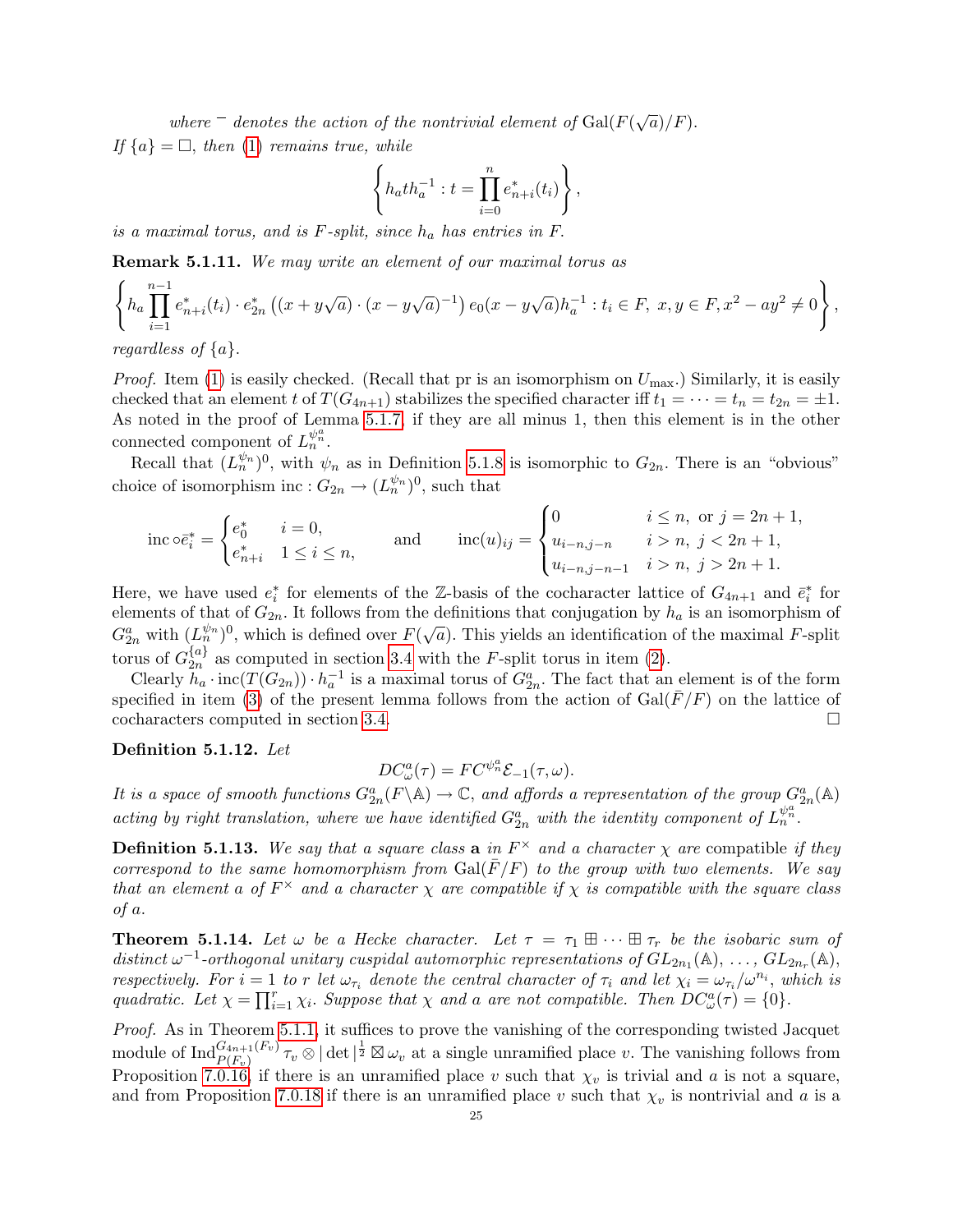square. If  $\chi$  and a are incompatible, then there is at least one unramified place at which one of these cases occurs.

<span id="page-25-0"></span>**Theorem 5.1.15.** Let  $\omega$  be a Hecke character. Let  $\tau = \tau_1 \boxplus \cdots \boxplus \tau_r$  be the isobaric sum of distinct  $\omega^{-1}$ -orthogonal unitary cuspidal automorphic representations of  $GL_{2n_1}(\mathbb{A}), \ldots, GL_{2n_r}(\mathbb{A}),$ respectively. For  $i=1$  to r let  $\omega_{\tau_i}$  denote the central character of  $\tau_i$  and let  $\chi_i = \omega_{\tau_i}/\omega^{n_i}$ , which is quadratic. Let  $\chi = \prod_{i=1}^r \chi_i$ . Then  $DC^a_{\omega}(\tau)$  is nontrivial if and only if  $\chi$  and a are compatible, in which case the space  $DC^a_{\omega}(\tau)$  is a nonzero, cuspidal representation of  $G^a_{2n}(\mathbb{A})$ , with central character  $\omega$ , which supports a nonzero Whittaker integral for the generic character of  $U_{\max}(\mathbb{A}) \cap G_{2n}^a(\mathbb{A})$  given by

$$
u \mapsto \psi_0 \left( \sum_{i=1}^{2n-2} u_{i,i+1} + u_{2n-1,2n+2} \right).
$$

If  $\sigma$  is any irreducible automorphic representation contained in  $DC^a_{\omega}(\tau)$ , then  $\sigma$  lifts weakly to  $\tau$ under the map r.

**Remark 5.1.16.** Since  $DC_{\omega}(\tau)$  is nonzero and cuspidal, there exists at least one irreducible component  $\sigma$ . In the case of special orthogonal groups, one may show ([\[So1\]](#page-50-0), pp. 8-9, item 4) that the descent module is in the  $\psi$ -generic spectrum for a suitable choice of  $\psi$  (cf. section [3.3\)](#page-5-0). It that all of the irreducible components are globally  $\psi$ -generic. This is done using the Rankin-Selberg integrals of [\[Gi-PS-R\]](#page-49-19),[\[So2\]](#page-50-12). In the odd case, one may also show ([\[GRS4\]](#page-49-3), Theorem 8, p. 757, or [\[So1\]](#page-50-0) page 9, item 6) using the results of [\[Ji-So\]](#page-49-20) that the descent module is irreducible. This does not extend to the even case, even for special orthogonal groups, because the construction actually yields a representation of the full stabilizer– which is isomorphic to the full orthogonal group. (Cf. Proposition 7.0.20.)

Proof. The statements are proved by combining relationships between unipotent periods and knowledge about  $\mathcal{E}_{-1}(\tau,\omega)$ .

For  $a \in F^{\times}$ , we let  $(U_1^a, \psi_1^a)$  denote the unipotent period obtained by composing the period  $(N_n, \psi_n^a)$ , used in defining the descent to  $G_{2n}^a$ , (embedded into  $G_{4n+1}$  as the stabilizer of  $\psi_n^a$ ) with a period which defines a Whittaker integral on this group. Specifically,  $U_1$  is the subgroup of the standard maximal unipotent defined by the relations  $u_{i,2n} = -\frac{a}{2}$  $\frac{a}{2}u_{i,2n+2}$  for  $i = n+1$  to  $2n-1$ , as well as  $u_{2n,2n+1} = 0$ , and

$$
\psi_1(u) = \psi_0(u_{1,2} + \cdots + u_{n-2,n-1} + u_{n-1,2n} + \frac{a}{2}u_{n-1,2n+1} + u_{n,n+1} + \cdots + u_{2n-1,2n}).
$$

The definitions of  $U_1^a$  and  $\psi_1^a$  make sense also in the case when  $a = 0$ , although in that case there is no interpretation in terms of a descent. We use this period in that case also.

Next, let  $U_2$  denote the subgroup of the standard maximal unipotent defined by  $u_{2n,2n+1} = 0$ , and  $u_{12} = u_{34} = \cdots = u_{2n-1,2n}$ . For all  $a \in F$ , we may define a character of this group by the formula

$$
\psi_2^a(u) = \psi_0 \left( \sum_{i=1}^{2n-2} u_{i,i+2} + u_{2n-1,2n+2} + \frac{a}{2} u_{2n-1,2n} \right).
$$

Finally, let  $U_3$  denote the maximal unipotent, and  $\psi_3$  denote

$$
\psi_3(u) = \psi(u_{1,2} + \cdots + u_{2n-1,2n}).
$$

Thus  $(U_3, \psi_3)$  is the composite of the unipotent period defining the constant term along the Siegel parabolic, and one which defines a Whittaker integral on the Levi of this parabolic. By Theorem [4.0.4](#page-13-0) [\(5\)](#page-14-5) this period is not in  $\mathcal{U}^{\perp}(\mathcal{E}_{-1}(\tau,\omega)).$ 

In the appendices, we show

(1)  $(U_1^a, \psi_1^a) \sim (U_2, \psi_2^a)$ , for all  $a \in F$ , in Lemma [8.3.1,](#page-44-1)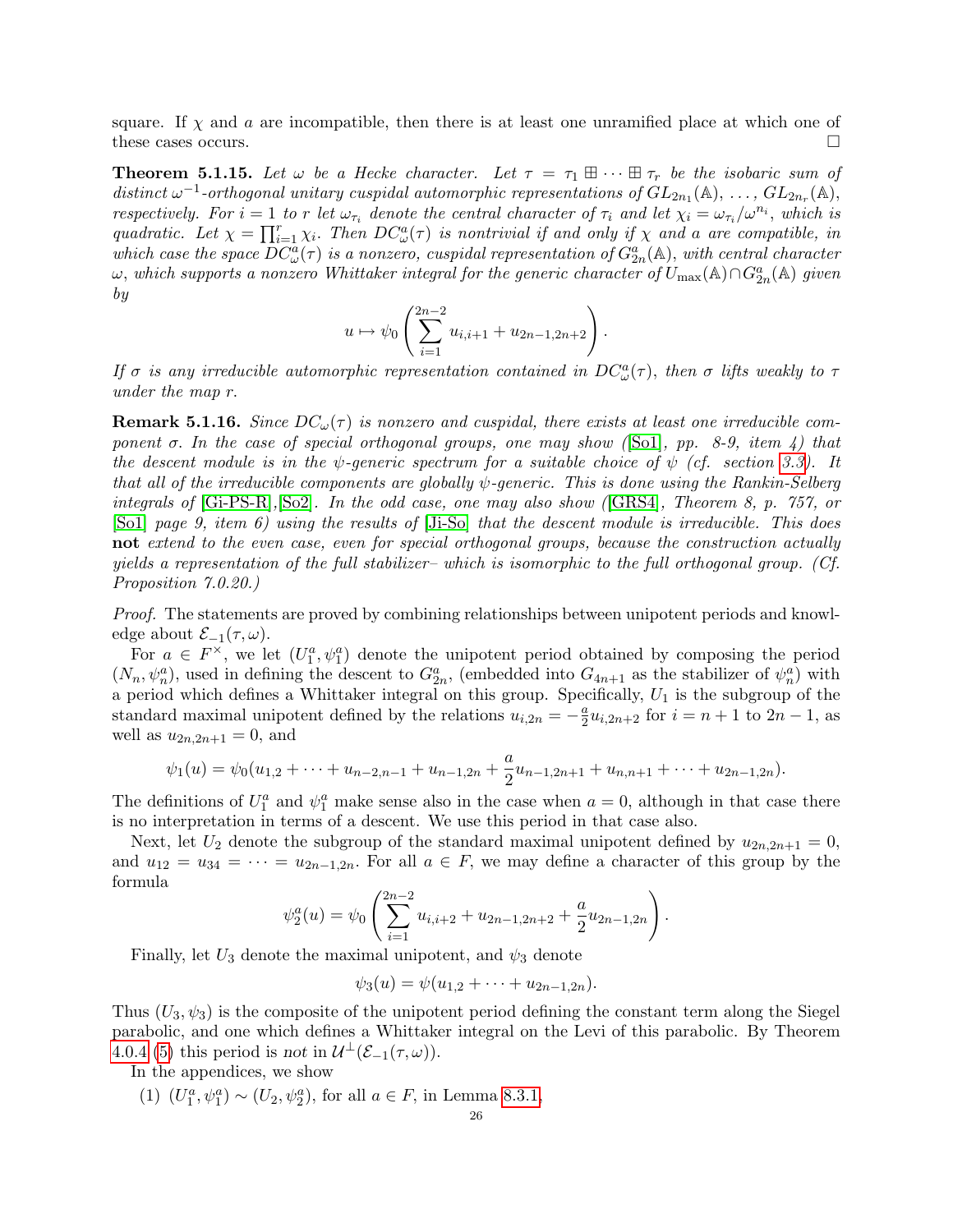(2)  $(U_2, \psi_2^0) \in \langle \{ (U_2, \psi_2^a) : a \in F^\times \} \rangle$ , in Lemma [8.4.2,](#page-48-9) and

(3)  $(U_3, \psi_3) \in \langle (U_2, \psi_2^0), \{ (N_\ell, \vartheta) : n < \ell < 2n \text{ and } \vartheta \text{ in general position.} \} \rangle$  in Lemma [8.3.2.](#page-44-2)

By Theorem [5.1.1](#page-20-3)  $(N_\ell, \vartheta) \in \mathcal{U}^\perp(\mathcal{E}_{-1}(\tau, \omega))$  for all  $n < \ell < 2n$  and  $\vartheta$  in general position. It follows that at least one of the periods  $(U_1^a, \psi_1^a)$  is not in  $\mathcal{U}^{\perp}(\mathcal{E}_{-1}(\tau,\omega))$ . This establishes genericity (and hence nontriviality) of the corresponding descent module  $DC^a_\omega(\tau)$ .

Turning to cuspidality, we prove in the appendices an identity relating:

- Constant terms on  $G_{2n}^a$ ,
- Descent periods in  $G_{4n+1}$ ,
- Constant terms on  $G_{4n+1}$ ,
- Descent periods on  $G_{4n-2k+1}$ , embedded in  $G_{4n}$  as a subgroup of a Levi.

To formulate the exact relationship we introduce some notation for the maximal parabolics of GSpin groups.

The group  $G_{4n+1}$  has one standard maximal parabolic having Levi  $GL_i\times G_{4n-2i+1}$  for each value of i from 1 to 2n. Let us denote the unipotent radical of this parabolic by  $V_i$ . We denote the trivial character of any unipotent group by 1.

For any square class **a**, the group  $G_{2n}^{\mathbf{a}}$  has one standard maximal parabolic having Levi  $GL_k \times$  $G_{2n-2k}^{\mathbf{a}}$  for each value of k from 1 to  $n-2$ . We denote the unipotent radical of this parabolic by  $V_k^{2n}$ . The split group  $G_{2n} = G_{2n}^{\square}$  also has two parabolics with Levi isomorphic to  $GL_n \times GL_1$ . One has the property that  $e_{n-1} - e_n$  is a root of the Levi, and the other does not. Let us denote the unipotent radical of this first parabolic by  $V_n^{2n}$ . Then the unipotent radical of the other is  $\dagger V_n^{2n}$ , where  $\dagger$  is the outer automorphism of  $G_{2n}$  which reverses the last two simple roots while fixing the others. In a nonsplit quasisplit form of  $G_{2n}$ , there is a parabolic subgroup with Levi isomorphic to the product of  $GL_{n-1}$  and a nonsplit torus which is maximal. (The corresponding parabolic in the split case is not maximal.) We denote its unipotent radical by  $V_{n-1}^{2n}$ .

We prove in Lemma [8.3.3](#page-45-0) that, for  $1 \leq k \leq n-1$ ,  $(V_k^{2n}, 1) \circ (N_n, \psi_n^a)$  is contained in

$$
\langle (N_{n+k}, \psi_{n+k}), \{ (N_{n+j}, \psi_{n+j}^a)^{(4n-2k+2j+1)} \circ (V_{k-j}, \mathbf{1}) : 1 \le j < k \} \rangle,
$$

where  $(N_{n+j}, \psi_{n+j}^a)^{(4n-2k+2j+1)}$  denotes the descent period, defined as above, but on the group  $G_{4n-2k+2j+1}$ , embedded into  $G_{4n+1}$  as a component of the Levi with unipotent radical  $V_{k-j}$ .

Now suppose that a is a square. Then both  $(V_n^{2n}, 1) \circ (N_n, \psi_n^a)$  and  $({}^{\dagger}V_n^{2n}, 1) \circ (N_n, \psi_n^a)$  are in

$$
\langle (N_{2n}, \psi_{2n}), \{ (N_{n+j}, \psi_{n+j}^a)^{(2n+2j+1)} \circ (V_{n-j}, \mathbf{1}) : 1 \le j < n \} \rangle.
$$

Indeed, the two periods are actually conjugate in  $G_{4n+1}$ , so it suffices to consider only one of them.

By Theorem [5.1.1](#page-20-3)  $(N_{n+k}, \psi_{n+k}^a) \in \mathcal{U}^{\perp}(\mathcal{E}_{-1}(\tau,\omega))$  for  $k=1$  to n. Furthermore, for  $k, j$  such that  $1 \leq j < k \leq n$  the function  $E(f)(s)^{(V_{k-j},1)}$  may be expressed in terms of Eisenstein series on  $GL_{k-j}$ and  $G_{4n-2k+2j}$ , using Proposition II.1.7 (ii) of [\[MW1\]](#page-50-6). What we require is the following:

Lemma 5.1.17. For all  $f \in V^{(2)}(\underline{s}, \bigotimes_{i=1}^r \tau \boxtimes \omega)$ 

$$
E_{-1}(f)^{(V_{k-j},1)}\Big|_{G_{4n-2k+2j+1}(\mathbb{A})} \in \bigoplus_{S} \mathcal{E}_{-1}(\tau_S,\omega),
$$

where the sum is over subsets S of  $\{1, \ldots, r\}$  such that  $\sum_{i \in S} 2n_i = 2n - k + j$ , and, for each such  $S, \mathcal{E}_{-1}(\tau_S, \omega)$  is the space of functions on  $G_{4n-2k+2j+1}(\mathbb{A})$  obtained by applying the construction of  $\mathcal{E}_{-1}(\tau,\omega)$  to  $\{\tau_i : i \in S\}$ , instead of  $\{\tau_i : 1 \leq i \leq r\}$ .

Once again, this is immediate from [\[MW1\]](#page-50-6) Proposition II.1.7 (ii).

Applying Theorem [5.1.1,](#page-20-3) with  $\tau$  replaced by  $\tau_S$  and  $2n$  by  $2n - k + j$ , we deduce

$$
(N_{n+j}, \psi_{n+j})^{(4n-2k+2j+1)} \in \mathcal{U}^{\perp}(\mathcal{E}_{-1}(\tau_S, \omega)) \quad \forall S,
$$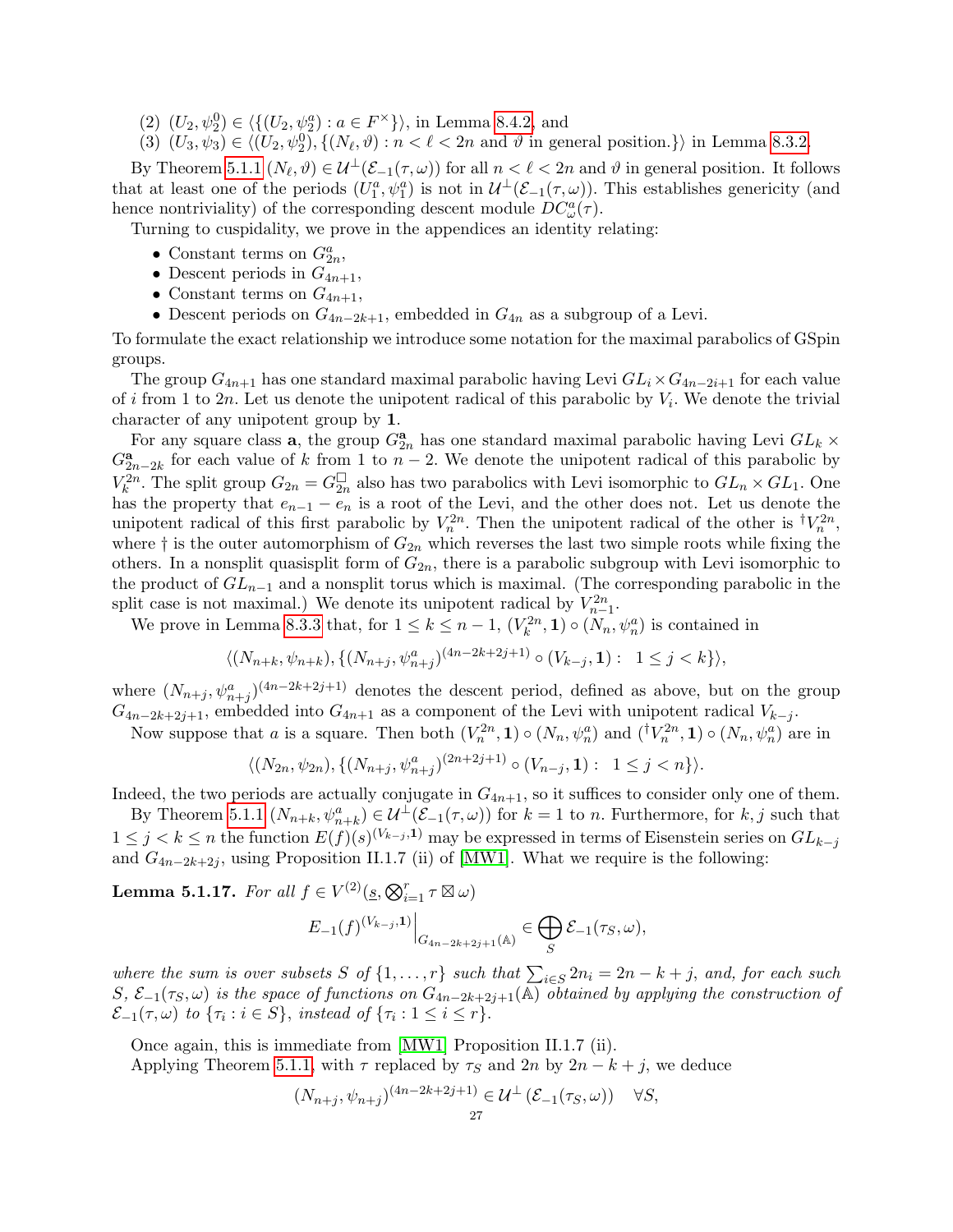and hence  $(N_{n+j-1}, \psi_{n+j-1})^{(4n-2k+2j)} \circ (V_{k-j}, 1) \in \mathcal{U}^{\perp}(\mathcal{E}_{-1}(\tau,\omega))$ . This shows that any nonzero function appearing in any of the spaces  $DC^a_{\omega}(\tau)$  must be cuspidal. Such a function is also easily seen to be of uniformly moderate growth, being the integral of an automorphic form over a compact domain. In addition, such a function is easily seen to have central character  $\omega$ , and any function withthese properties is necessarily square integrable modulo the center ([\[MW1\]](#page-50-6) I.2.12). It follows that each of the spaces  $DC^a_\omega(\tau)$  decomposes discretely.

Now, suppose  $\sigma \cong \otimes_v' \sigma_v$  is an irreducible representation which is contained in  $DC^a_\omega(\tau)$ . Let  $p_{\sigma}$  denote the natural projection  $DC_{\omega}^{a}(\tau) \rightarrow \sigma$ . Once again, by Theorem [4.0.4](#page-13-0) [\(3\)](#page-14-4), the representation  $\mathcal{E}_{-1}(\tau,\omega)$  decomposes discretely. Let  $\pi$  be an irreducible component of  $\mathcal{E}_{-1}(\tau,\omega)$  such that the restriction of  $p_{\sigma} \circ FC^{\psi_n^a}$  to  $\pi$  is nontrivial. As discussed previously in the proof of Theorem [5.1.1,](#page-20-3) at all but finitely many  $v, \tau$  is unramified at v and furthermore,  $\pi_v$  is the unramified constituent  ${}^{un}Ind_{P(F_v)}^{G_{4n+1}(F_v)}\tau_v \boxtimes \omega_v \otimes |\det|_{\tilde{v}}^{\frac{1}{2}}$  of  $Ind_{P(F_v)}^{G_{4n+1}(F_v)}\tau_v \boxtimes \omega_v \otimes |\det|_{\tilde{v}}^{\frac{1}{2}}$ . If  $v_0$  is such a place, the map  $p_{\sigma} \circ FC^{\psi_n^a} \circ i_{\zeta^{v_0}}$ , with  $i_{\zeta^{v_0}}$  defined as in Theorem [5.1.1,](#page-20-3) factors through  $\mathcal{J}_{N_n,\psi_n^a}$  $\int u n I n d_{P(F)}^{G_{4n+1}(F_{v_0})}$  $\frac{G_{4n+1}(F_{v_0})}{F(F_{v_0})}\tau_v\otimes|\det|^{\tfrac{1}{2}}_v\boxtimes\omega_v\bigg)$ , and gives rise to a  $G_{2n}^a(F_{v_0})$ -equivariant map from this Jacquet-module onto  $\sigma_{v_0}$ .

To pin things down precisely, assume that  $\tau_v$  is the unramified component of  $Ind_{B(GL_{2n})(F_v)}^{GL_{2n}(F_v)}\mu$ , and let  $\mu_1, \ldots, \mu_{2n}$  be defined as in the proof of Lemma [3.6.1.](#page-10-2) By Lemma [3.6.1,](#page-10-2) we may assume without loss of generality that  $\mu_{2n+1-i} = \omega \mu_i^{-1}$  for  $i = 1$  to  $n-1$ , and that either  $\mu_n = \omega \mu_{n+1}^{-1}$ , or  $\mu_n^2 = \mu_{n+1}^2 = \mu_n \mu_{n+1} \chi_{un} = \omega$  (with  $\chi_{un}$  defined as in the lemma). Furthermore, suppose that  $\chi_v$  is the local component at v of the global quadratic character obtained from  $\tau$  and  $\omega$  as in the statement of the theorem. Then either  $\chi_v$  is trivial and  $\mu_n = \omega \mu_{n+1}^{-1}$ , or  $\chi_v = \chi_{un}$  and  $\mu_n^2 = \mu_{n+1}^2 = \mu_n \mu_{n+1} \chi_{un} = \omega.$ 

Recall that a basis for the lattice of F-rational cocharacters of the maximal torus of  $G_{2n}^a$  fixed in Lemma [5.1.10](#page-23-4) is given by

$$
\{e_{n+i}^*: 1 \leq i < n\} \cup \{e_0^*\} \cup \{e_n^*, \text{ if } a \text{ is a square}\}.
$$

Observe that when a is not a square in  $F$ , it is a square in  $F<sub>v</sub>$  for many unramified v, and that the cocharacter  $e_n^*$  is  $F_v$ -rational at such v.

In the appendices, we show that in the nonsplit case

$$
\mathcal{J}_{N_n,\psi_n}\left({^{un}Ind_{P(F_v)}^{G_{4n+1}(F_v)}\tau_v\boxtimes\omega_v\otimes|\det|_{\bar{v}}^{\frac{1}{2}}}\right)
$$

is isomorphic as a  $G_{2n}^a(F_v)$ -module to a subquotient of a principal series representation  $\pi_v$  of  $G_{2n}^a(F_v)$ such that the corresponding parameter  $t_{\pi,v}$  maps to the parameter  $t_{\tau,v}$  under r. In the split case, we obtain instead a direct sum of two principal series representations, but both have parameters which map to  $t_{\tau,v}$ . It follows that  $\tau$  is the weak lift of  $\sigma$  associated to the map r.

#### 6. Appendix I: Eisenstein series

<span id="page-27-0"></span>In this appendix we complete the proofs of several intermediate statements used in the proof of Theorem [4.0.4.](#page-13-0) As far as we know, all of these results are well-known to the experts, but do not appear in the literature in the precise form we need.

<span id="page-27-1"></span>6.1. Proof of Proposition [4.0.10.](#page-15-0) First, suppose that a set  $D$  of hyperplanes carries all the singularities of all the intertwining operators  $M(w, s) f$ . Then it follows from [\[MW1\]](#page-50-6) II.1.7, IV.1.9 (b) that it carries all the singularities of the cuspidal components of all the constant terms of  $E(f)(g)(s)$ . By I.4.10, it therefore carries the singularities of the Eisenstein series itself.

On the other hand, it is clear that a set which carries the singularities of the Eisenstein series carries those of all of its constant terms. Thus, what we need to prove is: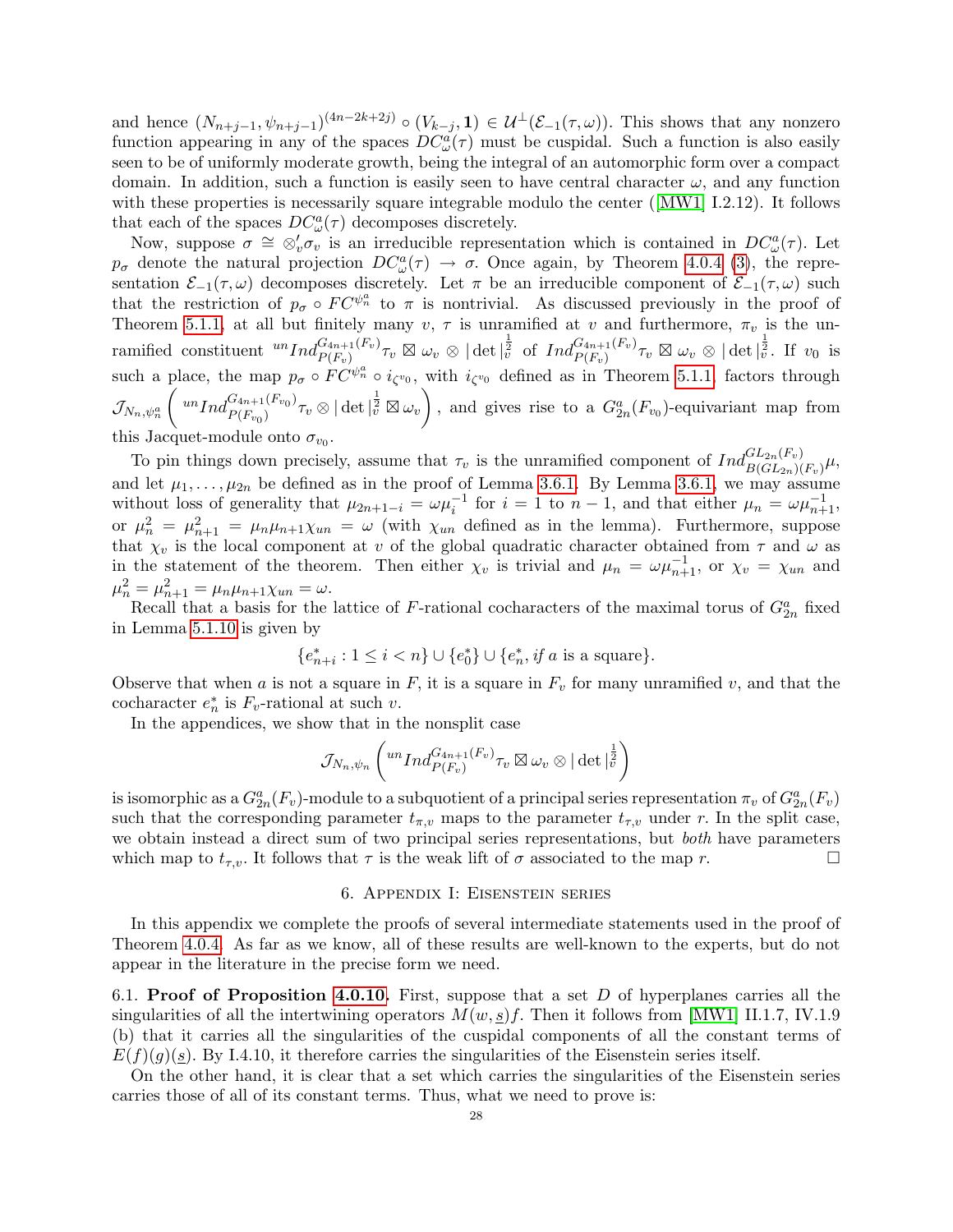**Lemma 6.1.1.** Fix M' a standard Levi which is conjugate to M and  $\alpha \in \Phi^+(Z_M)$ . Let H be the root hyperplane given by  $\langle \alpha^{\vee}, s \rangle = c, c \neq 0$ . Consider the family of functions  $M(w, s)$  corresponding to  $\{w \in W(M)|wMw^{-1} = M'\}$ . If any one or them has a pole along H, then the constant term of the Eisenstein series along  $P'$  does as well. In other words, it is not possible for two poles to cancel one another.

*Proof.* Clearly, it is enough to prove this under the additional hypothesis that  $M' = M$ .

Let  $A_M^+$  denote the group isomorphic to  $(\mathbb{R}^{\times})^{r+1}$ , embedded diagonally at the infinite places, which is inside the center of M.

The Lie algebra of  $A_M^+$  is naturally identified with the real dual of  $X(M) \otimes_{\mathbb{Z}} \mathbb{R}$ . Recall that above we identified  $\underline{s}$  with an element of  $X(M) \otimes_{\mathbb{Z}} \mathbb{C}$ . So, there is a natural pairing  $\langle X, \underline{s} \rangle$ ,  $X \in \mathfrak{a}_M^+$ , given as follows. Write  $\det_i$  for the determinant of the *i*th block of an element of M, regarded as a  $2n \times 2n$ matrix via the identification with  $GL_m \times GL_1$  fixed above. Then we have

$$
\prod_{i=1}^r |\det_i \exp(\log y \cdot X)|^{s_i} = y^{\langle X, \underline{s} \rangle}.
$$

It follows that

$$
|M(w, \underline{s})f(\exp(\log y \cdot X)g)| = y^{\text{Re}(\langle w^{-1}X, \underline{s}\rangle)} \cdot \delta_P^{\frac{1}{2}}(w^{-1}\exp(\log y \cdot X)w) \cdot |M(w, \underline{s})f(g)|.
$$

Here  $\delta_P$  is the modular quasicharacter of P.

Let

$$
W_{sing}(M, H) = \{w \in W(M), wMw^{-1} = M, M(w, \underline{s}) \text{ has a pole along } H\}.
$$

Suppose that this set is nonzero. Choose  $w_0 \in W_{sing}(M, H)$  such that the order of the pole of  $M(w_0, s)$  is of maximal order. Let  $\nu(H)$  denote the order. Choose  $X \in \mathfrak{a}^+_M$  such that the points  $w^{-1} \cdot X, w \in W_{sing}(M, H)$  are all distinct. Consider the family of functions

$$
(\langle \alpha^{\vee}, \underline{s} \rangle - c)^{\nu(H)} M(w, \underline{s}) f(\exp(\log y \cdot X) g), \quad w \in W_{sing}(M, H).
$$

They have singularities carried by a locally finite set of root hyperplanes not containing  $H$ . Assume g has been chosen so that  $({\langle} \alpha^{\vee},\underline{s}\rangle - c)^{\nu(H)}M(w_0,\underline{s})f(g) \neq 0$ . For <u>s</u> restricted to an open subset of H not intersecting any of the singular hyperplanes we obtain a family of holomorphic functions, at least one of which is nonzero. If we further exclude the intersection of  $H$  with the hyperplanes

$$
\langle w_1^{-1}X - w_2^{-1}X, \underline{s} \rangle = 0, \quad w_1, w_2 \in W_{sing}(M, H),
$$

(which can not coincide with H because  $c \neq 0$ ), then at every point s, those functions which are nonzero all have distinct orders of magnitude as functions of  $y$ . Hence they can not possibly cancel one another.  $\Box$ 

<span id="page-28-0"></span>6.2. **Proof of Lemma [4.0.12.](#page-17-0)** Regarding  $w_i \cdot \underline{s} + \rho_{P_{\alpha_i}}$  as an element of  $X(w_i M w_i^{-1}) \otimes_{\mathbb{Z}} \mathbb{C}$ , we may decompose it as  $\mu_1 + \langle \alpha_i^{\vee}, w_i \cdot \underline{s} \rangle \tilde{\alpha}_i$ , where  $\tilde{\alpha}_i$  is defined by the property that

$$
\langle \alpha^{\vee}, \tilde{\alpha}_i \rangle = \delta_{\alpha, \alpha_i}, \text{ for } \alpha \in \Phi^+(Z_{w_i M w_i^{-1}}).
$$

Then it follows easily from the definitions that  $\mu_1$  is in the image of the natural projection  $X(M_{\alpha_i})\otimes_{\mathbb Z}{\mathbb C} \to X(w_iMw_i^{-1})\otimes_{\mathbb Z}{\mathbb C}$  corresponding to restriction of characters of  $M_{\alpha_i}({\mathbb A})$  to  $w_iMw_i^{-1}({\mathbb A}).$ 

Take f a K-finite flat section of  $\text{Ind}_{P^{w_i}(\mathbb{A})}^{G_{4n+1}(\mathbb{A})}(\mathbb{Q}_{j=1}^r \tau_j \otimes |\det_j|^{s_j} \boxtimes \omega) \circ Ad(w_i^{-1})$ . Then  $M_{w_i}(s_{\alpha_i}, w_i$ . s in a finite dimensional subspace of  $\text{Ind}_{P^{w_{i-1}}(A)}^{G_{4n+1}(A)}(\bigotimes_{j=1}^{r} \tau_j \otimes |\det_j|^{s_j} \boxtimes \omega) \circ Ad(w_{i-1}^{-1}),$ corresponding to a finite set of K-types determined by f. Write  $M_{w_i}(s_{\alpha_i}, w_i \cdot \underline{s})$  in terms of a basis of flat K-finite sections. The coefficients are functions of  $s$ , but it follows easily from the integral definition where this is valid, and by meromorphic continuation elsewhere, that in fact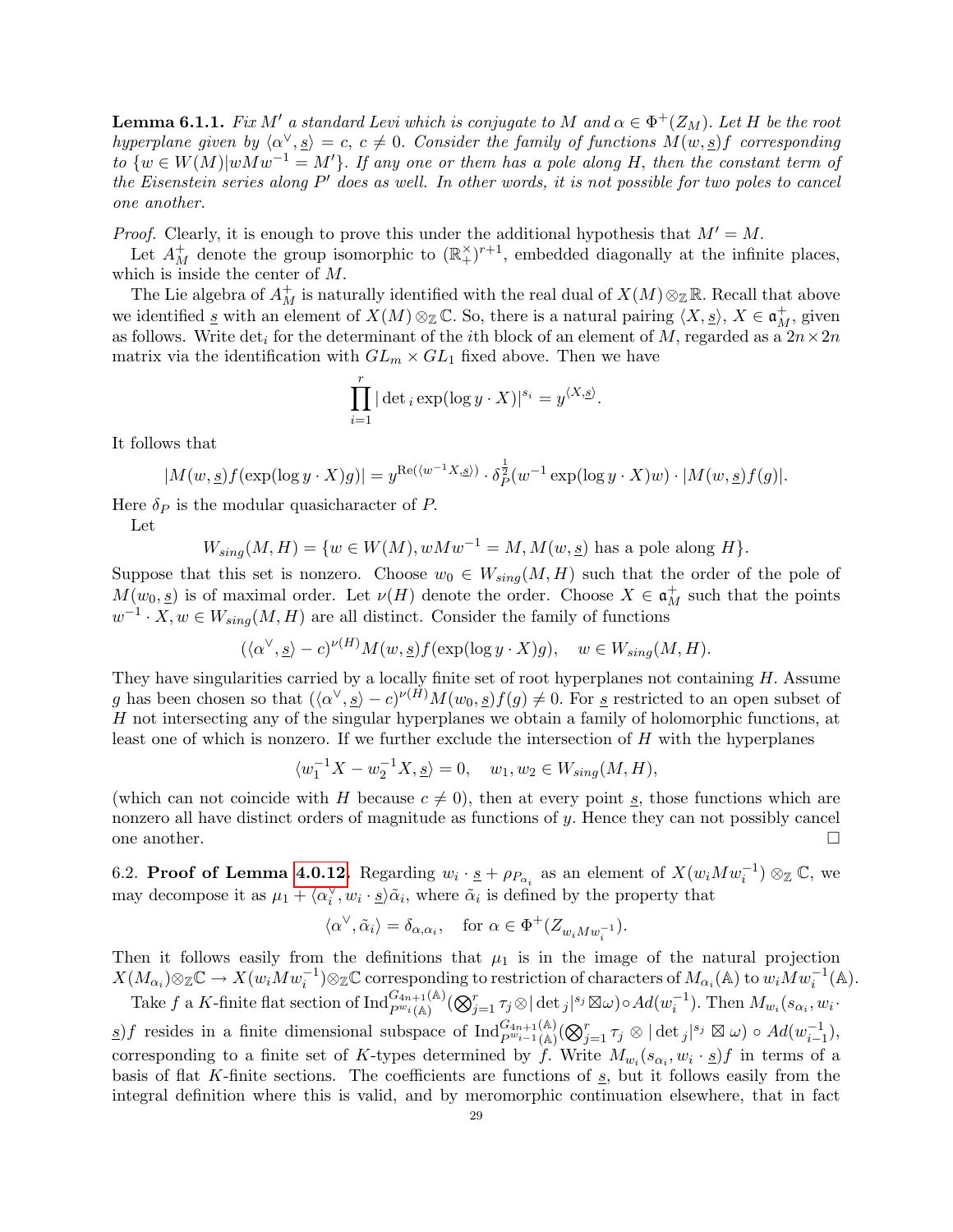they are independent of  $\mu_1$  (which corresponds to a character of  $M_{\alpha_1}(\mathbb{A})$  and may be pulled out of the integration). Thus, they depend only on  $\langle w_i \cdot \underline{s}, \alpha_i^{\vee} \rangle = \langle \underline{s}, w_i^{-1} \alpha_i^{\vee} \rangle$ .

The first two assertions are now clear. A proof that  $c \neq 0$  is obtained by a straightforward modification of the opening paragraph of [\[MW1\]](#page-50-6), IV.3.12.

<span id="page-29-0"></span>6.3. Proof of Proposition [4.0.13.](#page-18-0) In this section, we denote by  $V^{(i)}(s,\tau,\omega)$ ,  $i=1,2$ , the spaces of functions previously introduced in section [4](#page-12-1) as  $V^{(i)}(s, \bigotimes_{i=1}^r \tau_i \boxtimes \omega)$ , in the special case when  $r=1$ .

Let  $\tilde{M}(s)$  denote the analogue of  $M(w, s)$  defined using  $V^{(1)}(s, \tau, \omega)$ . It maps into the space  $V^{(3)}(-s, \tilde{\tau} \otimes \omega, \omega)$  given by

$$
\left\{\tilde{F}: G_{2m+1}(\mathbb{A}) \to V_{\tau}, \text{ smooth }\left|\tilde{F}((g,\alpha)h)(g_1) = \omega(\alpha \det g) |\det g|^{-s+\frac{m}{2}} \tilde{F}(h)(g_1 \ t g^{-1})\right\}.
$$

Fix realizations of the local induced representations  $\tau_v$  and an isomorphism  $\iota : \otimes_v' \tau_v \to \tau$ . Define, for each v,  $V^{(1)}(s, \tau_v, \omega_v)$  to be

$$
\left\{\tilde{F}_v: G_{2m+1}(F_v) \to V_{\tau_v}, \text{ smooth }\left|\tilde{F}_v((g,\alpha)h) = \omega_v(\alpha) \right| \det g|_v^{s+\frac{m}{2}} \tau_v(g) \tilde{F}_v(h)\right\},\
$$

and  $V^{(3)}(s, \tilde{\tau}_v \otimes \omega_v, \omega_v)$  to be

$$
\left\{\tilde{F}_v: G_{2m+1}(F_v) \to V_{\tau_v}, \text{ smooth }\left|\tilde{F}_v((g,\alpha)h) = \omega_v(\alpha \det g) \right| \det g \big|_v^{s+\frac{m}{2}} \tau_v(\iota g^{-1}) \tilde{F}_v(h)\right\}
$$

.

Then the formula

$$
\tilde{\iota}(\otimes_v \tilde{F}_v)(g)=\iota(\otimes_v'\tilde{F}_v(g_v))
$$

defines maps

$$
\otimes'_{v} V^{(1)}(s, \tau_{v}, \omega_{v}) \to V^{(1)}(s, \tau, \omega),
$$
  

$$
\otimes'_{v} V^{(3)}(s, \tilde{\tau}_{v} \otimes \omega_{v}, \omega_{v}) \to V^{(3)}(s, \tilde{\tau} \otimes \omega_{v}, \omega),
$$

both of which we denote by  $\tilde{\iota}$ .

It is known that each map is, in fact, an isomorphism. For the benefit of the reader we sketch an argument. On pp. 307 of [\[Sha1\]](#page-50-9) certain explicit elements of (a generalization of)  $V^{(1)}(s, \tau, \omega)$  are constructed as integrals involving matrix coefficients. Using Schur orthogonality, one may check that F is expressible in this form iff both the K-module it generates and the  $K \cap M(\mathbb{A})$ -module it generates are irreducible. It is clear that such vectors span the space of all  $K$ -finite vectors. On the other hand the (finite dimensional) space of matrix coefficients of this irreducible representation of K is spanned by those that factor as a product of matrix coefficients of local representations, and these are clearly in the image of  $\tilde{\iota}$ .

For  $\tilde{F}_v \in V^{(1)}(s, \tau_v, \omega_v)$ , let

$$
A_v(s)\tilde{F}_v(g) = \int_{U_w(F_v)} \tilde{F}_v(\dot{w}ug)du.
$$

Then the following diagram commutes

$$
\begin{aligned}\n\otimes_v' V^{(1)}(s, \tau_v, \omega_v) & \xrightarrow{A(s)} \otimes_v' V^{(1)}(-s, \tau_v, \omega_v) \\
\tilde{\iota} & \downarrow \qquad \qquad \tilde{\iota} \downarrow \\
V^{(1)}(s, \tau, \omega) & \xrightarrow{\tilde{M}(s)} \qquad V^{(1)}(-s, \tau, \omega)\n\end{aligned}
$$

with  $A(s) := \otimes_v A_v(s)$ .

Now,  $M(w, s)f(s)$  has a pole (i.e., there exists  $g \in G_{2m+1}(\mathbb{A})$  such that  $M(w, s)f(s)(g)$  has a pole) if and only if  $\tilde{M}(s)\tilde{F}(s)$  has a pole (i.e., there exist  $g \in G_{2m+1}(\mathbb{A})$  and  $m \in M(\mathbb{A})$  such that  $\tilde{M}(s)\tilde{F}(s)(g)(m)$  has a pole), where  $\tilde{F}$  is the element of  $V^{(1)}(s,\tau,\omega)$  such that  $f(g) = \tilde{F}(g)(id)$ .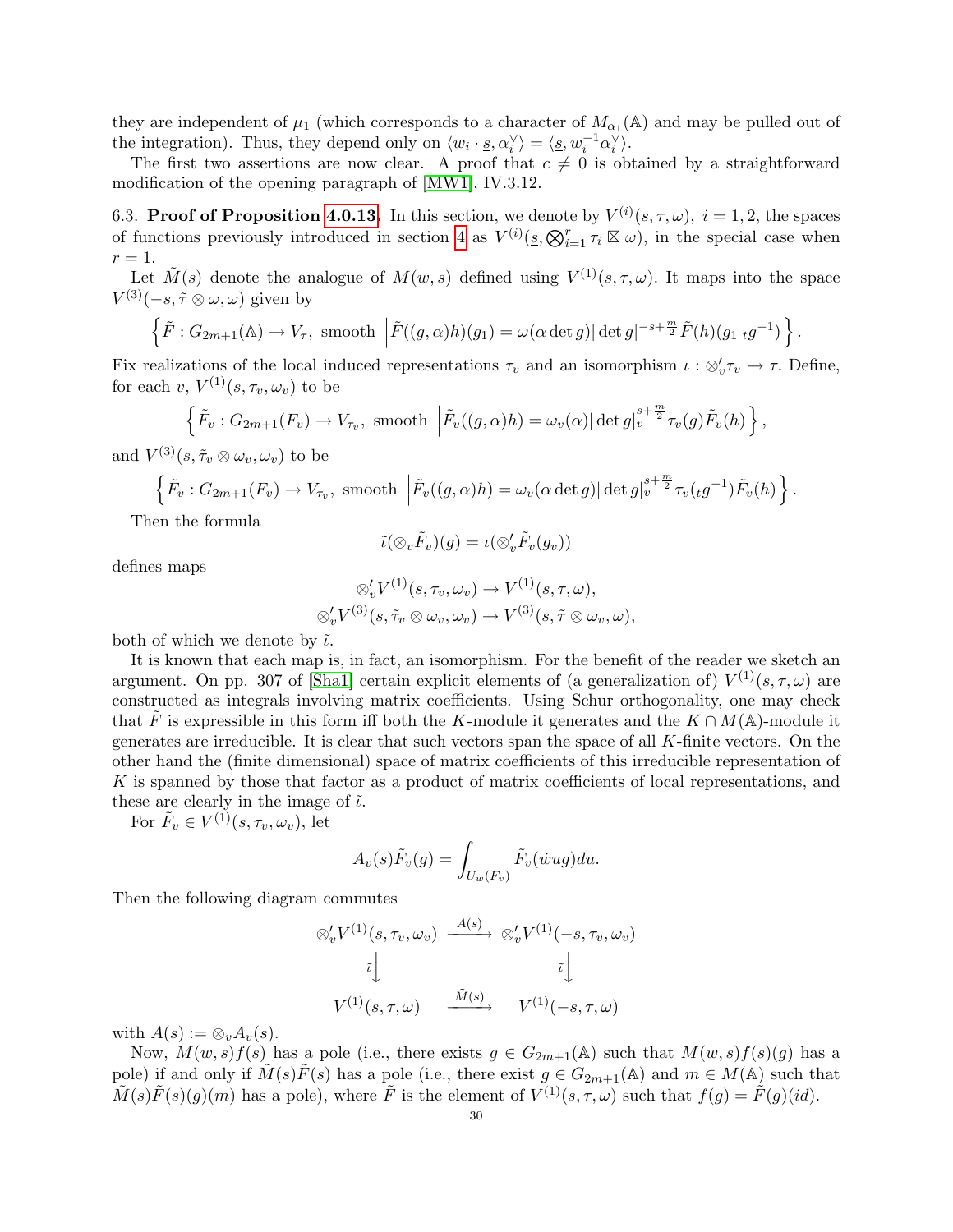We wish to show that there exists  $\tilde{F}$  such that this is the case iff  $\tau$  is  $\omega^{-1}$ -orthogonal. Clearly, we may restrict attention to  $\tilde{F}$  of the form  $\tilde{\iota}(\otimes_v \tilde{F}_v)$ .

Recall that for all but finitely many non-archimedean v, the space  $V_{\tau_v}$  comes equipped with a choice of  $GL_m(\mathfrak o_v)$ -fixed vector  $\xi_v^{\circ}$  used to define the restricted tensor product.

If  $\tilde{F} = \tilde{\iota}(\otimes_v \tilde{F}_v) \in V^{(1)}(s, \tau, \omega)$ , then there is a finite set S of places, such that if  $v \notin S$  then v is non-archimedean,  $\tau_v$  is unramified, and  $\tilde{F}_v(s) = \tilde{F}_{(s,\tau_v,\omega_v)}^{\circ}$  is the unique element of  $V^{(1)}(s,\tau_v,\omega_v)$ satisfying  $\tilde{F}_{(s,\tau_v,\omega_v)}(k) = \xi_v^{\circ}$  for all  $k \in G_{2m+1}(\mathfrak{o}_v)$ .

Now

$$
A_v(s)\tilde{F}^{\circ}_{(s,\tau_v,\omega_v)} = \frac{L_v(2s,\tau_v,sym^2 \times \omega_v^{-1})}{L_v(2s+1,\tau_v,sym^2 \times \omega_v^{-1})}\tilde{F}^{\circ}_{(-s,\tilde{\tau}_v \otimes \omega_v,\omega_v)}
$$

.

(A proof of this appears in [\[L1\]](#page-50-13), albeit not in this precise language. See especially pp. 25-27.) Thus,

$$
A(s)\tilde{\iota}(\otimes_v \tilde{F}_v) = \frac{L^S(2s,\tau,sym^2 \times \omega^{-1})}{L^S(2s+1,\tau,sym^2 \times \omega^{-1})}\tilde{\iota}\left(\left(\bigotimes_{v \in S} A_v(s)\tilde{F}_v(s)\right) \otimes \left(\bigotimes_{v \notin S} \tilde{F}_{-s,\tilde{\tau}_v \otimes \omega_v,\omega_v}\right)\right).
$$

To complete the proof we must show:

(i):  $A_v(s)$  is holomorphic and nonvanishing (i.e., not the zero operator) on  $Ind_{P(A)}^{G_{2m}(A)} \tau \otimes$  $\det^{s} \boxtimes \omega$  at  $s = \frac{1}{2}$  $\frac{1}{2}$ , for all  $\tau$ .

- (ii):  $L_v(s, \tau_v, sym^2 \times \omega_v^{-1})$  is holomorphic and nonvanishing at  $s = 1$ , for all  $\tau_v$ .
- (iii):  $L^{S}(s, \tau, sym^2 \times \omega^{-1})$  is holomorphic and nonvanishing at  $s = 2$ .

Item (iii) is covered by Proposition 7.3 of [\[Kim-Sh\]](#page-50-14). Items (i) and (ii) are essentially contained in Proposition 3.6, p. 153 of [\[Asg-Sha1\]](#page-48-1). Since what we need is part of the same information, presented differently, we repeat the part of the arguments we are using.

The nonvanishing part of (i) is a completely general fact (i.e., holds at least for any Levi of any split reductive group). For example, the only element of the arguments made on p. 813 of [\[GRS3\]](#page-49-21) which is particular to the situation they consider there (the Siegel of  $Sp_{4n}$ ) is the precise ratio of L functions appearing in the constant term.

Similarly, local L functions never vanish. At a finite prime the local L function is  $P(q_v^{-s})^{-1}$  for some polynomial P, while at an infinite prime it is given in terms of the  $\Gamma$  function and functions of exponential type.

We turn to holomorphicity.

<span id="page-30-0"></span>**Lemma 6.3.1.** Let  $\pi_v$  be any representation of  $GL_m(F_v)$ , which is irreducible, generic, and unitary. Then there exist

- integers  $k_1, \ldots, k_r$  of such that  $k_1 + \cdots + k_r = m$ ,
- real numbers  $\alpha_1, \ldots, \alpha_r \in \left(-\frac{1}{2}\right)$  $\frac{1}{2}, \frac{1}{2}$  $(\frac{1}{2}),$
- discrete series representations  $\delta_i$  of  $GL_{k_i}(F_v)$  for  $i=1$  to r

such that

$$
\pi_v \cong Ind_{P_{(k)}(F_v)}^{GL_m(F_v)} \bigotimes_{i=1}^r (\delta_i \otimes |\det_i|^{\alpha_i}).
$$

Here  $P_{(k)}$  denotes the standard parabolic of  $GL_m$  with Levi consisting of block diagonal matrices with the block sizes  $k_1, \ldots, k_r$  (in that order), and  $\det_i$  denotes the determinant of the ith block.

Remark 6.3.2. In fact, one may prove a much more precise statement, but the above is what is needed for our purposes.

Proof. This follows from the main theorem of  $[\text{rad}2]$  (see p. 3) together with the fact that the representation denoted  $u(\delta, m)$  in that paper is only generic if  $m = 1$ . For this latter statement see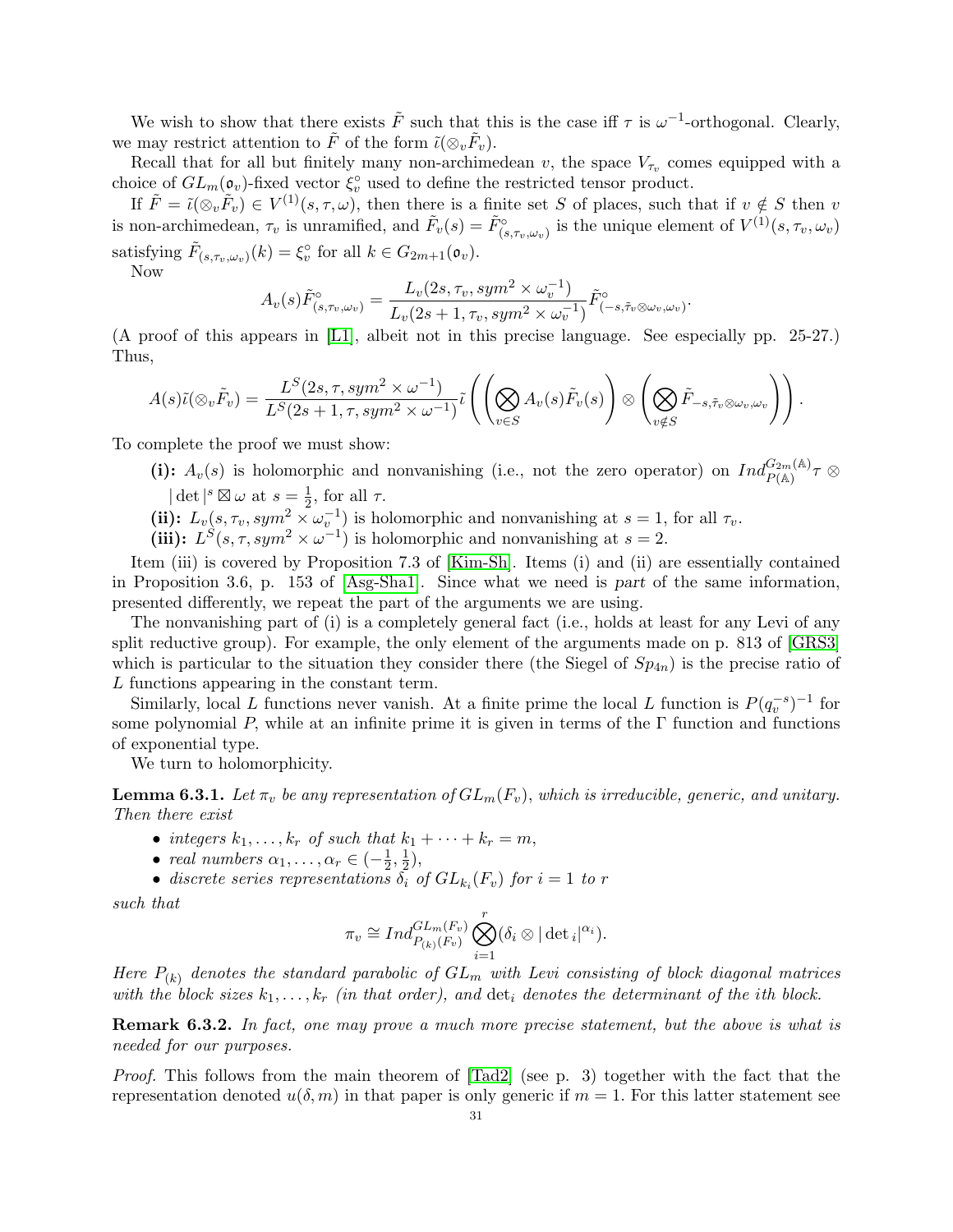the "Proof of  $(a) \Rightarrow f'$ " on p. 93 of [\[Vog\]](#page-51-1) in the Archimedean case (see also the very last remark of the paper, on p. 98) and Theorem 8.1 on p. 195 of [\[Z\]](#page-51-0) in the non-Archimedean case. (For the notion of "highest derivative" see p. 452 of [\[BZ2\]](#page-48-10): a representation is generic iff its "highest derivative" is the trivial representation of the trivial group, which corresponds to the empty multiset under the Zelevinsky classification.)

Continuing with the proof of Proposition [4.0.13,](#page-18-0) let  $(k) = (k_1, \ldots, k_r)$ ,  $\delta = (\delta_1, \ldots, \delta_r)$  and  $\alpha = (\alpha_1, \ldots, \alpha_r)$  be obtained from  $\tau_v$  as just above, and let  $\tilde{P}_{(k)}$  denote the standard parabolic of  $G_{2m}$  which is contained in the Siegel parabolic P such that  $\tilde{P}_{(k)} \cap M = P_{(k)}$ .

Then

$$
Ind_{P(F_v)}^{G_{2m}(F_v)}\tau_v \otimes |\det|_{v}^{s} \boxtimes \omega_v^{s} \cong Ind_{\tilde{P}_{(k)}(F_v)}^{G_{2m}(F_v)} \bigotimes_{i=1}^{r} (\delta_i \otimes |\det_i|_{v}^{s+\alpha_i}) \boxtimes \omega_v.
$$

This family (as s varies) of representations lies inside the larger family,

$$
Ind_{\tilde{P}_{(k)}(F_v)}^{G_{2m}(F_v)}\bigotimes_{i=1}^r(\delta_i\otimes|\det_i|^{s_i})\boxtimes\omega_v \qquad s=(s_1,\ldots,s_r)\in\mathbb{C}^r,
$$

and our intertwining operator  $A_v(s)$  is the restriction, to the line  $s_i = s + \alpha_i$  of the standard intertwining operator for this induced representation, which we denote  $A_v(s)$ . This operator is defined, for all  $\text{Re}(s_i)$  sufficiently large, by the same integral as  $A_v(s)$ .

A result of Harish-Chandra says that "Re( $s_i$ ) sufficiently large" can be sharpened to "Re( $s_i$ ) > 0." (This is because all  $\delta_i$  are discrete series, although tempered would be enough.) This result is given in the p-adic case as [\[Sil\]](#page-50-16) Theorem 5.3.5.4, and in the Archimedean case, [\[Kn\]](#page-50-17) Theorem 7.22, p. 196.

Hence, the integral defining  $A_v(s)$  converges for  $s > \max_i(-\alpha_i)$ , and in particular converges at 1  $\frac{1}{2}$ .

From the relationship between the local L functions and the so-called local coefficients, it follows that the local L functions are also holomorphic in the same region. For this relationship see [\[Sha3\]](#page-50-18) for the Archimedean case and [\[Sha2\]](#page-50-3), p. 289 and p. 308 for the non-Archimedean case.

This completes the proof of (i) and (ii).

<span id="page-31-0"></span>6.4. Proof of Proposition [4.0.15.](#page-19-0) The proof is the same as the previous proposition, except that the ratio of partial  $L$  function which emerges from the intertwining operators at the unramified places is

$$
\frac{L^S(s_1-s_2,\tau_1\times\tilde{\tau}_2)}{L^S(s_1-s_2+1,\tau_1\times\tilde{\tau}_2)}.
$$

Convergence of local L functions and intertwining operators at  $s_1 - s_2 = 1$  follows again from Lemma [6.3.1.](#page-30-0) The only difference is the reference for (iii), which in this case is Theorem 5.3 on p. 555 of [\[Ja-Sh2\]](#page-49-5).

<span id="page-31-1"></span>6.5. Proof of [4.0.17.](#page-20-2) As noted, this material is mostly due to Shahidi.

Since the statement is true (with the same proof) for general m, not only  $m = 2n$ , we prove it in that setting.

In this subsection only, we write  $\tau$  for the irreducible unitary cuspidal representation  $\bigotimes_{i=1}^r \tau_i$  of  $M(\mathbb{A})$  (as opposed to the isobaric representation  $\tau_1 \boxplus \cdots \boxplus \tau_r$ ).

First, observe that the integral in question is clearly absolutely and uniformly convergent, and as such defines a meromorphic function of  $\frac{s}{s}$  for each g with poles contained in the set of poles of the Eisenstein series itself.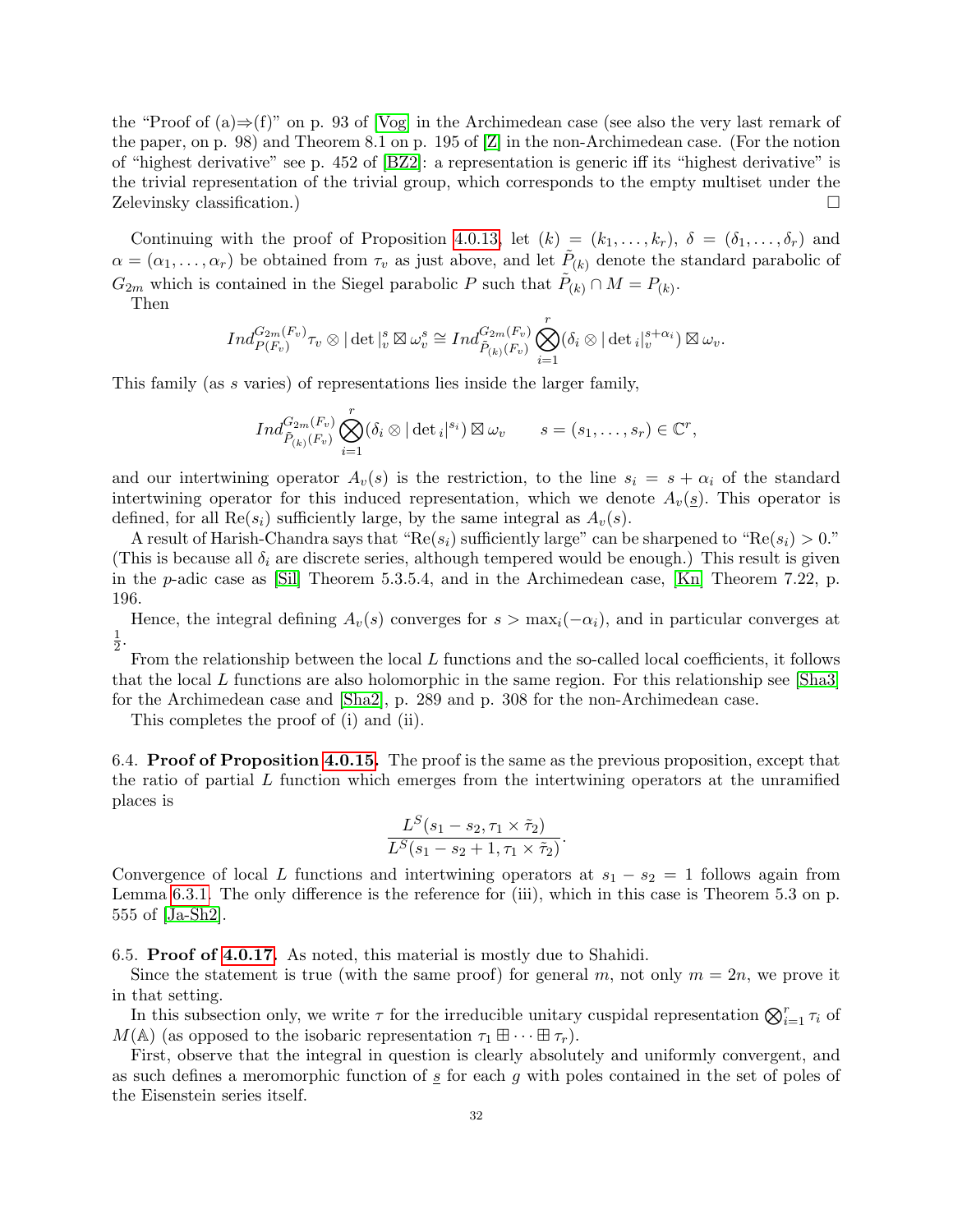<span id="page-32-0"></span>For s in the domain of convergence

$$
(6.5.1) \qquad \int_{U_{\max}^{GL_m}(F \backslash \mathbb{A})} E^{GL_m}(f)(ug)(g)\psi_W(u) \, du = \int_{U_{w_1}(\mathbb{A}) \cdot U^{w_1}(F \backslash \mathbb{A})} f(g)(w_1^{-1}ug)\psi_W(u) \, du,
$$

where  $w_1$  is the longest element of  $W_{GL_m}(\bar{M})$  (defined analogously to  $W(M)$  above),  $U_{w_1} = U_{\text{max}}^{GL_m} \cap$  $w_1 \overline{U_{\text{max}}}^{GL_m} w_1^{-1}$  and  $U^{w_1} = U_{\text{max}}^{GL_m} \cap w_1 U_{\text{max}}^{GL_m} w_1^{-1}$ .

Indeed,

$$
\bar{P}(F)\backslash GL_m(F)=\coprod_w w^{-1}U_w(F),
$$

where the union is over w of minimal length in  $wW_{\bar{M}}$ . Telescoping, we obtain a sum of terms similar to the right hand side of [\(6.5.1\)](#page-32-0) for these w. Let  $U_{\text{max}}^M = M \cap U_{\text{max}}$ . Observe that  $wU_{\text{max}}^M w^{-1} \subset U_{\text{max}}$ for all such w. The restriction of  $\psi_W$  to  $wU_{\text{max}}^M w^{-1}$  is a generic character iff  $wMw^{-1}$  is a standard Levi. If it is not, the term corresponding to w vanishes by cuspidality of  $\tau$ .

On the other hand,  $f(w^{-1}ug)$  vanishes if  $w^{-1}U_\alpha w$  is contained in the unipotent radical of  $\bar{P}$ (which we denote  $U_{\bar{P}}$ ) for any simple root  $\alpha$ . Here  $U_{\alpha}$  denotes the one-dimensional unipotent subgroup corresponding to the root  $\alpha$ . The element  $w_1$  is the only element of  $W_{GL_m}(M)$  such that this does not hold for any  $\alpha$ .

Let  $\lambda$  denote the Whittaker functional on  $V_{\tau}$  given by

<span id="page-32-1"></span>
$$
\varphi \mapsto \int_{U^M_{\text{max}}(F \backslash \mathbb{A})} \varphi(u) \psi_W(w_1 u w_1^{-1}) \ du.
$$

Then [\(6.5.1\)](#page-32-0) equals

(6.5.2) 
$$
\int_{U_{w_1}(\mathbb{A})} \lambda(\tilde{f}(\underline{s})(ug)) \psi_W(u) du,
$$

where  $\tilde{f}: GL_m(\mathbb{A}) \to V_{\otimes \tau_i}$  is given by  $\tilde{f}(g)(m) = f(mg)\delta_P^{-\frac{1}{2}}$ . (I.e.,  $\tilde{f}$  is the element of the analogue of  $V^{(1)}(\bigotimes_{i=1}^r \tau_i \boxtimes \omega, \underline{s})$ , corresponding to f.)

For each place v there exists a Whittaker functional  $\lambda_v$  on the local representation  $\tau_v$  such that  $\lambda(\otimes_v \xi_v) = \prod_v \lambda_v(\xi_v)$ . (A finite product because  $\lambda_v(\xi_v^{\circ}) = 1$  for almost all v. Cf. [\[Sha1\]](#page-50-9), §1.2.) The induced representation  $\text{Ind}_{\bar{P}(\mathbb{A})}^{GL_m(\mathbb{A})}(\bigotimes_{i=1}^r \tau_i |\det_i|^{s_i}$  is isomorphic to a restricted tensor product of local induced representations  $\otimes_v' \text{Ind}_{\bar{P}(F_v)}^{GL_m(F_v)}(\bigotimes_{i=1}^r \tau_{i,v}|\det_i|_v^{s_i}$ . (Cf. section [6.3.](#page-29-0)) Consider an element  $\tilde{f}$  which corresponds to a pure tensor  $\otimes_v \tilde{f}_v$  in this factorization. So  $\tilde{f}_v(\underline{s})$  is a smooth function  $GL_m(F_v) \to V_{\otimes \tau_{i,v}}$  for each  $\underline{s}$ .) Then [\(6.5.2\)](#page-32-1) equals

(6.5.3) 
$$
\prod_{v} \int_{U_{w_1}(F_v)} \lambda_v(\tilde{f}(\underline{s})(u_v g_v)) \psi_W(u_v) du_v,
$$

whenever each of the local integrals is convergent, and the infinite product is convergent (cf  $[\text{Tate2}]$ ) Theorem 3.3.1). By Propositions 3.1 and 3.2 of [\[Sha4\]](#page-50-19), all of the local integrals are always convergent. (See also Lemma 2.3 and the remark at the end of section 2 of [\[Sha3\]](#page-50-18).)

It is an application of Theorem 5.4 of [\[C-S\]](#page-49-22) that the term corresponding to an unramified nonarchimedean place v in  $(6.5.2)$  is equal to  $\hat{W}_v^{\circ}(g_v) \cdot \prod_{i < j} L_v(s_i - s_j + 1, \tau_{i,v} \otimes \tilde{\tau}_{j,v})^{-1}$ . The convergence of the infinite product is then an elementary exercise, as is the main equation in the statement of our present theorem.

The fact that f may be chosen so that the local Whittaker functions at the places in  $S$  do not vanish follows again from Propositions 3.1 and 3.2 of [\[Sha4\]](#page-50-19) (see also the remark at the end of section 2 of [\[Sha3\]](#page-50-18)).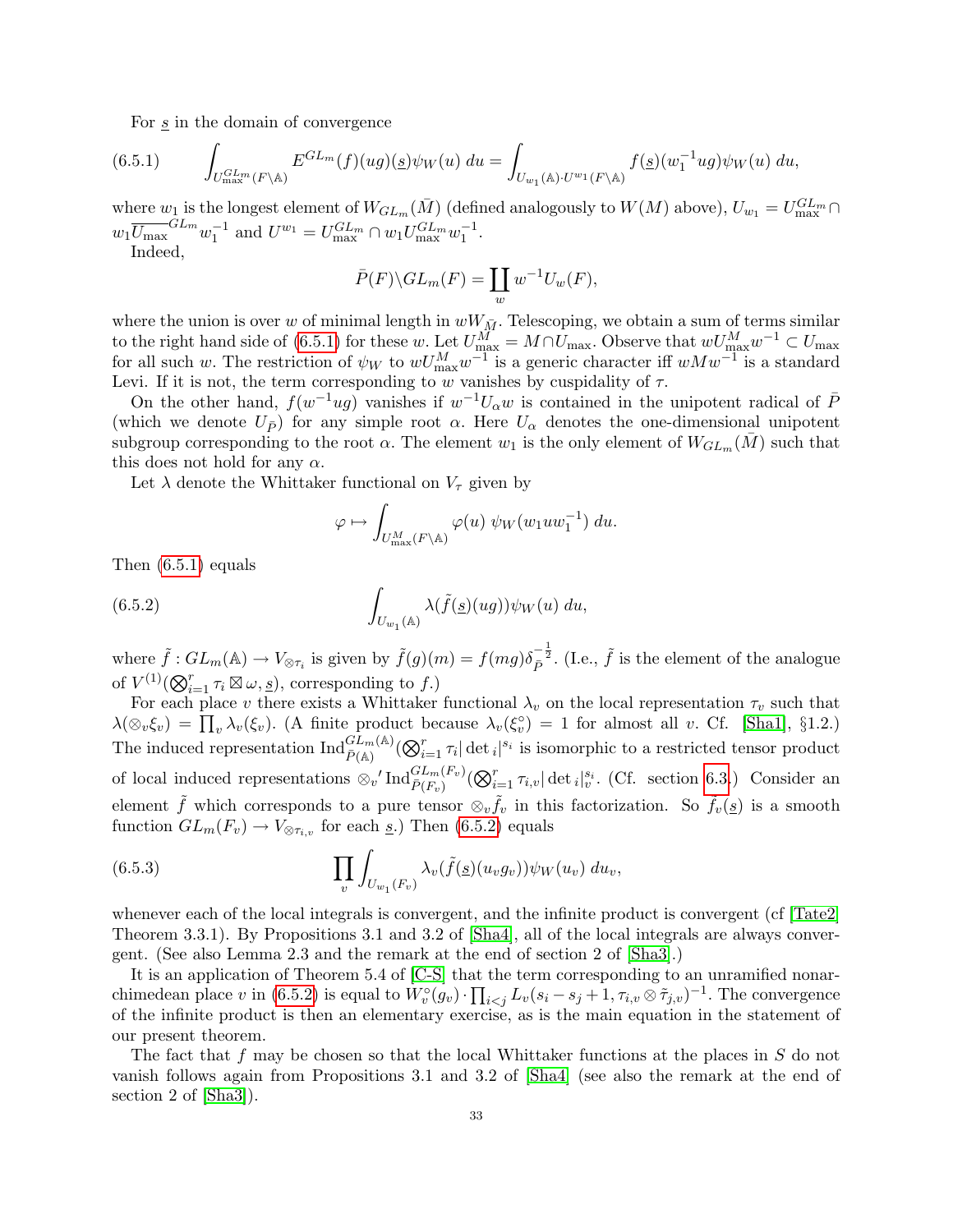#### 7. Appendix II: Local results on Jacquet Functors

<span id="page-33-0"></span>In this appendix, F is a non-archimedean local field of characteristic zero We denote the ring of integers and its unique maximal ideal by  $\mathfrak{o}$ , and  $\mathfrak{p}$ , respectively, and let  $q_F := \# \mathfrak{o}/\mathfrak{p}$ . The absolute value on F is normalized so that its image is  $\{q_I^j\}$  $j_F$ :  $j \in \mathbb{Z}$ . Also,  $\omega$  is an unramified character of  $F^{\times}, \tau$  is an irreducible unramified principal series representation of  $GL_{2n}(F)$  such that  $\tau \cong \tilde{\tau} \otimes \omega$ , and  $\psi_0$  is a nontrivial additive character of F.

For simplicity, we assume that the characteristic of the residue field  $\mathfrak{o}/\mathfrak{p}$  is not equal to two. Hence there are four square classes in F, of which two contain units. If  $\vartheta$  is a character of  $N_{\ell}(F)$ for  $1 \leq \ell \leq 2n$ , then we may define the square class Invt( $\vartheta$ ) as in Definition [5.1.4](#page-22-2) and it is an invariant which separates orbits of characters in general position. Where convenient, we may restrict attention to those  $\vartheta$  such that Invt( $\vartheta$ ) contains units, as this condition is satisfied at almost all places by any global character. We also define abstract  $F$ -groups

$$
G_{2n}^{\mathbf{a}} \qquad \mathbf{a} \in F^{\times}/(F^{\times})^2,
$$

and concrete subgroups

$$
G_{2n}^a \subset G_{4n+1} \qquad a \in F^\times,
$$

such that  $G_{2n}^a \cong G_{2n}^a$   $\forall a \in \mathbf{a}$ , as in Definitions [5.1.5,](#page-22-3) and [5.1.9.](#page-23-5) The latter is defined using a character  $\psi_n^a$  given by the same formula as in Definition [5.1.8.](#page-23-1)

We require the additional technical hypothesis

(7.0.4) 
$$
(B(G_{4n+1}) \cap G_{2n}^{a})(F)G_{2n}^{a}(\mathfrak{o}) = G_{2n}^{a}(F),
$$

which is known (see [\[Tits\]](#page-51-3), 3.9, and 3.3.2) to hold at all but finitely many non-Archimedean completions of a number field.

Throughout this section we shall express certain characters of reductive  $F$ -groups as complex linear combinations of rational characters. The identification is such that

$$
\left(\sum_{i=1}^r s_i \chi_i\right)(h) := \prod_{i=1}^r |\chi_i(h)|^{s_i}.
$$

Clearly, the coefficients  $s_1, \ldots s_r$  appearing in this expression are determined by the character at most up to  $(2\pi i)/\log q_F$ . If M is a Levi, then restriction gives an injective map  $X(M) \to X(T)$ . We shall frequently abuse notation and denote an element of  $X(M)$  by the same symbol as its restriction to T. Finally, we let  $\Omega$  denote a complex number such that  $\omega(x) = |x|^{\Omega}$ .

Lemma [3.6.1](#page-10-2) may be reformulated as stating that  $\tau \cong \text{Ind}_{B(GL_{2n})(F)}^{GL_{2n}(F)} \mu$  for an unramified character  $\mu$ , which is of one of the the following two forms:

(7.0.5) 
$$
\mu_1 e_1 + \cdots + \mu_n e_n + (\Omega - \mu_n) e_{n+1} + \cdots + (\Omega - \mu_1) e_{2n}
$$

<span id="page-33-2"></span>
$$
(7.0.6) \mu_1e_1 + \dots + \mu_{n-1}e_{n-1} + \frac{\Omega}{2}e_n + \left(\frac{\Omega}{2} + \frac{\pi i}{\log q_F}\right)e_{n+1} + (\Omega - \mu_{n-1})e_{n+2} + \dots + (\Omega - \mu_1)e_{2n}.
$$

In either case, by induction in stages,

<span id="page-33-1"></span>
$$
{}^{un}\operatorname{Ind}_{P(F)}^{G_{4n+1}(F)}\tau\otimes|\det|^{\frac{1}{2}}\boxtimes\omega\cong {}^{un}\operatorname{Ind}_{B(G_{4n+1})(F)}^{G_{4n+1}(F)}\mu+\frac{1}{2}(e_1+\cdots+e_{2n})+\Omega e_0.
$$

(Here  $^{un}$  indicates the unramified constituent, and P the Siegel parabolic of  $G_{4n+1}$ .)

<span id="page-33-3"></span>Remark 7.0.7. Because every unramified character is the square of another unramified character, it is possible to express  $\tau$  as a twist of a self-dual representation, and deduce essentially all the results of this section from the "classical," self-dual case.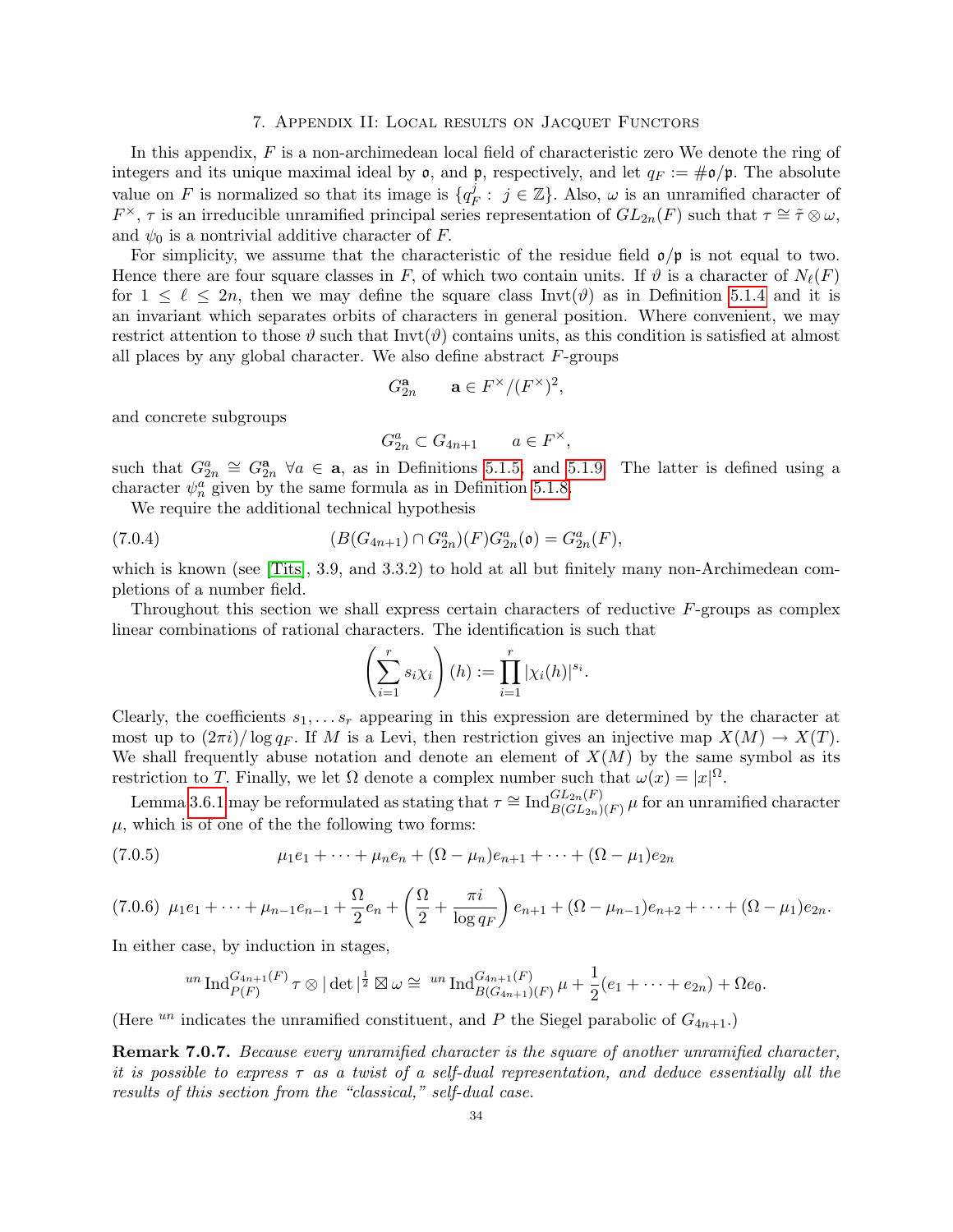**Lemma 7.0.8.** If  $\mu$  is of the form [\(7.0.5\)](#page-33-1), then

$$
^{un} \operatorname{Ind}_{B(G_{4n+1})(F)}^{G_{4n+1}(F)} \mu + \frac{1}{2}(e_1 + \cdots + e_{2n}) + \Omega e_0 \cong {^{un} \operatorname{Ind}_{P_1(F)}^{G_{4n+1}(F)} \mu'}
$$

where  $P_1$  is the standard parabolic with Levi isomorphic to  $GL_2^n \times GL_1$ , such that the roots of the Levi are  $e_{2i-1} - e_{2i}$ ,  $i = 1$  to n, and  $\mu'$  is the rational character of this Levi given by

$$
\mu' := \mu_1 \det_1 + \cdots + \mu_n \det_n + \Omega e_0.
$$

Here det<sub>i</sub> denotes the determinant of the  $GL_2$ -factor with unique root  $e_{2i-1} - e_{2i}$ .

Proof. Let

$$
\tilde{\mu} = \mu + \frac{1}{2}(e_1 + \dots + e_{2n}) + \Omega e_0 = \sum_{i=1}^n \left(\mu_i + \frac{1}{2}\right) e_i + \sum_{i=1}^n \left(\Omega - \mu_i + \frac{1}{2}\right) e_{n+i} + \Omega e_0.
$$

Using the description of the Weyl action in Lemma [3.5.3](#page-8-1) it is easily verified that this is in the same orbit as

$$
\tilde{\mu}' := \sum_{i=1}^n \left[ \left( \mu_i + \frac{1}{2} \right) e_{2i-1} + \left( \mu_i - \frac{1}{2} \right) e_{2i} \right] + \Omega e_0.
$$

By the definition of the unramified constituent, then,

$$
{}^{un} \operatorname{Ind}_{B(G_{4n+1})(F)}^{G_{4n+1}(F)} \tilde{\mu} = {}^{un} \operatorname{Ind}_{B(G_{4n+1})(F)}^{G_{4n+1}(F)} \tilde{\mu}'.
$$

The lemma now follows from the well known (and easily verified) fact that

<span id="page-34-0"></span>
$$
(7.0.9) \quad {}^{un}Ind_{B(GL_2(F)}^{GL_2(F)}(\mu+\frac{1}{2})e'_1+(\mu-\frac{1}{2})e'_2 = {}^{un}Ind_{B(GL_2(F)}^{GL_2(F)}(\mu-\frac{1}{2})e'_1+(\mu+\frac{1}{2})e'_2 = \mu \det,
$$

where  $e'_1$  and  $e'_2$  are the usual basis for the lattice of rational characters of the torus of diagonal elements of  $GL_2$ .

The next lemma is similar, but slightly more complicated. It makes use of alternative Z-bases of the lattices of characters and cocharacters. Specifically,  $\{e_1, \ldots e_{2n-2}, f_1, f_2, f_0\}$ ,  $\{e_1^*, \ldots e_{2n-2}^*, f_1^*, f_2^*, f_0^*\}$ , where

$$
e_0 = -f_1
$$
  
\n
$$
e_2 = -f_1 + f_2
$$
  
\n
$$
e_{2n-1} = -f_0 + f_1 + f_2
$$
  
\n
$$
e_{2n} = f_1 - f_2
$$
  
\n
$$
e_{2n}^* = -f_0^*
$$
  
\n
$$
e_{2n}^* = -f_0^*
$$
  
\n
$$
e_{2n}^* = -f_0^*
$$
  
\n
$$
e_{2n}^* = -f_0^*
$$

The key feature of these Z-bases is as follows. Recall that the group  $G_{4n+1}$  has a unique standard Levi isomorphic to  $GL_2^{n-1} \times G_5$ , with the based root datum of the  $G_5$  component lying in the sublattices spanned by  $\{e_{2n-1}, e_{2n}, e_0\}$ ,  $\{e_{2n-1}^*, e_{2n}^*, e_0^*\}$ . Now,  $G_5$  and  $GSp_4$  are the same F-group. When we write the based root datum of this Levi with respect to the new basis, the expression for the  $G_5$  component matches the "standard form" for the based root datum of  $GSp_4$  as in section [3.4.](#page-5-1) In particular, the character  $f_0$  is the restriction to the torus of  $GSp_4$  of the similitude factor (which is a generator for the rank-one lattice of rational characters of  $GSp_4$ ), and there is a standard Levi, isomorphic to  $GL_2$  such that its unique root is  $f_1 - f_2$ .

<span id="page-34-1"></span>Remarks 7.0.10. To avoid confusion, let us draw attention the following tricky point: we have defined a notion of "Siegel parabolic" and "Siegel Levi" for  $G_{2n+1}$ , any n. There is also a well known notion of "Siegel parabolic" and "Siegel Levi" for  $GSp_{2n}$ , any n, which is very widespread in the literature. The two groups  $G_5$  and  $GSp_4$  happen to coincide, and the two notions of "Siegel" parabolic" and "Siegel Levi" do not.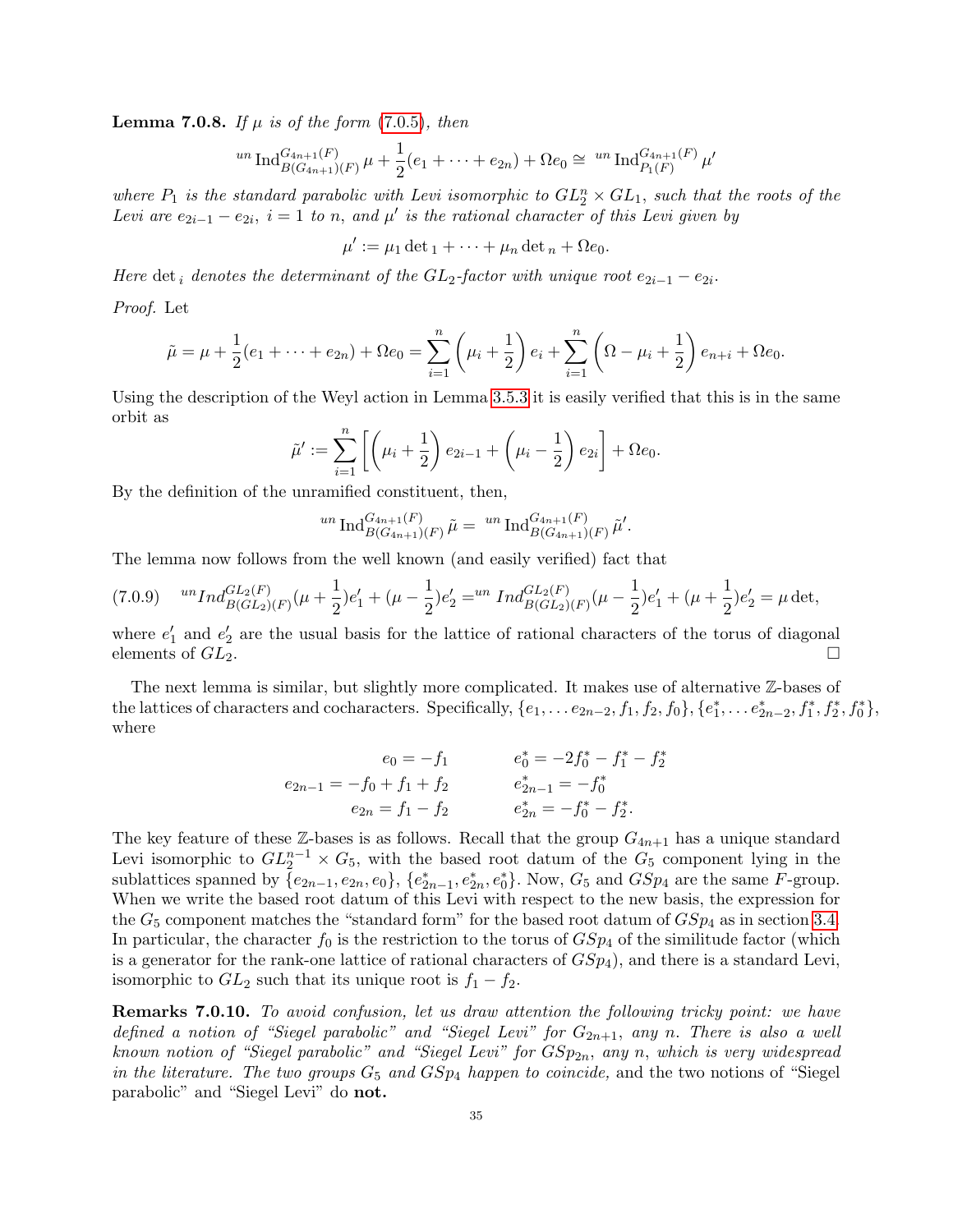**Lemma 7.0.11.** If  $\mu$  is of the form [\(7.0.6\)](#page-33-2), and  $\tilde{\mu}$  is defined in terms of  $\mu$  as in the proof of Lemma [7.0.8,](#page-33-3) then

$$
^{un} \text{Ind}_{B(G_{4n+1})(F)}^{G_{4n+1}(F)} \tilde{\mu} \cong {}^{un} \text{Ind}_{P_2(F)}^{G_{4n+1}(F)} \mu''
$$

where

$$
\mu'' = \sum_{i=1}^{n-1} \mu_i \det_i - \frac{\Omega - 1}{2} f_0 + \left( -\frac{1}{2} + \frac{\pi i}{\log q_F} \right) \det_0
$$
  
= 
$$
\sum_{i=1}^{n-1} \mu_i \det_i + \frac{\Omega - 1}{2} e_{2n+1} - \left( \frac{\Omega}{2} + \frac{\pi i}{\log q_F} \right) \det_0
$$

where the notation is as follows:  $P_2$  is the standard parabolic with Levi isomorphic to  $GL_2^n \times GL_1$ , such that the roots of the Levi are  $e_{2i-1} - e_{2i}$ ,  $i = 1$  to  $n - 1$ , and  $e_{2n}$ . (One might also describe this Levi as  $GL_2^{n-1} \times GL_1 \times GSpin_3$ .) As in Lemma [7.0.8](#page-33-3) det<sub>i</sub> denotes the determinant of the  $GL_2$ -factor with unique root  $e_{2i-1} - e_{2i}$ , for  $i = 1$  to  $n - 1$ , while  $\det_0$  denotes the determinant of the  $GL_2$  with unique root  $e_{2n} = f_1 - f_2$ .

*Proof.* This time  $\tilde{\mu}$  is in the same Weyl orbit as

$$
\tilde{\mu}'' := \sum_{i=1}^{n-1} \left[ \left( \mu_i + \frac{1}{2} \right) e_{2i-1} + \left( \mu_i - \frac{1}{2} \right) e_{2i} \right] + \left( \frac{\Omega - 1}{2} \right) e_{2n-1} + \left( \frac{\Omega - 1}{2} + \frac{\pi i}{\log q_F} \right) e_{2n} + \Omega e_0
$$
\n
$$
= \sum_{i=1}^{n-1} \left[ \left( \mu_i + \frac{1}{2} \right) e_{2i-1} + \left( \mu_i - \frac{1}{2} \right) e_{2i} \right] - \left( \frac{\Omega - 1}{2} \right) f_0 + \left( -1 + \frac{\pi i}{\log q_F} \right) f_1 - \frac{\pi i}{\log q_F} f_2.
$$

Using [\(7.0.9\)](#page-34-0) again, in conjunction with the fact that  $-\frac{\pi i}{\log a}$  $\frac{\pi i}{\log q_F} f_2$  and  $\frac{\pi i}{\log q_F} f_2$  are the same character, we obtain the lemma.

Next, we need a slight extension of this. Let  $P_3$  be the standard parabolic of  $G_{4n+1}$  with Levi isomorphic to  $GL_2^{n-1} \times GSp_4$ . Identify  $GSp_4$  with the component of this Levi, and let  $R = GSp_4 \cap P_2$ . This is the subgroup known in the literature as the "Siegel" parabolic of  $GSp<sub>4</sub>$ . When regarded as a parabolic of  $GSpin_5$ , it is the one for which we have introduced the notation  $Q_1 = L_1N_1$ . Its lattice of rational characters is spanned by  $f_0$  and det  $_0$ , defined as in Lemma [7.0.11.](#page-34-1) Let  $\pi_0 = \sqrt[un]{{\rm Ind}^{GSp_4(F)}_{R(F)}} \left( \frac{1}{2} + \frac{\pi i }{\log q} \right)$  $\log q_F$ ) det<sub>0</sub>. Extend  $\pi_0$  trivially to a representation of the Levi of  $P_3$ .

### <span id="page-35-0"></span>Corollary 7.0.12.

$$
^{un} \operatorname{Ind}_{B(G_{4n+1})(F)}^{G_{4n+1}(F)} \tilde{\mu}'' \cong {^{un} \operatorname{Ind}_{P_3(F)}^{G_{4n+1}(F)} \mu''' \otimes \pi_0},
$$

where

$$
\mu''' := \left(\sum_{i=1}^{n-1} \mu_i \det_i - \frac{\Omega - 1}{2} f_0\right).
$$

*Proof.* Induction in stages and the definition of the unramified constituent.  $\Box$ 

An important fact about  $\pi_0$  is the following:

**Lemma 7.0.13.** The representation  $\pi_0$  may be realized as a subrepresentation of

$$
\operatorname{Ind}_{R(F)}^{GSp_4(F)} \left(-\frac{1}{2} + \frac{\pi i}{\log q_F}\right) \det {}_0.
$$

*Proof.* In fact, it is one of the spaces  $R_2(V)$  introduced on p. 223 of [\[K-R\]](#page-50-20). This can be checked by direct computation. It also follows from Proposition 5.5 of [\[K-R\]](#page-50-20), in that the intertwining operator is easily seen not to vanish on the spherical vector.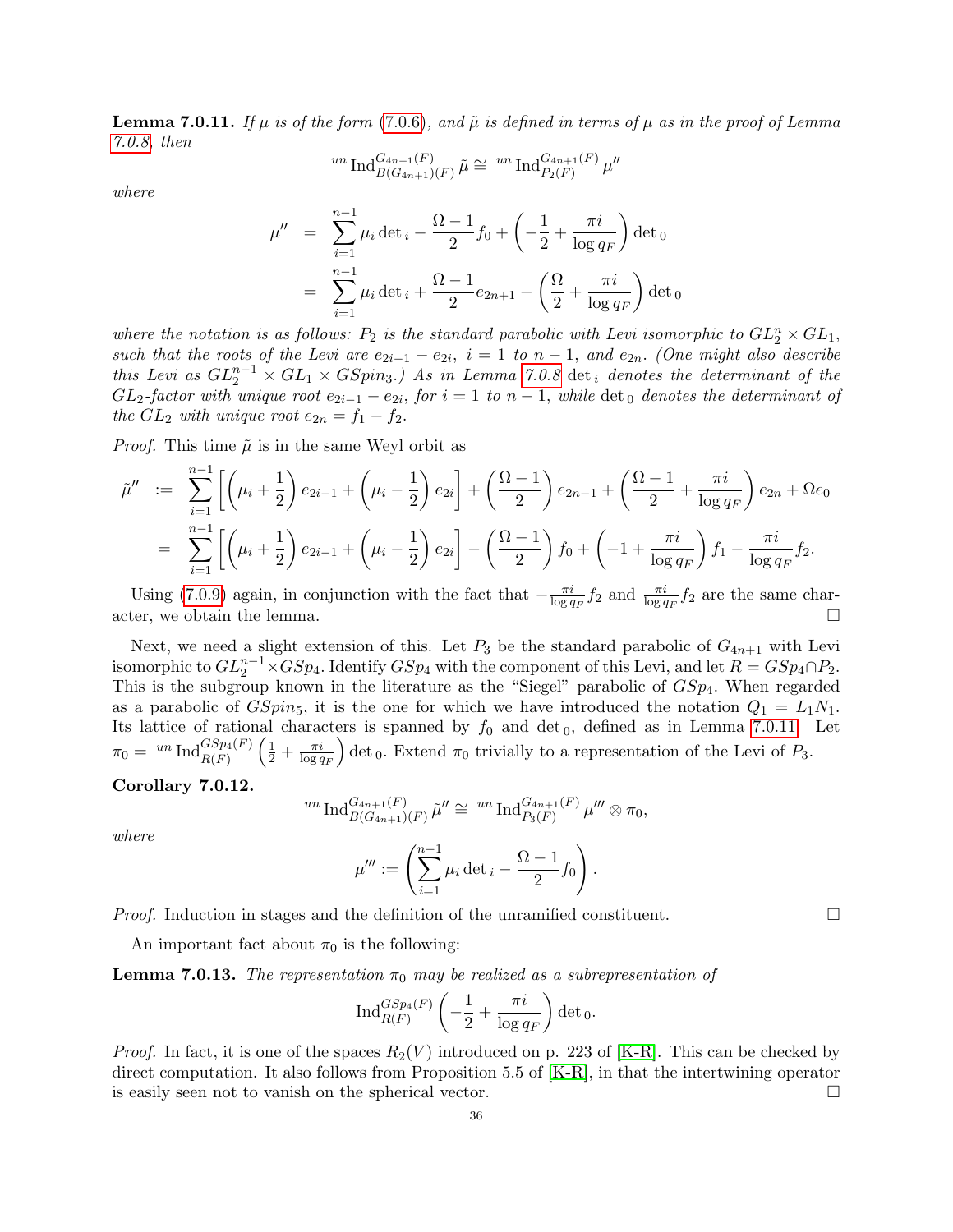**Corollary 7.0.14.** The representation  $\text{Ind}_{P_3(F)}^{G_{4n+1}(F)} \mu^{\prime\prime\prime} \otimes \pi_0$  may be realized as a subrepresentation of

$$
\operatorname{Ind}_{P_2(F)}^{G_{4n+1}(F)}\mu''' + \left( -\frac{1}{2} + \frac{\pi i}{\log q_F} \right) \det {}_0.
$$

A second important fact about the representation  $\pi_0$  is the following:

<span id="page-36-2"></span>**Lemma 7.0.15.** Let  $\vartheta$  be a character of the unipotent radical of R in general position. Regarding R as the parabolic  $Q_1$  of  $G_5$ , the square class Invt( $\vartheta$ ) is defined. A sufficient condition for the vanishing of the twisted Jacquet module  $\mathcal{J}_{N_1,\vartheta}(\pi_0)$  is that the Hilbert symbol  $(\cdot,\text{Invt}(\vartheta))$  not equal the unique nontrivial unramified quadratic character.

Proof. This follows from [\[K-R\]](#page-50-20), Lemma 3.5 (b), p. 226. (Here, we again use the fact that the unramified constituent of  $\text{Ind}_{R(F)}^{GSp_4(F)}\left(\frac{1}{2}+\frac{\pi i}{\log q}\right)$  $\log q_F$ ) det<sub>0</sub> is one of the spaces  $R_2(V)$  introduced on p. 223 of  $[K-R]$ .)

<span id="page-36-0"></span>**Proposition 7.0.16.** Let  $\tau = Ind_{B(GL_{2n})(F)}^{GL_{2n}(F)}\mu$ , with  $\mu$  of the form [\(7.0.5\)](#page-33-1), and let P denote the Siegel parabolic subgroup. Then for  $\ell > n$  and  $\vartheta$  in general postion, the Jacquet module  $\mathcal{J}_{N_{\ell},\vartheta}(^{un}Ind_{P(F)}^{G_{4n+1}(F)}\tau\otimes|\det|^{\frac{1}{2}}\boxtimes\omega)$  is trivial. The same is true if  $\ell=n$  and  $\mathrm{Invt}(\vartheta)\neq\Box$ .

*Proof.* By Lemma [7.0.8,](#page-33-3) it suffices to prove that the corresponding Jacquet module of  $\text{Ind}_{P_1(F)}^{G_{4n+1}(F)} \mu'$ vanishes. The space  $Ind_{P_1(F)}^{G_{4n+1}(F)}\mu'$  has a filtration as a  $Q_\ell(F)$ -module, in terms of  $Q_\ell(F)$ -modules indexed by the elements of  $(W \cap P_1) \setminus W/(W \cap Q_\ell)$ . For any element x of  $P_1(F)wQ_\ell F$ ) the module corresponding to w is isomorphic to  $c-ind_{x^{-1}P_1(F)x\cap Q_\ell(F)}^{Q_\ell(F)}(\mu'+\rho_{P_1}) \circ Ad(x)$ . Here  $Ad(x)$  denotes the map given by conjugation by x. It sends  $x^{-1}P_1(F)x \cap Q_\ell(F)$  into  $P_1(F)$ . Also, here and throughout  $c - ind$  denotes non-normalized compact induction. (See [\[Cass\]](#page-49-23), section 6.3.)

Recall from [3.5](#page-7-0) that the elements of the Weyl group of  $G_{4n+1}$  are (after the choice of pr) in natural one-to-one correspondence with the set of permutations  $w \in \mathfrak{S}_{4n+1}$  satisfying,

(1)  $w(4n + 1 - i) = 4n + 1 - w(i)$ 

As representatives for the double cosets  $(W \cap P_1) \setminus W/(W \cap Q_\ell)$  we choose the element of minimal length in each. The permutations corresponding to these elements satisfy

 $(2)$   $w^{-1}(2i) > w^{-1}(2i-1)$  for  $i = 1$  to  $2n$ , and

(3)  $\ell < i < j < 4n + 2 - \ell \implies w(i) < w(j).$ 

Let  $I_w$  be the  $Q_{\ell}(F)$ -module obtained as

$$
c - ind_{\dot{w}^{-1}P_1(F)\dot{w}\cap Q_{\ell}(F)}^{Q_{\ell}(F)}(\mu' + \rho_{P_1}) \circ Ad(\dot{w})
$$

using any element  $\dot{w}$  of  $pr^{-1}(\det w \cdot w)$ . (Cf. section [3.5.](#page-7-0))

A function f in  $I_w$  will map to zero under the natural projection to  $\mathcal{J}_{N_\ell,\vartheta}(I_w)$  iff there exists a compact subgroup  $N_{\ell}^0$  of  $N_{\ell}(F)$  such that

<span id="page-36-1"></span>
$$
\int_{N_{\ell}^0} f(hn) \overline{\vartheta(n)} dn = 0 \qquad \forall h \in Q_{\ell}(F).
$$

(See [\[Cass\]](#page-49-23), section 3.2.) Let  $h \cdot \vartheta(n) = \vartheta(h^{-1}nh)$ . It is easy to see that the integral above vanishes for suitable  $N_{\ell}^0$  whenever

(7.0.17) 
$$
h \cdot \vartheta|_{N_{\ell}(F) \cap w^{-1} P_1(F) w} \text{ is nontrivial.}
$$

Furthermore, the function  $h \mapsto h \cdot \vartheta$  is continuous in h, (the topology on the space of characters of  $N_{\ell}(F)$  being defined by identifying it with a finite dimensional F-vector space, cf. section [3.8\)](#page-11-1) so if this condition holds for all h in a compact set, then  $N_{\ell}^0$  can be made uniform in h.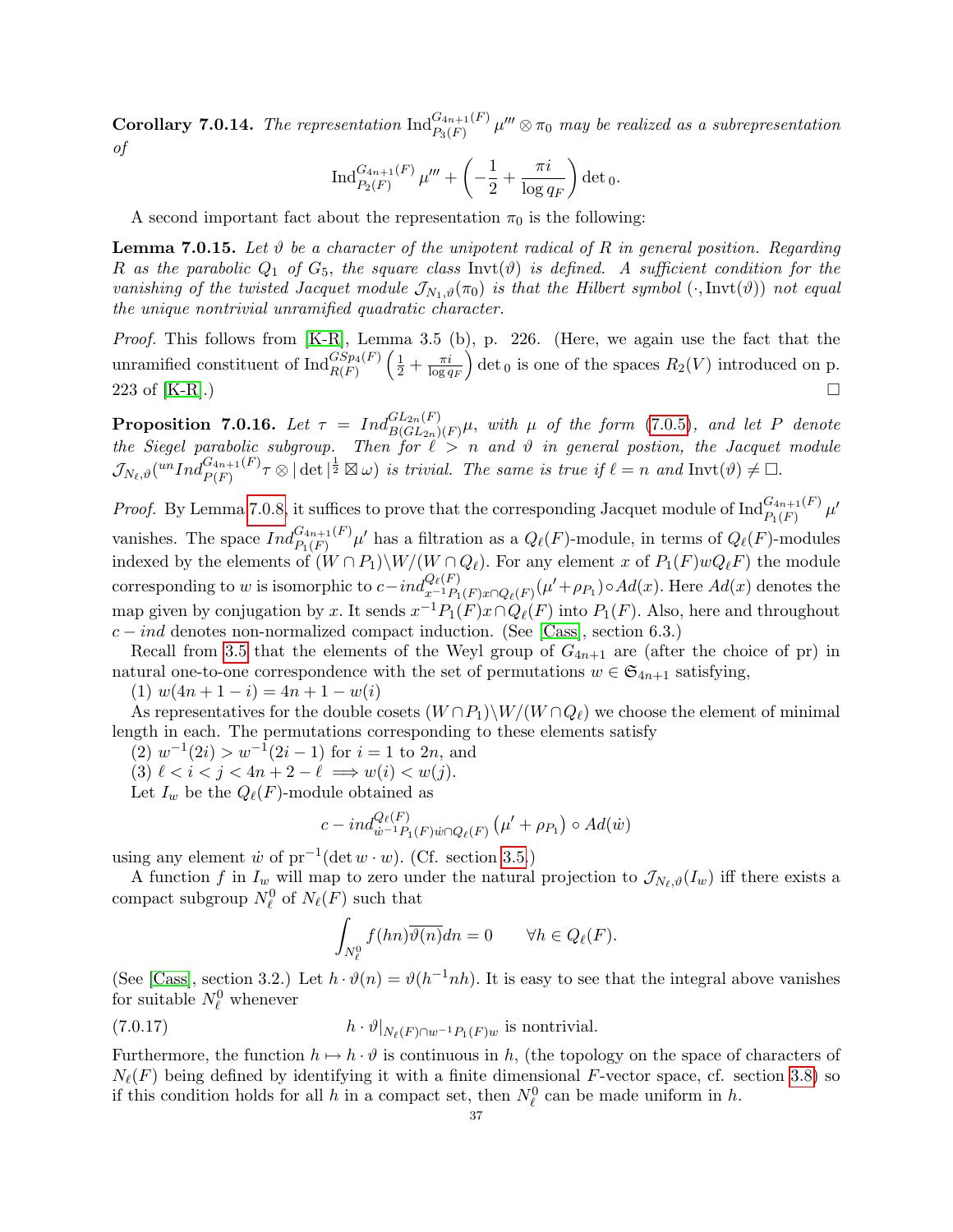Now,  $\vartheta$  is in general position. Hence, so is  $h \cdot \vartheta$  for every h. So, if we write

$$
h \cdot \vartheta(u) = \psi_0(c_1u_{1,2} + \cdots + c_{\ell-1}u_{\ell-1,\ell} + d_1u_{\ell,\ell+1} + \cdots + d_{4n-2\ell+1}u_{\ell,4n-\ell+1}),
$$

we have that  $c_i \neq 0$  for all i and  $t \underline{d} w \underline{d} \neq 0$ .

Clearly, the condition  $(7.0.17)$  holds for all h unless

(4)  $w(1) > w(2) > \cdots > w(\ell)$ .

Furthermore, because  $t \underline{d} w \underline{d} \neq 0$ , there exists some  $i_0$  with  $\ell + 1 \leq i_0 \leq 2n$  such that  $d_{i_0-\ell} \neq 0$ and  $d_{4n+2+\ell-i_0} \neq 0$ . From this we deduce that the condition [\(7.0.17\)](#page-36-1) holds for all h unless w has the additional property

(5) There exists  $i_0$  such that  $w(\ell) > w(i_0)$  and  $w(\ell) > w(4n + 2 - i_0)$ .

However, if  $\ell > n$  it is easy to check that no permutations with properties (1),(2), (4) and (5) exist.

Thus  $\mathcal{J}_{N_{\ell},\vartheta}(I_w) = \{0\}$  for all w and hence  $\mathcal{J}_{N_{\ell},\vartheta}(^{un}Ind_{P(F)}^{G_{4n}(F)}\tau \otimes |\det|^{\frac{1}{2}} \boxtimes \omega) = \{0\}$  by exactness of the Jacquet functor.

If  $\ell = n$ , there is exactly one permutation w which satisfies (1)-(4). For this permutation, condition (4) is satisfied only with  $i_0 = 4n + 2 - i_0 = 2n + 1$ . The orbit of  $\vartheta$  contains characters such that  $d_i = 0$  for all  $i \neq 2n + 1$  iff Invt $(\vartheta) = \Box$ .

<span id="page-37-0"></span>**Proposition 7.0.18.** Let  $\tau = Ind_{B(GL_{2n})(F)}^{GL_{2n}(F)}\mu$ , with  $\mu$  of the form [\(7.0.6\)](#page-33-2), and let P denote the Siegel parabolic subgroup. Then for  $\ell > n$  and  $\vartheta$  in general postion, the Jacquet module  $\mathcal{J}_{N_\ell,\vartheta}(^{un}Ind_{P(F)}^{G_{4n+1}(F)}\tau\otimes|\det|^{\frac{1}{2}}\boxtimes\omega)$  is trivial. The same is true if  $\ell=n$  and  $\mathrm{Invt}(\vartheta)=\Box$ .

*Proof.* For  $\ell > n$ , the proof is similar to that of Proposition [7.0.16.](#page-36-0) Using Lemma [7.0.11](#page-34-1) in place of Lemma [7.0.8,](#page-33-3) we consider a representation induced from a character of  $P_2$  rather than  $P_1$ . The effect is that in place of condition (2) from the proof of Proposition [7.0.16,](#page-36-0) we have the condition

 $(2') w^{-1}(2i-1) < w^{-1}(2i), \ 1 \leq i < n, \quad w^{-1}(2n) < w^{-1}(2n+1).$ The set of permutations satisfying  $(1), (2), (3), (4)$  is again empty.

The proof of vanishing when  $\ell = n$  and  $\text{Inv}(\vartheta) = \square$  is more nuanced. In this case we use both Lemma [7.0.11](#page-34-1) and Corollary [7.0.12,](#page-35-0) obtaining two filtrations of

$$
\text{Ind}_{P_3(F)}^{G_{4n+1}(F)}\mu'''\otimes \pi_0\subset \text{ Ind}_{P_2(F)}^{G_{4n+1}(F)}\mu'',
$$

indexed by  $(W \cap P_3)\W/(W \cap Q_\ell)$  and  $(W \cap P_2)\W/(W \cap Q_\ell)$ . The latter is a refinement of the former, in a manner which is compatible with the natural projection

$$
(W \cap P_2) \backslash W / (W \cap Q_\ell) \to (W \cap P_3) \backslash W / (W \cap Q_\ell).
$$

Let us denote the elements of the first filtration by  $I_w$ ,  $w \in (W \cap P_3) \setminus W / (W \cap Q_\ell)$ , and the elements of the second by  $I'_w$ ,  $w \in (W \cap P_2) \backslash W / (W \cap Q_\ell)$ .

Now, when  $\ell = n$  there is a unique permuation  $w_0$  satisfying  $(1)(2')$ ,  $(3)$ ,  $(4)$ ,  $(5)$ . It is the shortest element of the double coset containing the longest element of W. It follows that  $\mathcal{J}_{N_n,\vartheta}(I'_w)$  vanishes for every  $w \neq w_0$ , and hence that  $\overline{\mathcal{J}_{N_n,\vartheta}(I_w)}$  vanishes for every w other than the shortest element of  $(W \cap P_3) \cdot w_0 \cdot (W \cap Q_n)$ , which we denote  $w'_0$ .

The permutation  $w'_0$  can be described explicitly as follows:

$$
w'_0(i) = \begin{cases} 4n+2-2i & 1 \le i \le n-1, \\ 2n-1 & i = n, \\ 2i-2n-1 & n+1 \le i \le 2n-1, \\ i & 2n \le i \le 2n+2, \\ 2n+3 & i = 3n+2, \\ 8n+4-2i & 3n+3 \le i \le 4n+1. \end{cases}
$$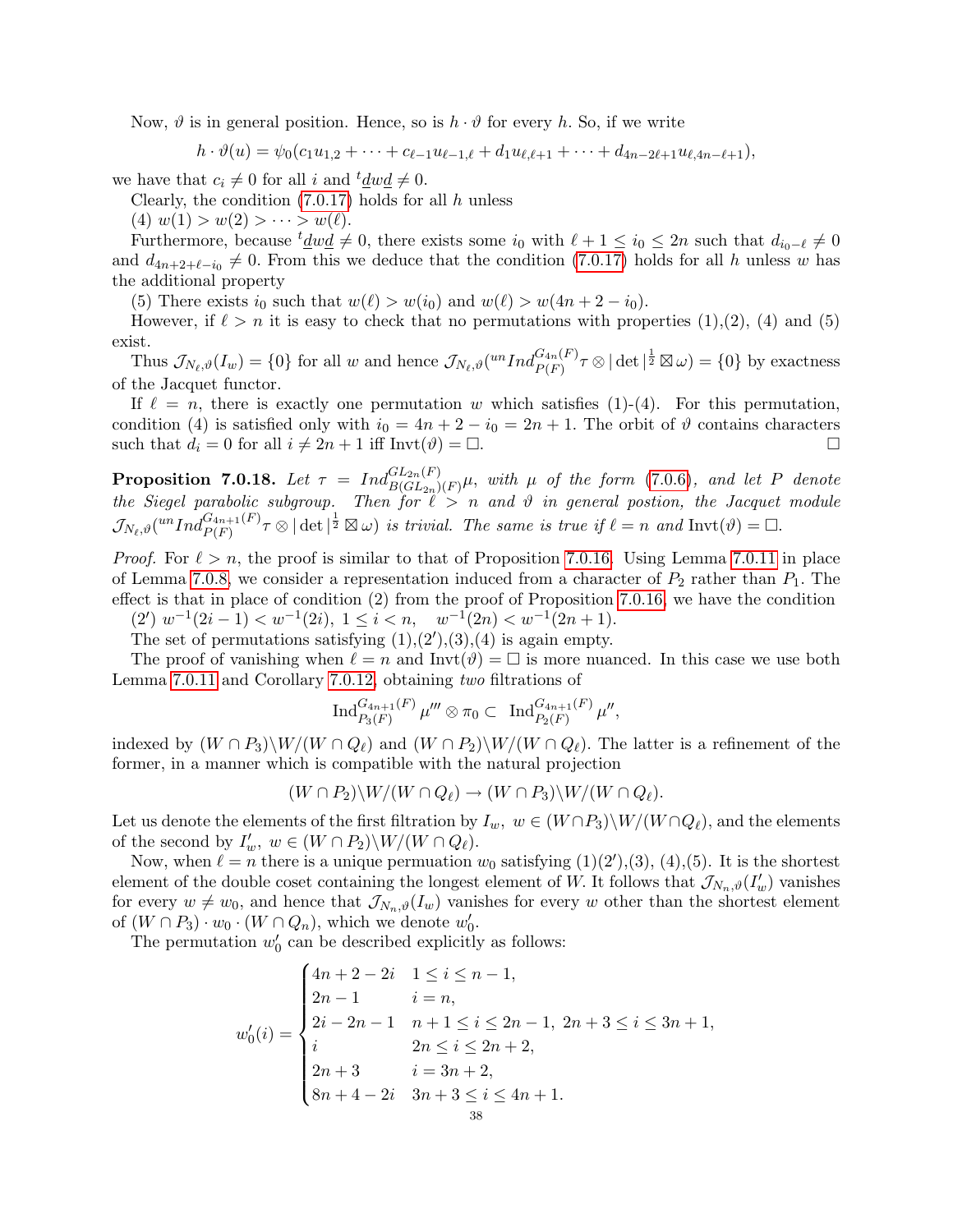Furthermore, the space  $I_{w'_0}$  is equal to the subspace of  ${}^{un}\operatorname{Ind}_{P_3(F)}^{G_{4n+1}(F)}\mu''' \otimes \pi_0$  consisting of smooth functions having support in the open double coset  $P_3(F) \cdot w'_0 \cdot \hat{Q}_n(F)$ . Take such a function f and take  $N_n^0 \subset N_n(F)$ , compact. Consider the integral

$$
\int_{N_n^0} f(gn) \overline{\vartheta(n)} \, dn.
$$

We may assume  $g = w'_0 q$  for some  $q \in Q_n(F)$ . Then we get

$$
\int_{qN_n^0q^{-1}}f(w_0nq)\overline{q\cdot\vartheta(n)}\,dn,
$$

where  $q \cdot \vartheta(n) = \vartheta(q^{-1}nq)$ . Hence, we consider

(7.0.19) 
$$
\int_{N_n^{0'}} f'(w_0 n) \overline{\vartheta'(n)} \, dn,
$$

for  $\vartheta'$  a character of  $N_n$  such that  $\text{Inv}(\vartheta') = \Box$ ,  $f' \in I_{w'_0}$ , and  $N_n^{0'} \subset N_n(F)$  compact. Observe that  $w_0 N_n w_0^{-1}$  contains the unipotent radical  $U_R$  of the parabolic R of  $GSp_4$  used to define  $\pi_0$ . Indeed, if  $\hat{N}_n = \{u \in N_n : u_{n,2n} = u_{n,2n+1} = 0\}$ , then  $\hat{N}_n$  is a normal subgroup of  $N_n$  and  $N_n = w_0^{-1} U_R w_0 \cdot \hat{N}_n$ . If  $U \subset U_{\text{max}}$ , write  $U(\mathfrak{p}^N)$  for  $\{u \in U : u_{ij} \in \mathfrak{p}^N \forall i, j\}$ .

For each  $h \in G_{4n+1}(F)$ , the function  $g \mapsto f'(gh)$ ,  $g \in GSp<sub>4</sub>(F)$  is an element of  $\pi_0$ . By Lemma [7.0.15,](#page-36-2) for each  $h$  there exists  $N$  such that

$$
\int_{w_0^{-1}U_R(\mathfrak{p}^N)w_0} f'(w_0uh)\vartheta'(u) du = 0.
$$

Clearly, N depends on f' and  $\vartheta'$ , and hence, if  $f'(g) = f(g \cdot q)$  and  $\vartheta' = q \cdot \vartheta$ , on q. However, f is smooth and has support which is compact modulo  $P_3(F)$ , so  $f'$  takes only finitely many values. Furthermore, the  $q \cdot \vartheta$  is a continuous function of q in the sense discussed above. Thus, N may be made uniform in q.

Define a character  $\psi_n$  of  $N_n(F)$  by the same formula as in Definition [5.1.8.](#page-23-1) In the proof of Lemma [5.1.10,](#page-23-4) we fixed a specific isomorphism inc :  $G_{2n} \to (L_n^{\psi_n})^0$ . For the next proposition only, we let B denote the image under inc of the Borel  $B(G_{2n})$  corresponding to our choices of maximal torus and simple roots for  $G_{2n}$ . It is equal to  $(L_n^{\psi_n})^0 \cap B(G_{4n+1})$ . The corresponding maximal torus T is the subtorus  $\langle e_i^* : i = 0, \text{ or } n + 1 \le i \le 2n \rangle$ . Because of this  $\sum_{i=0}^{2n} c_i e_i$  makes sense as a character of  $T(F)$ . (But depends only on  $c_i$ ,  $i = 0$ , or  $n + 1 \le i \le 2n$ .)

<span id="page-38-0"></span>**Proposition 7.0.20.** Let  $P_1$ , and  $\mu'$  be defined as in Lemma [7.0.8.](#page-33-3) Then we have isomorphisms

$$
\mathcal{J}_{N_n,\psi_n}(\text{Ind}_{P_1(F)}^{G_{4n+1}(F)}\mu') \cong \text{Ind}_{B(F)}^{(L_n^{\psi_n})(F)}\mu^* \cong \text{Ind}_{B(F)}^{(L_n^{\psi_n})(F)}\mu^{**} \qquad (\text{ of } L_n^{\psi_n} - \text{modules}),
$$
  

$$
\mathcal{J}_{N_n,\psi_n}(\text{Ind}_{P_1(F)}^{G_{4n+1}(F)}\mu') \cong \text{Ind}_{B(F)}^{(L_n^{\psi_n})(F)}\mu^* \oplus \text{Ind}_{B(F)}^{(L_n^{\psi_n})(F)}\mu^{**} \qquad (\text{ of } (L_n^{\psi_n})^0 - \text{modules}),
$$

where

$$
\mu^* = \sum_{i=1}^n \mu_i e_{n+i} + \Omega e_0, \qquad \mu^{**} = \sum_{i=1}^{n-1} \mu_i e_{n+i} + (\Omega - \mu_n) e_{2n} + \Omega e_0.
$$

*Proof.* As before, we filter  $\text{Ind}_{P_1(F)}^{G_{4n+1}(F)} \mu'$  in terms of  $Q_n(F)$ -modules  $I_w$ . This time,  $\mathcal{J}_{N_n,\psi_n}(I_w)$  =  $\{0\}$  for all w except possibly for one. This one Weyl element, which we denote  $w_0$ , corresponds to the unique permutation satisfying (1) and (2) of Proposition [7.0.16,](#page-36-0) together with  $w_0(i) = 4n-2i+2$ for  $i = 1$  to n. Exactness yields

$$
\mathcal{J}_{N_n,\psi_n}\left({^{un}Ind_{P(F)}^{G_{4n+1}(F)}\tau\otimes|\det|^{\frac{1}{2}}\boxtimes\omega}\right)\cong \mathcal{J}_{N_n,\psi_n}(I_{w_0}).
$$
  
39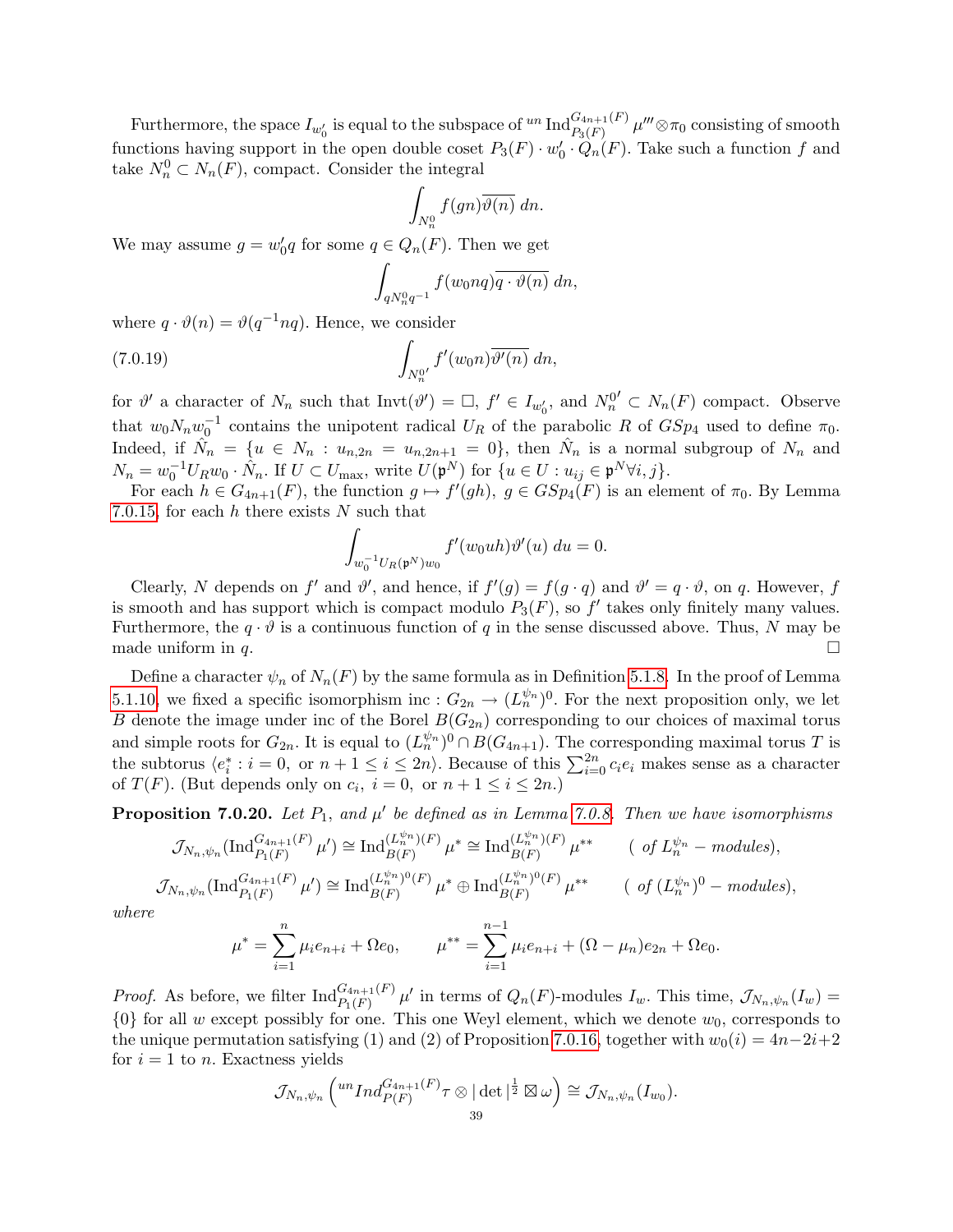(This is an isomorphism of  $Q_n^{\psi_n}(F)$ -modules, where  $Q_n^{\psi_n} = N_n \cdot L_n^{\psi_n} \subset Q_n$ , is the stabilizer of  $\psi_n$ in  $Q_n$  (cf.  $L^{\vartheta}$  above).)

Now, recall that for each  $h \in Q_n(F)$  the character  $h \cdot \psi_n(u) = \psi_n(h^{-1}uh)$  is a character of  $N_n$ in general position, and as such determines coefficients  ${}^h c_1, \ldots, {}^h c_{n-1}$  and  ${}^h d_1, \ldots, {}^h d_{2n+1}$  as in [\(5.1.3\)](#page-22-4). Clearly,

$$
Q_n^o := \left\{ h \in Q_n(F) | d_i^h \neq 0 \text{ for some } i \neq n+1, \right\}
$$

is open. Moreover, one may see from the description of  $w_0$  that for h in this set the condition [\(7.0.17\)](#page-36-1), which assures vanishing, is satisfied.

We have an exact sequence of  $Q_n^{\psi_n}(F)$ -modules

$$
0 \to I_{w_0}^* \to I_{w_0} \to \bar{I}_{w_0} \to 0,
$$

where  $I^*_{w}$  consists of those functions in  $I_w$  whose compact support happens to be contained in  $Q_n^o$ , and the third arrow is restriction to the complement of  $Q_n^o$ . This complement is slightly larger than  $Q_n^{\psi_n}(F)$  in that it contains the full torus of  $Q_n(F)$ , but restriction of functions is an isomorphism of  $Q_n^{\psi_n}(F)$ -modules,

$$
\bar{I}_{w_0} \to c - \mathrm{i} n d_{Q_n^{\psi_n}(F) \cap w_0^{-1} P_1(F) w_0}^{Q_n^{\psi_n}(F)} (\mu' + \rho_{P_1}) \circ Ad(w_0).
$$

Clearly  $\mathcal{J}_{N_n,\psi_n} \left( I_{w_0}^* \right) = \{0\}$ , and hence we have the isomorphism

$$
\mathcal{J}_{N_n,\psi_n}\left(Ind_{P_1(F)}^{G_{4n+1}(F)}\mu'\right) \cong \mathcal{J}_{N_n,\psi_n}\left(c-ind_{Q_n^{\psi_n}(F)\cap w_0^{-1}P_1(F)w_0}^{Q_n^{\psi_n}(F)}\left(\mu' + \rho_{P_1}\right) \circ Ad(w_0)\right)
$$

of  $Q_n^{\psi_n}$ -modules.

Let us denote

$$
c - ind_{Q_n^{\psi_n}(F)_{\bigcap w_0^{-1}P_1(F)w_0}}^{Q_n^{\psi_n}(F)} (\mu' + \rho_{P_1}) \circ Ad(w_0)
$$

by  $V$ . A straightforward computation shows that the functions in  $V$  satisfy

$$
f(bq) = b^{\mu^* + \rho_B - J} f(q) \qquad \forall b \in B(F), \ q \in Q_n^{\psi_n}(F),
$$

where

$$
J = \sum_{i=1}^{n} (i - n - 1)e_{n+i}.
$$

For  $f \in V$ , let

$$
W(f)(q) = \int_{N_n(F)\cap w_0^{-1} \overline{U_{\max}}(F)w_0} f(uq)\overline{\psi}_n(u)du.
$$

Then the character J computed above matches exactly the Jacobian of  $Ad(b)$ ,  $b \in B(F)$ , acting on  $N_n(F) \cap w_0^{-1} \overline{U_{\text{max}}}(F) w_0$ . It follows that

$$
W(f)(bq) = b^{\mu^* + \rho_B} f(g) \qquad \forall \ b \in B(F), \ q \in Q(F).
$$

Now let W denote

$$
\left\{ f: Q_n^{\psi_n}(F) \to \mathbb{C} \middle| f(ug) = \psi_n(u) f(q) \,\forall \, u \in N_n(F), \, q \in Q_n^{\psi_n}(F), \atop f(bm) = b^{\mu^* + \rho_B} f(m) \,\forall \, b \in B(F), \, m \in L_n^{\psi_n}(F) \right\}
$$

.

Then  $W$  maps  $V$  into  $W$ .

Denote by  $V(N_n, \psi_n)$  the kernel of the linear map  $V \to \mathcal{J}_{N_n, \psi_n}(V)$ . It is easy to show that  $V(N_n, \psi_n)$  is contained in the kernel of W. In the Lemma [7.0.22](#page-41-0) below, we show that in fact, they are equal. Restriction from  $Q_n^{\psi_n}(F)$  to  $L_n^{\psi_n}(F)$  is clearly an isomorphism  $\mathcal{W} \to \text{Ind}_{B(F)}^{L_n^{\psi_n}(F)}$  $L_n^{\ast n}(F)$   $\mu^*$ .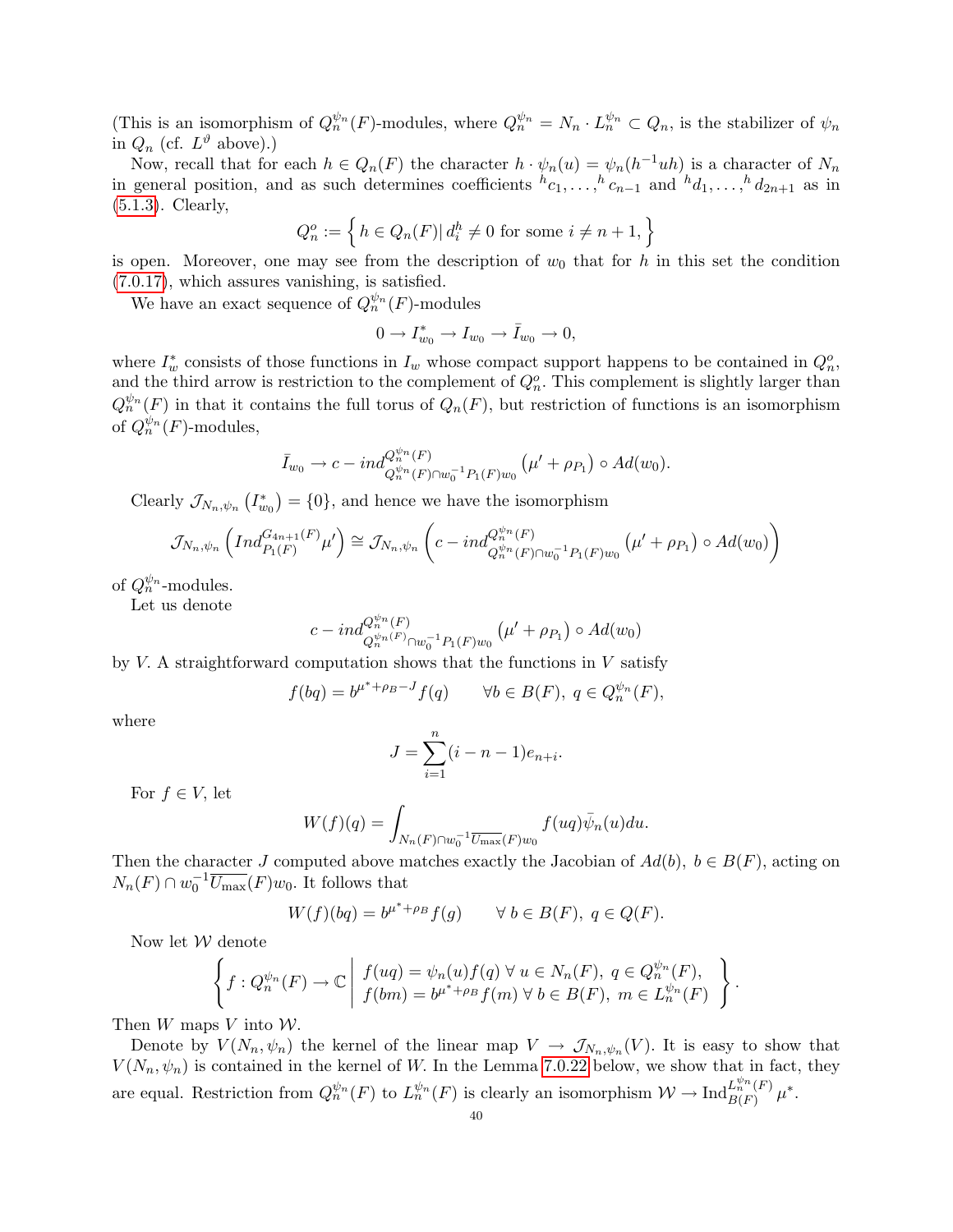The proof that this is isomorphic to  $\text{Ind}_{R(F)}^{L_n^{\psi_n}(F)}$  $L_n^{\psi_n}(F)$   $\mu^{**}$  and decomposes into  $(L_n^{\psi_n})^0$ -modules in the manner described is straightforward.

The next proposition is similar. However, there is an interesting difference between the two. In the previous proposition, we let B denote the Borel subgroup  $B(\tilde{G}_{4n+1}) \cap (L_n^{\psi_n})^0$  of  $(L_n^{\psi_n})^0 \cong G_{2n}^1$ . For the next, we use it to denote  $Q_{2n-1} \cap G_{2n}^a$ , which is a Borel subgroup of  $G_{2n}^a$ . The corresponding maximal torus,  $G_{2n}^a \cap L_{2n-1}$ , is given by

$$
\left\{ h_a \prod_{i=1}^{n-1} e_{n+i}^*(t_i) \cdot e_{2n}^*\left( (x+y\sqrt{a}) \cdot (x-y\sqrt{a})^{-1} \right) e_0(x-y\sqrt{a}) h_a^{-1} : t_i \in F, x, y \in F, x^2 - ay^2 \neq 0 \right\},\
$$

as in Lemma [5.1.10\(](#page-23-4)[3\)](#page-23-3). Here  $\sqrt{a}$  may be taken to be either of the solutions to  $\zeta^2 = a$  in the as in Lemma 5.1.10(5). Here  $\sqrt{a}$  may be taken to be entier of the solutions to  $\zeta = a$  in the algebraic closure of F. We assume  $\sqrt{a} \notin F$ . The lattice of F-rational characters of this torus is  $\langle e_{n+i} : 1 \le i \le n-1, e_{2n}+2e_0 \rangle$ . The character  $e_{2n}+2e_0$  is the restriction of a rational character of the  $L_{2n-1} \cong GL_1^{2n-1} \times GSpin_3$ . To be precise, it is the *inverse* of the character det<sub>0</sub> introduced earlier. (Cf. Lemma [7.0.11.](#page-34-1)) Thus, a general rational character of this torus may be expressed as

$$
\sum_{i=1}^{n-1} c_i e_{n+i} + c_0 \det_0,
$$

with  $c_i \in \mathbb{Z}$ . In particular map, the restriction map from  $X(L_{2n-1})$  is surjective. A general unramified character of this torus may be expressed in the same form with  $c_i \in \mathbb{C}$ . Then  $c_i$ 

Observe that for any t in this torus  $\det_0(t)$  is a norm from  $F(\sqrt{a})$ . When a is in the square class which contains the non-square units (i.e., when  $F(\sqrt{a})$  is the unique unramified quadratic extension of F,) the absolute value of a norm is always an even power of  $q_F$ , and so  $c_0$  is defined only up to  $\frac{\pi i}{\log q_F}$ . (whereas the others are defined up to  $\frac{2\pi i}{\log q_F}$  for  $1 \le i \le n - 1$ .)

We also let  $B$  denote  $Q_{2n-1} \cap L_n^{\psi_n^a}$ . (Recall that  $G_{2n}^a := (L_n^{\psi_n^a})^0$ .) It is not difficult to see that  $L_{2n-1} \cap L_n^{\psi_n^a}$  is properly larger that  $L_{2n-1} \cap (L_n^{\psi_n^a})^0$ , i.e., contains elements of the non-identity component of  $L_n^{\hat{\psi}_n^{\hat{\alpha}}}$ . A character of B may be extended trivially to  $\tilde{B}$ . And any character of  $\tilde{B}$  which is obtained as the restriction of a character of  $Q_{2n-1}$  is such a trivial extension.

**Proposition 7.0.21.** Let  $P_2$ , and  $\mu''$  be defined as in Lemma [7.0.11.](#page-34-1) Then we have isomorphisms

$$
\mathcal{J}_{N_n,\psi_n}(\text{Ind}_{P_2(F)}^{G_{4n+1}(F)}\mu'') \cong \text{Ind}_{\tilde{B}(F)}^{(L_n^{\psi_n^a})(F)}\mu^* \qquad (\text{ of } L_n^{\psi_n^a} - \text{modules}),
$$

$$
\mathcal{J}_{N_n,\psi_n}(\text{Ind}_{P_2(F)}^{G_{4n+1}(F)}\mu'') \cong \text{Ind}_{B(F)}^{G_{2n}^a(F)}\mu^* \qquad (\text{ of } (L_n^{\psi_n})^0-\text{modules}),
$$

where

$$
\mu^* = \sum_{i=1}^{n-1} \mu_i e_{n+i} - \left(\frac{\Omega}{2} + \frac{\pi i}{\log q_F}\right) \det_0.
$$

*Proof.* We use Lemma [7.0.11,](#page-34-1) and filter by  $Q_n$ -modules. As in Proposition [7.0.20,](#page-38-0) there is a unique permutation  $w_1$  such that the corresponding  $Q_n$ -module  $I_{w_1}$  does not vanish. This permutation is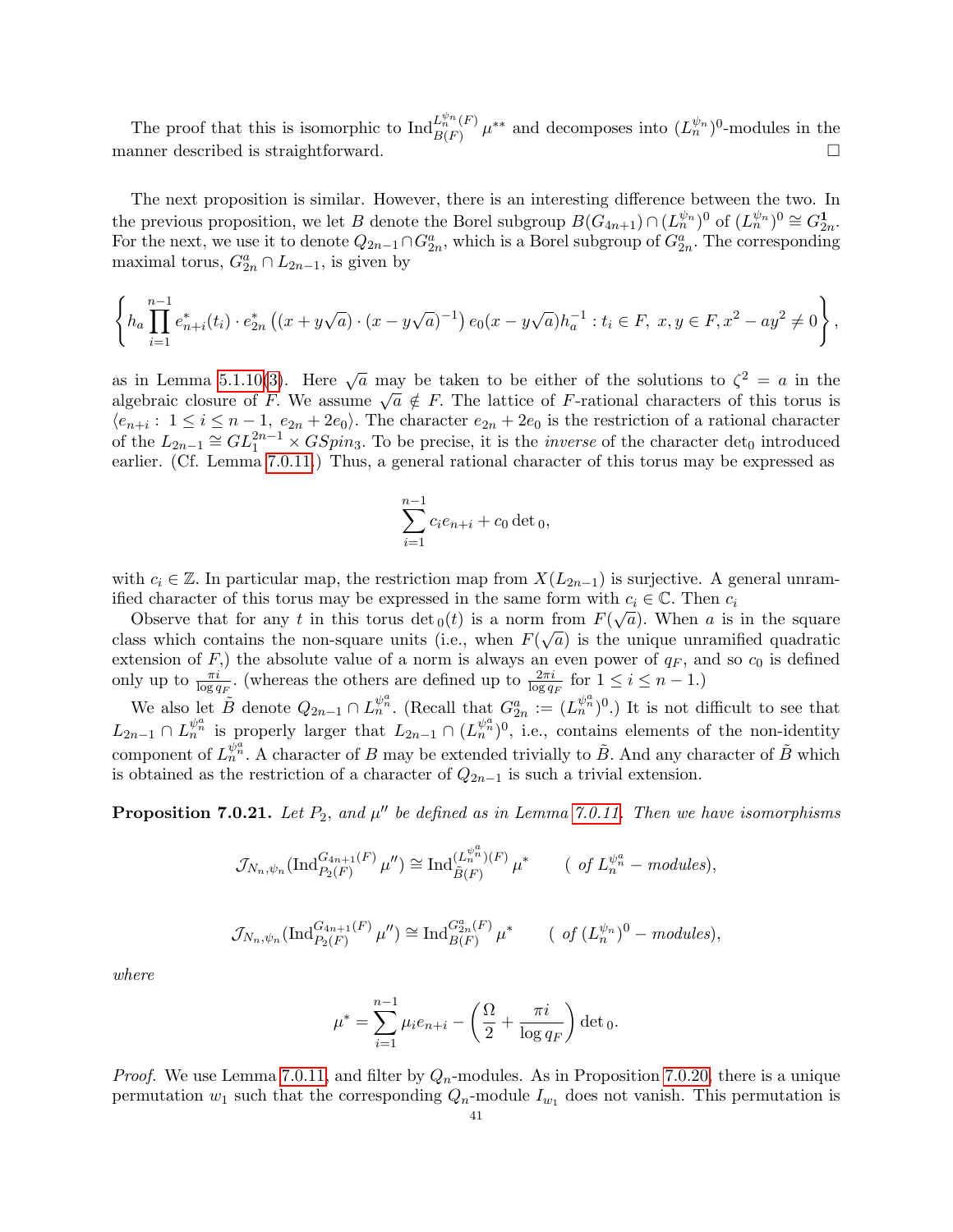given by

$$
w_1(i) = \begin{cases} 4n+2-2i & 1 \le i \le n-1, \\ 2n+3 & i = n, \\ 2i-2n-1 & n+1 \le i \le 2n-1, \\ i & 2n \le i \le 2n+2, \\ 2i-2n-1 & 2n+3 \le i \le 3n+1, \\ 2n-1 & i = 3n+2, \\ 2(4n+2-i) & 3n+3 \le i \le 4n+1. \end{cases}
$$

The group  $Q_n \cap w_1^{-1}P_2w_1$  contains  $L_{2n-1}$ . Since  $L_{2n-1} \cdot Q_n^{\psi_n^a} = Q_n$ , restriction of functions is an isomorphism of  $Q_n^{\psi_n^{\overline{a}}}$ -modules,

$$
I_{w_1} \to c - ind_{Q_n^{\psi_n^a} \cap w_1^{-1} P_2 w_1}^{Q_n^{\psi_n^a}} (\mu'' + \rho_{P_2}) \circ \mathrm{Ad}(w_1).
$$

This time, let V denote

$$
c - ind_{Q_n^{\psi_n^a} \cap w_1^{-1} P_2 w_1}^{Q_n^{\psi_n^a}}(\mu'' + \rho_{P_2}) \circ \mathrm{Ad}(w_1).
$$

Once again the functions in  $V$  satisfy

$$
f(bq) = b^{\mu^* + \rho_B - J} f(q) \qquad \forall b \in B(F), \ q \in Q_n^{\psi_n}(F),
$$

with  $J$  as before. We define

$$
W(f)(q) = \int_{N_n(F)\cap w_1^{-1} \overline{U_{\max}}(F)w_1} f(uq)\overline{\psi}_n(u)du,
$$

and find that W maps V to

$$
\mathcal{W} := \left\{ f : Q_n^{\psi_n}(F) \to \mathbb{C} \middle| f(ug) = \psi_n(u) f(q) \ \forall \ u \in N_n(F), \ q \in Q_n^{\psi_n}(F), \ f(bm) = b^{\mu^* + \rho_B} f(m) \ \forall \ b \in B(F), \ m \in L_n^{\psi_n}(F) \right\},\
$$

which is easily seen to be isomorphic to each of the induced representations specified. As before, the kernel of the linear map  $V \to \mathcal{J}_{N_n,\psi_n}(V)$  is contained in the kernel of W. In Lemma [7.0.22,](#page-41-0) we show that in fact, they are equal to complete the proof.  $\Box$ 

<span id="page-41-0"></span>**Lemma 7.0.22.** Let  $\vartheta$  be a character of  $N_n$  in general position, H its stabilizer in  $L_n$ ,  $U_1$  and  $U_2$ two subgroups of  $N_n$  such that  $U_1 \cap U_2 = 1$  and  $U_1U_2 = U_2U_1 = N_n$ . Let B denote a Borel subgroup of the identity component of H and  $\chi$  a character of B. Assume

$$
(7.0.23) \t\t B(F)H(\mathfrak{o}) = H(F).
$$

Let V denote a space of functions on  $N_n(F) \cdot H(F)$  which are compactly supported modulo  $U_1(F)$ on the left and satisfy

$$
f(u_1bq) = \chi(b)f(q) \qquad \forall u_1 \in U_1(F), \ b \in B(F), \ q \in H(F)N_n(F).
$$

Let  $V(N_n, \vartheta)$  denote the kernel of the usual projection from V to its twisted Jacquet module. Let

<span id="page-41-1"></span>
$$
W(f)(q) = \int_{U_2(F)} f(u_2 q) \overline{\vartheta}(u_2) du_2.
$$

Then  $Ker(W) \subset V(N_n, \vartheta)$ .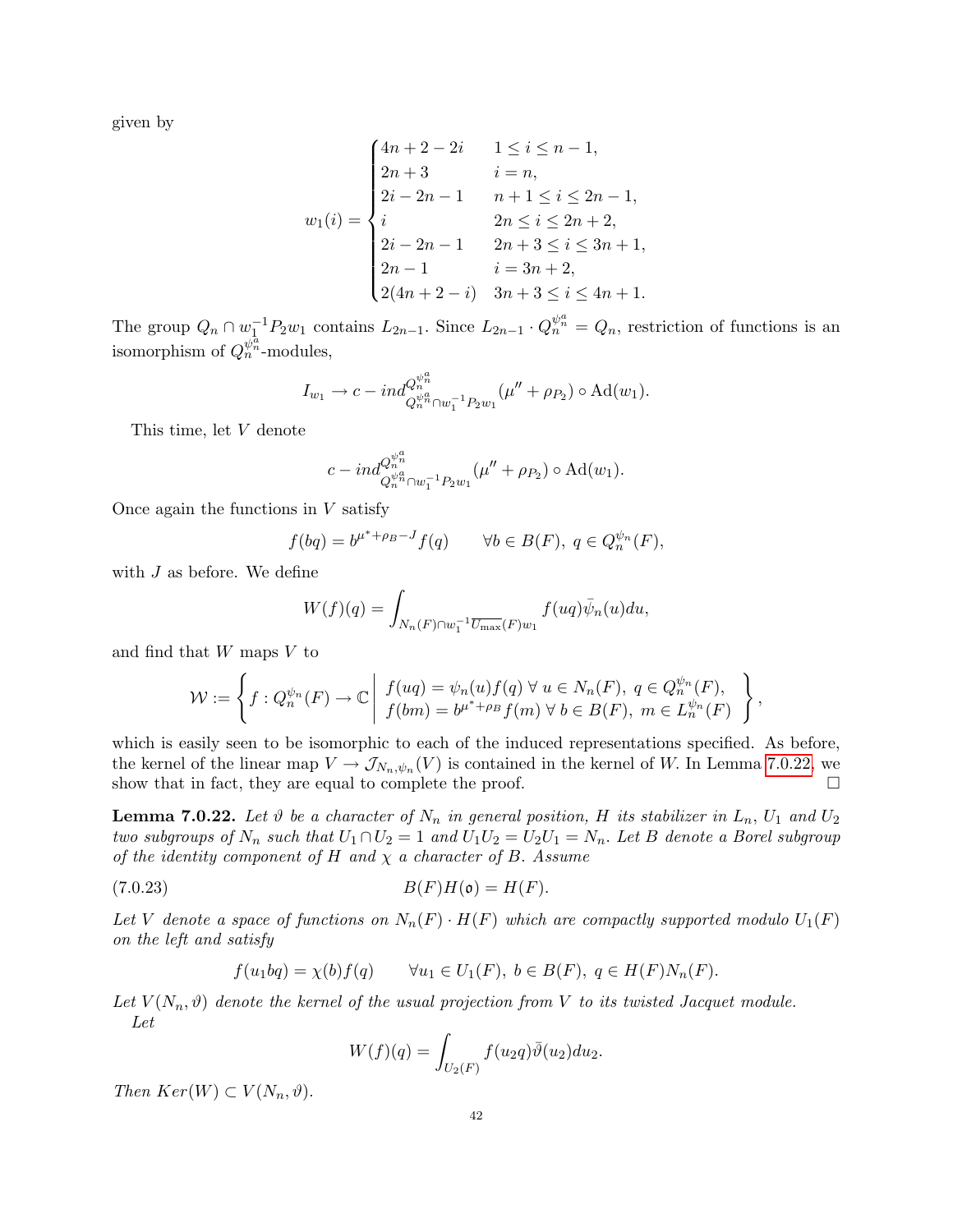Proof. We assume that

$$
\int_{U_2(F)} f(uq)\overline{\vartheta}(u)du = 0,
$$

for all  $q \in H(F)N_n(F)$ . What must be shown is that there is a compact subset C of  $N_n(F)$  such that

$$
\int_C f(gu)\overline{\vartheta}(u)du = 0,
$$

for all  $q \in H(F)N_n(F)$ .

Consider first  $m \in H(\mathfrak{o})$ . Let p denote the unique maximal ideal in  $\mathfrak{o}$ . If U is a unipotent subgroup and M an integer, we define

$$
U(\mathfrak{p}^M) = \{ u \in U(F) : u_{ij} \in \mathfrak{p}^M \; \forall i \neq j \}.
$$

Observe that for each  $M \in \mathbb{N}$ ,  $N_n(\mathfrak{p}^M)$  is a subgroup of  $N_n(F)$  which is preserved by conjugation by elements of  $H(\mathfrak{o})$ . We may choose M sufficiently large that  $supp(f) \subset U_1(F)U_2(\mathfrak{p}^{-M})H(F)$ . Then we prove the desired assertion with  $C = N_n(\mathfrak{p}^{-M})$ . Indeed, for  $m \in H(\mathfrak{o})$ , we have

$$
\int_{N_n(\mathfrak{p}^{-M})} f(mu)\overline{\vartheta}(u) du = \int_{N(\mathfrak{p}^{-M})} f(um)\overline{\vartheta}(u) du,
$$

because  $Ad(m)$  preserves the subgroup  $N_n(\mathfrak{p}^{-M})$ , and has Jacobian 1. Let  $c = Vol(U_1(\mathfrak{p}^{-M}))$ , which is finite. Then by  $U_1$ -invariance of f, the above equals

$$
=c\int_{U_2(\mathfrak{p}^{-M})}f(um)\overline{\vartheta}(u)du.
$$

This, in turn, is equal to

$$
= c \int_{U_2(F)} f(um)\overline{\vartheta}(u) du,
$$

since none of the points we have added to the domain of integration are in the support of  $f$ , and this last integral is equal to zero by hypothesis.

Next, suppose  $q = u_2m$  with  $u_2 \in U_2(F)$  and  $m \in H(\mathfrak{o})$ . If  $u_2 \in U_2(F) - U_2(\mathfrak{p}^{-M})$  then qu is not in the support of f for any  $u \in U_2(\mathfrak{p}^{-M})$ . On the other hand, if  $u_2 \in U_2(\mathfrak{p}^{-M})$ , then

$$
\int_{N_n(\mathfrak{p}^{-M})} f(u_2mu)\overline{\vartheta}(u)du = \int_{N_n(\mathfrak{p}^{-M})} f(u_2um)\overline{\vartheta}(u)du
$$

$$
= \vartheta(u_2) \int_{N_n(\mathfrak{p}^{-M})} f(um)\overline{\vartheta}(u)du,
$$

and now we continue as in the case  $u_1 = 1$ .

The result for general q now follows from the left-equivariance properties of f and [\(7.0.23\)](#page-41-1).  $\square$ 

### 8. Appendix III: Identities of Unipotent Periods

<span id="page-42-1"></span><span id="page-42-0"></span>8.1. A Lemma Regarding Unipotent Periods. We begin with a few remarks which are valid in the setting of section [3.8.](#page-11-1) There is a natural action of  $G(F)$  on the space of unipotent periods U given by  $\gamma \cdot (U, \psi) = (\gamma U \gamma^{-1}, \gamma \cdot \psi)$  where  $\gamma \cdot \psi(u) = \psi(\gamma^{-1}u\gamma)$ . We shall refer to this action as "conjugation." Obviously, unipotent periods which are conjugate are equivalent.

**Lemma 8.1.1.** Suppose  $U_1 \supset U_2 \supset (U_1, U_1)$  are unipotent subgroups of a reductive algebraic group G. Suppose H is a subgroup of G and let f be a smooth left  $H(F)$ -invariant function on  $G(A)$ . Suppose  $\psi_2$  is a character of  $U_2$  such that  $\psi_2|_{(U_1,U_1)} \equiv 0$ . Then the set res<sup>-1</sup>( $\psi_2$ ) of characters of  $U_1$ such that the restriction to  $U_2$  is  $\psi_2$  is nontrivial. (Here "res" is for "restriction" not "residue".) The elements of res<sup>-1</sup>( $\psi_2$ ) are permuted by the action of  $N_H(U_1)(F)$ . The following are equivalent.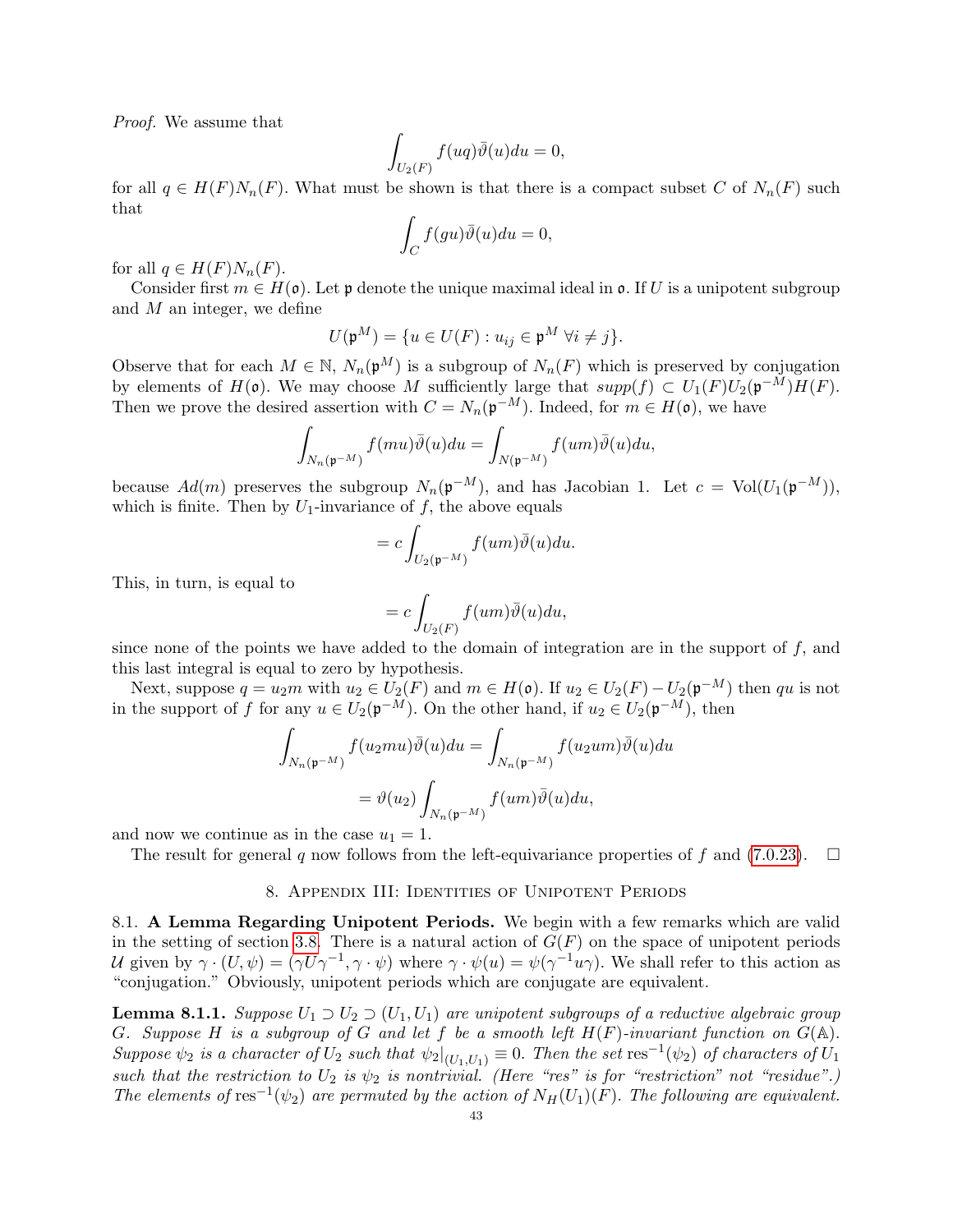- $(1) f^{(U_2,\psi_2)} \equiv 0$
- (2)  $f^{(U_1,\psi_1)} \equiv 0 \,\forall \psi_1 \in \text{res}^{-1}(\psi_2)$
- (3) For each  $N_H(U_1)(F)$ -orbit  $\mathcal O$  in res<sup>-1</sup>( $\psi_2$ )  $\exists \psi_1 \in \mathcal O$  with  $f^{(U_1,\psi_1)} \equiv 0$

Proof. It is obvious that 1 implies 2 and 3, and that 2 and 3 are equivalent. Consider

$$
f^{(U_2,\psi_2)}(u_1g) = \int_{U_2(F \backslash \mathbb{A})} f(u_2u_1g) \psi_2(u_2) du_2,
$$

regarded as a function of  $u_1$ . It is left  $u_2$  invariant and hence gives rise to a function of the compact abelian group  $U_2(\mathbb{A})U_1(F)\backslash U_1(\mathbb{A})$ . Denote this function by  $\phi(u_1)$ . Then

$$
\phi(0) = \sum_{\chi} \int_{U_2(\mathbb{A})U_1(F)\backslash U_1(\mathbb{A})} \phi(u_1) \chi(u_1) du_1,
$$

where "0" denotes the identity in  $U_2(\mathbb{A})U_1(F)\setminus U_1(\mathbb{A})$ , and the sum is over characters of  $U_2(\mathbb{A})U_1(F)\setminus U_1(\mathbb{A})$ . This, in turn, is equal to

$$
\sum_{\chi} \int_{D} \int_{U_2(F \backslash \mathbb{A})} f(u_2 u_1 g) \psi_2(u_2) du_2 \chi(u_1) du_1,
$$

for D a fundamental domain for the above quotient in  $U_1(\mathbb{A})$ . The group  $U_1/(U_1, U_1)(F)$  is an F-vector space (cf. section [3.8\)](#page-11-1) which can be decomposed into  $U_2/(U_1, U_1)(F)$  and a complement. The F-dual of this vector space is identified, via the choice of  $\psi_0$ , with the space of characters of  $U_1(\mathbb{A})$  which are trivial on  $U_1(F)$ . It follows that the sum above is equal to

$$
=\sum_{\psi_1\in\mathrm{res}^{-1}(\psi_2)}\int_{U_1(F\backslash\mathbb{A})}f(u_1g)\psi_1(u_1)du_1.
$$

The matter of replacing the sum over  $\chi$  by one over  $\psi_1 \in \text{res}^{-1}(\psi_2)$  is clear from regarding  $U_1/(U_1, U_1)(F)$  as a vector space which can be decomposed into  $U_2/(U_1, U_1)$  and a complement. Now  $2 \Rightarrow 1$  is immediate.

<span id="page-43-1"></span>Corollary 8.1.2. If  $N_G(H)$  permutes the elements of res<sup>-1</sup>( $\psi_2$ ) transitively, then  $(U_2, \psi_2) \sim$  $(U_2, \psi_1)$  for every  $\psi_1 \in \text{res}^{-1}(\psi_2)$ .

<span id="page-43-2"></span>Definition 8.1.3. Many of the applications of the above corollary are of a special type, and it will be convenient to introduce a term for them. The special situation is the following: one has three unipotent periods  $(U_i, \psi_i)$  for  $i = 1, 2, 3$ , such that  $U_2 = U_1 \cap U_3$  and  $\psi_1|_{U_2} = \psi_3|_{U_2} = \psi_2$ . Furthermore,  $U_1$  normalizes  $U_3$  and permutes transitively, the set of characters  $\psi'_3$  such that  $\psi'_3|_{U_2}$ , and the same is true with the roles of 1 and 3 reversed. In this situation, the identity

$$
(U_1, \psi_1) \sim (U_2, \psi_2) \sim (U_3, \psi_3),
$$

(which follows from Corollary [8.1.2\)](#page-43-1) will be called a swap, and we say that  $(U_1, \psi_1)$  "may be swapped for"  $(U_3, \psi_3)$ , and vice versa.

### <span id="page-43-0"></span>8.2. A lemma regarding the projection, and a remark.

**Lemma 8.2.1.** The action of  $G_m$  on itself by conjugation factors through pr.

*Proof.* One has only to check that the kernel of pr is in the center of  $G_m$ . When we regard  $G_m$ as a quotient of  $Spin_m \times GL_1$ , the quotient of pr is precisely the image of the  $GL_1$  factor in the quotient.

**Corollary 8.2.2.** Let u be a unipotent element of  $G_m(\mathbb{A})$  and g any element of  $G_m(\mathbb{A})$ . Then  $\text{pr}(gug^{-1})$  is a unipotent element of  $SO_m(\mathbb{A})$  and  $gug^{-1}$  is the unique unipotent element of its preimage in  $G_m(\mathbb{A})$ .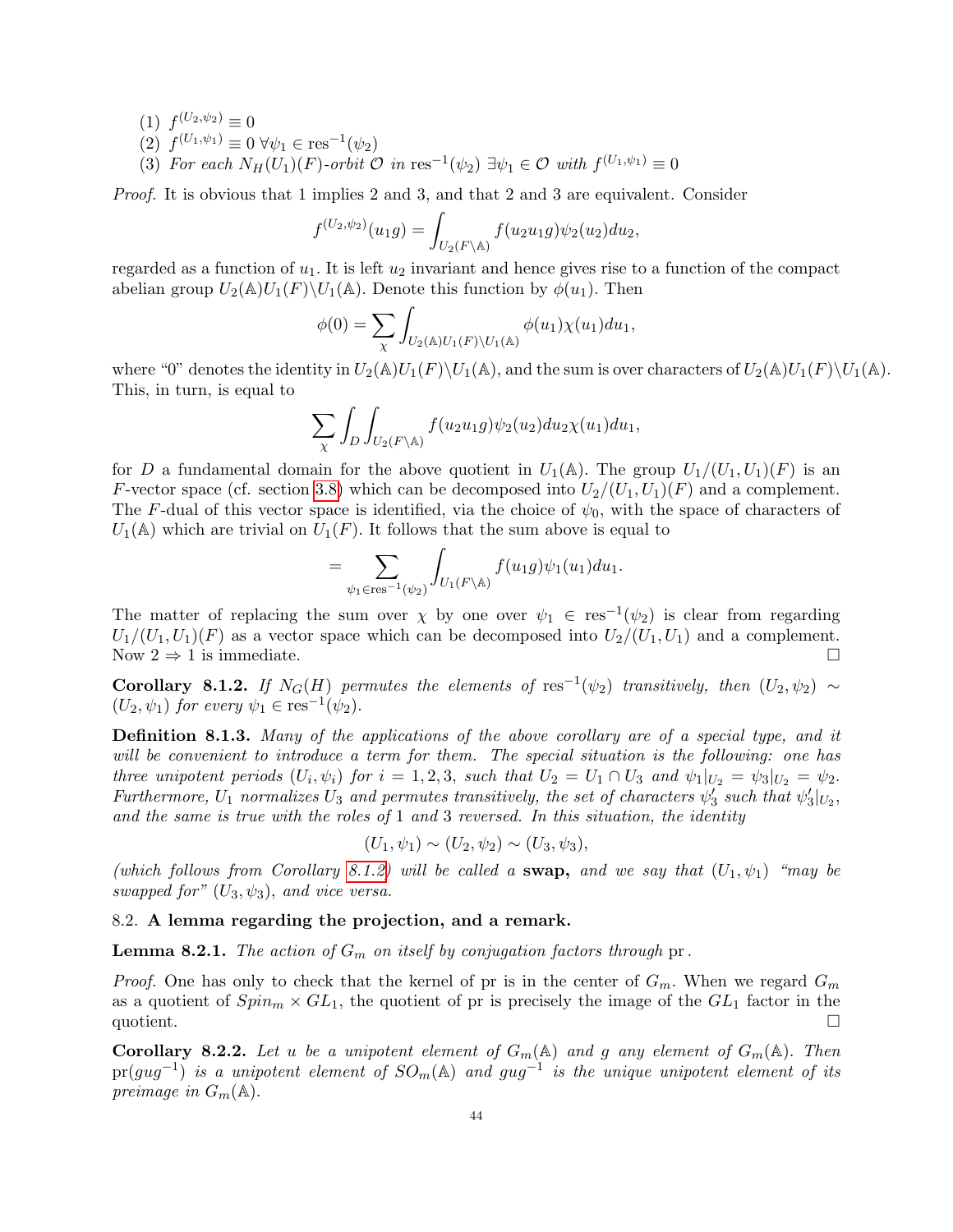Remark 8.2.3. This fact, combined with the fact that pr is an isomorphism of varieties when restricted to the subvariety of unipotent elements of  $G_m$ , means that many statements may be proved for GSpin groups simply by taking the proof of the corresponding statement for special orthogonal groups and inserting the words "any preimage of " here and there.

# <span id="page-44-0"></span>8.3. Relations among Unipotent Periods used in Theorem [5.1.15.](#page-25-0)

<span id="page-44-1"></span>**Lemma 8.3.1.** Let  $(U_1^a, \psi_1^a)$  and  $(U_2, \psi_2^a)$  be defined as in Theorem [5.1.15.](#page-25-0) Then  $(U_1^a, \psi_1^a) \sim$  $(U_2, \psi_2^a)$ , for all  $a \in F$ .

*Proof.* We regard  $\alpha$  as fixed and omit it from the notation. We define some additional unipotent periods which appear at intermediate stages in the argument. Let  $U_4$  be the subgroup defined by  $u_{n,j} = 0$  for  $j = n$  to  $2n - 1$  and  $u_{2n,2n+1} = 0$ . We define a character  $\psi_4$  of  $U_4$  by the same formula as  $\psi_1$ . Then  $(U_1, \psi_1)$  may be swapped for  $(U_4, \psi_4)$ . (See definition [8.1.3.](#page-43-2))

Now, for each k from 1 to n, define  $(U_5^{(k)})$  $\mathcal{L}_5^{(k)}$ ,  $\psi_5^{(k)}$ ) as follows. First, for each k, the group  $U_5^{(k)}$  $5^{(\kappa)}$  is contained in the subgroup of  $U_{\text{max}}$  defined by,  $u_{2n,2n+1} = 0$ . In addition,  $u_{n+k-1,j} = 0$  for  $j < 2n$ , and  $u_{i,i+1} = 0$  if  $n - k + 1 \le i < n + k - 1$  and  $i \equiv n - k + 1 \mod 2$ , and  $\psi_5^{(k)}$  $5^{(\kappa)}(u)$  equals

$$
\psi_0\left(\sum_{i=1}^{n-k} u_{i,i+1} + \sum_{i=n-k+1}^{n+k-2} u_{i,i+2} + u_{n+k-1,2n} + \frac{a}{2}u_{n+k-1,2n+1} + \sum_{i=n+k}^{2n-2} u_{i,i+1} + u_{2n-1,2n+2}\right).
$$

(Note that one or more of the sums here may be empty.)

Next, let  $U_6^{(k)}$  $b_6^{(k)}$  be the subgroup of  $U_{\text{max}}$  defined by the conditions  $u_{2n,2n+1} = 0$ ,  $u_{n+k-1,j} = 0$  for  $j < 2n$ , and  $u_{i,i+1} = 0$  if  $n - k + 1 \le i < n + k - 1$  and  $i \equiv n - k \mod 2$ . The same formula which defines  $\psi_5^{(k)}$  $_{5}^{\left( k\right) }$  also defines a character of  $U_{6}^{\left( k\right) }$  $\mathfrak{h}_6^{(k)}$ . We denote this character by  $\psi_6^{(k)}$  $\binom{\kappa}{6}$ .

We make the following observations:

- $(U_5^{(1)}, \psi_5^{(1)})$  is precisely  $(U_4, \psi_4)$ .  $_5$ ,  $\varphi_5$
- For each  $k, (U_5^{(k)})$  $\mathcal{L}_5^{(k)}, \psi_5^{(k)}$ ) is conjugate to  $(U_6^{(k+1)})$  $\mathfrak{h}_{6}^{(k+1)}$ ,  $\psi_{6}^{(k+1)}$ ). The conjugation is accomplished by any preimage of the permutation matrix which transposes i and  $i + 1$  for  $n - k \leq i < n + k$ and  $i \equiv n - k \mod 2$ .
- $\bullet$   $(U_6^{(k)}$  $\mathfrak{h}_{6}^{(k)}, \psi_{6}^{(k)}$ ) may be swapped for  $(U_{5}^{(k)}$  $_{5}^{(k)}, \psi_{5}^{(k)}).$

Thus  $(U_4, \psi_4) \sim (U_5^{(n-1)}$  $\psi_5^{(n-1)}, \psi_5^{(n-1)}$ ). Now, let  $U'_2 = U_5^{(n-1)}$  $5^{(n-1)}$ , and let

$$
\psi_2'(u) = \psi(u_{1,3} + \dots + u_{2n-2,2n} + u_{2n-2,2n+1} + \frac{a}{2}u_{2n-1,2n} + u_{2n-1,2n+2}).
$$

Then  $(U_5^{(n-1)}$  $\mathcal{L}_5^{(n-1)}$ ,  $\psi_5^{(n-1)}$  is conjugate to  $(U'_2, \psi'_2)$ , which may be swapped for  $(U_2, \psi_2)$ .

<span id="page-44-2"></span>**Lemma 8.3.2.** Let  $(U_3, \psi_3)$  and  $(U_2, \psi_2^0)$  be defined as in Theorem [5.1.15.](#page-25-0) Then

 $(U_3, \psi_3) \in \langle (U_2, \psi_2^0), \{(N_\ell, \vartheta) : n \leq \ell < 2n \text{ and } \vartheta \text{ in general position.}\}\rangle.$ 

*Proof.* To prove this assertion we introduce some additional unipotent periods. For  $k = n$  to  $2n-1$ let  $U_7^{(k)}$  $U_7^{(k)}$  denote the subgroup of  $U_{\text{max}}$  defined by  $u_{2n,2n+1} = 0$ , and  $u_{j,2n} = 0$  for  $k+1 \le i \le 2n-1$ , and let

$$
\psi_7^{(k)}(u) = \psi_0 \left( \sum_{i=1}^{k-1} u_{i,i+1} + u_{k,2n} + \sum_{i=k+1}^{2n-2} u_{i,i+1} + u_{2n-1,2n+2} \right).
$$

Let  $U_8^{(k)}$  $S_8^{(k)}$  denote the subgroup defined by by  $u_{2n-1,2n+1} = 0$ ,  $u_{k,j} = 0$  for  $k+1 \leq j < 2n$ , and let  $U_{9}^{\left(k\right)}$  $\mathcal{Q}_9^{(k)}$  denote the subgroup defined by the additional condition  $u_{k,2n} = 0$ . The same formula which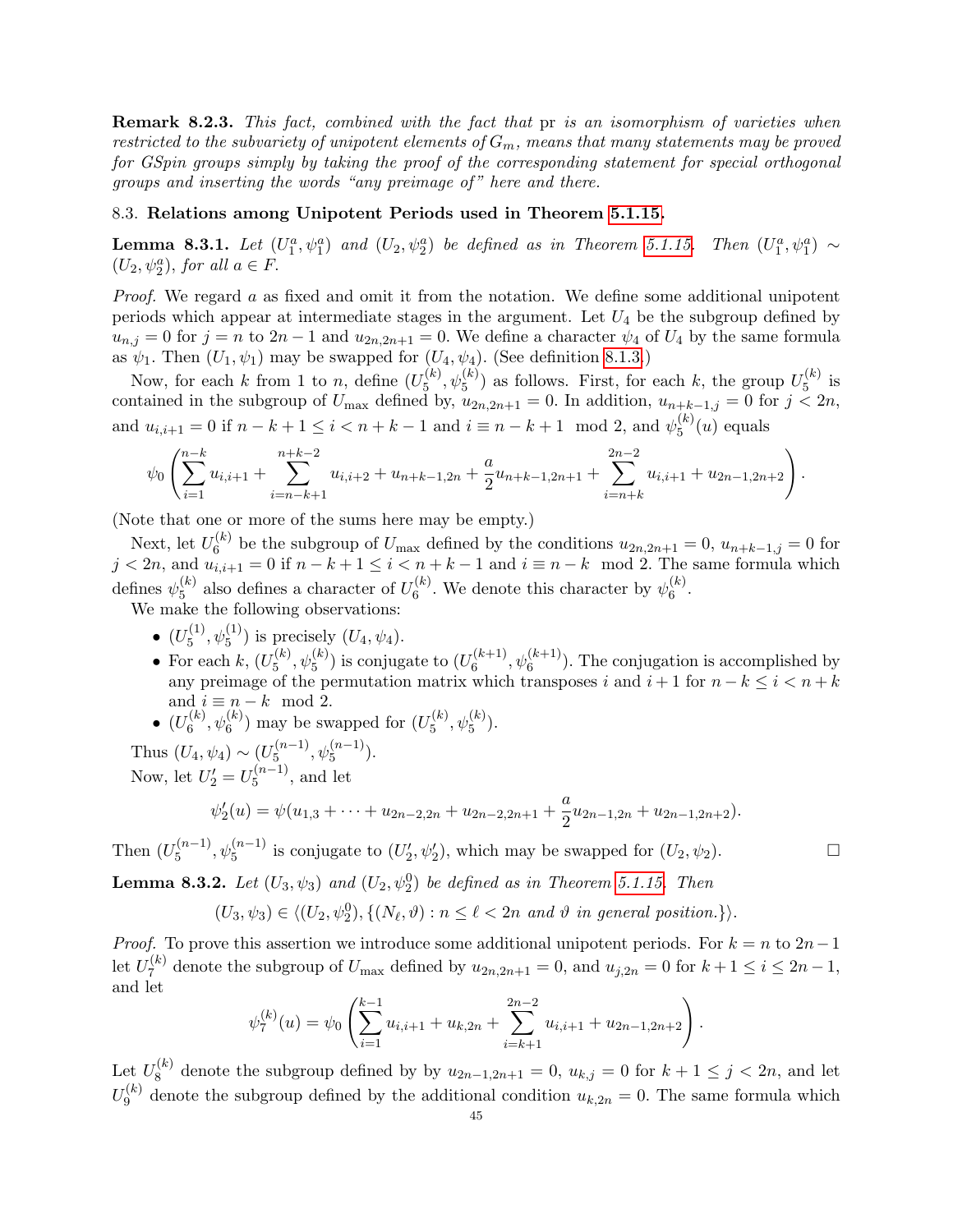defines  $\psi_7^{(k)}$  may be used to specify a character of  $U_8^{(k)}$  $\mathbf{R}_8^{(k)}$ , which we denote  $\psi_8^{(k)}$  $\binom{K}{8}$ . In addition, let

$$
\psi_0\left(\sum_{i=1}^{k-1}u_{i,i+1}+u_{k,2n+2}+\sum_{i=k+1}^{2n-1}u_{i,i+1}\right),
$$

be denoted by  $\tilde{\psi}_8^{(k)}$  $s^{(k)}$  for  $u \in U_8^{(k)}$  $\frac{\psi(k)}{8}$  or  $\psi_9^{(k)}$  $_{9}^{(k)}$  for  $u \in U_{9}^{(k)}$  $\frac{1}{9}$ . Now, we need the following observations:

- $\bullet$   $(U_7^{(n)}$  $(\phi_7^{(n)}, \psi_7^{(n)})$  is just the period  $(U_1^0, \psi_1^0)$  from theorem [5.1.15,](#page-25-0) and so is equivalent to  $(U_2, \psi_2^0)$ by the previous result.
- For each  $k, (U_7^{(n)})$  $\mathcal{L}_7^{(n)}, \psi_7^{(n)}$ ) is conjugate to  $(U_9^{(k+1)})$  $\psi_9^{(k+1)}$ ,  $\psi_9^{(k+1)}$ ). (One conjugates by a preimage of a permutation matrix and then by a toral element to fix a minus sign which is introduced.)
- $\bullet$   $(U_8^{(k+1)}$  $\tilde{\psi}_8^{(k+1)}, \tilde{\psi}_8^{(k+1)}$  $\binom{(k+1)}{8}$  is spanned by  $(U_9^{(k+1)}$  $\psi_9^{(k+1)}$ ,  $\psi_9^{(k+1)}$  and  $\{(N_k, \vartheta) : \vartheta$  in general position}. More precisely, if  $\vartheta$  is any extension of  $\psi_9^{(k+1)}$  which is *not* in general position, then the restriction of  $\vartheta$  to  $U_8$  is  $\tilde{\psi}_8^{(k+1)}$  $(8^{(k+1)})$ . (Cf. Corollary [8.1.2.](#page-43-1))
- $\bullet$   $(U_8^{(k)}$  $\widetilde{\psi}_8^{(k)}, \widetilde{\psi}_8^{(k)}$  $\binom{k}{8}$  is conjugate to  $(U_8^{(k)})$  $\mathcal{L}_8^{(k)}, \psi_8^{(k)}).$
- $\bullet$   $(U_8^{(k)}$  $\mathbf{R}_8^{(k)}, \psi_8^{(k)}$ ) may be swapped for  $(U_7^{(k)})$  $\frac{(k)}{7}, \psi_7^{(k)}$ ).

We deduce that  $(U_2, \psi_2^0)$  divides  $(U_8^{(2n-1)}$  $\mathcal{L}_8^{(2n-1)}$ ,  $\psi_8^{(2n-1)}$ ), a period which differs from  $(U_3, \psi_3)$  only in that integration over  $u_{2n,2n+1}$  is omitted. Thus  $(U_3, \psi_3)$  is the constant term in the Fourier expansion of  $(U_8^{(2n-1)}$  $(\mathbb{R}^{(2n-1)}_8, \psi_8^{(2n-1)})$ , in the variable  $u_{2n,2n+1}$ , while all of the nonconstant terms are Whittaker integrals with respect to various generic characters of  $U_{\text{max}}$ . As  $\mathcal{E}_{-1}(\tau,\omega)$  is non-generic, they all vanish. The result follows.

<span id="page-45-0"></span>**Lemma 8.3.3.** Take  $a \in F^{\times}$ . We regard a as fixed throughout and, for the most part we suppress it from the notation. As in Theorem [5.1.15,](#page-25-0) let  $V_i$  denote the unipotent radical of the standard parabolic of  $G_{4n+1}$  having Levi isomorphic to  $GL_i \times G_{4n-2i+1}$  (for  $1 \leq i \leq 2n$ ). For  $1 \leq j < 2n$ , let  $V_i^{4n-2j}$  $\tilde{u}_i^{4n-2j}$  denote the unipotent radical of the standard maximal parabolic of  $G^a_{4n-2j}$  having Levi isomorphic to  $GL_i \times G_{4n-2j-2i}^a$  (for  $1 \leq i \leq 2n-j-2$  in the split case and  $1 \leq i \leq 2n-j-2$ in the nonsplit cases). Let  $(N_\ell, \psi_\ell^a)$  be the period used to define the descent, as usual, and let  $(N_\ell, \psi_\ell^a)^{(4n-2k+1)}$  denote the analogue for  $G_{4n-2k+1}$ , embedded into  $G_{4n+1}$  inside the Levi of a maximal parabolic.

Then,  $(V_k^{2n}, 1) \circ (N_n, \psi_n)$  is an element of

$$
\langle (N_{n+k}, \psi_{n+k}), \{ (N_{n+j}, \psi_{n+j})^{(4n-2k+2j)} \circ (V_{k-j}, \mathbf{1}) : 1 \le j < k \} \rangle.
$$

Proof. In this proof, we shall not need to refer to any of the unipotent periods defined previously. On the other hand we will need to consider several new unipotent periods.

Let  $m = (m_1, m_2, m_3)$  be a triple of integers satisfying:  $0 \leq m_1 < m_2 \leq m_3 + 1 \leq 2n$ . We associate to this data a unipotent group  $U_m$  and two characters  $\psi_m, \psi'_m$  as follows:

•  $U_m$  is defined by the condition that  $u_{i,j} = 0$  whenever  $m_1 < i < m_2 - 1$  and  $j < m_2$ , or  $m_3 < i$ ,

.

• 
$$
\psi_m(u) = \psi_0 \left( \sum_{i=1}^{m_1} u_{i,i+1} + u_{m_1+1,m_2} + \sum_{i=m_2}^{m_3-1} u_{i,i+1} + u_{m_3,2n} + \frac{a}{2} u_{m_3,2n+2} \right),
$$
  
\n•  $\psi'_m(u) = \psi_0 \left( \sum_{i=1}^{m_1-1} u_{i,i+1} + u_{m_1,m_2-1} + \sum_{i=m_2-1}^{m_3-1} u_{i,i+1} + u_{m_3,2n} + \frac{a}{2} u_{m_3,2n+2} \right)$ 

Then  $(U_m, \psi'_m)$  is conjugate to  $(U_m, \psi_m)$  and may be swapped for  $(U_{m'}, \psi_{m'}),$  where  $(m_1, m_2, m_3)' =$  $(m_1-1, m_2-1, m_3)$ . Furthermore, for any  $k < n$ ,  $(V_k^{2n}, 1) \circ (N_n, \psi_n)$  is an integral over the subgroup of  $U_{n,n+k+1,n+k}$  defined by the conditions,  $u_{i,2n} = -\frac{a}{2}$  $\frac{a}{2}u_{i,2n+2}$ , for  $n < i \leq n+k$ . It may be swapped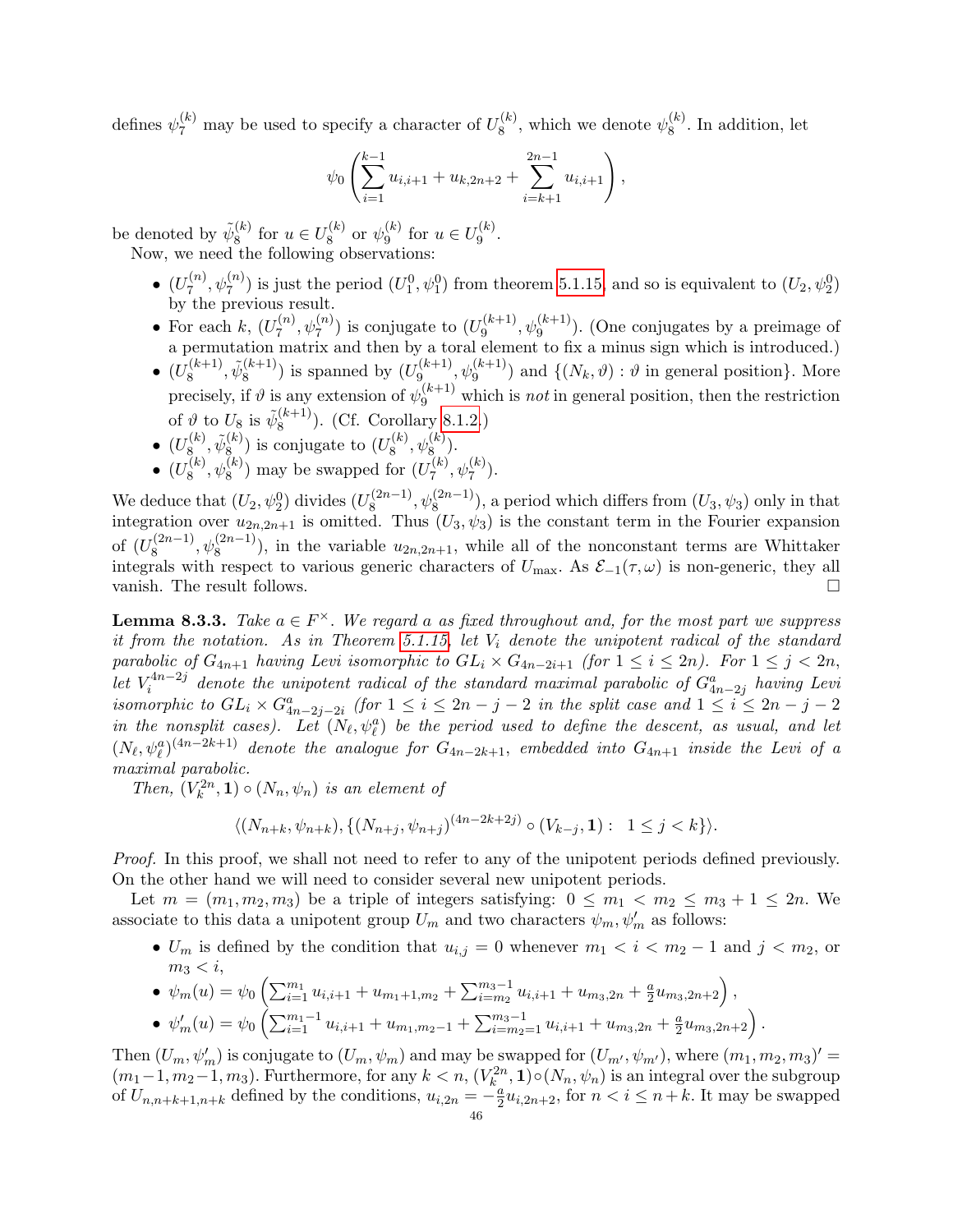for the period  $(U_m, \psi'')$  corresponding to  $m = (n-1, n+k+1, n+k)$ , and

$$
\psi''(u) = \psi_0 \left( \sum_{i=1}^{n-1} u_{i,i+1} + u_{n,2n} + \frac{a}{2} u_{n,2n+2} \right),
$$

and this period is conjugate to  $(U_m, \psi'_m)$  for this value of m. It follows that  $(V_k^{2n}, 1) \circ (N_n, \psi_n)$  is equivalent to  $(U_m, \psi'_m)$  for the triple  $m = (0, k + 2, n + k)$ .

Now, it's easy to see that  $(U_{(0,1,m_3)}, \psi'_{(0,1,m_3)}) = (N_{m_3}, \psi^a_{m_3})$ , and that for  $m_2 > 2$  there are two orbits of extensions of  $\psi_{(0,m_2,m_3)}$  to  $U_{(0,m_2-1,m_3)}$ , namely, the one containing  $\psi'_{(0,m_2-1,m_3)}$ , and the trivial extension, which yields the period  $(N_{m_3-m_2+2}, \psi^a_{m_3-m_2+2})^{(4n-2m_2+5)} \circ (V_{m_2-2}, 1)$ . This proves the assertions regarding all cases except for the two parabolics with Levi isomorphic to  $GL_1 \times GL_n$  in the split case.

As noted previously, it is enough to consider one of them, because they are conjugate in  $G_{4n+1}$ . Furthermore, we may conjugate by  $h_a$ , and use the more convenient embedding of  $G_{2n}^{\square}$  into  $G_{4n+1}$ as  $(L_n^{\psi_n})^0$ .

For this case we take  $m \in \mathbb{Z}$  with  $0 \leq m \leq n$ , and define  $U_m$  to be the subgroup of  $U_{\text{max}}$  defined by  $u_{i,j} = 0$  whenever  $m < i < j \leq m+n+1$ . Take

$$
\psi'_m(u) = \psi_0 \left( \sum i = 1^{m-1} u_{i,i+1} + u_{m,m+n+1} + \sum_{i=m+n+2}^{2n} u_{i,i+1} \right),
$$
  

$$
\psi''_m(u) = \psi_0 \left( \sum i = 1^m u_{i,i+1} + u_{m+1,m+n+2} + \sum_{i=m+n+3}^{2n} u_{i,i+1} \right).
$$

Then  $(V_n^{2n}, 1) \circ (N_n, \psi_n) = (U_n, \psi_n')$ . Furthermore  $(U_m, \psi_m')$  is conjugate to  $(U_m, \psi_m'')$  and may be swapped for  $(U_{m-1}, \psi''_{m-1})$ . Furthermore,  $(U_0, \psi'_0)$  is easily seen to be in the span of the periods

$$
(U_{\max}^{4n-2k+1},\vartheta)\circ(V_k,\mathbf{1})
$$

for  $0 \leq k < n$  and  $\vartheta$  a generic character of the maximal unipotent subgroup of  $G_{4n-2k+1}$  (embedded into  $G_{4n+1}$ ) as a component of a standard Levi as usual. This completes the proof.

<span id="page-46-0"></span>8.4. Relation of periods on  $U_2$  via theta functions. The next relation of unipotent periods differs from all the others, both in the nature of the statement and in the nature of the proof. We described in section [3.8](#page-11-1) how a character of  $U(F \backslash \mathbb{A})$ , where U is a unipotent subgroup of a reductive group  $G$ , may be thought of as an element of an  $F$ -vector space equipped with an algebraic action of  $N_G(U)$ . For purposes of this discussion it is more useful to identify this character with an element of a space having an action of all of G, which is compatible with the action of  $G(F)$  on unipotent periods by conjugation (as in [8.1\)](#page-42-1), and this may be done using the coadjoint representation of G on the F-dual,  $\mathfrak{g}_F^*$ , of its Lie algebra.

Observe that if an equivalence between  $(U_1, \psi_1)$  and  $(U_2, \psi_2)$  can be proved using conjugation and swapping, then  $\psi_1$  and  $\psi_2$  correspond to points in the same orbit of  $G(F)$  acting on  $\mathfrak{g}_F^*$ . The manner in which  $U_1$  and  $U_2$  will be related is not as easy to describe, but one may note for example that they will have the same dimension.

So far, we have proved relations of two forms

- Equivalencies, in which the unipotent subgroup  $U$  is replaced by another of the same dimension, and the character  $\psi$  by another in the same orbit.
- Relations where one replaces  $U$  by a group of properly larger dimension, and considers all orbits of extensions of  $\psi$ .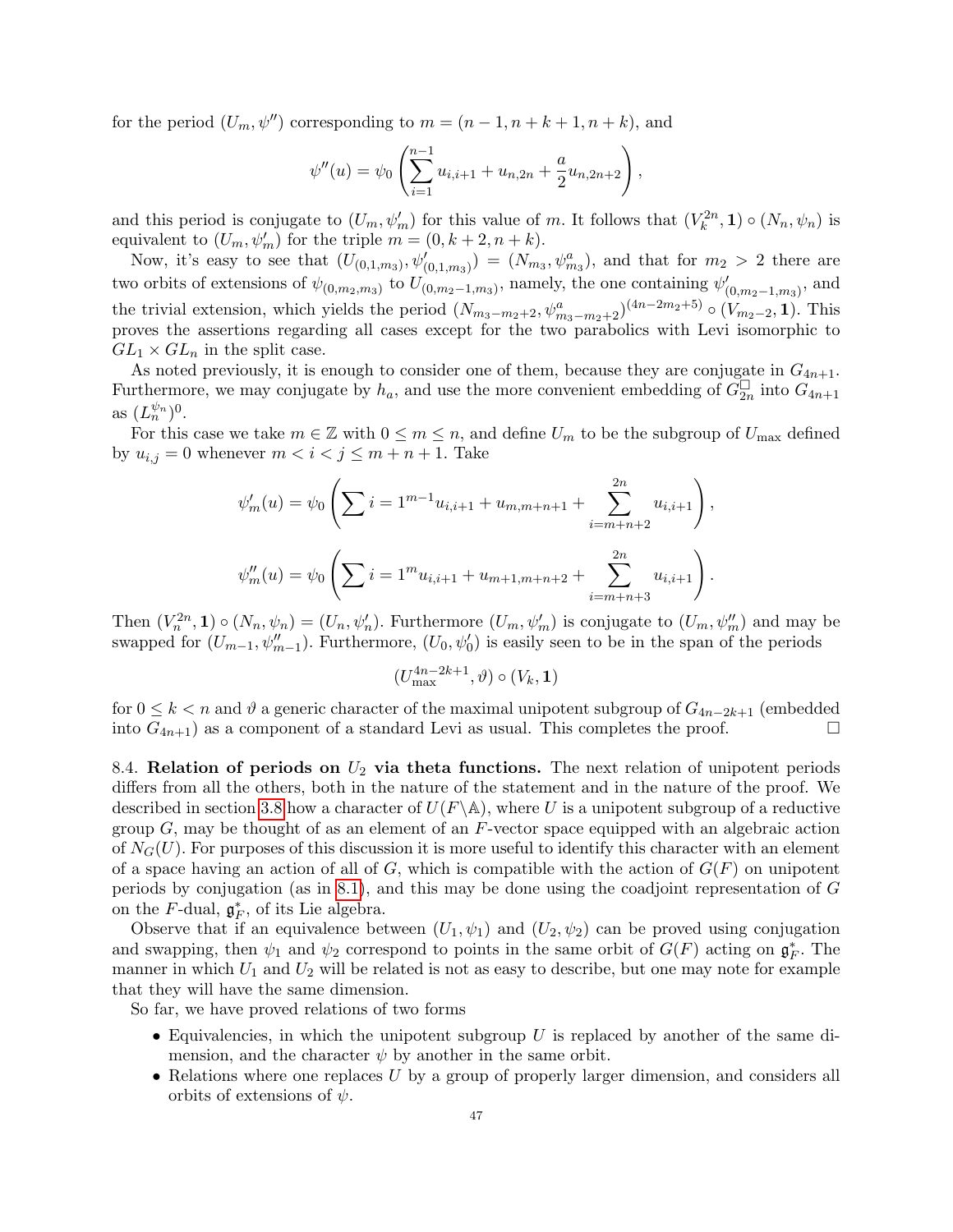The statement that  $(U_2, \psi_2^0)$  is spanned by  $\{(U_2, \psi_2^a): a \in F^\times\}$  is of a different nature, and it is proved by a different method, which was shown to us by David Ginzburg.

Let V denote the subgroup of  $U_{\text{max}}$  defined by  $u_{2i-1,2i} = 0$  for  $1 \leq i \leq n$ . We begin by defining a certain representation of  $V(\mathbb{A})$ . It will be convenient to introduce explicitly the isomorphisms of various root subgroups of  $U_{\text{max}}$  with  $\mathbb{G}_a$  corresponding to our coordinates  $u_{ij}$ . Thus, let  $x_{ij}$ :  $\mathbb{G}_a \to$  $U_{\text{max}}$  be defined by the condition that

$$
(x_{ij}(r))_{k,\ell} = \delta_{i,k}\delta_{k,\ell}r
$$
, for  $1 \le i < j \le 4n + 1 - i$ ,  $1 \le k < \ell \le 4n + 1 - k$ .

Let  $U_{ij}$  denote its image.

The main thing is to define the action of the subgroup of  $U_H$  of V consisting of those elements such that  $u_{ij} = 0$  whenever  $i < 2n - 1$ . This subgroup is the product of  $U_{2n-1,2n+1}, U_{2n-1,2n+2}$  and  $U_{2n,2n+1}$ . It is a Heisenberg group in three variables, with center  $U_{2n-2,2n+2}$ .

As is well known,  $U_H(\mathbb{A})$  has a unique isomorphism of class of representations  $\pi$  satisfying

$$
\pi(x_{2n-1,2n+2}(r))v = \psi_0(r)v,
$$

and there is a representation  $\omega_{\psi_0}$  in this class given by action on the space  $\mathcal{S}(\mathbb{A})$  of Schwartz functions on A such that

$$
\omega_{\psi_0}(x_{2n-1,2n+1}(r))\phi(x) = \psi_0(rx)\phi(x), \quad \text{and}
$$

$$
\omega_{\psi_0}(x_{2n,2n+1}(r))\phi(x) = \phi(x+r).
$$

This may then be extended to an action of all of  $V(A)$  by decreeing u acts by the character

$$
\psi_{V_2}(u) := \psi_0 \left( \sum_{i=1}^{2n-2} u_{i,i+2} + u_{2n-1,2n+2} \right)
$$

whenever u is in the subgroup  $V_2(\mathbb{A})$  of  $V(\mathbb{A})$  defined by  $u_{2n-1,2n+1} = u_{2n,2n+1} = 0$ . Observe that this character is the common restriction of all the characters  $\psi_2^a$ .

The group  $V$  is the unipotent radical of a certain parabolic  $R$ . Let  $L$  denote its Levi factor. It acts on the space of characters of  $V_2$ . The stabilizer is isomorphic to  $SL_2$ . Its image under pr consists of matrices of the form

$$
diag(g,\ldots,g,1,\,{}_{t}g,\ldots,\,{}_{t}g),\qquad g\in SL_2.
$$

Denote this stabilizer  $S_{\psi}$ . Then  $\omega_{\psi_0}$  extends to a projective representation of  $V(\mathbb{A}) \rtimes S_{\psi}(\mathbb{A})$  or a genuine representation of  $V(\mathbb{A})\rtimes \widetilde{S}_{\psi}(\mathbb{A})$ , where  $\widetilde{S}$  denotes the metaplectic double cover. It is known that  $S_{\psi}(F)$  lifts to a subgroup of  $\widetilde{S}_{\psi}(\mathbb{A})$ . The representation  $\omega_{\psi_0}$  has an automorphic realization given by theta functions

$$
\theta_{\phi}^{\psi_0}(g) = \sum_{\xi \in F} \omega_{\psi_0}(g) \phi(\xi).
$$

For  $\phi \in \mathcal{S}(\mathbb{A})$  and  $\varphi \in C^{\infty}(G_{4n+1}(F \backslash \mathbb{A}))$  we may now define

$$
\Theta_{\phi}(\varphi):S_{\psi}(F)\backslash\widetilde{S}_{\psi}(\mathbb{A})\to\mathbb{C}
$$

by

$$
\Theta_{\phi}(\varphi)(\tilde{h}) = \int_{V(F \backslash \mathbb{A})} \varphi(v\tilde{\mathrm{pr}}(\tilde{h})) \theta_{\phi}^{\psi_0}(v\tilde{h}) dv,
$$

<span id="page-47-0"></span>where  $\tilde{pr}$  denotes the projection  $\tilde{S}_{\psi}(\mathbb{A}) \to S_{\psi}(\mathbb{A})$ . Observe that the subgroup  $U_2$  is the product of a codimension one subgroup of V and  $U_{\text{max}}^{S_{\psi}} := S_{\psi} \cap U_{\text{max}}$ , which is a maximal unipotent of  $S_{\psi}$ . The group  $U_{\text{max}}^{S_{\psi}}(\mathbb{A})$  lifts to a subgroup of  $\widetilde{S}_{\psi}(\mathbb{A})$ . For  $a \in F$  let

$$
\Theta_{\phi}^{a}(\varphi) = \int_{U_{\max}^{S_{\psi}}(F \backslash \mathbb{A})} \Theta_{\phi}(\varphi)(u)\psi_{0}(au_{12}) du.
$$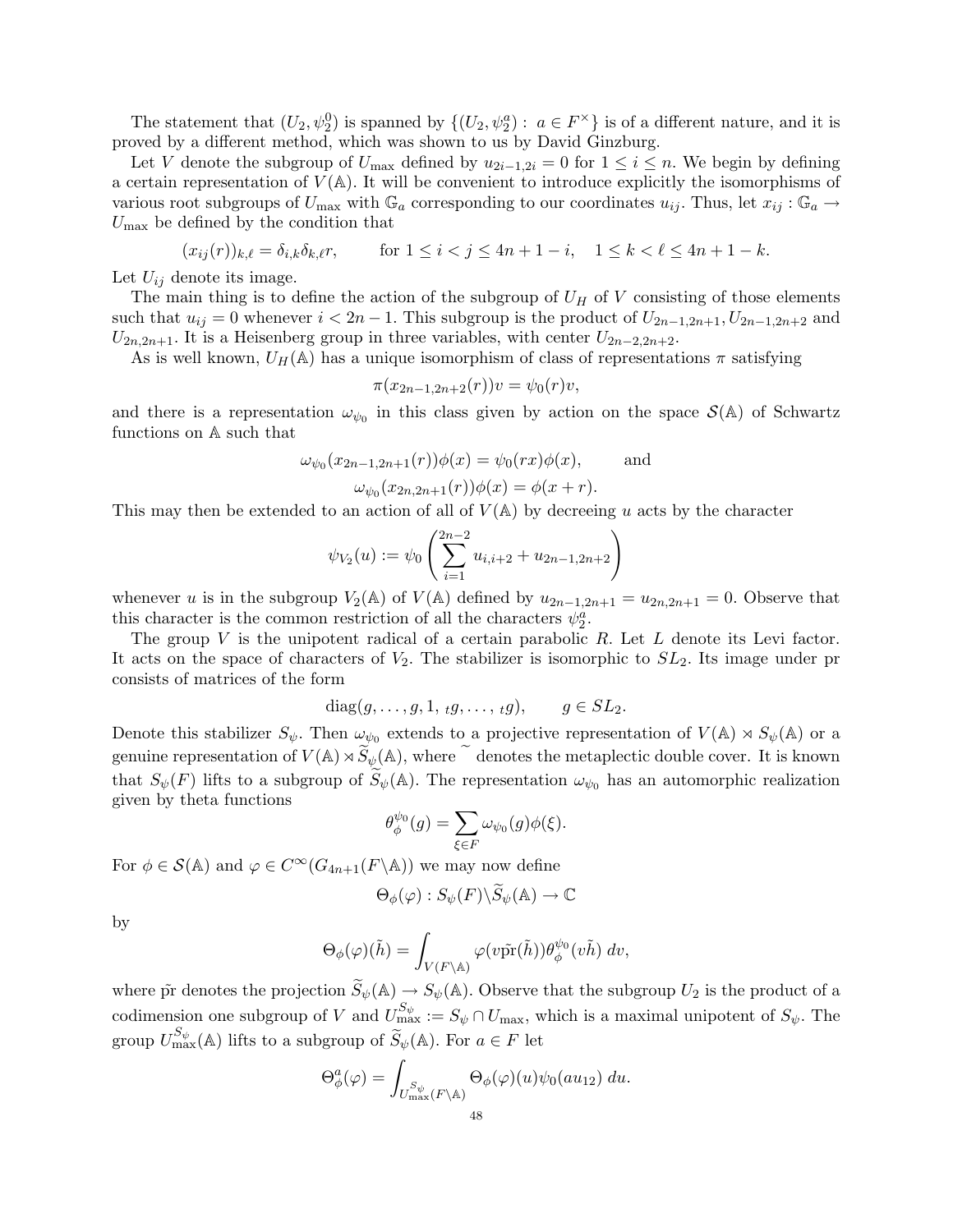**Lemma 8.4.1.** For  $a \in F$ , and  $\varphi \in C^{\infty}(G_{4n+1}(F \backslash \mathbb{A}))$ ,

$$
\varphi^{(U_2,\psi_2^a)} \equiv 0 \qquad \Longleftrightarrow \qquad \Theta^a_\phi(\rho(g)\varphi) = 0 \quad \forall \phi \in \mathcal{S}(\mathbb{A}).
$$

Proof.

$$
\Theta_{\phi}^{a}(\varphi)(h) = \int_{U_{\max}^{S_{\psi}}(F \backslash \mathbb{A})} \int_{V(F \backslash \mathbb{A})} \sum_{\xi} \varphi(vuh) \omega_{\psi_{0}}(vuh) \phi(\xi) dv \psi_{0}(au_{1,2}) du
$$
  

$$
\int_{U_{\max}^{S_{\psi}}(F \backslash \mathbb{A})} \int_{V(F \backslash \mathbb{A})} \sum_{\xi} \varphi(x_{2n,2n+1}(\xi) vuh) \omega_{\psi_{0}}(x_{2n,2n+1}(\xi) vuh) \phi(0) dv \psi_{0}(au_{12}) du.
$$

We may rewrite  $U_{\text{max}}^{S_{\psi}} \cdot V$  as  $U_2 \cdot U_{2n,2n+1}$ , obtaining

$$
\sum_{\xi} \int_{(F \backslash \mathbb{A})} \int_{U_2(F \backslash \mathbb{A})} \varphi(x_{2n,2n+1}(\xi) u_2 x_{2n,2n+1}(r) h) \omega_{\psi_0}(x_{2n,2n+1}(\xi) u_2 x_{2n,2n+1}(r) h) \phi(0) du_2 dr.
$$
  
= 
$$
\sum_{\xi} \int_{(F \backslash \mathbb{A})} \int_{U_2(F \backslash \mathbb{A})} \varphi(u_2 x_{2n,2n+1}(\xi + r) h) \omega_{\psi_0}(u_2 x_{2n,2n+1}(\xi r) h) \phi(0) du_2 dr.
$$
  
= 
$$
\int_{\mathbb{A}} \int_{U_2(F \backslash \mathbb{A})} \varphi(u_2 x_{2n,2n+1}(r) h) \omega_{\psi_0}(u_2 x_{2n,2n+1}(r) h) \phi(0) du_2 dr.
$$

But from the description of the action  $\omega_{\psi_0}$  given above we see at once that

$$
\omega_{\psi_0}(u_2x_{2n,2n+1}(r)h)\phi(0)=\psi_2^a(u_2)\omega_{\psi_0}(x_{2n,2n+1}(r)h)\phi(0),
$$

so we have

$$
\int_{\mathbb{A}} \varphi^{(U_2,\psi_2^a)}(x_{2n,2n+1}(r)h)\omega_{\psi_0}(x_{2n,2n+1}(r)h)\phi(0) dr.
$$

Our assertion now follows, for a smooth function whose integral against every Schwartz function is the zero function (and vice versa).

<span id="page-48-9"></span>**Corollary 8.4.2.** Let the group  $U_2$ , and the character  $\psi_2^a$  for each  $a \in F$  be defined as in the main theorem. Then  $(U_2, \psi_2^0) \in \langle \{ (U_2, \psi_2^a) : a \in F^\times \} \rangle$ .

*Proof.* In light of lemma [8.4.1,](#page-47-0) this now follows from the fact that a genuine function on  $SL_2(\mathbb{A})$  can not be equal to its constant term can not be equal to its constant term.

### **REFERENCES**

- <span id="page-48-0"></span>[Asg] M. Asgari, Local L-functions for Split Spinor Groups, Canad. J. Math. Vol 54 (4), 2002 pp. 673-693.
- <span id="page-48-1"></span>[Asg-Sha1] M. Asgari and F. Shahidi, Generic Transfer For general Spin Groups, Duke Math. Journal. Vol. 132, No. 1, 2006, pp. 137- 190.
- <span id="page-48-2"></span>[Asg-Sha2] M. Asgari and F. Shahidi, *Generic Transfer From GSp(4) to GL(4)*, Compos. Math. 142 (2006), no. 3, 541–550.
- <span id="page-48-4"></span>[Banks1] W. Banks, Twisted symmetric-square L-functions and the nonexistence of Siegel zeros on GL(3), Duke Math. J. 87 (1997), no. 2, 343-353.
- <span id="page-48-5"></span>[Banks2] W. Banks, Exceptional Representations on the Metaplectic Group. Dissertation, Stanford University 1994
- <span id="page-48-6"></span>[Banks3] W. Banks, private communication.
- <span id="page-48-3"></span>[BG] D. Bump, D. Ginzburg Symmetric square L-functions on GL(r). Ann. of Math. (2) 136 (1992), no. 1, 137–205.
- <span id="page-48-7"></span>[BZ1] I. N. Bernšteĭn and A. V. Zelevinskiĭ. Representations of the group  $GL(n, F)$ , where F is a local non-Archimedean field. Uspehi Mat. Nauk, 31(3(189)):5–70, 1976.
- <span id="page-48-10"></span>[BZ2] I. N. Bernšteĭn and A. V. Zelevinskiĭ, Induced representations of reductive p-adic groups. I. Ann. Sci. École Norm. Sup. (4) 10 (1977), no. 4, 441–472.
- <span id="page-48-8"></span>[Car] P. Cartier, Representations of p-adic groups: a survey. Automorphic forms, representations and Lfunctions (Proc. Sympos. Pure Math., Oregon State Univ., Corvallis, Ore., 1977), Part 1, pp. 111– 155, Proc. Sympos. Pure Math., XXXIII, Amer. Math. Soc., Providence, R.I., 1979. Available online at http://www.ams.org/online bks/pspum331/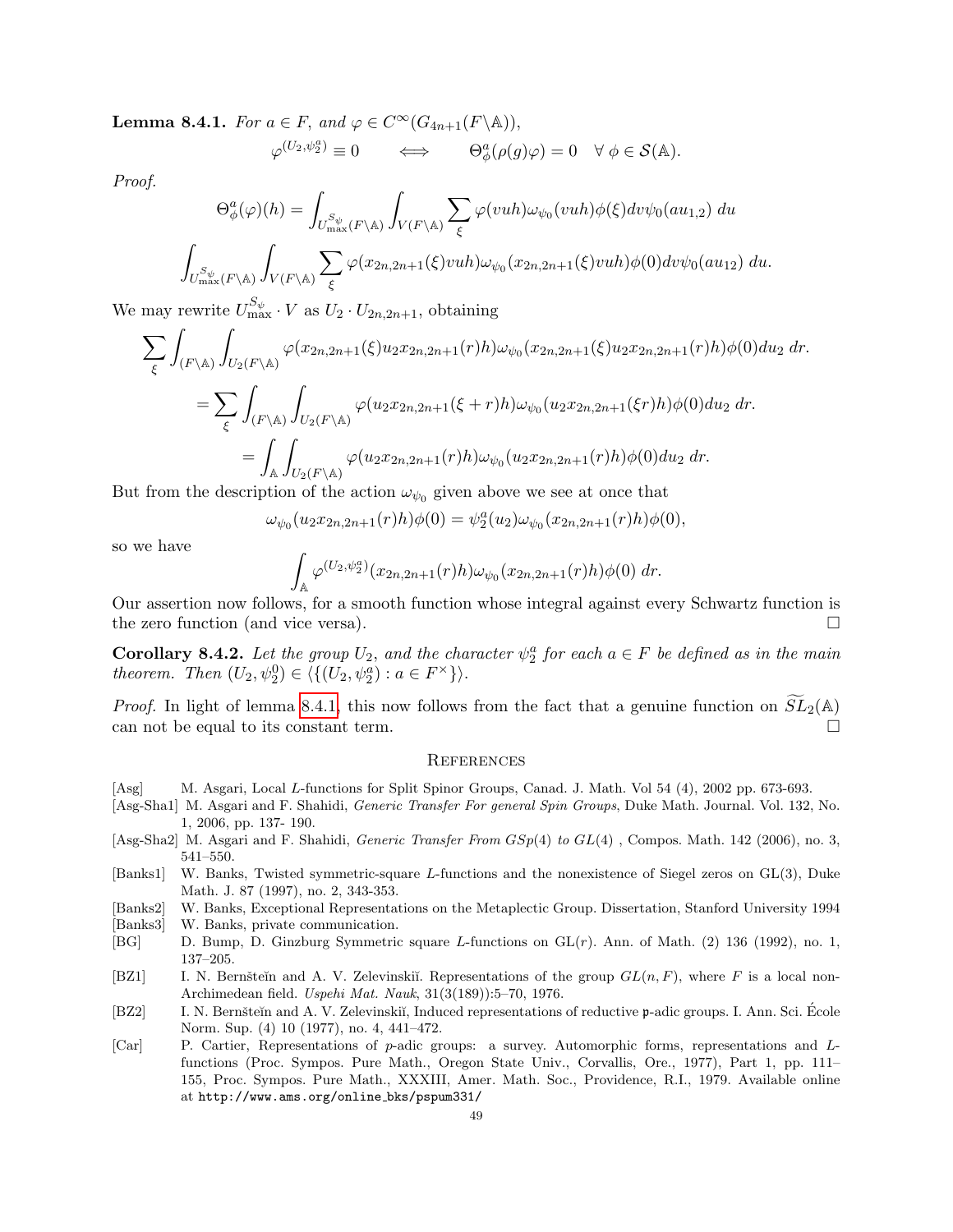- <span id="page-49-23"></span>[Cass] W. Casselman, Introduction to the theory of admissible representations of p-adic reductive groups, Available at http://www.math.ubc.ca/ cass/research.html
- <span id="page-49-22"></span>[C-S] W. Casselman, J. Shalika, The unramified principal series of p-adic groups. II. The Whittaker function. Compositio Math. 41 (1980), no. 2, 207–231.
- <span id="page-49-4"></span> $[C-K-PS-S1]$  J. Cogdell, H. Kim, I. Piatetski-Shapiro, F. Shahidi, On lifting from classical groups to  $GL_N$ , Publ. Math. Inst. Hautes Études Sci.,  $93$  (2001), pp. 5-30.
- <span id="page-49-2"></span>[C-K-PS-S2] J. Cogdell, H. Kim, I.I. Piatetski-Shapiro, F. Shahidi, Functoriality for the classical groups. Publ. Math. Inst. Hautes Etudes Sci. No. 99 (2004), 163–233. ´
- [Gan-Tak] W.T. Gan, S. Takeda, The Local Langlands Conjecture for GSp(4), preprint, available at http://arxiv.org/abs/0706.0952
- <span id="page-49-9"></span>[Gel-Sha] S. Gelbart, F. Shahidi, Analytic properties of automorphic L-functions. Perspectives in Mathematics, 6. Academic Press, Inc., Boston, MA, 1988.
- <span id="page-49-16"></span>[Gel-So] On Whittaker models and the vanishing of Fourier coefficients of cusp forms, Proc. Indian Acad. Sci. Math. Sci. 97 (1987), no. 1-3, 67–74 (1988).
- <span id="page-49-18"></span>[GK75] I. M. Gelfand and D. A. Kajdan. Representations of the group  $GL(n, K)$  where K is a local field. In Lie groups and their representations (Proc. Summer School, Bolyai János Math. Soc., Budapest, 1971), pages 95–118. Halsted, New York, 1975.
- <span id="page-49-19"></span>[Gi-PS-R] D. Ginzburg, I.I. Piatetski-Shapiro, and S. Rallis, L functions for the orthogonal group. Mem. Amer. Math. Soc. 128 (1997), no. 611, MR1357823 (98m:11041)
- <span id="page-49-0"></span>[GRS1] D. Ginzburg, S. Rallis, and D. Soudry, On a correspondence between cuspidal representations of  $GL_{2n}$  and  $Sp_{2n}$ ,, J. Amer. Math. Soc.,12(1999), n.3, pp. 849-907
- [GRS2] D. Ginzburg, S. Rallis, and D. Soudry, Lifting cusp forms on  $GL_{2n}$  to  $\widetilde{\mathrm{Sp}}_{2n}$ : the unramified correspondence, Duke Math. J., 100 (1999),n. 2, pp. 243-266
- <span id="page-49-21"></span>[GRS3] D. Ginzburg, S. Rallis and D. Soudry, On explicit lifts from cusp forms from  $GL_m$  to classical groups , Annals of Math., 150(1999) 807-866. Available online at http://arxiv.org/pdf/math.NT/9911264
- <span id="page-49-3"></span>[GRS4] D. Ginzburg, S. Rallis, D. Soudry, Generic automorphic forms on  $SO(2n + 1)$ : functorial lift to  $GL(2n)$ , endoscopy, and base change, Internat. Math. Res. Notices, 14 (2001), pp.729-764.
- <span id="page-49-1"></span>[GRS5] D. Ginzburg, S. Rallis, and D. Soudry, *Endoscopic representations of*  $Sp_{2n}$ , J. Inst. Math. Jussieu, vol. 1 2002, no. 1, pp. 77-123.
- [GRS6] D. Ginzburg, S. Rallis, D. Soudry, On the automorphic theta representation for simply laced groups. Israel Journal of Mathematics 100 (1997), 61-116.
- <span id="page-49-6"></span>[H-T] M. Harris, and R. Taylor, The geometry and cohomology of some simple Shimura varieties. With an appendix by Vladimir G. Berkovich. Annals of Mathematics Studies, 151. Princeton University Press, Princeton, NJ, 2001.
- <span id="page-49-7"></span>[Henn1] G. Henniart, Une preuve simple des conjectures de Langlands pour  $GL(n)$  sur un corps p-adique. Invent. Math. 139 (2000), no. 2, 439–455.
- <span id="page-49-8"></span>[Henn2] G. Henniart, Correspondance de Langlands et fonctions L des carrés extérieur et symétrique, IHES preprint M03-20, available at http://www.ihes.fr/PREPRINTS/M03/M03-20.pdf
- <span id="page-49-17"></span>[I] J. Igusa, A Classification of Spinors Up to Dimension Twelve, Amer. J. Math., Vol. 92, No. 4 (1970), 997-1028.
- <span id="page-49-12"></span>[Ja] H. Jacquet, Generic representations, in Non-commutative harmonic analysis (Actes Colloq., Marseille-Luminy, 1976), pp. 91–101. Lecture Notes in Math., Vol. 587, Springer, Berlin, 1977.
- <span id="page-49-11"></span>[Ja-Sh1] H. Jacquet, J. Shalika, Exterior square L functions, Automorphic Forms, Shimura Varieties and L-Functions, Vol.2 Academic Press (1990), 143-226.
- <span id="page-49-5"></span>[Ja-Sh2] H. Jacquet, J. Shalika, On Euler products and the classification of automorphic representations. I. Amer. J. Math. 103 (1981), no. 3, 499–558.
- <span id="page-49-13"></span>[Ja-Sh3] H. Jacquet, J. Shalika, On Euler products and the classification of automorphic representations. II. Amer. J. Math. 103 (1981), no. 4, 777–815.
- <span id="page-49-20"></span>[Ji-So] D. Jiang, D. Soudry, The local converse theorem for  $SO(2n + 1)$  and applications. Ann. of Math. (2) 157 (2003), no. 3, 743–806.
- <span id="page-49-14"></span>[Kaz] D. Kazhdan, On lifting, in Lie group representations, II (College Park, Md., 1982/1983), 209–249, Lecture Notes in Math., 1041, Springer, Berlin, 1984.
- <span id="page-49-10"></span>[Kim1] H. Kim, Langlands-Shahidi Method and Poles of Automorphic L-functions: Application to Exterior Square L-functions, Canad. J. Math. Vol. 51 (4), 1999, pp. 835-849.
- <span id="page-49-15"></span>[Kim2] Kim, Henry H. Automorphic L-functions, in Lectures on automorphic L-functions, 97-201, Fields Inst. Monogr., 20, Amer. Math. Soc., Providence, RI, 2004.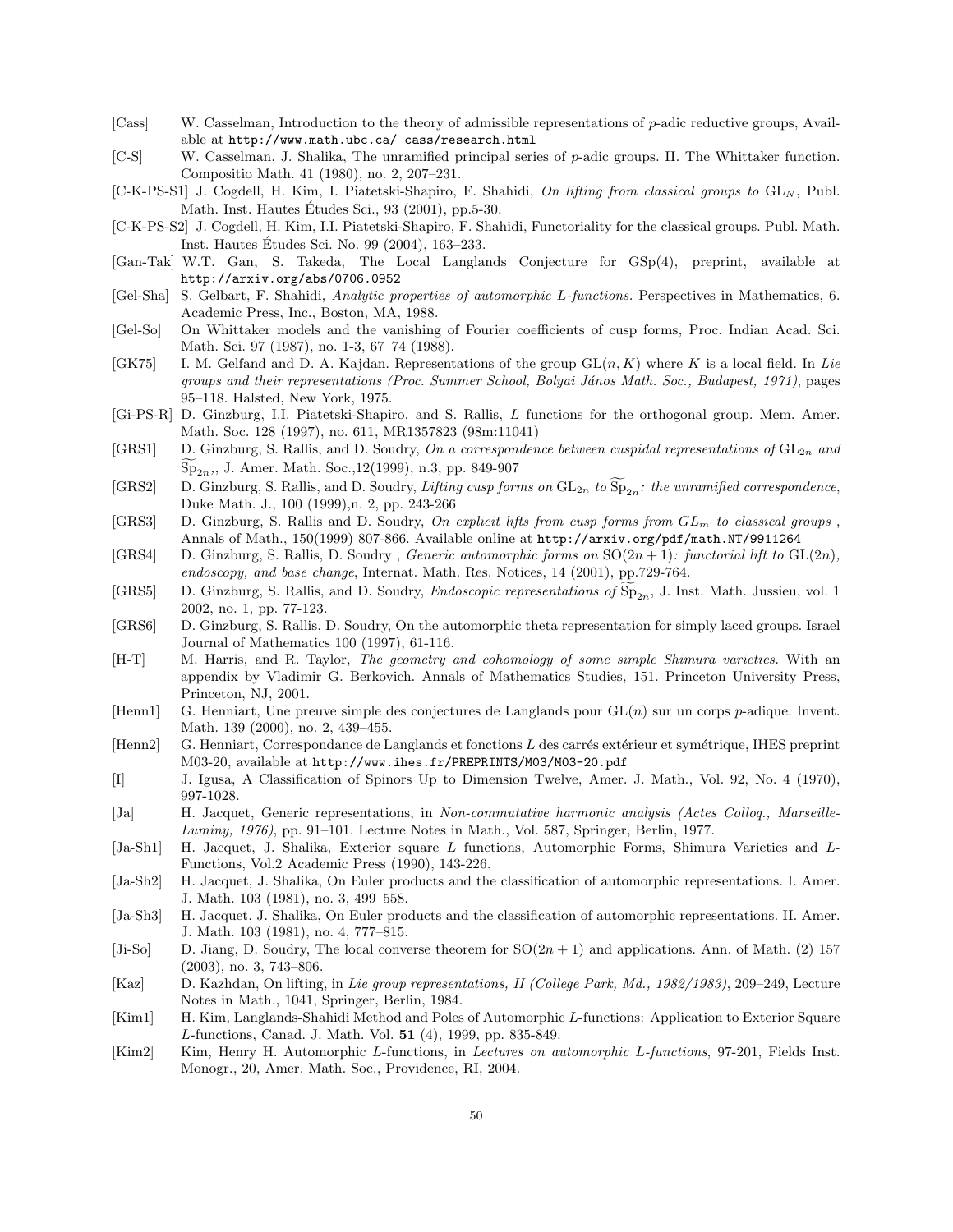- <span id="page-50-14"></span>[Kim-Sh] H. Kim, F. Shahidi, On simplicity of poles of automorphic L-functions. J. Ramanujan Math. Soc. 19 (2004), no. 4, 267–280.
- <span id="page-50-17"></span>[Kn] A. Knapp, Representation theory of semisimple groups. An overview based on examples. Princeton Mathematical Series, 36. Princeton University Press, Princeton, NJ, 1986.
- <span id="page-50-20"></span> $[K-R]$  S. Kudla, S. Rallis, Ramified degenerate principal series representations for  $Sp(n)$ . Israel J. Math. 78 (1992), no. 2-3, 209–256.
- <span id="page-50-8"></span>[L-L] Labesse, J.-P.; Langlands, R. P. L-indistinguishability for SL(2). Canad. J. Math. 31 (1979), no. 4, 726–785. Available online at http://www.sunsite.ubc.ca/DigitalMathArchive/Langlands/
- <span id="page-50-13"></span>[L1] R. Langlands, Euler Products, Yale University Press, (1971). Available online at http://www.sunsite.ubc.ca/DigitalMathArchive/Langlands/
- <span id="page-50-1"></span>[L2] R. Langlands, "On the classification of irreducible representations of real algebraic groups," Representation theory and harmonic analysis on semisimple Lie groups, pp. 101–170, Math. Surveys Monogr., 31, Amer. Math. Soc., Providence, RI, 1989. Available online at http://www.sunsite.ubc.ca/DigitalMathArchive/Langlands/
- <span id="page-50-5"></span>[L3] R. P. Langlands, On the notion of an automorphic representation, in Proc. Sympos. Pure Math., XXXIII, Automorphic forms, representations and L-functions (Proc. Sympos. Pure Math., Oregon State Univ., Corvallis, Ore., 1977), Part 1, pp. 189–207, Amer. Math. Soc., Providence, R.I., 1979. Available online at http://www.ams.org/online bks/pspum331/ and http://www.sunsite.ubc.ca/DigitalMathArchive/Langlands/
- <span id="page-50-7"></span>[L4] R. P. Langlands, Automorphic representations, Shimura varieties, and motives. Ein Märchen, in Automorphic forms, representations and L-functions (Proc. Sympos. Pure Math., Oregon State Univ., Corvallis, Ore., 1977), Part 2, pp. 205–246, Proc. Sympos. Pure Math., XXXIII, Amer. Math. Soc., Providence, R.I., 1979. Available online at http://www.ams.org/online bks/pspum332/ and http://www.sunsite.ubc.ca/DigitalMathArchive/Langlands/
- <span id="page-50-6"></span>[MW1] C. Moeglin and J.-L. Waldspurger Spectral Decomposition and Eisenstein Series, Cambridge University Press, 1995.
- [MW2] C. Moeglin, J.-L. Waldspurger, Le spectre résiduel de  $GL(n)$ , Ann. Sci. École Norm. Sup. 22 (1989), 605–674. MR 91b:22028
- <span id="page-50-10"></span>[PS] I.I. Piatetski-Shapiro, Multiplicity one theorems, in Automorphic forms, representations and L-functions (Proc. Sympos. Pure Math., Oregon State Univ., Corvallis, Ore., 1977), Part 1, pp. 209–212, Proc. Sympos. Pure Math., XXXIII, Amer. Math. Soc., Providence, R.I., 1979. Available online at http://www.ams.org/online bks/pspum331/
- <span id="page-50-4"></span>[PraRam] D. Prasad and D. Ramakrishnan, preprint, 2006. Available online at http://www.math.caltech.edu/people/dinakar.html.
- <span id="page-50-9"></span>[Sha1] F. Shahidi, Langlands-Shahidi method. Automorphic forms and applications, P. Sarnak, F. Shahidi ed. IAS/Park City Math. Ser., 12, Amer. Math. Soc., Providence, RI, 2007, pp.299–330
- <span id="page-50-3"></span>[Sha2] F. Shahidi, A proof of Langlands' conjecture on Plancherel measures; complementary series for p-adic groups. Ann. of Math. (2) 132 (1990), no. 2, 273-330.
- <span id="page-50-18"></span>[Sha3] F. Shahidi, Local coefficients as Artin factors for real groups. Duke Math. J. 52 (1985), no. 4, 973–1007.
- <span id="page-50-19"></span>[Sha4] F. Shahidi, On certain L-functions. Amer. J. Math. 103 (1981), no. 2, 297–355.
- [Sha5] F. Shahidi, Whittaker models for real groups, Duke Math. J. 47 (1980), no. 1, 99–125.
- <span id="page-50-16"></span>[Sil] A. Silberger, Introduction to harmonic analysis on reductive p-adic groups. Based on lectures by Harish-Chandra at the Institute for Advanced Study, 1971–1973. Mathematical Notes, 23. Princeton University Press, Princeton, N.J.; University of Tokyo Press, Tokyo, 1979
- <span id="page-50-11"></span>[Spr] T.A. Springer, Linear Algebraic Groups, 2nd Ed Birkhäuser, 1998.
- <span id="page-50-0"></span>[So1] D. Soudry, On Langlands functoriality from classical groups to GL<sub>n</sub>. Automorphic forms. I. Astérisque No. 298 (2005), 335–390.
- <span id="page-50-12"></span>[So2] D. Soudry, Rankin-Selberg convolutions for  $SO_{2l+1} \times GL_n$ : local theory. Mem. Amer. Math. Soc. 105 (1993), no. 500
- [Tad1] M. Tadić, Classification of unitary representations in irreducible representations of general linear group (non-Archimedean case). Ann. Sci. cole Norm. Sup. (4) 19 (1986), no. 3, 335–382.
- <span id="page-50-15"></span>[Tad2] M. Tadić, An external approach to unitary representations. Bull. Amer. Math. Soc. (N.S.) 28 (1993), no. 2, 215–252.
- <span id="page-50-2"></span>[Tate1] J. Tate, Number theoretic background. Automorphic forms, representations and L-functions (Proc. Sympos. Pure Math., Oregon State Univ., Corvallis, Ore., 1977), Part 2, pp. 3–26, Proc. Sympos. Pure Math., XXXIII, Amer. Math. Soc., Providence, R.I., 1979. Available online at http://www.ams.org/online bks/pspum332/